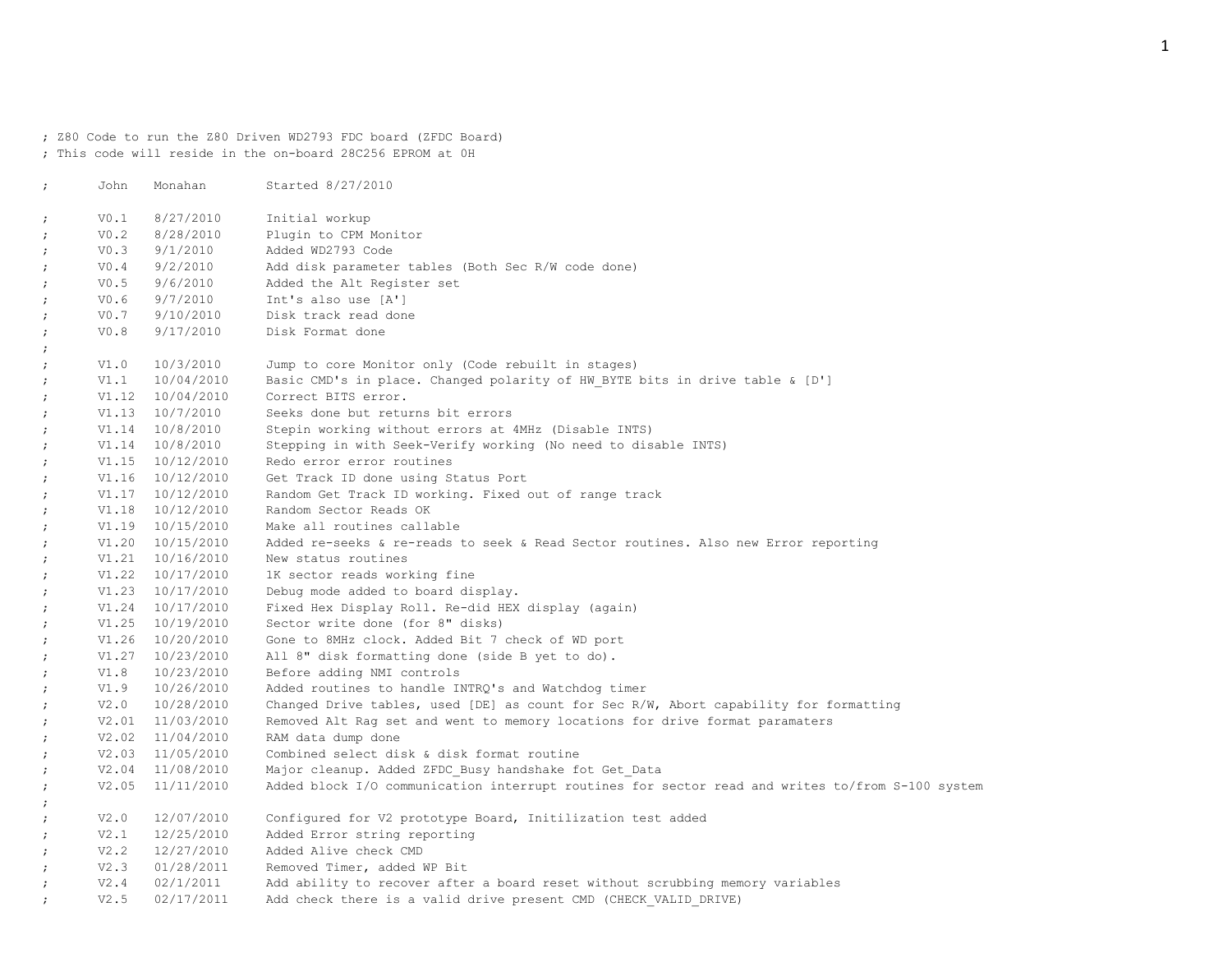|                      | V2.6 | 02/17/2011 | Fixed problem not detecting WP disks                                                                  |
|----------------------|------|------------|-------------------------------------------------------------------------------------------------------|
| $\cdot$ :            | V2.7 | 02/26/2011 | Added multi-sector R/W capability                                                                     |
| $\ddot{i}$           | V2.8 | 02/28/2011 | Added faster multi-sector R/W capability (buffering whole tracks)                                     |
| $\ddot{\phantom{0}}$ | v2.9 | 04/30/2011 | Added support for IBM 1.2M/5" and 1.44M/3.5" disk formats                                             |
| $\mathcal{L}$        | V3.0 | 05/3/2011  | Startup with drive #3 (D:) selected. Prevents possible power-up qlitches if disk in A:, B: or C:      |
| $\cdot$ :            | V3.1 | 07/18/2011 | Changed 1K 8" sector format to 9 sectors/track. This is what I had in the past and what Godbout used. |
| $\mathcal{L}$        | V3.2 | 08/19/2011 | Added multisector R/W capability for MS-DOS. (CPM & MSDOS do sec/track differently)                   |
| $\mathcal{L}$        | V3.4 | 08/20/2011 | Corrected serious error where I was reading PIO2-Port B, use RAM store                                |
| $\cdot$ :            | V3.5 | 8/20/2011  | Added DOS SET SECTOR command. DS disks did not work with CPM style CMD                                |
|                      |      |            |                                                                                                       |

; Configuration...

EEPROM from 0 to 7FFFH

RAM from 8000H to FFFFH Note memory locations are hard wired.

; The board works as follows:- The S-100 BIOS sends one byte commnands to this program. These ; commnads are examined (LOOP:) and a CALL to the appropiate routine follows. More bytes of data ; may (or may not) be expected to come or go to the S-100 system depending on the command.

; When a command is completed it will usually send a "NO ERRORS FLAG" back to the S-100 system. If there is an error, ; an error byte will be returned instead.

; Note: No effort was made to write compact efficient code. Routines are often repeated for ; simplicity and easy reading. Any optimization (been there, done that!), is for speed rather than code size. ; We have 32K or EPROM space, most will not be used!

; Note Also: It is very important that the BIOS "Disk Paramater Tables" in any S-100 BIOS are EXACTLY the ; same as those here on the ZFDC Board. There can be less disk formats (actully only one is required), but a disk format ; number (FORMAT\_NUM) on the S-100 BIOS has to be EXACTLY the same disk format on this ZFDC board. This is because this ; table is used to determine sector size, sectors/track etc. For this reason whenever a disk is selected the disk format ; must already have been sent (usually one time only).

; The two registers [IX] & [IY] are used throughout this "BIOS". [IX] always points to one of the many disk formats available ; in the BIOS. Each is given a unique format number. An unformatted disk has a format number of 0. A format number of 1 ; corresponds to a standard 8" single density single sided IBM style disk. (See all tables at the end of this BIOS).

; [IY] always points to the current drive (A,B,C or D) which contains format paramaters for THAT particular drive. ; The Achilles heel of this "BIOS" is if you get [IX] or [IY] values wrong.

; In more detail:-

;

;

; [IX] always points to a "Disk paramater format table". Set initially to STD8IBM (format #1), an 8" single density ; IBM 26 X 128 byte sectors per track for an 8" drive. A new format is assigned by changing the [IX] pointer. ; VIP,the [IX] pointer offset assigned equates (see below), must not be changed (without changing all the tables). ; ; [IY] always points to a "Disk Drive Table". (For CP/M, this initially will be A:). ; A new format is assigned by copying over of the [IX] pointer values for that format to that drives [IY] drive table. ; Currently there are four [IY] tables for drives A:,B:,C: and D:. All hardware communication

; and CPM/DOS correspondance (via track,sector,side etc) is through the disk [IY] table pointer+offsets.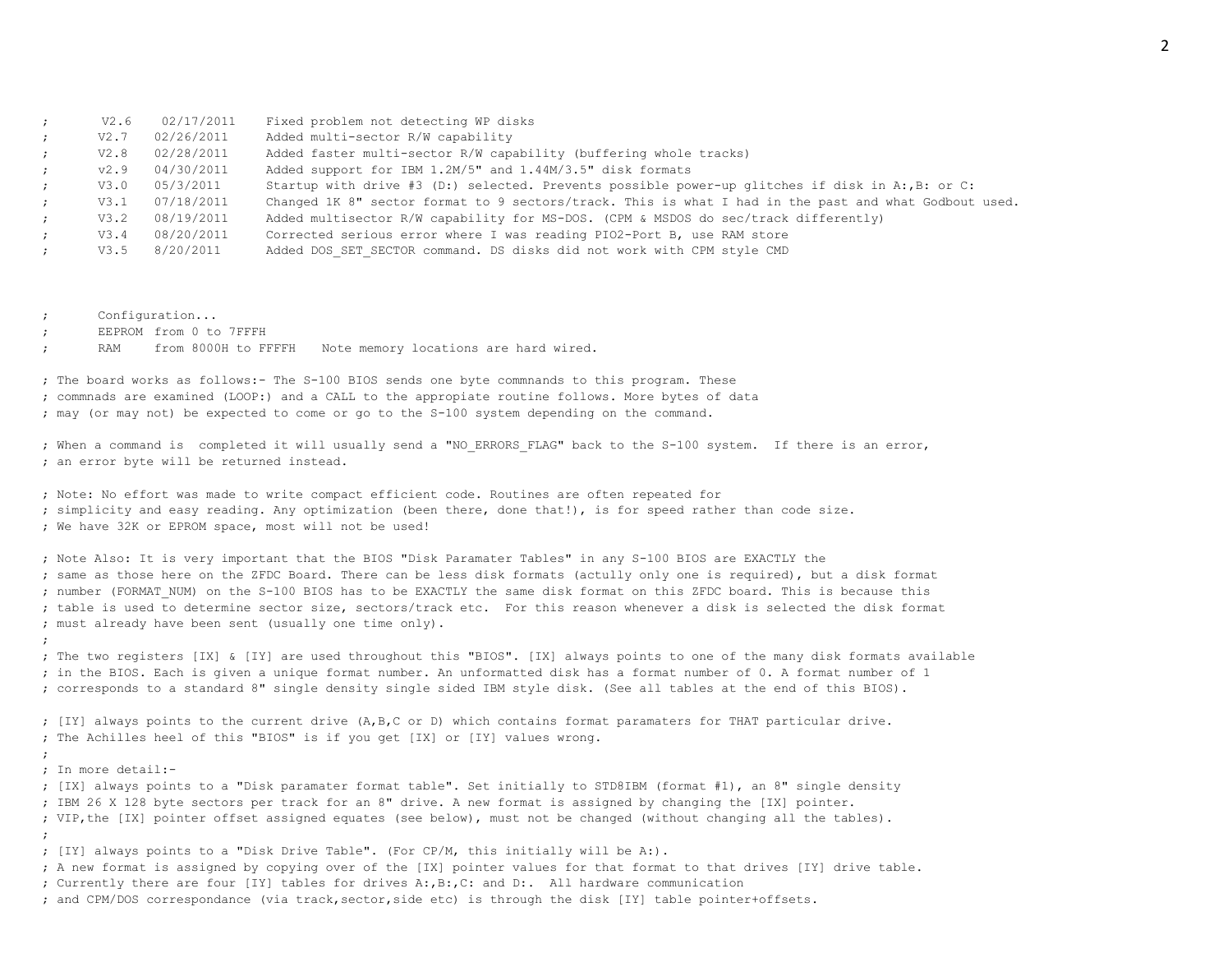; The only exception is for double sided drives to flip head R/W sides where a direct RESET-(Side B) or SET-(Side A) ; of bit 2 (SIDE\_BIT,04H) of PIO2\_PORT\_B is used. ; ;Note in V2.8 and later, support has been added support for IBM 1.2M/5" and 1.44M/3.5" disk formats. ;As far as the WD2793;is concerned these behave as 8" disks. It's just the disk capacity is larger. ;(Only the old 360K type SD & DD, 300RPM, 5" disks need a clock speed adjustment). ;So whenever I referr to 8" disks, I am also including these 1.2M and 1.4M disks.

;

;

| FALSE              | EOU | 0               |                                                                                                              |
|--------------------|-----|-----------------|--------------------------------------------------------------------------------------------------------------|
| TRUE               | EOU | NOT FALSE       |                                                                                                              |
|                    |     |                 | ; Equates for display on SD Systems Video Board (Used in Monitor mode only)                                  |
| SCROLL             | EOU | 01H             | :Set scrool direction UP.                                                                                    |
| LF                 | EQU | 0AH             |                                                                                                              |
| CR.                | EOU | 0 <sub>DH</sub> |                                                                                                              |
| BELL               | EOU | 07H             |                                                                                                              |
| SPACE              | EOU | 20H             |                                                                                                              |
| TAB                | EQU | 09H             | ; TAB ACROSS (8 SPACES FOR SD-BOARD)                                                                         |
| ESC                | EOU | 1BH             |                                                                                                              |
| QUIT               | EQU | 11H             | ; Turns off any screen enhancements (flashing, underline etc).                                               |
| NO ENHANCEMENT EQU |     | 17H             | :Turns off whatever is on                                                                                    |
| FAST               | EOU | 10H             | ; High speed scrool                                                                                          |
| CPM86 FLAG         | EOU | 01              | Flag to indicate after 5" disk formating the CPM86 first sector needs to be modified                         |
| STATUS DELAY       | EOU | 5               | ; Time-out for waiting for WD2793 status port to go not busy. (~5 seconds @ 6MHz)                            |
| RAM START          | EOU | 8000H           | :Location of the start of RAM area on the board                                                              |
| HIGH RAM BYTE      | EOU | 0H              |                                                                                                              |
| ROM START          | EQU | 0H              |                                                                                                              |
| TOP OF RAM         | EOU | OF8H            | For multisector R/W's do not allow sector RAM buffer to go beyond OF800H                                     |
| MAX TRACK SIZE EQU |     | 3000H           | ; Maximum number of bytes there will be on a track. Used for formatting a disk<br>; and reading a disk track |
|                    |     |                 |                                                                                                              |

; Note:- The [AF'] alternative Z80 register is used with the two PIO interupt routines. It is assumed to have exclusive use ; for this function. For efficiency and simplicity no stack is used during the two PIO interrupts (INPUT\_INTS & OUTPUT\_INTS) ; These interrupts can strike at any time.

; EQUATES FOR [IX] REGISTER OFFSETS INTO DISK FORMAT PARAMATER TABLES ; Each of the many disk formats have their own table with things like sector size, tracks/disk, sectors/track etc. ; You can add more.

| HW BYTE | EOU | ; Will contain bit flags for:-                         |
|---------|-----|--------------------------------------------------------|
|         |     | ; Bits 0,1 Unused                                      |
|         |     | ; Bit 2, 0 if single sided disk, 1 if double sided     |
|         |     | ; Bit 3, 1 Hardware is an 8" disk, $0 = 5$ " disk      |
|         |     | ; Bit 4, 1 R/W in Single density, $0 =$ Double density |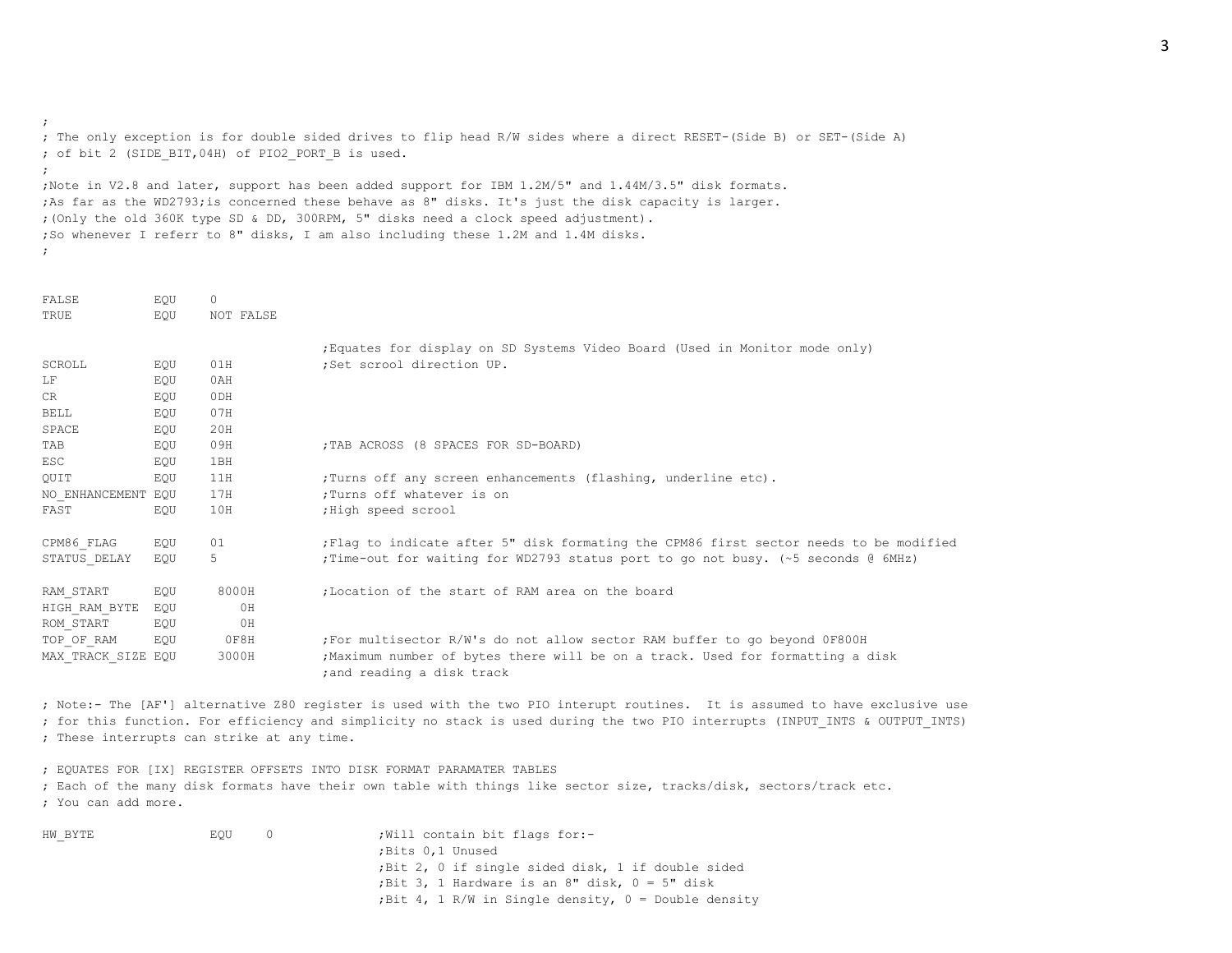### ;Bits 5-7 Unused

| NSCTRS         | EQU |    | Sectors/Track +1 for this disk format                                                             |
|----------------|-----|----|---------------------------------------------------------------------------------------------------|
| NTRKS          | EQU | 2  | ;Tracks/Side                                                                                      |
| HEADR          | EQU | 3  | ; For Formatting                                                                                  |
| GAP1           | EQU |    | $\mathbf{H}$                                                                                      |
| GAP2           | EQU | 5. | $^{\rm{II}}$                                                                                      |
| GAP3           | EQU | 6  | $\mathbf{u}$                                                                                      |
| GAP4           | EQU |    | $^{\rm{II}}$                                                                                      |
| GAP4R          | EQU | 8  | $\mathbf{u}$                                                                                      |
| SEC SIZE FLAG  | EQU | 9. | ;0=128 Byte sectors, $1 = 256$ , $2 = 512$ , 4=1024 Byte sectors                                  |
| GAP FILL CHAR  | EQU | 10 | ; Byte used in disk formating                                                                     |
| DATA FILL CHAR | EQU | 11 | $\mathbf{H}$<br>$\mathbf{H}$<br>$\mathbf{H}$                                                      |
| SPECIAL FLAG   | EQU | 12 | Flaq byte for cases where after formatting disk need to be initilized. Normally 0, CPM86 FLAG = 1 |
| SEC SKEW TABLE | EQU | 13 | ; Two Bytes. Address of sector skew table                                                         |
| FORMAT NUM     | EQU | 15 | ; Each format will have a unique number in the table list below.                                  |
| SYS TRKS       | EQU | 16 | ; How many tracks for system (usually 2 for 8-inch CPM disks)                                     |
| SEC SIZE BYTES | EQU | 17 | $(128, 256, 512 \text{ or } 1024)$<br>;Two Bytes.                                                 |
| TRACK SIZE     | EQU | 19 | ; Two Bytes. Track size (in bytes) of that disks format (used in formatting disk)                 |
| TITLE          | EQU | 21 | ; Text string describing the disk format (must end with 0)                                        |

; EQUATES FOR [IY] REGISTER OFFSETS FOR TRACK, SIDE, SECTOR locations for each actual disk drive (A,B,C & D)

| DRIVE FORMAT TABLE | EOU | $\Omega$ |     | ; The first 21 bytes of the above current disk format table will be copyed here        |
|--------------------|-----|----------|-----|----------------------------------------------------------------------------------------|
| DRIVE PORT         | EQU | $\circ$  |     | ; Will contain bit flags for:-                                                         |
|                    |     |          |     | ; Bits 0,1 are used for drive hardware selection $(00=A, 01=B, 10=C, 11=D)$            |
|                    |     |          |     | ; Bit 2, 1 if side A is selected, 0 if Side B                                          |
|                    |     |          |     | ; Bit 3, 1 if 8" disk, $0 = 5$ " disk                                                  |
|                    |     |          |     | ; Bit 4, 1 if Single density, $0 =$ Double density                                     |
|                    |     |          |     | Bits 5-7 are used by hardware (the same for all disks)                                 |
|                    |     |          |     | ; Bit 5 WD2793 INTRO 1=ON, 0=OFF                                                       |
|                    |     |          |     | ; Bit 6 Write protect flag $0 = ON$ , $1 = OFF$                                        |
|                    |     |          |     | ;Bit 7 ZFDC Direction flag to S-100 system, $1 =$ ZFDC to S-100, 0 = S-100 to ZFDC     |
| DRIVE TRACK        | EOU | 30H      |     | ; CPM/DOS requested track (may not be the same as in the WD2793 track register)        |
| DRIVE SECTOR       | EQU | 31H      |     | ; CPM/DOS requested sector (may not be the same as in the WD2793 sector register)      |
| DRIVE SS DS FLAG   | EQU | 32H      |     | ; OH if a single sided disk, 4H if a double sided disk.                                |
| DRIVE CPM DRIVE    |     | EQU      | 33H | ; Bits $(0,1)$ uses to designate the drive select. $(0,1,2,3)$                         |
| DRIVE NEW          | EQU | 34H      |     | ; Need to check there is an actual disk there $0 = No$ disk. OFFH if disk checked out. |
| DRIVE SIDE         | EQU | 35H      |     | ; CPM/DOS requested side                                                               |
| DIRECTION BIT      | EQU | 7        |     | ; Bits for the above flags $0 =$ BOARD DATA IN, $1 =$ BOARD DATA OUT                   |
| WP BIT             | EQU | 6        |     | ; Bit to set Write protect LED (D17)                                                   |
| WD INTRQ BIT       | EQU | 5        |     | ; High allows WD2793 INTRQ to trigger NMI's (V2 Board)                                 |
| DENSITY BIT        | EQU | 4        |     |                                                                                        |
| SIZE BIT           | EQU | 3        |     |                                                                                        |
| SIDE BIT           | EQU | 2        |     | :04H                                                                                   |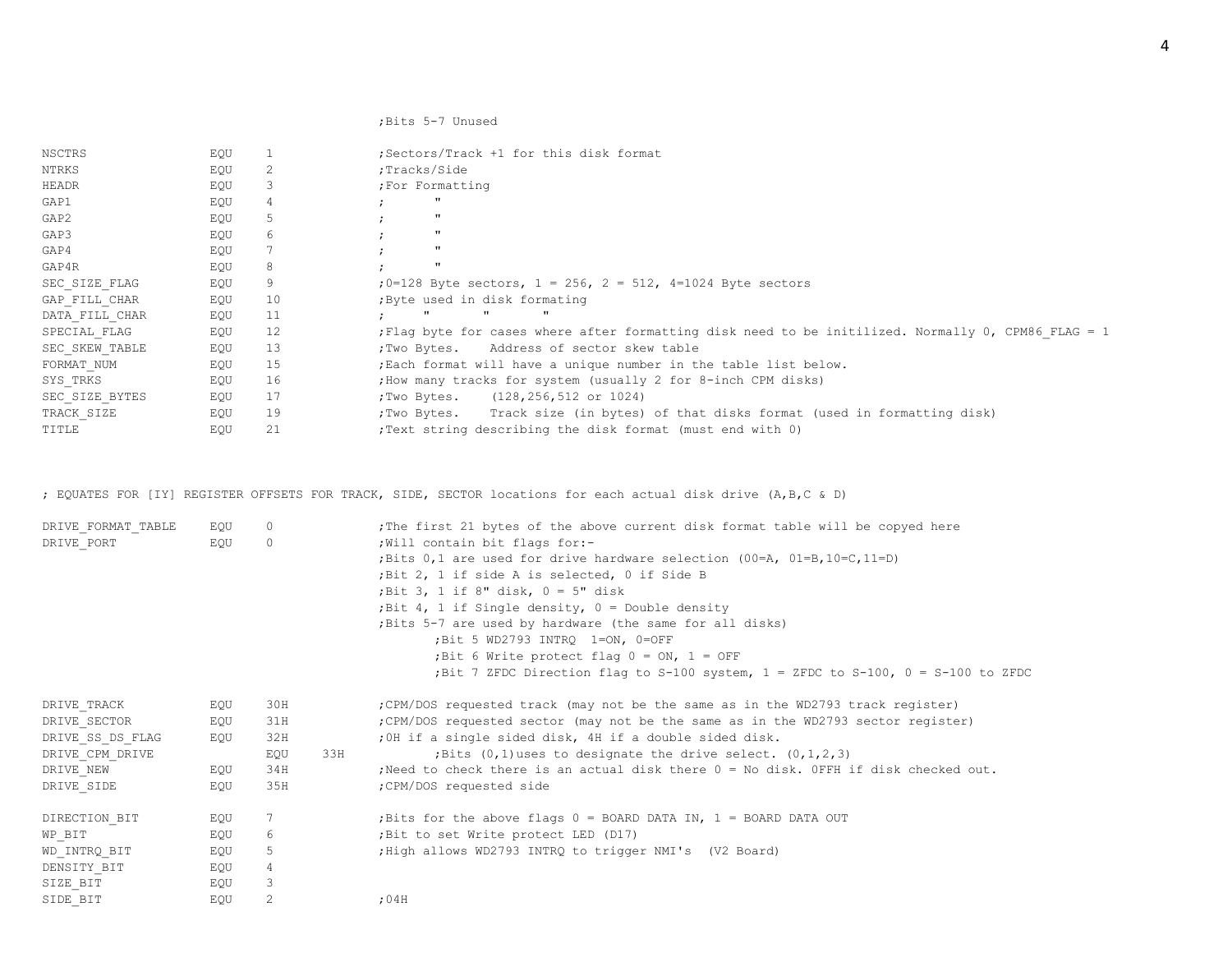; RAM ASSIGNED LOCATIONS FOR CRITICAL VARIBLAES USED THROUGHOUT THE "BIOS" ;We have plenty or RAM, so space things out so they can be easily found with the Monitor if needed.

| STACK                                  | EQU | RAM START+7FF0H                                          | ; <---- Stack near top or RAM                                                                                                                    |
|----------------------------------------|-----|----------------------------------------------------------|--------------------------------------------------------------------------------------------------------------------------------------------------|
| FBUFFER                                | EQU | RAM START+2000H                                          | ; Will build a Track image for formatting here (A000H) in RAM<br>; Can be up to MAX TRACK SIZE                                                   |
| SECTOR_BUFFER                          | EQU | RAM_START+500H                                           | ; Sector data will be loaded here (8500H). (Normally up to 1K)<br>; but it can be up to (### X sector size) for multi sector R/W's               |
| @DRIVE D NEW                           | EQU | RAM START+400H + DRIVE NEW                               | ; Need to check there is an actual disk there 0 = No disk.                                                                                       |
| @DRIVE D CPM DRIVE                     | EQU | RAM_START+400H + DRIVE_CPM_DRIVE ; CPM drive number (3H) |                                                                                                                                                  |
| @DRIVE D SS DD FLAG<br>@DRIVE D SECTOR | EQU | EQU                                                      | RAM START+400H + DRIVE SS DS FLAG ; OH if a single sided disk, 4H if a double sided disk<br>RAM START+400H + DRIVE SECTOR ; CPM requested sector |
| @DRIVE D TRACK                         | EQU | RAM START+400H + DRIVE TRACK                             | ; CPM requested track                                                                                                                            |
|                                        |     |                                                          | ;20 Bytes currently. (Leave room for table to be modified later)                                                                                 |
| $@{\tt DRIVE\_D\_DRIVE\_TABLE}$        | EQU | RAM START+400H                                           | ; The current format table for drive D: will start here                                                                                          |
| @DRIVE C NEW                           | EQU | RAM START+300H + DRIVE NEW                               | ; Need to check there is an actual disk there $0 = No$ disk.                                                                                     |
| @DRIVE C CPM DRIVE                     | EQU | RAM_START+300H + DRIVE_CPM_DRIVE ; CPM drive number (2H) |                                                                                                                                                  |
| @DRIVE C SS DD FLAG                    | EQU |                                                          | RAM START+300H + DRIVE SS DS FLAG ; OH if a single sided disk, 4H if a double sided disk                                                         |
| @DRIVE C SECTOR                        |     | EQU                                                      | RAM START+300H + DRIVE SECTOR ; CPM requested sector                                                                                             |
| @DRIVE C TRACK                         | EQU | RAM START+300H + DRIVE TRACK                             | ; CPM requested track                                                                                                                            |
|                                        |     |                                                          | ;20 Bytes currently. Leave room for table to be modified                                                                                         |
| @DRIVE C DRIVE TABLE                   | EQU | RAM START+300H                                           | ; The current format table for drive C: will start here                                                                                          |
| @DRIVE B NEW                           | EQU |                                                          | RAM START+200H + DRIVE NEW ; Need to check there is an actual disk there $0 = No$ disk.                                                          |
| @DRIVE B CPM DRIVE                     | EQU | RAM START+200H + DRIVE CPM DRIVE ; CPM drive number (1H) |                                                                                                                                                  |
| @DRIVE B SS DD FLAG<br>@DRIVE B SECTOR | EOU | EQU                                                      | RAM START+200H + DRIVE SS DS FLAG ; OH if a single sided disk, 4H if a double sided disk<br>RAM START+200H + DRIVE SECTOR ; CPM requested sector |
| @DRIVE B TRACK                         | EQU | RAM START+200H + DRIVE TRACK                             | ; CPM requested track                                                                                                                            |
|                                        |     |                                                          | ;20 Bytes currently. Leave room for table to be modified                                                                                         |
| @DRIVE B DRIVE TABLE                   | EQU | RAM START+200H                                           | ; The current format table for drive B: will start here                                                                                          |
| @DRIVE A NEW                           | EQU | RAM START+100H + DRIVE NEW                               | ; Need to check there is an actual disk there 0 = No disk.                                                                                       |
| @DRIVE A CPM DRIVE                     | EQU | RAM_START+100H + DRIVE_CPM_DRIVE ; CPM drive number (OH) |                                                                                                                                                  |
| @DRIVE A SS DD FLAG                    | EQU |                                                          | RAM_START+100H + DRIVE_SS_DS_FLAG ; OH if a single sided disk, 4H if a double sided disk                                                         |
| @DRIVE A SECTOR                        |     | EQU                                                      | RAM START+100H + DRIVE SECTOR ; CPM requested sector                                                                                             |
| @DRIVE A TRACK                         | EQU | RAM START+100H + DRIVE TRACK                             | ; CPM requested track                                                                                                                            |
|                                        |     |                                                          | ;20 Bytes currently. Leave room for table to be modified                                                                                         |
| $@{\tt DRIVE\_A\_DRIVE\_TABLE}$        | EQU | RAM_START+100H                                           | ; The current format table for drive A: will start here                                                                                          |
| @PIO2B BITS                            | EQU | RAM START+6AH                                            | ; Because PIO2B is set to output mode we must store its current state here                                                                       |
| @DMA NEW                               | EQU | RAM_START+68H                                            | ; DW, For multi-sector R/W (Only)                                                                                                                |
| @ DMA                                  | EQU | RAM START+64H                                            | ; DW, Normally points to SECTOR BUFFER but changes for multi-sector R/W                                                                          |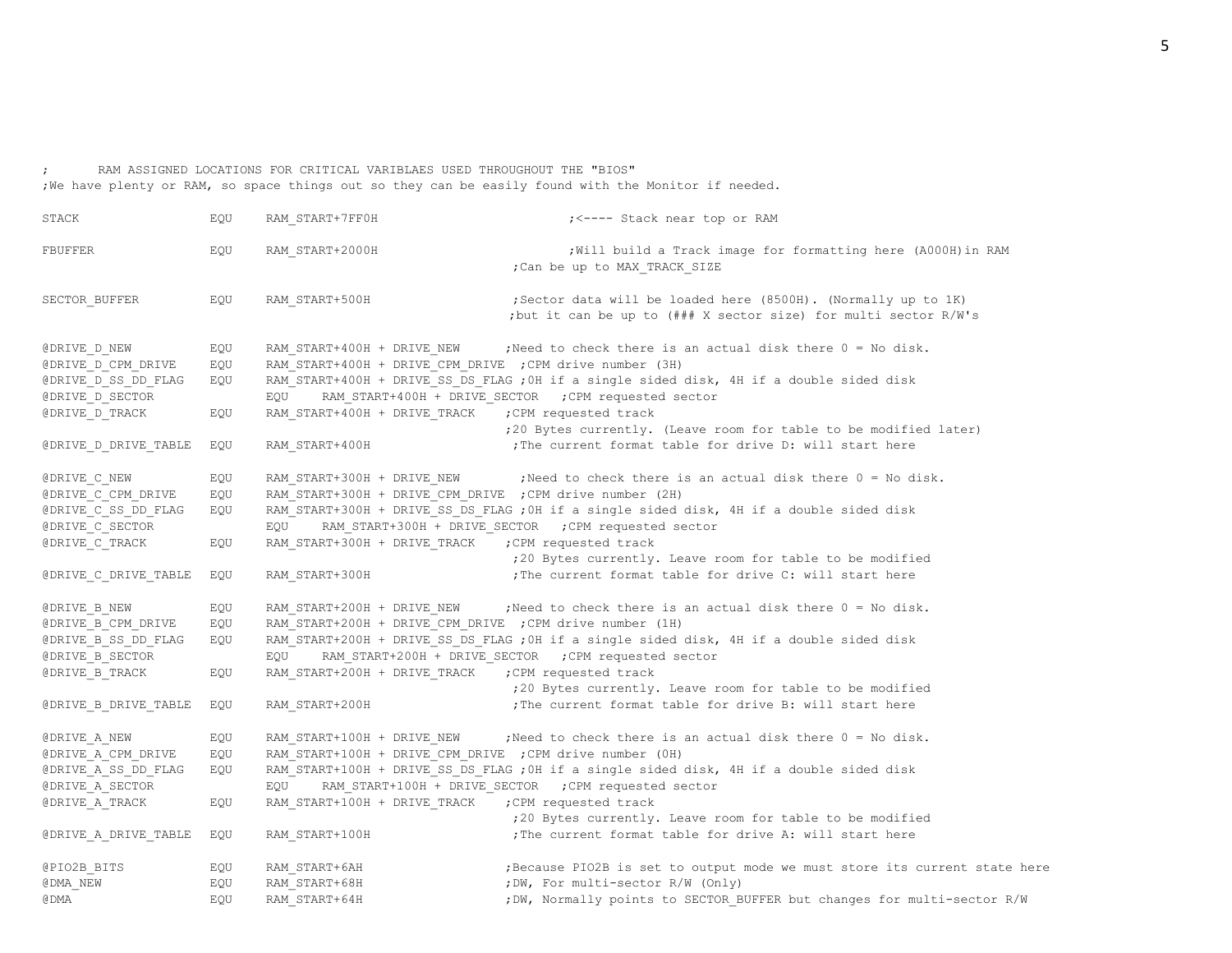| @MULTI2 SEC COUNT                               | EQU       | RAM START+62H | ; Count for multi-sector R/W's                                                          |
|-------------------------------------------------|-----------|---------------|-----------------------------------------------------------------------------------------|
| @MULTI SEC COUNT                                | EQU       | RAM START+61H | ; Count for multi-sector R/W's                                                          |
| @MULTI FLAG                                     | EQU       | RAM START+60H | ; Falg to indicate this is a multisector read                                           |
|                                                 |           |               |                                                                                         |
| @OLD DRIVE SELECT                               | EQU       | RAM START+51H | ; Old selected drive. $0, 1, 2, 3$                                                      |
| @CURRENT_DRIVE_SELECT EQU                       |           | RAM START+50H | ; Current selected drive. 0, 1, 2, 3                                                    |
| S DATA MARK                                     | EQU       | RAM START+40H | ; Pointer to start of Data area for track formatting                                    |
| E DATA MARK                                     | EQU       | RAM START+3CH | ; Pointer to end of Data area+1                                                         |
| E_SEC_MARK                                      | EQU       | RAM START+38H | ; End Sector image +1                                                                   |
| S GAP4 MARK                                     | EQU       | RAM START+34H | ;Start GAP4 area                                                                        |
| E GAP4 MARK                                     | EQU       | RAM START+30H | ; End track +1 (Not used here. Can be used to determine a new minimum total track size) |
| F TRK                                           | EQU       | RAM START+27H | ; for building format track image                                                       |
| F_SIDE                                          | EQU       | RAM START+26H | ; for building format track image                                                       |
| @RAM FLAG2                                      | EQU       | RAM START+24H | ; (22H -- 25H), If 00,00,00,00H here, upon a hardware reset, RAM is NOT re-initilized   |
| @RAM FLAG                                       | EQU       | RAM_START+22H | ; Used by CPM BIOS to recover from hardware hang-up's                                   |
|                                                 |           |               |                                                                                         |
| @SEC RT                                         | EQU       | RAM START+21H | ; Sector R/W retry count                                                                |
| @SEEK RT                                        | EQU       | RAM START+20H | ; Seek retry count                                                                      |
| @WAIT FLAG                                      | EQU       | RAM START+1AH |                                                                                         |
| @TEMP STACK                                     | EQU       | RAM START+18H | ; Tempory stack pointer store (used by Monitor)                                         |
| @INTR ADDRESS                                   | EQU       | RAM START+16H | ; WORD, Used by NMI interrrupt routine                                                  |
| @OUT DATA FLAG                                  | EQU       | RAM START+14H | ; For SEND DATA routine                                                                 |
| @IN DATA FLAG                                   | EQU       | RAM_START+13H | ; For GET DATA routine                                                                  |
| @CURRENT ACK                                    | EQU       | RAM START+12H | ; Most recent ERROR # send back to S-100 system (shown in debug mode)                   |
| @CURRENT CMD                                    | EQU       | RAM START+11H | ; Current command being carried out (shown in debug mode)                               |
| @DEBUG FLAG                                     | EQU       | RAM START+10H | ; Flag to turn HEX displays to debug mode (OH if OFF, OFFH if ON)                       |
| SECTOR ID BUFFER                                | EQU       | RAM START     | ;Sector ID data will be loaded here.                                                    |
|                                                 |           |               |                                                                                         |
| ZILOG PIO'S<br>$\ddot{ }$                       |           |               |                                                                                         |
| PIO1 DATA A<br>EQU                              | 00000000B |               | ; PIO Data port to SEND data to S-100 bus                                               |
| PIO1 DATA B<br>EQU                              | 00000010B |               | ; PIO Data port to GET data from S-100 bus                                              |
| PIO1 CTL A<br>EQU                               | 00000001B |               | ; PIO CTRL port to Send data to S-100 bus                                               |
| PIO1 CTL B<br>EQU                               | 00000011B |               | ; PIO CTRL port to Get data from S-100 bus                                              |
| PIO2_DATA_A<br>EQU                              | 00000100B |               | ; PIO Data port for TIL Displays                                                        |
| PIO2 DATA B<br>EQU                              | 00000110B |               | ; PIO Data port for Drive Select, Side, density etc. (Note: Output mode ONLY)           |
| PIO2 CTL A<br>EQU                               | 00000101B |               | ; PIO CTRL port for TIL Displays                                                        |
| PIO2 CTL B<br>EQU                               | 00000111B |               | ; PIO CTRL port for Drive Select, Side, Density, WP and Busy etc.                       |
| Western Digital WD2793 CHIP PORTS<br>$\ddot{ }$ |           |               |                                                                                         |
| WD2793 BASE<br>EQU                              | 00001000B |               | ; Base Port for WD2793 Chip (Pin 6 of U19A)                                             |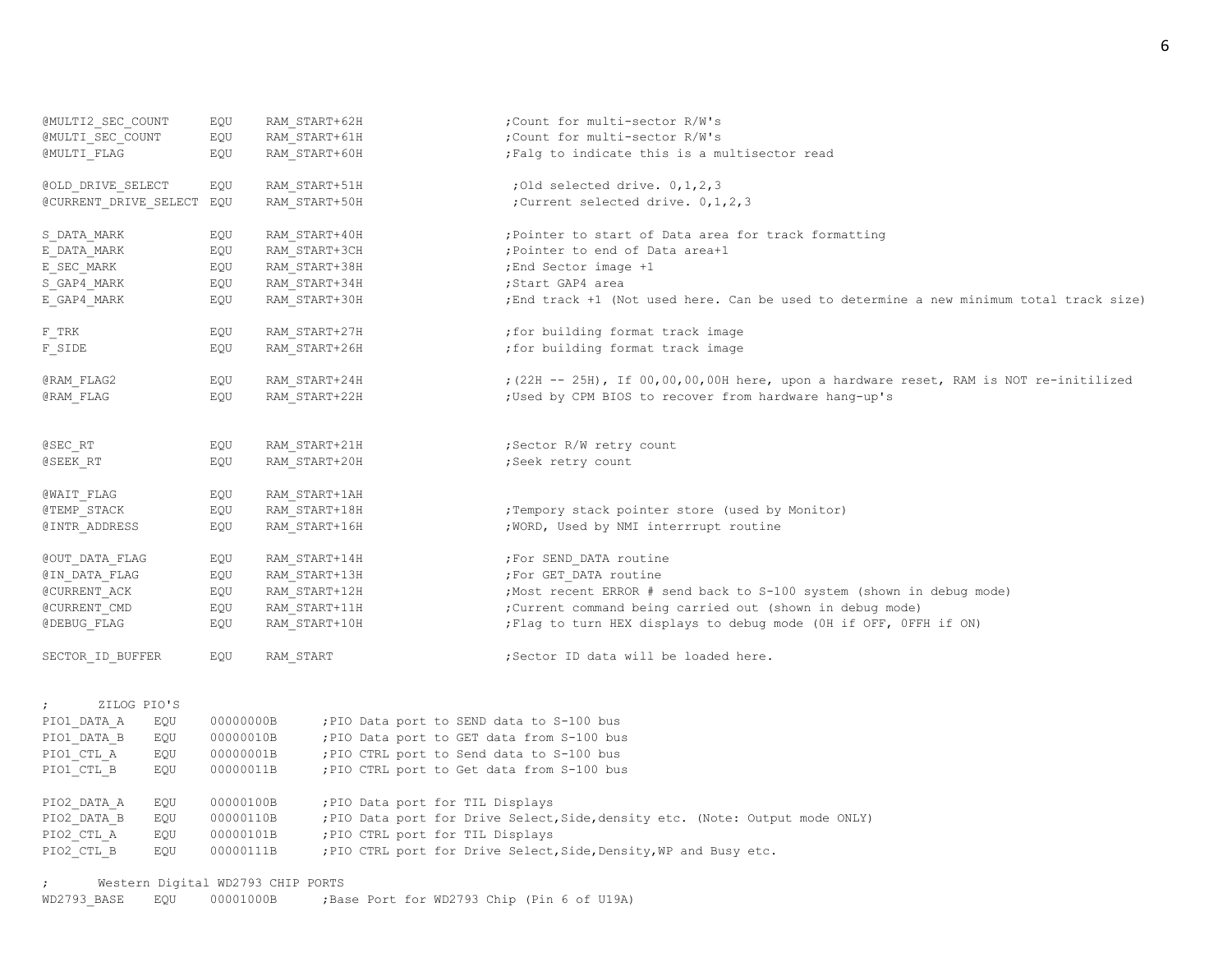WD2793 STATUS EQU WD2793 BASE ; STATUS PORT (Read) WD2793 CMD EQU WD2793 BASE ;COMMAND PORT (Write) WD2793\_TRACK EQU WD2793\_BASE+1 ;TRACK PORT WD2793 SECTOR EQU WD2793 BASE+2 ;SECTOR PORT WD2793\_DATA EQU WD2793\_BASE+3 ;DATA PORT

;Western Digital Chip 2793 Commands:- ;The 2793 chip for most commands used bits 0&1 to set the head ;motor stepping rate. 00 being 3ms (@2MH clock, to chip),11 being 15 ms. ;My Tandon 8" drives take the fastest rate. Older drives may not.

| RSCMD   | EOU | 00001000B | $(0CH)$ , RESTORE CMD $\leq -5$ (Some drives require a slower stepping rate r1, r0) |
|---------|-----|-----------|-------------------------------------------------------------------------------------|
|         |     |           | ; Note the V bit (bit 3) is 0, sometimes this CMD will be used to format a disk     |
| SKNCMD  | EOU | 00011000B | $(18H)$ , SEEK NO VERIFY CMD <--                                                    |
| SKCMD   | EOU | 00011100B | $(1CH)$ , SEEK WITH VERIFY CMD <---                                                 |
| RDACMD  | EOU | 11000100B | ; (COH), READ TRACK/SECTOR ID CMD                                                   |
| STEPIN  | EOU | 01001000B | ; (A8H), Step-in NO verify on destination track, NO update TRK register             |
| STEPOUT | EOU | 01111000B | ; (E8H), Step-out NO verify on destination                                          |
| RDCMD93 | EOU | 10000000B | ; (80H), READ SECTOR CMD<br>WD2793 chip                                             |
| WRCMD93 | EOU | 10100000B | ; (AOH), WRITE SECTOR CMD                                                           |
| WRTCMD  | EOU | 11110100B | ; (F4H), Write a whole track command                                                |
| RDTCMD  | EOU | 11100100B | ; (E4H), Read a whole track command                                                 |

;ERROR Code masks for the WD2793 Status Register.

| SECTOR RETRY MAX EQU |     | 4             | ; Number of times to try R/W a sector before returning an error |
|----------------------|-----|---------------|-----------------------------------------------------------------|
| SEEK RETRY MAX EOU   |     | $\mathcal{L}$ | ; Number of times to try seek a track before returning an error |
| HOME ERR MASK        | EOU | 80H           | ; Error mask for Type I Home CMD                                |
| SIN ERR MASK         | EOU | 90H           | Step head in one track command error bits                       |
| SOUT ERR MASK EOU    |     | 90H           | Step head out one track command error bits                      |
| SK ERR MASK          | EOU | 90H           | :Track Seek error bits                                          |
| ID ERR MASK          | EOU | 9FH           | :Sector ID read error mask                                      |
| RS ERR MASK          | EOU | OBFH          | Read sector data error mask                                     |
| MRS ERR MASK         | EOU | 0AFH          | Multi-sector Read data error mask (not currently used)          |
| WS ERR MASK          | EOU | 0EFh          | : Write sector data error mask                                  |
| MWS ERR MASK         | EOU | OEFh          | ;Multi-sector Write data error mask (not currently used)        |
| RT ERR MASK          | EOU | 80H           | ; Read Track error mask                                         |
| WT ERR MASK          | EOU | OEOH          | Write Track error mask,                                         |

;Commands to the ZFDC Board:-

| CMD PIO TEST EOU   | 0H        |     | Simple loop hardware test of PIO #1 Ports;                          |
|--------------------|-----------|-----|---------------------------------------------------------------------|
| CMD MONITOR        | EOU<br>1H |     | ; Jump to internal monitor here.                                    |
| CMD SHOW SIGNON    | EOU       | 2.H | ; This will "rotate" in the Sector Display TIL's as a hardware test |
| CMD RESET ZFDC EQU | ЗН        |     | ; Reset the WD2793 chip and Board software                          |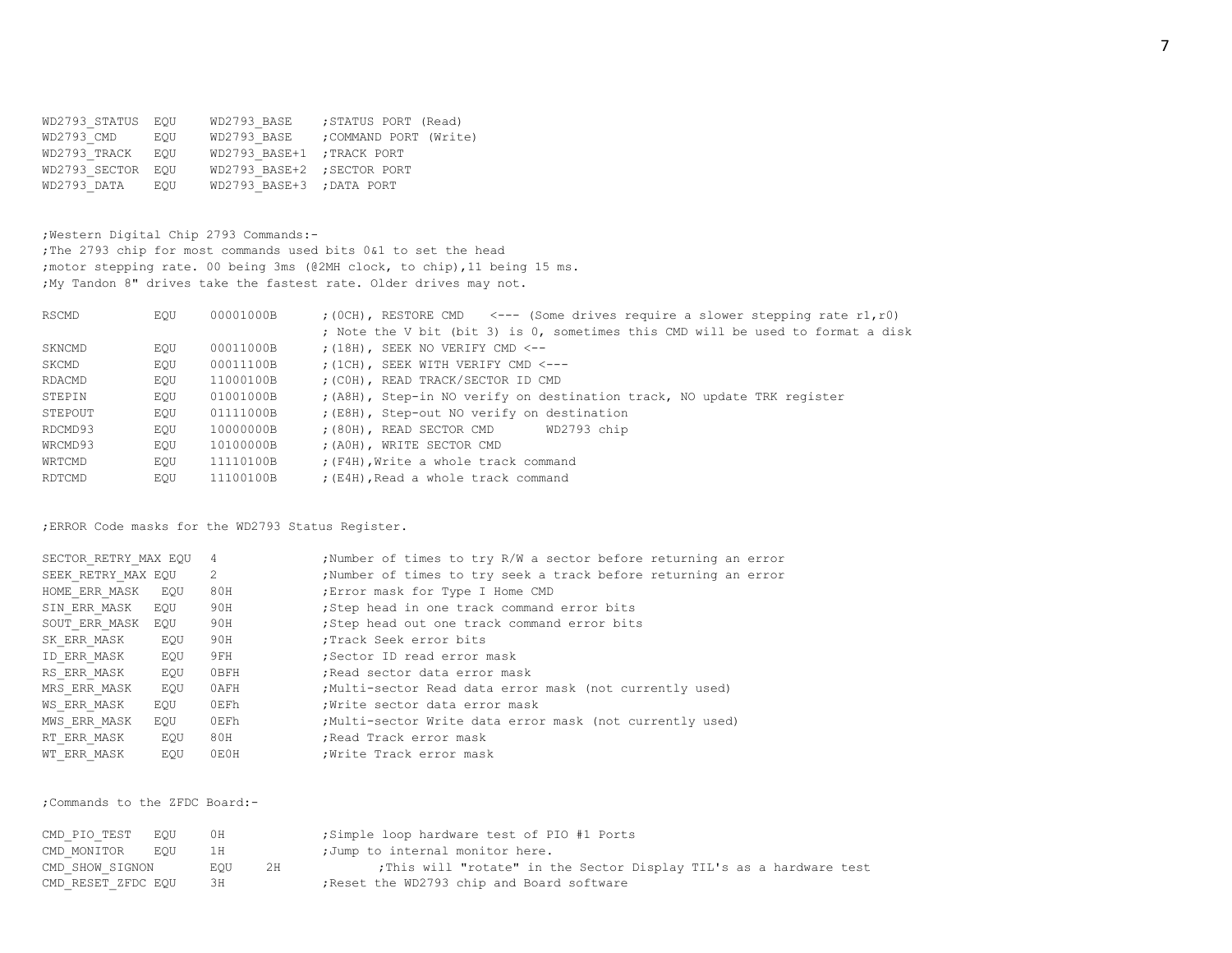8

| CMD SET FORMAT EQU           | 4H         | ; This will select a specified drive and assign a disk format table to that drive            |
|------------------------------|------------|----------------------------------------------------------------------------------------------|
| CMD SET DRIVE<br>EQU         | 5H         | ; This will select a specified drive $(0,1,2,3)$                                             |
| CMD GET FORMAT EQU           | 6H         | ; Return to S100 System the current Disk paramater format table number                       |
| CMD SET TRACK EQU            | 7H         | ; This will set head request to a specified track                                            |
| CMD SET SIDE<br>EQU          | 8H         | ; This will set side request to a specified side                                             |
| CMD SET SECTOR EQU           | 9H         | ; This will set sector request to a specified sector                                         |
| CMD SET HOME<br>EQU          | 0AH        | ; This will set head request to Track 0 of CURRENT drive                                     |
| CMD STEP IN<br>EQU           | 0BH        | ; Step head in one track of CURRENT drive                                                    |
| EQU<br>CMD STEP OUT          | 0CH        | ; Step head out one track of CURRENT drive                                                   |
| EQU<br>CMD SEEK NV           | 0DH        | ; Seek to track with NO verify of CURRENT drive                                              |
|                              |            |                                                                                              |
| CMD SEEK TRACK EQU           | 0EH        | ; Seek to track to (IY+DRIVE TRACK) with the track verify bit set on CURRENT drive/format    |
| CMD GET TRACK ID EQU OFH     |            | ; Read the CURRENT TRACK ID                                                                  |
| CMD READ SECTOR              | 10H<br>EQU | ; Read data from the CURRENT sector (on current track, side, drive).                         |
| CMD WRITE SECTOR EQU 11H     |            | ; Write data to the CURRENT sector (on current track, side, drive).                          |
| CMD GET WD TRACK EQU 12H     |            | ; Get the WD2793 Track register value                                                        |
| CMD_GET_WD_SECTOR EQU 13H    |            | ;Get the WD2793 Sector register value                                                        |
| CMD GET WD STATUS EQU 14H    |            | ;Get the WD2793 Status register value                                                        |
| CMD TRACK DUMP EQU           | 15H        | ; Dump complete CURRENT track to S-100 system                                                |
| CMD FORMAT TRACK EQU         | 16H        | ; Format the disk in the of the CURRENT drive using the current format assigned to that disk |
|                              |            |                                                                                              |
| CMD SET DEBUG ON EQU         | 17H        | ; Turn on Debug display mode                                                                 |
| CMD SET DEBUG OFF EQU 18H    |            | ; Turn off Debug display mode                                                                |
| CMD RAM DUMP<br>EQU          | 19H        | ; Command to pass back to S-100 system all memory variables and flags on ZFDC board          |
| CMD ABORT<br>EQU             | 20H        | ;Generalized Abort of the current process command.                                           |
| CMD HANDSHAKE EQU            | 21H        | ; Handshake command only sent during board initilization/testing                             |
| CMD GET DRIVE EQU            | 22H        | ; Get the current selected drive number (03)                                                 |
| CMD SET TRACK DS EQU         | 23H        | ; Set Track (If a DS Disk, EVEN tracks on Side A, ODD tracks on Side B. Used by CPM)         |
| CMD GET ERROR STRING EQU 24H |            | ; Return a string explaining the an Error Code previously sent                               |
| CMD GET SEC SIZE EQU         | 25H        | ; Return currently selected disk sector size (X*128)                                         |
| CMD GET SEC COUNT EQU        | 26H        | ; Return currently selected disk sector sectors/track                                        |
| CMD ZFDC ALIVE EQU           | 27H        | ; Command sent to see if the ZFDC board is present and responding.                           |
| CMD_CHECK_DRIVE              | EQU<br>28H | ; Check there is a valid drive present on specified drive $(0, 1, 2, 3)$                     |
| CMD RD MULTI SECTOR          | EQU 29H    | ; CPM, Read data from multiple sectors starting at the CURRENT sector                        |
| CMD WR MULTI SECTOR          | EQU 2AH    | ; CPM, Write data to multiple sectors starting at the CURRENT sector                         |
| CMD DOS RD MULTI SEC         | EQU 2BH    | ; MS-DOS, Read data from multiple sectors starting at the CURRENT sector.                    |
| CMD DOS WR MULTI SEC         | EQU 2CH    | ; MS-DOS, Write data to multiple sectors starting at the CURRENT sector.                     |
| CMD GET SIDE                 | EQU 2DH    | ; Get the current selected side $(0=A/1=B)$ of the current selected drive                    |
| CMD DOS SET SECTOR           | EQU 2EH    | ;MS-DOS, Set current sector to be R/W                                                        |
|                              |            |                                                                                              |

;ERROR codes returned from the ZFDC Board:-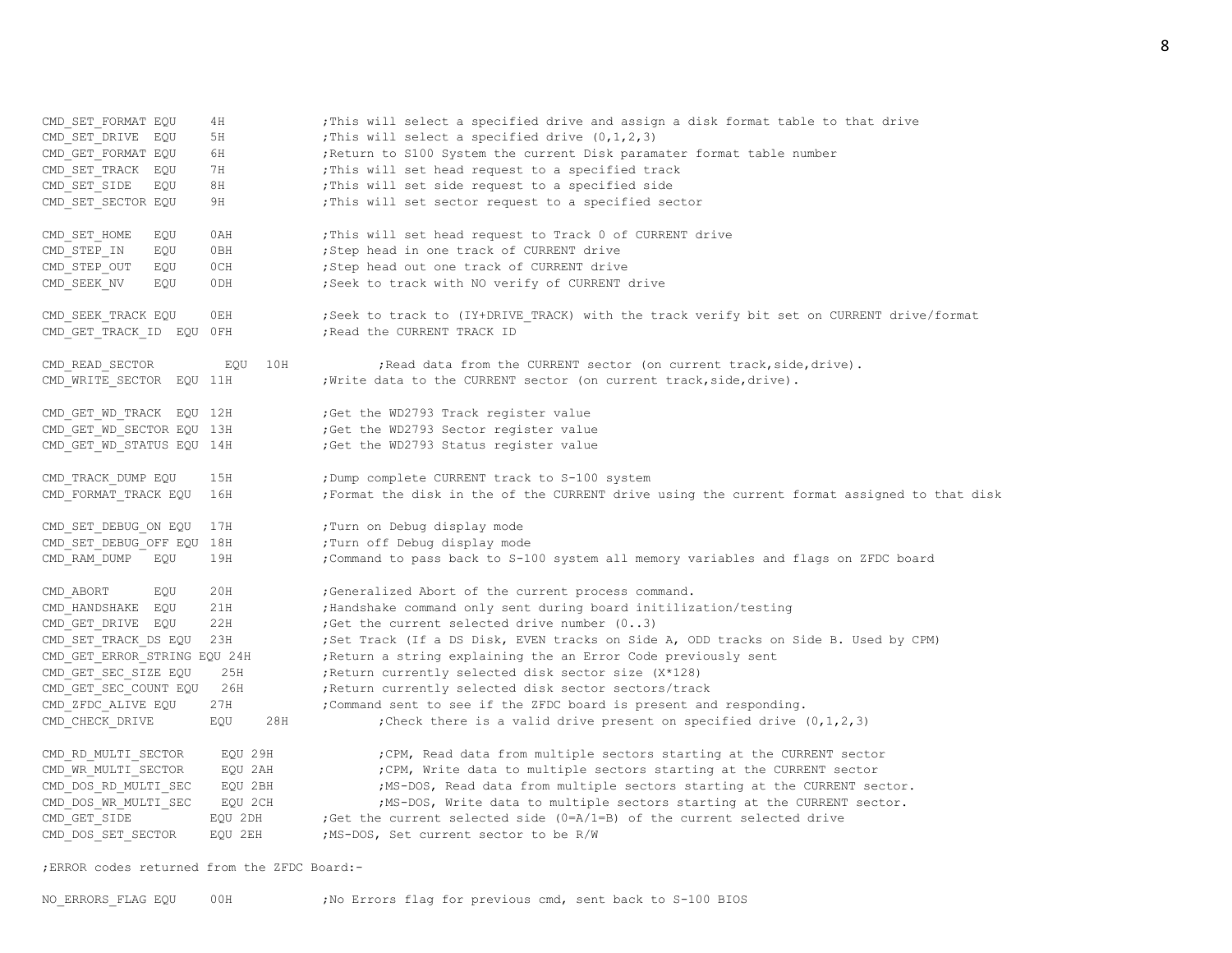| BUSY ERR             | EQU | 01H | ; WD2793 Timeout Error before CMD was started                               |
|----------------------|-----|-----|-----------------------------------------------------------------------------|
| HUNG ERR             | EQU | 02H | ;General WD2793 Timeout Error after CMD was sent                            |
| TABLE ERR            | EQU | 03H | ; Disk parameter table error                                                |
| DRIVE ERR            | EQU | 04H | ; Drive not valid 0-3                                                       |
| TRACK RANGE ERR EQU  |     | 05H | ; Drive track not valid for this disk                                       |
| SECTOR RANGE ERR EQU |     | 06H | ; Drive sector not valid for this disk                                      |
| SIDE ERR             | EQU | 07H | ; No B side on this disk                                                    |
| SIDE ERR1            | EQU | 08H | ; Invalid Side Paramater                                                    |
| SECTOR_SIZE_ERR EQU  |     | 09H | ; Size of sector > 1024 Bytes                                               |
|                      |     |     |                                                                             |
| RESTORE_HUNG         | EQU | 0AH | ; WD2793 Timeout Error after RESTORE Command                                |
| RESTORE_ERR          | EQU | 0BH | ; Restore to track 0 error                                                  |
|                      |     |     |                                                                             |
| STEP IN HUNG         | EQU | 0CH | ; WD2793 Timeout Error after STEP-IN Command                                |
| STEP IN ERR          | EQU | 0DH | ; Head Step In Error, DRIVE NOT READY ERROR                                 |
| STEP OUT HUNG        | EQU | OEH | ; WD2793 Timeout Error after STEP-OUT Command                               |
| STEP OUT ERR         | EQU | OFH | ; Head Step Out Error, NOT READY ERROR                                      |
|                      |     |     |                                                                             |
| SEEK NV HUNG         | EQU | 10H | ; WD2793 Timeout Error after SEEK-NV Command                                |
| SEEK_NV_ERR1         | EQU | 11H | ; Seek with No Verify Error, NOT READY ERROR                                |
| SEEK NV ERR2         | EQU | 12H | ; Seek with No Verify with SEEK error bit set                               |
|                      |     |     |                                                                             |
| SEEK_TRK_HUNG        | EQU | 13H | ; WD2793 Timeout Error after SEEK with Verify Command                       |
| SEEK TRK ERR1        | EQU | 14H | ; Seek to a track with Verify error, DRIVE NOT READY ERROR bit set          |
| SEEK TRK ERR2        | EQU | 15H | ; Seek to a track with Verify error with SEEK ERROR bit set                 |
| SEEK REST HUNG EQU   |     | 16H | ; WD2793 Timeout Error after RESTORE within SEEK with Verify Command        |
| SEEK REST ERR        | EQU | 17H | ; Restore to track 0, DRIVE NOT READY ERROR within SEEK with Verify Command |
|                      |     |     |                                                                             |
| ID ERR HUNG          | EQU | 18H | ; WD2793 Timeout Error after READ TRACK ID Command                          |
| ID ERR1              | EQU | 19H | ; Track ID Error, DRIVE NOT READY ERROR                                     |
| ID ERR2              | EQU | 1AH | ; Track ID Error, RNF ERROR                                                 |
| ID ERR3              | EQU | 1BH | ; Track ID Error, LOST DATA ERROR                                           |
| ID ERR4              | EQU | 1CH | ; Track ID Error, CRC ERROR                                                 |
|                      |     |     |                                                                             |
| SEC READ HUNG        | EQU | 1DH | ; WD2793 Timeout Error after Read Sector Command was sent                   |
| SEC READ ERR1        | EQU | 1EH | ; Sector read error, DRIVE NOT READY ERROR                                  |
| SEC READ ERR2        | EQU | 1FH | ; Sector read error, RNF ERROR                                              |
| SEC READ ERR3 EQU    |     | 20H | ; Sector read error, LOST DATA ERROR                                        |
| SEC READ ERR4 EQU    |     | 21H | ; Sector read error, CRC ERROR                                              |
| RS SEEK TRK HUNG EQU |     | 22H | ; WD2793 Timeout Error after SEEK within READ SECTOR Command                |
| RS RESTORE HUNG EQU  |     | 23H | ; WD2793 Timeout Error after RESTORE command within READ SECTOR Command     |
| RS RESTORE ERR EQU   |     | 24H | ; Restore to track 0 Error, within READ SECTOR Command                      |
| RS SEEK TRK ERR1 EQU |     | 25H | ; Seek to track error, within READ SECTOR Command                           |
| RS_SEEK_TRK_ERR2 EQU |     | 26H | ; Seek to track error with SEEK ERROR bit set within READ SECTOR Command    |
|                      |     |     |                                                                             |
| SEC WRITE HUNG EQU   |     | 27H | ; WD2793 Timeout Error after Read Sector Command was sent                   |
| SEC WRITE ERR1 EQU   |     | 28H | ; Sector write error, DRIVE NOT READY ERROR                                 |
| SEC WRITE ERR2 EQU   |     | 29H | ; Sector write error, RNF ERROR                                             |
| SEC WRITE ERR3 EQU   |     | 2AH | ; Sector write error, LOST DATA ERROR                                       |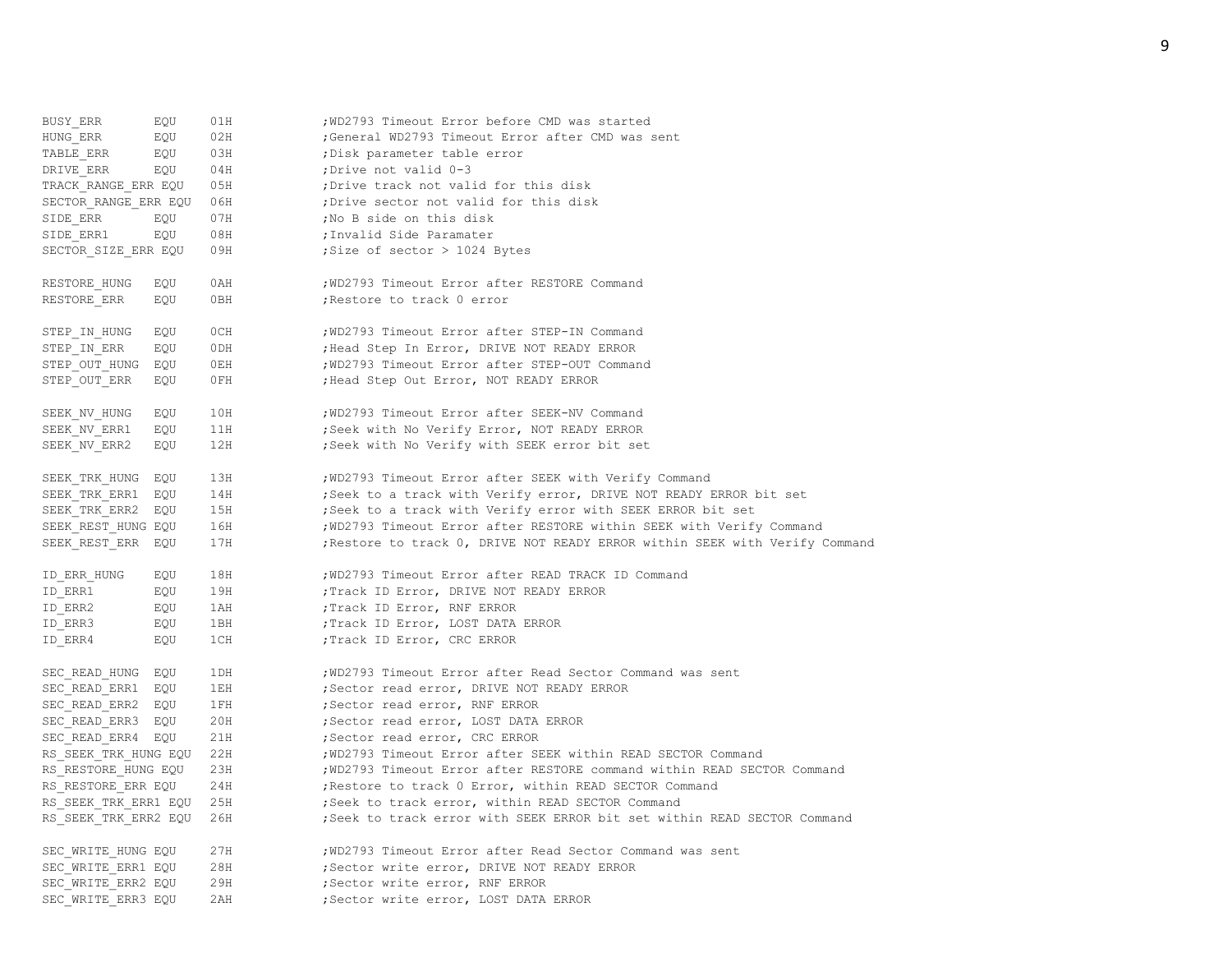| SEC WRITE ERR4 EQU          |     | 2BH  | ;Sector write error, CRC ERROR                                            |  |  |  |  |
|-----------------------------|-----|------|---------------------------------------------------------------------------|--|--|--|--|
| WS SEEK TRK HUNG EQU<br>2CH |     |      | ; WD2793 Timeout Error after SEEK within WRITE SECTOR Command             |  |  |  |  |
| WS RESTORE HUNG EQU         |     | 2DH  | ; WD2793 Timeout Error after RESTORE command within WRITE SECTOR Command  |  |  |  |  |
| WS RESTORE ERR EQU          |     | 2EH  | ; Restore to track 0 Error, within WRITE SECTOR Command                   |  |  |  |  |
| WS SEEK TRK ERR1 EQU        |     | 2FH  | ; Seek to track error, within WRITE SECTOR Command                        |  |  |  |  |
| WS SEEK TRK ERR2 EQU        |     | 30H  | ; Seek to track error with SEEK ERROR bit set within WRITE SECTOR Command |  |  |  |  |
| DISK WP ERR                 | EQU | 31H  | ;Sector write error, Disk is write protected                              |  |  |  |  |
| CONFIRM FORMAT EQU          |     | 32H  | :Confirm disk format cmd request                                          |  |  |  |  |
| FORMAT HUNG                 | EQU | 33H  | ; WD2793 Timeout Error after Track Format Command was sent                |  |  |  |  |
| FORMAT1 ERR                 | EQU | 34H  | ; Disk format request error                                               |  |  |  |  |
| FORMAT2 ERR                 | EQU | 35H  | ; Track format error (Side A)                                             |  |  |  |  |
| FORMAT3 ERR                 | EQU | 36H  | ; Track format error (Side B)                                             |  |  |  |  |
| FORMAT4 ERR                 | EQU | 37H  | ; Restore error after formatting disk                                     |  |  |  |  |
| RT ERR HUNG                 | EQU | 38H  | ; Disk Read Track hung error                                              |  |  |  |  |
| RT ERR                      | EQU | 39H  | ; Disk Read track error                                                   |  |  |  |  |
| DRIVE INACTIVE EQU          |     | 3AH  | ; Drive is inactive                                                       |  |  |  |  |
| DRIVE DOOR                  | EQU | 3BH  | ;Drive door open                                                          |  |  |  |  |
| ABORT FLAG                  | EOU | 3CH  | Special error flag to signify the user aborted a command                  |  |  |  |  |
| BUFFER OVERFLOW EQU         |     | 3DH  | ; Too many sectors were requested in a multi sector R/W request           |  |  |  |  |
| CMD RANGE ERR EQU           |     | 3DH  | ; CMD out or range                                                        |  |  |  |  |
| TIMEOUT ERROR EOU           |     | OFFH | ; Special error flag to signify the previous command timed out            |  |  |  |  |

;------------------------------------------------------------------------------

| ORG | ROM START        | : The EEPROM code will start here                                                            |
|-----|------------------|----------------------------------------------------------------------------------------------|
| DI  |                  | ;Just in case                                                                                |
| IM2 |                  | ;Set Z80 to Interrupt mode 2                                                                 |
| XOR | A, A             |                                                                                              |
| LD  | I,A              | ;Set Interrupt Req to OH for PIO's below.                                                    |
|     |                  |                                                                                              |
| LD  | HL, (@RAM FLAG)  | ; If this location has 0000H in RAM, then NOT a cold start reset.                            |
| LD  | A, L             | ; Assumes that the $(1/64K \times 1/64K)$ chance $00,00,00,00H$ will not occour on power-on! |
| 0R  | A, H             |                                                                                              |
| JP  | NZ, HARD RESET   | ; If NZ then do a complete hardware reset.                                                   |
| LD  | HL, (@RAM FLAG2) | ; If this location has 0000H in RAM, then NOT a cold start reset.                            |
| LD  | A, L             |                                                                                              |
| OR  | A, H             |                                                                                              |
| JP  | NZ, HARD RESET   | ; If NZ then do a complete hardware reset.                                                   |
| JP  | BEGIN            | ; If 00,00,00,00H then skip RAM initilization                                                |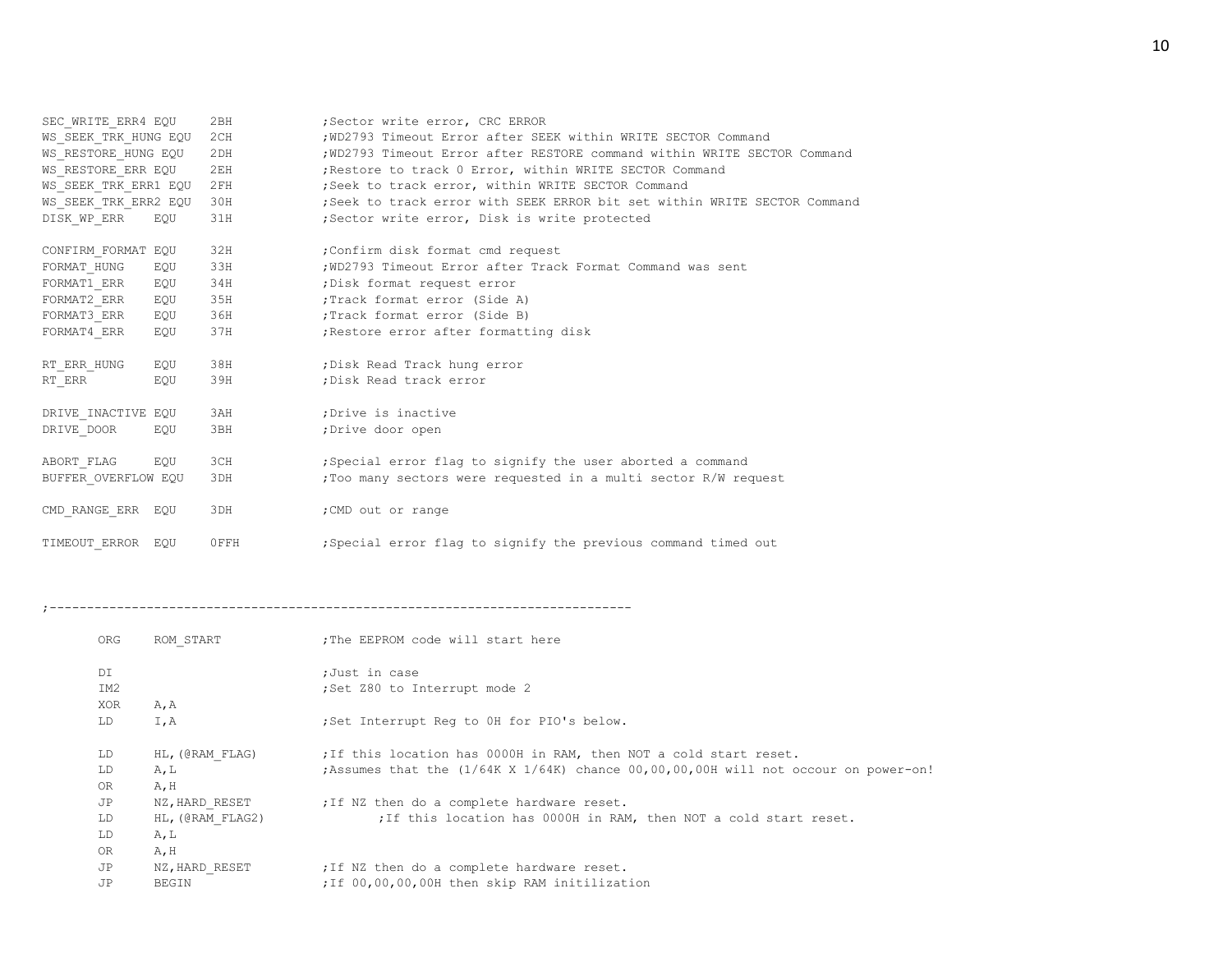| HARD RESET:  |                        |                     |                                                                                      |
|--------------|------------------------|---------------------|--------------------------------------------------------------------------------------|
|              | LD                     | HL, RAM START       | ;Clear ALL RAM.                                                                      |
| RAMO:        | XOR                    | Α                   |                                                                                      |
|              | LD                     | $(HL)$ , A          | ;Zero RAM                                                                            |
|              | INC                    | ΗL                  |                                                                                      |
|              | LD                     | A, H                |                                                                                      |
|              | $\mathbb{C}\mathbb{P}$ | A, HIGH RAM BYTE    | ; Clear to Top of RAM (Note Stack not yet setup)                                     |
|              | JR.                    | NZ, RAMO            |                                                                                      |
|              | LD                     | HL, RAM START       | ; Check RAM.                                                                         |
| RAM1:        | LD                     | A, (HL)             | ; Is it $0$                                                                          |
|              | 0R                     | Α                   | ;Zero RAM                                                                            |
|              | <b>JR</b>              | NZ, RAM PROBLEM     |                                                                                      |
|              | <b>INC</b>             | HL                  |                                                                                      |
|              | LD                     | A, H                |                                                                                      |
|              | $\mathbb{C}\mathbb{P}$ | A, HIGH RAM BYTE    | ; Clear to Top of RAM (Note Stack not yet used)                                      |
|              | JR.                    | NZ, RAM1            |                                                                                      |
|              | LD                     | SP, STACK           | ; Now setup a valid stack on the boards RAM (@ OFFFOH)                               |
|              | JP                     | BEGIN               | ; Jump Over INT Locations                                                            |
|              |                        |                     |                                                                                      |
|              | ORG                    | 38H                 | ; Z80 will also jump here if no RAM (FF's)                                           |
| RAM PROBLEM: |                        |                     |                                                                                      |
|              | LD                     | A, 11010000B        | ; To lower strobe for TIL 1 (Must be $< 8$ Bytes!)                                   |
|              | <b>OUT</b>             | PIO2 DATA B, A      |                                                                                      |
|              | $_{\mathrm{OUT}}$      | PIO2 DATA A, A      | ; Flag with an 'D' ion TIL display                                                   |
|              | <b>HALT</b>            |                     | ; In case bad memory                                                                 |
|              |                        |                     |                                                                                      |
|              | ORG                    | 40H                 | ; <<< Int Location for PIO#1 S100 Port B INPUT                                       |
|              | DW                     | INPUT INTS          | ; Location of Input INT routine                                                      |
|              | <b>HALT</b>            |                     |                                                                                      |
|              |                        |                     |                                                                                      |
|              | ORG                    | 66H                 | ; <<< Location of NMI. Any Time the 74LS123 times OUT it will trigger a jump to here |
| NMI INT:     |                        |                     | ; if "ARMED", also WD2793 IOREQ's do the same thing if ARMED                         |
|              | LD                     | HL, (@INTR_ADDRESS) | ;Jump to the interrupt routine required for that timeout condition                   |
|              | EX                     | $(SP)$ , HL         |                                                                                      |
|              | <b>RETN</b>            |                     | ;Jump to new location                                                                |
|              | <b>HALT</b>            |                     |                                                                                      |
|              |                        |                     |                                                                                      |
|              | ORG                    | 80H                 | ; <<< Int Location for PIO#1 S100 Port A OUTPUT                                      |
|              | DW                     | OUTPUT INTS         | ; Location of Output INT routine                                                     |
|              | <b>HALT</b>            |                     |                                                                                      |
| DEFAULT NMI: |                        |                     | ; For debugging, trap any unwanted NMI's here                                        |
|              | LD                     | A, OEEH             |                                                                                      |
|              |                        |                     |                                                                                      |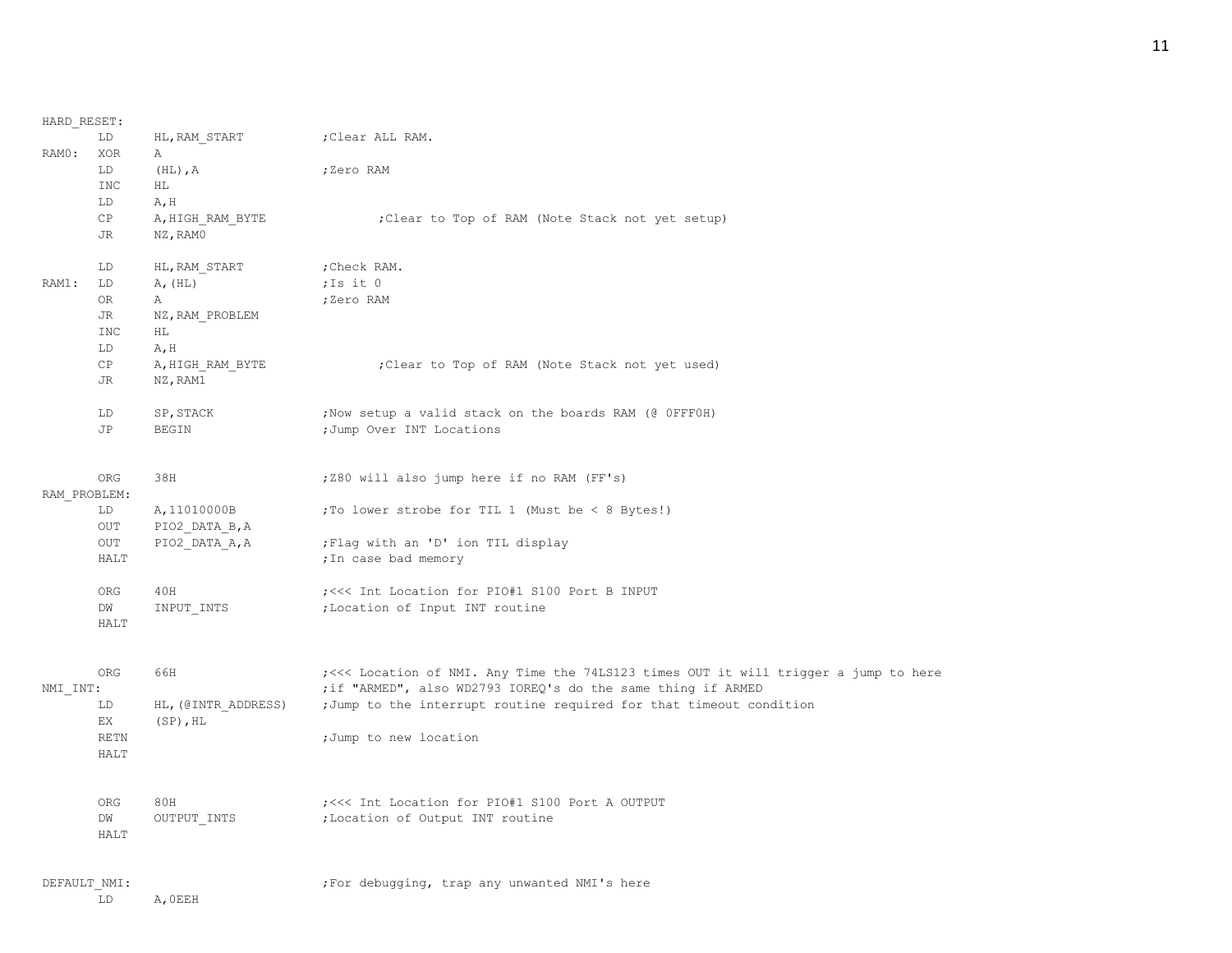LD A,0E0H CALL DisplayHEX\_23 HALT

ORG 100H

| BEGIN: |            |                                 | ; First setup the two Zilog PIO's                                                        |
|--------|------------|---------------------------------|------------------------------------------------------------------------------------------|
|        | LD         | A, 4FH                          | ; Mode 1 (Input) for PIO #1 Port B                                                       |
|        | OUT        | (PIO1 CTL B), A                 |                                                                                          |
|        | LD         | A, 40H                          | Setup Interrupt vector to 40H in RAM                                                     |
|        | OUT        | $(PIO1_CTL_B)$ , A              |                                                                                          |
|        | LD         | A, 10000111B                    | ; Allow Interrupt Control of this port                                                   |
|        | OUT        | (PIO1 CTL B), A                 |                                                                                          |
|        | LD         | A,00000011B                     | ; Disable for now                                                                        |
|        | OUT        | (PIO1 CTL B), A                 |                                                                                          |
|        | LD         | A, OFH                          | ; Mode 1 (Output) for PIO #1 Port A                                                      |
|        | OUT        | $(PIO1$ CTL A), A               |                                                                                          |
|        | LD         | A,80H                           | ;Setup Interrupt vector to 80H in RAM                                                    |
|        | OUT        | $(PIO1_CTL_A)$ , A              |                                                                                          |
|        | LD         | A, 10000111B                    | ; Allow Interrupt Control of this port                                                   |
|        | OUT        | (PIO1 CTL A), A                 |                                                                                          |
|        | LD         | A,00000011B                     | ;Disable for now                                                                         |
|        | OUT        | $(PIO1 CTL A)$ , A              |                                                                                          |
|        |            |                                 | ; Now setup & test PIO #2                                                                |
|        | LD         | A, OFH                          | ; Mode 0 (Output) for PIO #2 Port A                                                      |
|        | OUT        | $(PIO2$ CTL A), A               |                                                                                          |
|        | LD         | A,03H                           | ; Reset the INT enable FlipFlop (not required for this port)                             |
|        | OUT        | $(PIO2$ CTL A), A               |                                                                                          |
|        | LD         | A, OFH                          | ; Mode 0 (Output) for PIO #2 Port B                                                      |
|        | OUT        | $(PIO2$ CTL B), A               |                                                                                          |
|        | LD         | A,03H                           | ; Reset the INT enable FlipFlop (not required for this port)                             |
|        | OUT        | $( \texttt{PIO2\_CTL\_B} )$ , A |                                                                                          |
|        | LD         | A, 01011011B                    | ; Set default to NOT BUSY, No WP, No WD INTRQ, Single density, 8" drive, Side A, Drive D |
|        | OUT        | PIO2 DATA B, A                  |                                                                                          |
|        | LD         | (@PIO2B BITS), A                | ;Store current status because this port cannot be read                                   |
|        | CALL       | OFF WD2793 INTRQ                | ; Prevent any WD2793 INT's                                                               |
|        | XOR        | A, A                            |                                                                                          |
|        | LD         |                                 | (@DRIVE A CPM DRIVE), A ; CPM/Drive select bits for drive A:                             |
|        | <b>INC</b> | Α                               |                                                                                          |
|        | LD         | (@DRIVE B CPM DRIVE), A         | CPM/Drive select bits for drive B:                                                       |
|        | INC        | Α                               |                                                                                          |
|        | LD         | (@DRIVE C CPM DRIVE), A         | ; CPM/Drive select bits for drive C:                                                     |
|        | <b>INC</b> | Α                               |                                                                                          |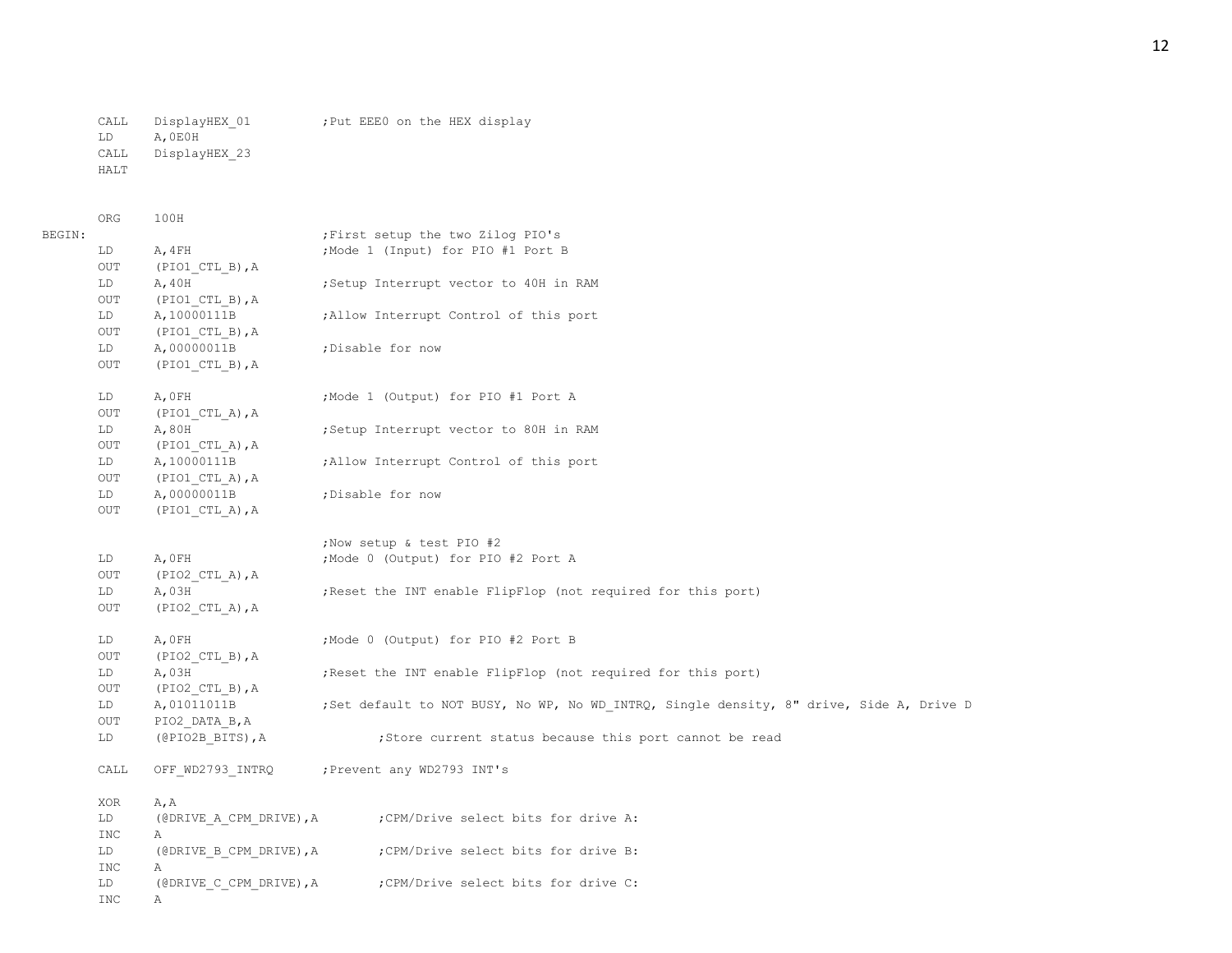### INITILIZE:

| LD         | A, 10000011B       | Enable Interrupts on PIO#1 (S100 I/O);                 |
|------------|--------------------|--------------------------------------------------------|
| <b>OUT</b> | $(PIO1$ CTL A), A  |                                                        |
| <b>OUT</b> | $(PIO1 CTL B)$ , A |                                                        |
| EI         |                    | ;Enable Interrupts                                     |
| LD         | A, ODOH            | ; Note: This will stop any current WD2793 chip process |
| OUT        | (WD2793 CMD), A    |                                                        |
| <b>XOR</b> | A, A               |                                                        |
| OUT        | (WD2793 TRACK), A  |                                                        |
| INC.       | Α                  |                                                        |
| OUT        | (WD2793 SECTOR), A |                                                        |
|            |                    |                                                        |

## INITILIZE RESET:  $A_j$  jump here will reset the board software

| DT         |                    | ;Do not INT's                                      |
|------------|--------------------|----------------------------------------------------|
| <b>XOR</b> | A, A               |                                                    |
| LD         | (@IN DATA FLAG), A |                                                    |
| LD.        | (@DEBUG FLAG), A   | ; Start with HEX LED debug display mode off        |
| CALL       | DIRECTION IN       | ; Set ZFDC Board to recieve data (default mode)    |
| CALL       | DisplayHEX 01      | ;Set to 00 for now                                 |
| CALL       | DisplayHEX 23      | :Set to 00 for now                                 |
| LD.        | A, CMD HANDSHAKE   | Send to flag to let S-100 System know we are alive |
| OUT        | (PIO1 DATA A), A   | ; Put it in output port (Int is disabled)          |
|            |                    |                                                    |

## $LD$   $B, 0$

| WAIT FOR HANDSHAKE: |                    | ; Wait until S-100 system signs on.                                 |  |  |  |  |  |  |
|---------------------|--------------------|---------------------------------------------------------------------|--|--|--|--|--|--|
| ET.                 |                    | ; Allow INT's                                                       |  |  |  |  |  |  |
| LD                  | A, (@IN DATA FLAG) |                                                                     |  |  |  |  |  |  |
| <b>OR</b>           | A, A               |                                                                     |  |  |  |  |  |  |
| JR                  | NZ, HANDSHAKE1     | ;Loop until we get something $(\gg)$ Add watchdog later $\ll\ll\ll$ |  |  |  |  |  |  |
| LD                  | A, B               |                                                                     |  |  |  |  |  |  |
| <b>INC</b>          | В                  |                                                                     |  |  |  |  |  |  |
| CALL                | DisplayHEX 01      | ; Show we are waiting                                               |  |  |  |  |  |  |
| CALL                | DELAY 200mS        |                                                                     |  |  |  |  |  |  |
| JR.                 | WAIT FOR HANDSHAKE |                                                                     |  |  |  |  |  |  |

#### HANDSHAKE1:

|            | CALL | GET DATA         | ; Show actual data byte recieved                                              |
|------------|------|------------------|-------------------------------------------------------------------------------|
| $\cdot$ .  | CALL | DisplayHEX 23    | ;Show data                                                                    |
| $\ddot{i}$ | CP.  | A, CMD HANDSHAKE |                                                                               |
|            | JR   |                  | NZ, WAIT FOR HANDSHAKE ; Not a CMD HANDSHAKE, ther go back and wait some more |
|            | LD   | C,NO ERRORS FLAG | ;Yes, then send an ACK                                                        |
|            | CALL | SEND DATA        | back to the S-100 System;                                                     |
|            |      |                  |                                                                               |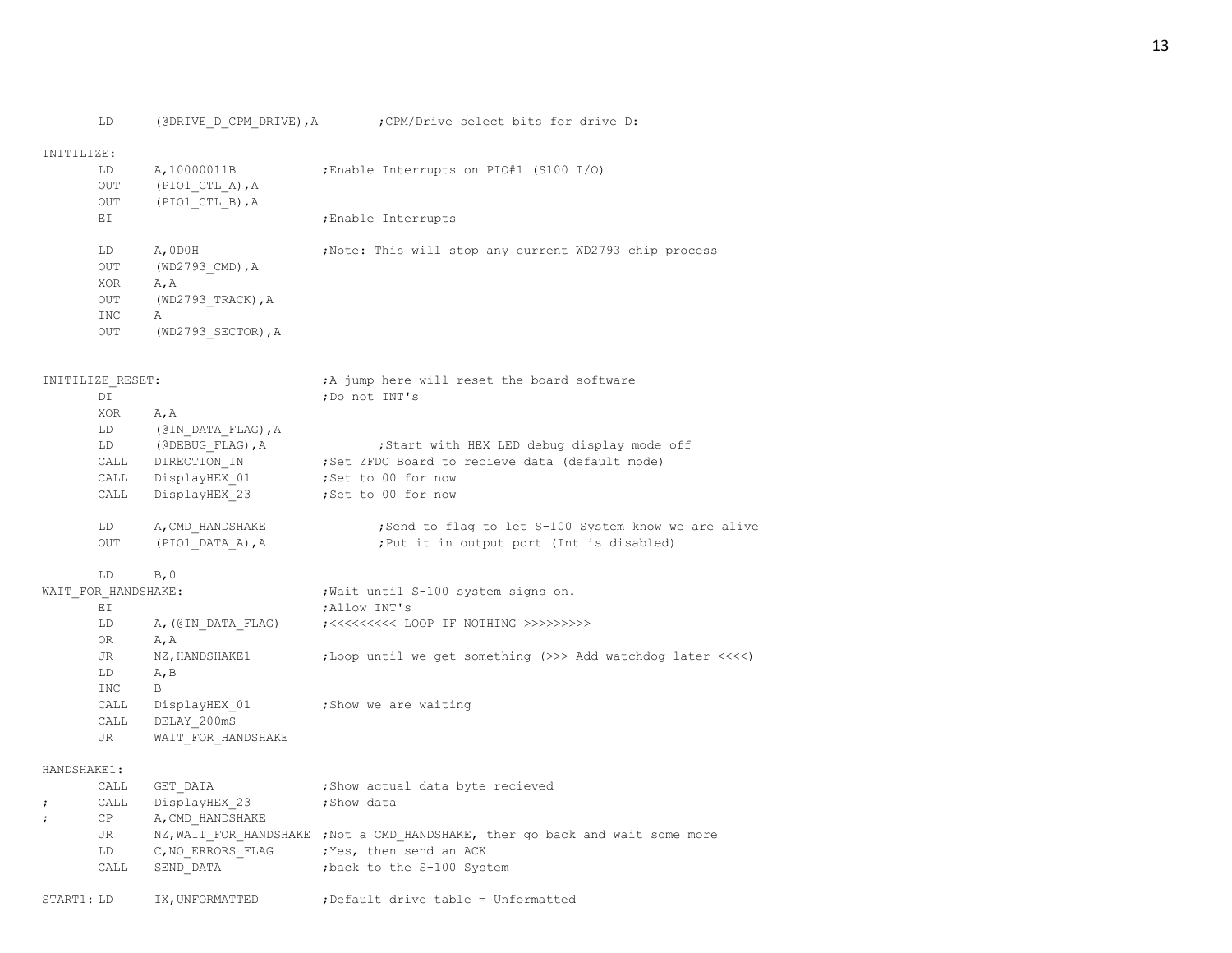| LD.          |                                                                            |                                                        |                |                   |  |                                           |  |  |                                                                                                                                                             |                                                                                        |
|--------------|----------------------------------------------------------------------------|--------------------------------------------------------|----------------|-------------------|--|-------------------------------------------|--|--|-------------------------------------------------------------------------------------------------------------------------------------------------------------|----------------------------------------------------------------------------------------|
| LD           |                                                                            |                                                        |                |                   |  |                                           |  |  |                                                                                                                                                             |                                                                                        |
| LD.          |                                                                            |                                                        |                |                   |  |                                           |  |  |                                                                                                                                                             |                                                                                        |
| CALL         |                                                                            |                                                        |                |                   |  |                                           |  |  |                                                                                                                                                             |                                                                                        |
| WARM RESET:  |                                                                            |                                                        |                |                   |  |                                           |  |  |                                                                                                                                                             |                                                                                        |
| LD           |                                                                            |                                                        |                |                   |  |                                           |  |  |                                                                                                                                                             |                                                                                        |
| LD.          |                                                                            |                                                        |                |                   |  |                                           |  |  |                                                                                                                                                             |                                                                                        |
| CALL<br>CALL |                                                                            |                                                        |                |                   |  |                                           |  |  |                                                                                                                                                             |                                                                                        |
|              | B, 1<br>A, 0<br>CORE SET FORMAT<br>A.OFFH<br>DisplayTrack<br>DisplaySector | IY, @DRIVE A DRIVE TABLE<br>(@CURRENT DRIVE SELECT), A | :Set to IBM 8" | :Will show OFFOOH |  | ; Set so no current drive selected by CPM |  |  | ; Note no drive has been made the current drive yet. (IY+DRIVE PORT) = 0<br>; Will have invalid TRK/SEC values to indicate we have not yet selected a drive | ; Select drive. Drive in [A], format in [B] (default IBM 8"), Update Drive TIL display |

;<<<<<<<<<<<<<<<<<<<<<<<<<< MAIN SYSTEM LOOP >>>>>>>>>>>>>>>>>>>>>>>>>>>>>>>>>>>>>>>>>>>>>>>>>>>>>>>>>>>>

; Each of the above routines when done will return back here to LOOP

| LOOP: | CALL       | GET DATA          | Get CMD in [A]                                                                                               |
|-------|------------|-------------------|--------------------------------------------------------------------------------------------------------------|
|       | LD         |                   | (@CURRENT CMD), A ; Save in case we wish to show command in debug mode                                       |
|       | LD         | A, (@DEBUG_FLAG)  |                                                                                                              |
|       | OR         | A, A              |                                                                                                              |
|       | CALL       | NZ, DisplayCMD    | ; If in debug mode, display current command first                                                            |
|       | LD         | A, (@CURRENT CMD) | ;Save in case we wish to show command in debug mode<br>; Put most used commands first                        |
|       | CP         | A, CMD SET TRACK  | ;7, This will set head request to a specified track. Track Byte (0-NTRKS)                                    |
|       | PUSH       | AF                |                                                                                                              |
|       | CALL       | Z, SET TRACK      |                                                                                                              |
|       | POP        | AF                |                                                                                                              |
|       | JP         | Z, LOOP           |                                                                                                              |
|       | CP         |                   | A, CMD SET SECTOR ;9, This will set request to a specified sector. For CPM & CPM86, Sector Byte (0-NSCTRS*2) |
|       | PUSH       | AF                |                                                                                                              |
|       | CALL       | Z, SET SECTOR     |                                                                                                              |
|       | POP        | AF                |                                                                                                              |
|       | JP         | Z, LOOP           |                                                                                                              |
|       | CP<br>PUSH | AF                | A, CMD DOS SET SECTOR ; 2EH, This will set request to a specified sector. For MS-DOS, Sector Byte (0-NSCTRS) |
|       | CALL       | Z, DOS SET SECTOR |                                                                                                              |
|       | POP        | AF                |                                                                                                              |
|       | JP         | Z, LOOP           |                                                                                                              |
|       | CP         |                   | A, CMD READ SECTOR ;10, Read data from the current sector (on current track, side, drive).                   |
|       | PUSH       | AF                |                                                                                                              |
|       | CALL       | Z, READ SECTOR    |                                                                                                              |
|       | POP        | AF                |                                                                                                              |
|       | JP         | Z, LOOP           |                                                                                                              |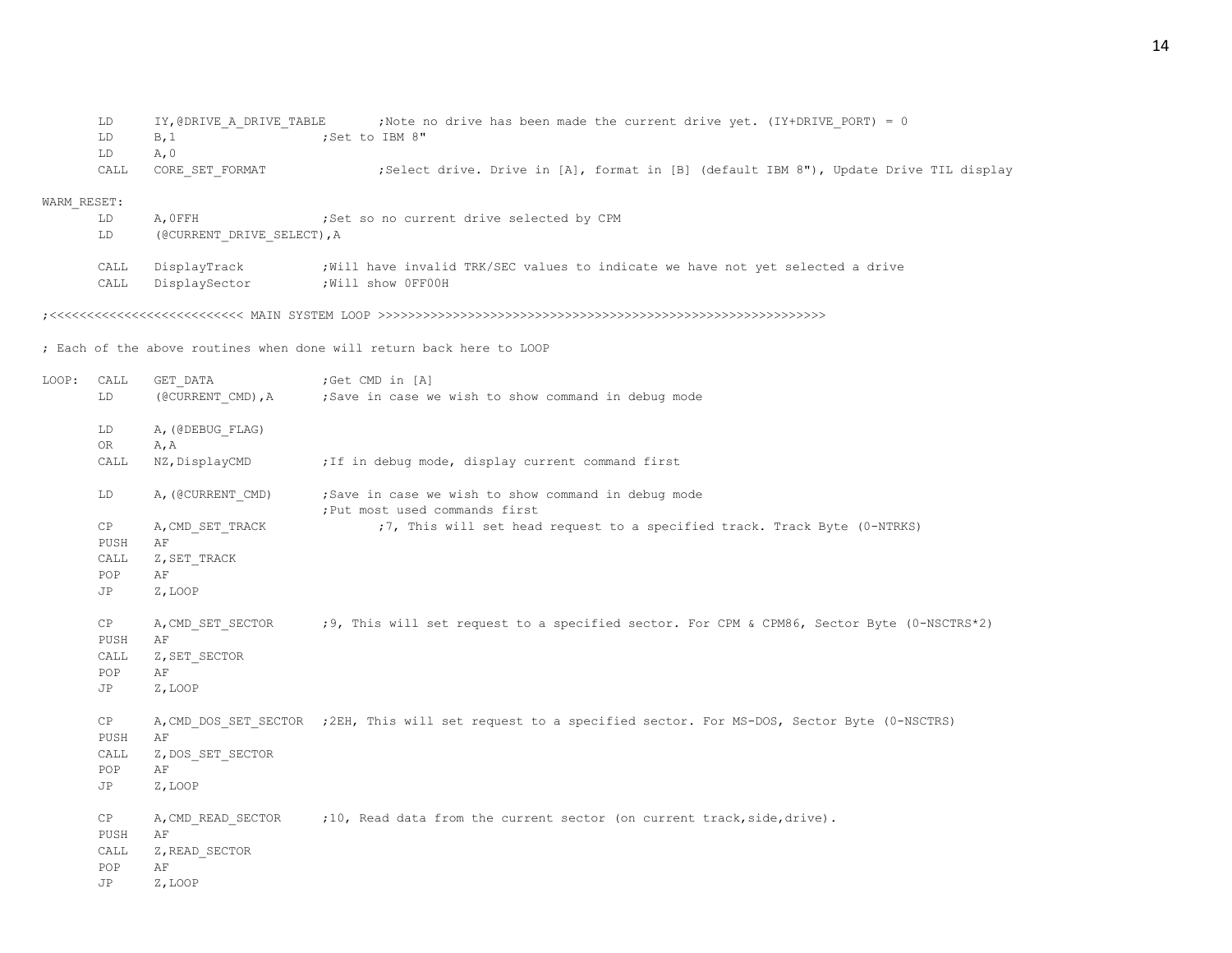CP A, CMD WRITE SECTOR ; 11, Write data to the current sector (on current track, side, drive) PUSH AF CALL Z, WRITE SECTOR POP AF JP Z,LOOP CP A, CMD SET DRIVE :5, This will set current the Disk drive number PUSH AF CALL Z, SET DRIVE POP AF JP Z,LOOP CP A, CMD CHECK DRIVE ; 28H, This will set current the Disk drive number PUSH AF CALL Z, CHECK VALID DRIVE POP AF JP Z,LOOP CP A, CMD SET HOME ; 0A, This will set head request to Track 0 of current drive PUSH AF CALL  $Z$ , SET HOME ;Note drive head(s) will be physically restored to track 0 POP AF JP Z,LOOP CP  $A$ , CMD SET FORMAT ; 4, This will set request to a specified drive. Drive Byte (0-3) PUSH AF CALL Z, SET\_FORMAT POP AF JP Z,LOOP CP A, CMD\_RD\_MULTI\_SECTOR ;29H, Multi-sector Read data from the current sector (on current track,side,drive). PUSH AF CALL Z, READ MULTI SECTOR POP AF JP Z,LOOP CP A, CMD WR MULTI SECTOR ; 2AH, Multi-sector Write data from the current sector (on current track, side, drive). PUSH AF CALL Z, WRITE MULTI SECTOR POP AF JP Z,LOOP CP A, CMD DOS RD MULTI SEC ;2BH, Multi-sector Read data from the current sector (on current track,side,drive). PUSH AF CALL Z, DOS\_READ\_MULTI\_SECTOR POP AF JP Z,LOOP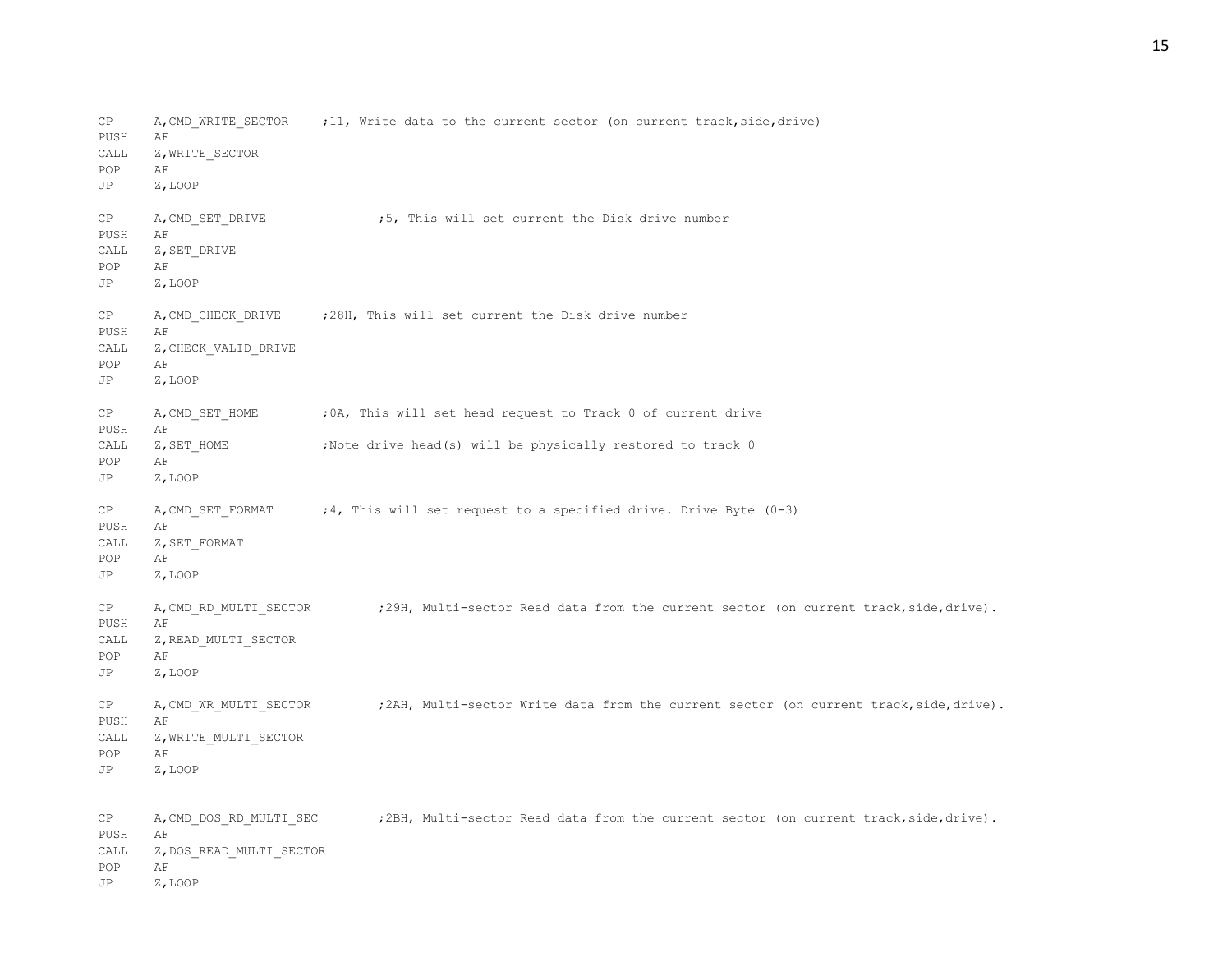CP A, CMD DOS WR\_MULTI\_SEC ;2CH, Multi-sector Write data from the current sector (on current track,side,drive). PUSH AF CALL Z, DOS WRITE MULTI SECTOR POP AF JP Z,LOOP CP A, CMD GET ERROR STRING : 24H Send string explaining last error code if requested PUSH AF CALL Z, SEND ERRORS STRING POP AF JP Z,LOOP CP A, CMD SET SIDE ;8, This will set head request to a specified side. Side Byte (0=A, 1=B) PUSH AF CALL Z, SET SIDE POP AF JP Z,LOOP CP A, CMD GET SIDE ;2DH, Get the currently selected side of the CURRENT drive (0=A, 1=B) PUSH AF CALL Z, GET SIDE POP AF JP Z,LOOP ;Less Frequently used commands.... CP A,CMD\_ZFDC\_ALIVE ;26H, This command is sent to check teh ZFDC board is present and active/initilized PUSH AF CALL Z, ZFDC ALIVE POP AF JP Z,LOOP CP A, CMD GET SEC SIZE ;25H, This will return the sector size of the current disk PUSH AF CALL Z, GET SEC SIZE POP AF JP Z,LOOP CP A, CMD GET SEC COUNT ;26H, This will return the sector size of the current disk PUSH AF CALL Z, GET SEC COUNT POP AF JP Z,LOOP CP  $A$ , CMD GET FORMAT ; 6, This will return the Disk Format table number PUSH AF CALL Z, GET FORMAT POP AF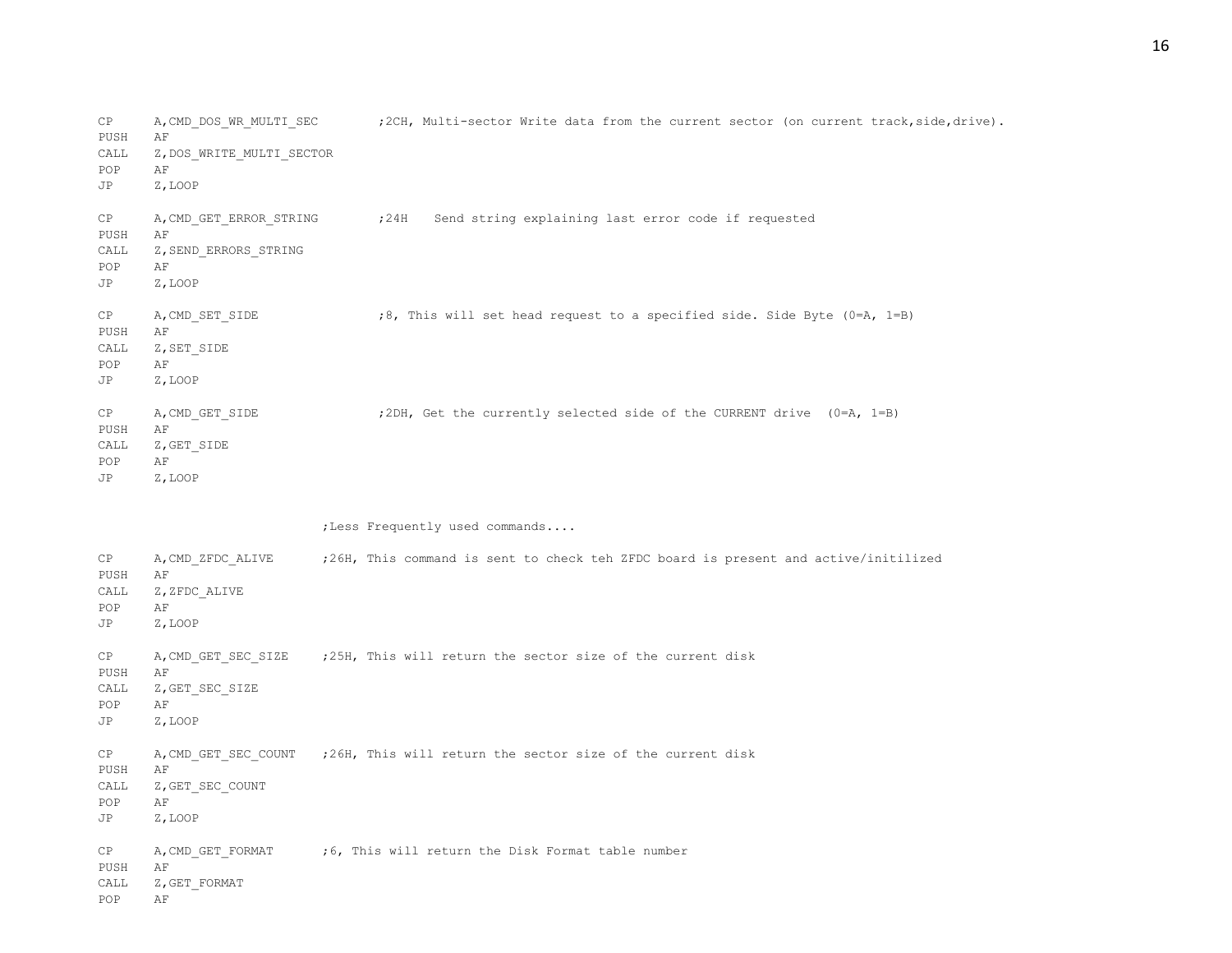CP A, CMD SEEK TRACK ;0E, Seek to track with verify of current drive (seperate side select) PUSH AF CALL Z, SEEK TRACK POP AF JP Z,LOOP CP A, CMD SET TRACK DS ; 23H, Special set track for current drive (EVEN tracks Side A, ODD tracks side B) PUSH AF CALL Z, SET TRACK DS POP AF JP Z,LOOP CP A, CMD STEP IN ; 0B, Step head in one track of current drive PUSH AF CALL Z, STEP IN POP AF JP Z,LOOP CP A, CMD STEP OUT ; OC, Step head out one track of current drive PUSH AF CALL Z, STEP OUT POP AF JP Z,LOOP CP A, CMD SEEK NV : 0D, Seek to track with NO verify of current drive PUSH AF CALL Z, SEEK NV POP AF JP Z,LOOP CP A, CMD GET TRACK ID ; OF, Read the current track ID (6 Bytes of data returned) PUSH AF CALL Z, GET TRACK ID POP AF JP Z,LOOP CP A, CMD RESET ZFDC ;3, Reset the WD2793 chip AND board software & hardware PUSH AF CALL Z, RESET ZFDC POP AF JP Z,LOOP CP A, CMD GET WD TRACK ;12, Return the WD2793 Track value PUSH AF CALL Z, GET WD TRACK POP AF

JP Z,LOOP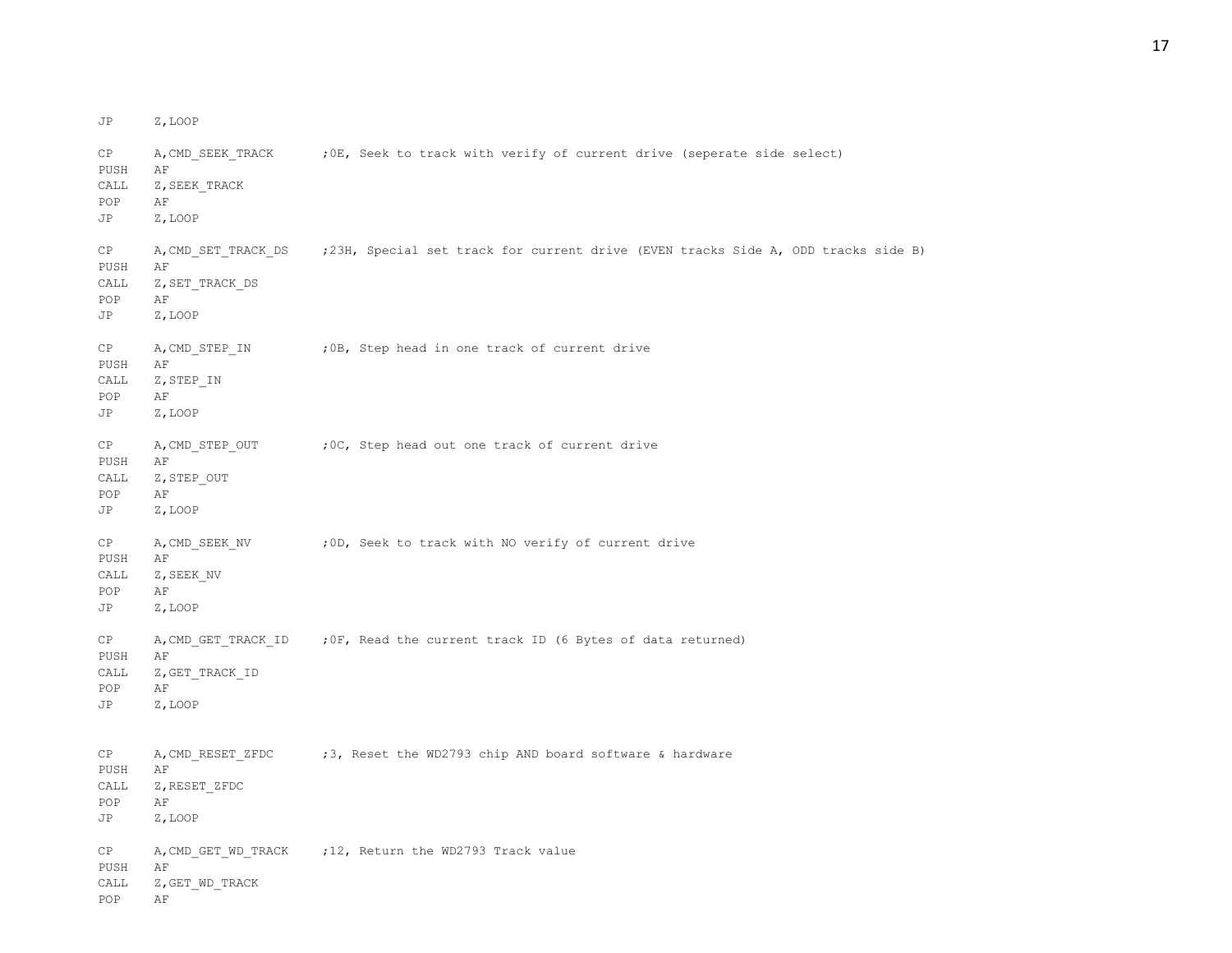JP Z,LOOP CP A, CMD GET WD SECTOR ;13, Return the WD2793 Sector value PUSH AF CALL Z, GET WD SECTOR POP AF JP Z,LOOP CP A, CMD GET WD STATUS ; 14, Return the WD2793 Status value PUSH AF CALL Z, GET WD STATUS POP AF JP Z,LOOP CP A, CMD GET DRIVE : 22H, This will return the Disk Format table number PUSH AF CALL Z, GET DRIVE POP AF JP Z,LOOP CP A, CMD TRACK DUMP ;15, Get a complete track PUSH AF CALL Z, READ TRACK POP AF JP Z,LOOP CP A, CMD\_FORMAT\_TRACK ;16, Format the current disk (using a disk paramater format table number) PUSH AF CALL Z, FORMAT\_TRACK POP AF JP Z,LOOP CP A, CMD PIO TEST ;0, Hardware loop test of PIO PUSH AF CALL Z, PIO TEST POP AF JP Z,LOOP CP A,CMD\_SHOW\_SIGNON ;2, This will Roll Hex digits in Track Display TIL's as a test PUSH AF CALL Z, SHOW SIGNON POP AF JP Z,LOOP CP A, CMD SET DEBUG ON ; 17H, Turn on HEX LED Debug display mode PUSH AF CALL Z, SET DEBUG ON POP AF JP Z,LOOP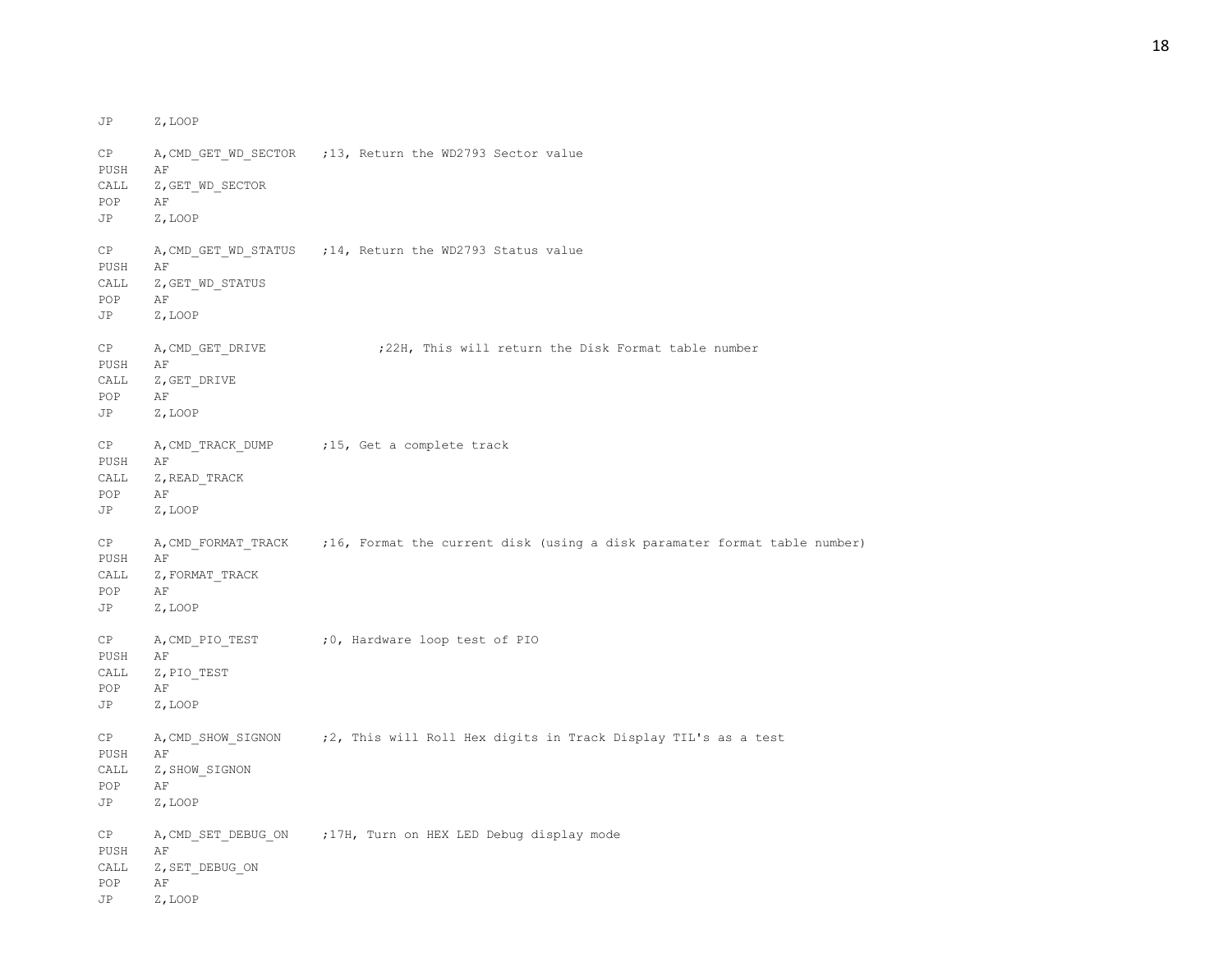| CP<br>PUSH<br>CALL<br>POP<br>JP | A, CMD SET DEBUG OFF<br>AF<br>Z, SET DEBUG OFF<br>ΑF<br>Z, LOOP | ;18H, Turnd off HEX LED Debug display mode                                                                    |
|---------------------------------|-----------------------------------------------------------------|---------------------------------------------------------------------------------------------------------------|
| CP<br>PUSH<br>CALL<br>POP<br>JP | A, CMD RAM DUMP<br>AF<br>Z, RAM DUMP<br>AF<br>Z, LOOP           | ;19H<br>Dump memory variables to S-100 system                                                                 |
| CP<br>JP                        | A, CMD MONITOR<br>Z, MONITOR                                    | ;1, No extra data (Note in this case no NO ERRORS flag is sent back to CPM system)<br>;Note a Jump not a call |
| LD<br>CALL<br>JP                | C, CMD RANGE ERR<br>SEND DATA<br>LOOP                           | ; Flag Error #<br>;Send an error flag back to S-100 System                                                    |

;--------------------------THE SYSTEM COMMAND ROUTINES --------------------------------------------------------------

;Simple test of PIO #1 (Ports A & B). Gets a character from S-100 system & returns it back.

## PIO\_TEST:

|            | XOR        | A, A          |                                                                             |
|------------|------------|---------------|-----------------------------------------------------------------------------|
|            | CALL       | DisplayHEX 01 | ;Set to 00 for now                                                          |
|            | CALL       | DisplayHEX 23 | ;Set to 00 for now                                                          |
| PIO TEST1: |            |               |                                                                             |
|            | CALL       | GET DATA      | Get one byte from S100 system (via interrupt mechanism)                     |
|            | CP         | A, ESC        | ;Abort if ESC                                                               |
|            | JR         | Z, PIO TEST2  |                                                                             |
|            | PUSH       | AF            |                                                                             |
|            | CALL       | DisplayHEX 23 | ; Show input character directly on sector TIL's                             |
|            | POP        | AF            |                                                                             |
|            | AND        | 7 F H         | ; Strip high bit just in case errors (messes up VDB 8024 CRT display board) |
|            | LD         | C, A          | ; Need to send character in [C]                                             |
|            | CALL       | SEND DATA     | ; Send it back to S-100 System (via interrupt mechanism)                    |
|            | JR         | PIO TEST1     | ; Repeat until ESC                                                          |
| PIO TEST2: |            |               |                                                                             |
|            | CALL       | DisplayTrack  |                                                                             |
|            | CALL       | DisplaySector |                                                                             |
|            | <b>RET</b> |               |                                                                             |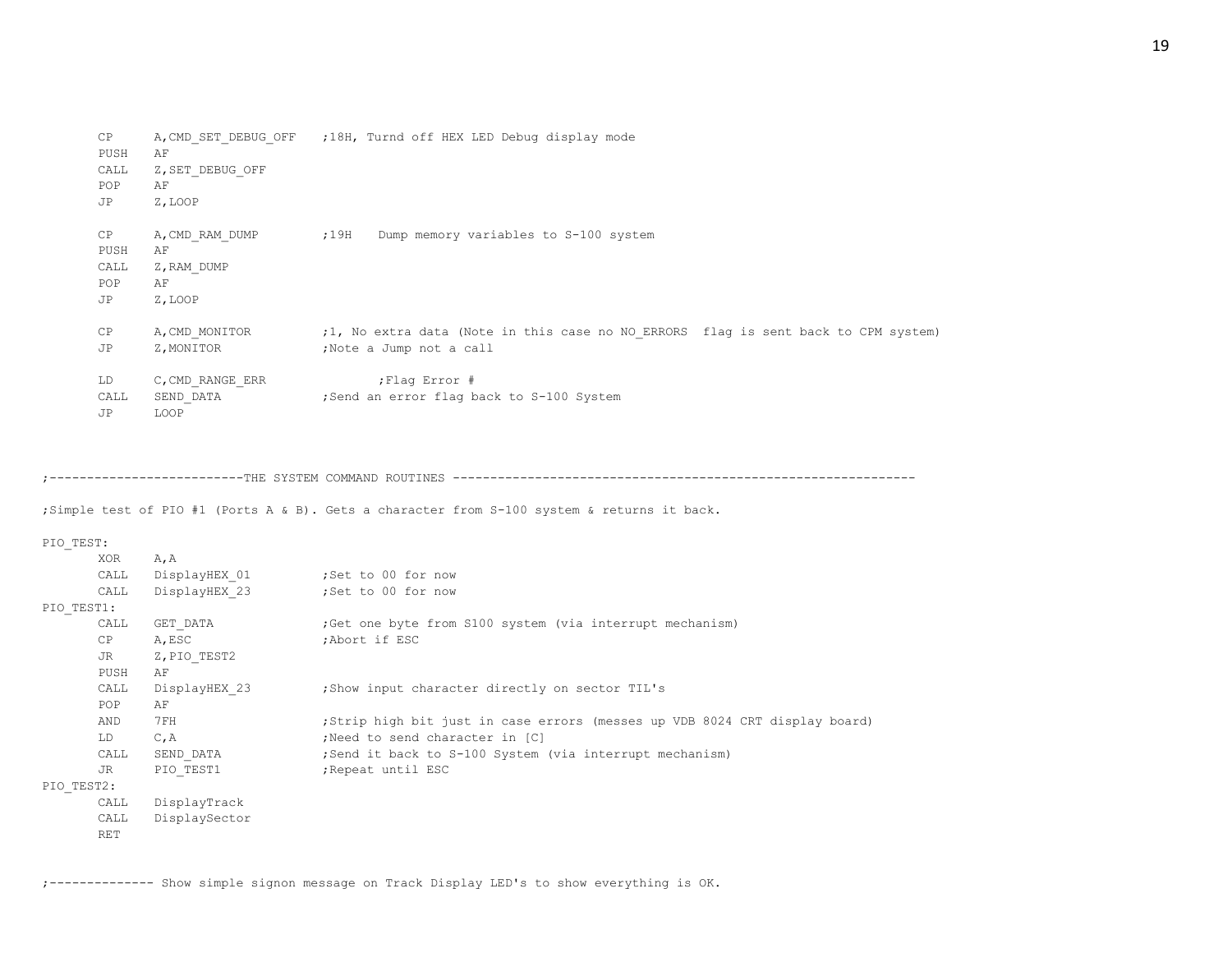| SHOW SIGNON: |            |                          | ; CMD = $2$                                                                                                                                |
|--------------|------------|--------------------------|--------------------------------------------------------------------------------------------------------------------------------------------|
|              | CALL       | CORE ROOL HEX DISPLAY    |                                                                                                                                            |
|              | LD         | C, NO ERRORS FLAG        |                                                                                                                                            |
|              | JP         |                          | S100 ACK ROUTINE ; Send ACK back to S-100                                                                                                  |
|              |            | CORE_ROOL_HEX_DISPLAY:   | ;A callable "self contained" routine also use elsewhere                                                                                    |
|              | XOR        | A, A                     |                                                                                                                                            |
|              | <b>INC</b> | Α                        |                                                                                                                                            |
| SHOW1: CALL  |            | DisplayHEX 23            | This will bypass the reading of the Sector registed,                                                                                       |
|              | CALL       | DELAY 100mS              |                                                                                                                                            |
|              | INC        | Α                        |                                                                                                                                            |
|              | JR         | NZ, SHOW1                |                                                                                                                                            |
|              | CALL       | DisplayTrack             | ;Put back current WD2793 Track & Sector                                                                                                    |
|              | CALL       | DisplaySector            |                                                                                                                                            |
|              | XOR        | Α                        | ; Return Z Flag set = No Errors                                                                                                            |
|              | RET        |                          |                                                                                                                                            |
|              |            |                          | --------- FORCE COMPLETE BOARD RESET ON NEXT OUTPUT TO S-100 RESET PORT (Usually 13H)                                                      |
| RESET ZFDC:  |            |                          | $;$ CMD = 3                                                                                                                                |
|              | LD         | HL, OFFFFH               |                                                                                                                                            |
|              | LD         | (@RAM FLAG),HL           | ; If this location has 00,00 in RAM, then not a cold start reset.<br>; With OFFFFH there, then a hardware reset will initilize everything. |
|              | LD         | C, NO ERRORS FLAG        |                                                                                                                                            |
|              | CALL       | SEND DATA                |                                                                                                                                            |
|              | RET        |                          |                                                                                                                                            |
|              |            | CORE RESET 2793 ROUTINE: | ;A callable "self contained" routine also use elsewhere                                                                                    |
|              | PUSH       | AF                       |                                                                                                                                            |
|              | LD         | A, ODOH                  | ; Note: This will stop any current WD2793 chip process                                                                                     |
|              | OUT        | (WD2793_CMD), A          |                                                                                                                                            |
|              |            | CALL DELAY 30uS          |                                                                                                                                            |
|              | POP        | ΑF                       |                                                                                                                                            |
|              | RET        |                          |                                                                                                                                            |
|              |            |                          | ;-------- Check the ZFDC board is initilized and active. Returns to S-100 system an inverted copy of data                                  |
| ZFDC ALIVE:  |            |                          | ; CMD = $26H$                                                                                                                              |
|              |            | $C$ mm nama              | Annal Optical said sections point                                                                                                          |

| CALL | GET DATA  | ; Normally we send OFH and return FOH    |                           |
|------|-----------|------------------------------------------|---------------------------|
| CPL  |           | : Invert it and send it back             |                           |
| LD.  | $C$ . A   | ; Remember data always returned from [C] | (most common code error!) |
| CALL | SEND DATA |                                          |                           |
| RET  |           |                                          |                           |

data byte sent

;------------ Get current drive paramater format table number (0,1,2...13H..)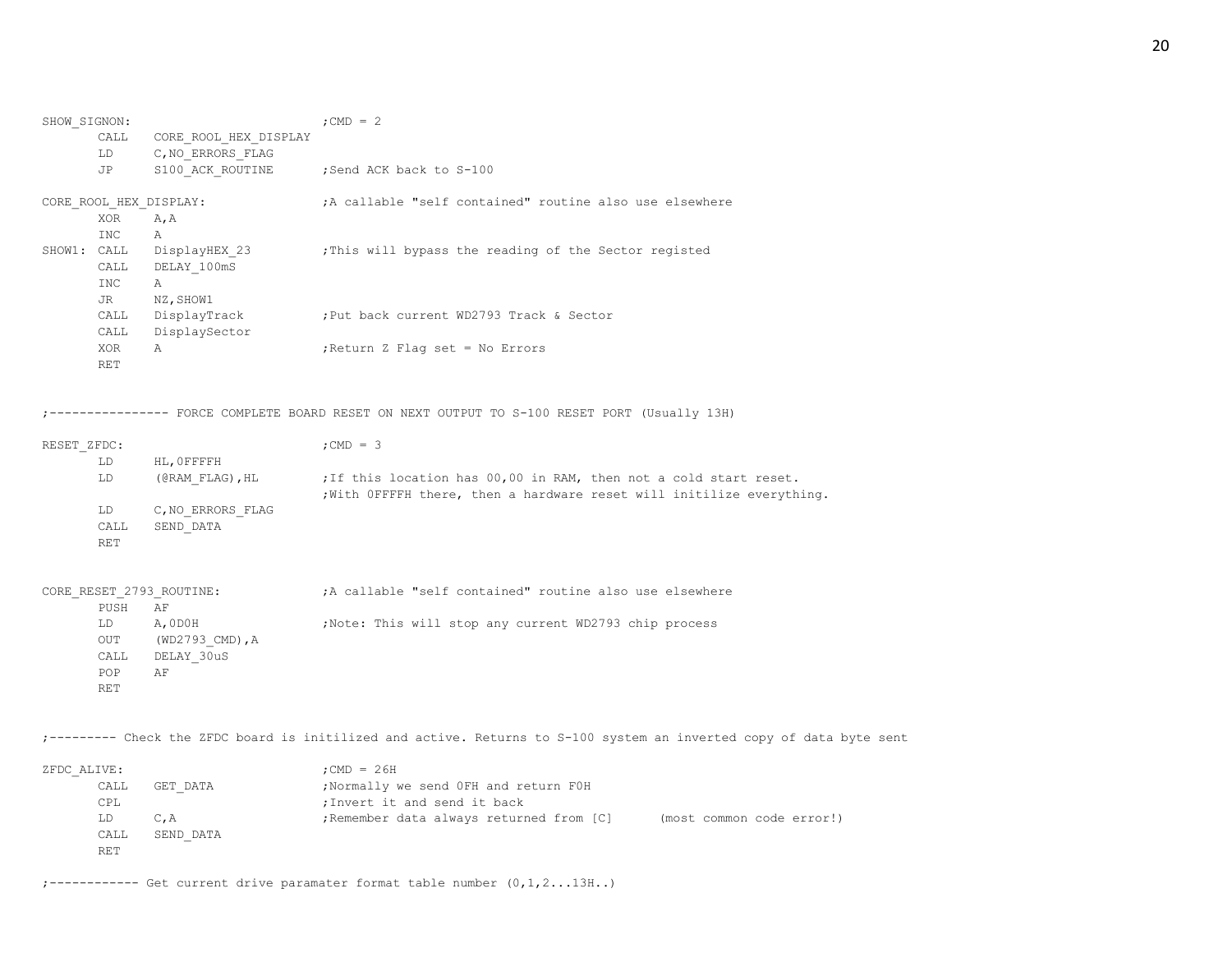| GET FORMAT:    |               |                                              | ; CMD = $6$                                                                                    |
|----------------|---------------|----------------------------------------------|------------------------------------------------------------------------------------------------|
|                | LD            | C, (IY+FORMAT NUM)                           |                                                                                                |
|                |               | CALL SEND DATA                               | ;Send current table number in [C]                                                              |
|                | LD            | C, NO ERRORS FLAG                            |                                                                                                |
|                | JP            |                                              | S100 ACK ROUTINE ; Send ACK back to S-100                                                      |
|                |               |                                              | -------------- Get current drive number. Returns to S-100 system 0,1,2 or 3                    |
| GET DRIVE:     |               |                                              | ; CMD = $22H$                                                                                  |
|                | LD            |                                              | C, (IY+DRIVE CPM DRIVE) ; CPM bits for the drive. Remember always SEND DATA in [C]             |
|                | CALL          | SEND DATA                                    |                                                                                                |
|                | LD            | C, NO ERRORS FLAG                            |                                                                                                |
|                | JP            |                                              | S100 ACK ROUTINE ; Send ACK back to S-100                                                      |
|                |               |                                              | ------------- Get current drive selected side. Returns to S-100 system 0,1                     |
|                |               | $[A]$ , $0 = A$ , $1 = B$ For software flags |                                                                                                |
| $\ddot{ }$     |               | Bit 2, $1 = A$ , $0 = B$ For hardware bit    |                                                                                                |
| GET SIDE:      |               |                                              | $;$ CMD = 2DH                                                                                  |
|                | LD            | A, (@PIO2B_BITS)                             | ; Get store hardware select bits (because PIO2-Port B cannot be read)                          |
|                |               |                                              | ; (Note hardware bit is the opposite to the software flags returned)                           |
|                | BIT           | SIDE BIT, A                                  | ; Get Bit 2 (04H = Hardware Side A, 0=B)                                                       |
|                | JR            | Z, IS SIDE B                                 |                                                                                                |
|                | LD            | C, 0                                         | ;Send back 0 for software flag A side currently selected                                       |
|                | JR            | GET SIDE1                                    |                                                                                                |
| IS SIDE B:     |               |                                              |                                                                                                |
| GET SIDE1:     | LD            | C, 1                                         | ; Send back 1 = for software flag B side currently selected                                    |
|                | CALL          | SEND_DATA                                    | ;Remember always SEND DATA in [C]                                                              |
|                | LD            | C, NO ERRORS FLAG                            |                                                                                                |
|                | JP            | S100 ACK ROUTINE                             | Send ACK back to S-100;                                                                        |
|                |               |                                              |                                                                                                |
|                |               |                                              | ------------- Get current disk's sector size. Returns to $S-100$ system $0,1,2$ or $3$ (X*128) |
|                | GET SEC SIZE: |                                              | ; CMD = $25H$                                                                                  |
|                |               |                                              | LD C, (IY+SEC SIZE FLAG) ; Sec size for this drive. Remember always SEND DATA in [C]           |
|                |               | CALL SEND DATA                               |                                                                                                |
|                |               | LD C, NO ERRORS FLAG                         |                                                                                                |
|                | JP            |                                              | S100 ACK ROUTINE ; Send ACK back to S-100                                                      |
|                |               |                                              |                                                                                                |
|                |               |                                              |                                                                                                |
| GET SEC COUNT: |               |                                              | ; CMD = $25H$                                                                                  |

# 21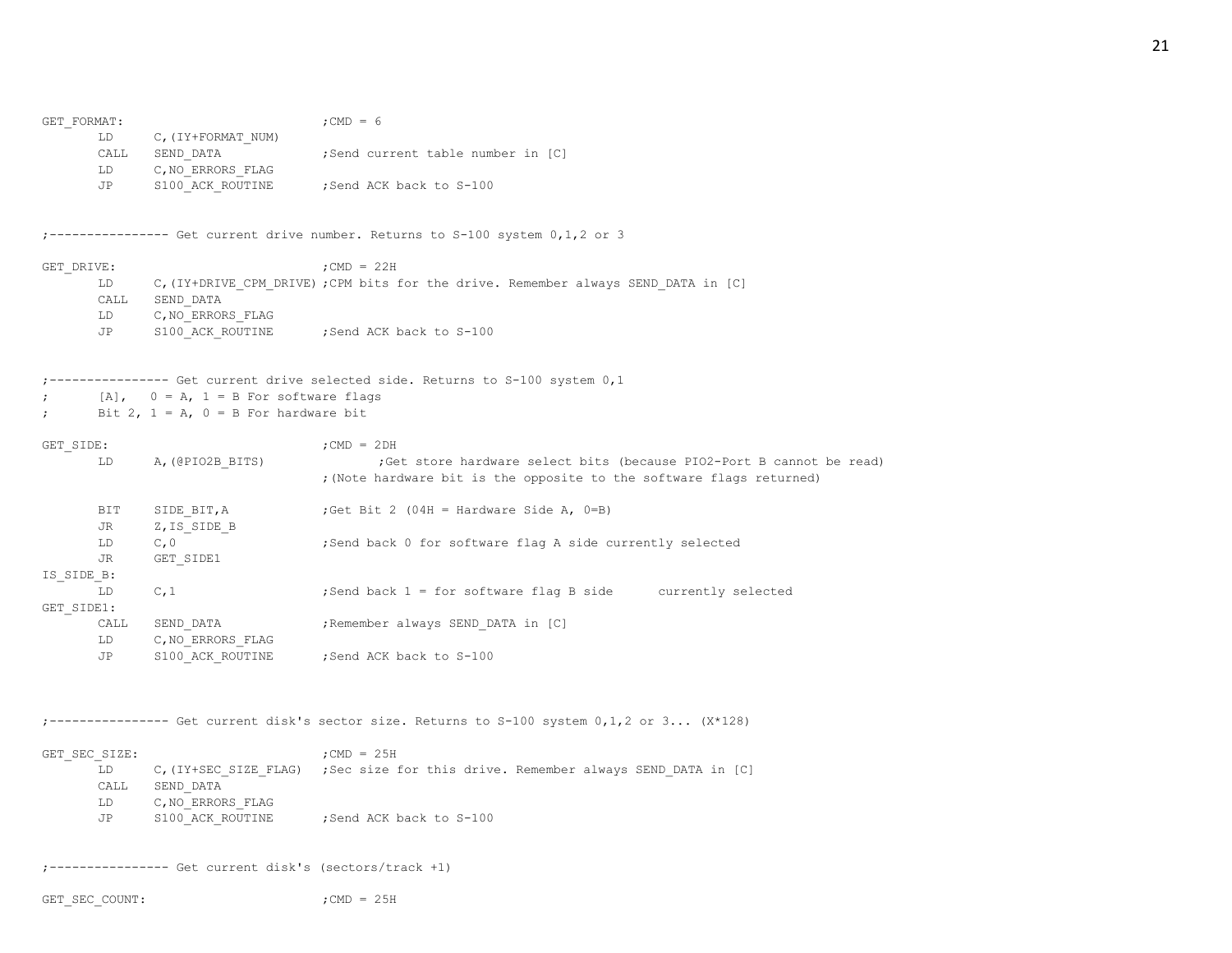| LD   | C, (IY+NSCTRS)    | ;Sec/track+1 size for this drive. Remember always SEND DATA in [C] |  |
|------|-------------------|--------------------------------------------------------------------|--|
| CALL | SEND DATA         |                                                                    |  |
| LD   | C, NO ERRORS FLAG |                                                                    |  |
| JP   | S100 ACK ROUTINE  | Send ACK back to S-100:                                            |  |

;---------------- Set current drive number. (0,1,2 or 3) Note: NO hardware/status check is done here

| SET DRIVE:  |                 |                                      | ; CMD = $5$                                                                                                                             |
|-------------|-----------------|--------------------------------------|-----------------------------------------------------------------------------------------------------------------------------------------|
|             | CALL            | GET DATA                             | ; First get the drive select byte in [A]                                                                                                |
|             | CP              | A, 4                                 |                                                                                                                                         |
|             | LD              | C, DRIVE ERR                         |                                                                                                                                         |
|             | JP              | NC, S100 ACK ROUTINE                 | ; Drive number not 0-3                                                                                                                  |
|             | CALL            | CORE SET DRIVE                       | ;Drive in [A]                                                                                                                           |
|             | LD              | C, NO ERRORS FLAG                    | ; Will always return valid                                                                                                              |
|             | JP              | S100 ACK ROUTINE                     | ; Send ACK back to S-100                                                                                                                |
|             |                 |                                      | ;Note NO hardware/status check is done here                                                                                             |
|             | CORE SET DRIVE: |                                      | ; [A] contains the drive select (A:=0, B:=1, C:=2 D:=3)                                                                                 |
|             | LD              | B, A                                 | ;Store, so we can add in below                                                                                                          |
|             | LD              |                                      | A, (IY+DRIVE CPM DRIVE) ; Get the drive hardware select bits bits                                                                       |
|             | CP              | A, B                                 |                                                                                                                                         |
|             | RET             | Ζ                                    | ; Same drive ?                                                                                                                          |
|             | LD              | A, B                                 |                                                                                                                                         |
|             | LD              |                                      | (@CURRENT DRIVE SELECT), A ; Save it for next time                                                                                      |
|             | LD              | HL, @DRIVE_A_DRIVE_TABLE             |                                                                                                                                         |
|             | LD              | C, 0                                 |                                                                                                                                         |
|             | ADD             | HL, BC                               | ; so: - 0, 100H, 200H, 300H                                                                                                             |
|             | PUSH            | ΗL                                   |                                                                                                                                         |
|             | POP             | IY                                   | ; [IY] now points to that's drives RAM/Disk Table of variables                                                                          |
|             | LD              | C, (IY+DRIVE PORT)                   | ; Get the drives hardware density, size, sides, and select bits                                                                         |
|             | LD              | A, (@PIO2B BITS)                     | ; Get store hardware select bits (because this port cannot be read)                                                                     |
|             | AND             | A, 11100000B                         |                                                                                                                                         |
|             | SET             | WP BIT, A                            | ; Default no WP                                                                                                                         |
|             | OR              | A, C                                 | ; combine                                                                                                                               |
|             | LD              | B, A                                 | ;Store here                                                                                                                             |
|             | ΙN              | A, (WD2793_STATUS)                   | ; Check for disk write protect flag                                                                                                     |
|             | BIT             | 6, A                                 |                                                                                                                                         |
|             | LD              | A, B                                 | ;get back info                                                                                                                          |
|             | JR              | Z, NOT WP                            |                                                                                                                                         |
|             | RES             | WP BIT, A                            | WP ON so lightup LED D17                                                                                                                |
| NOT WP: OUT | LD              | (PIO2 DATA B), A<br>(@PIO2B_BITS), A | ; Send to drive select port (Note this will also update TIL display)<br>; Store hardware select bits (because this port cannot be read) |
|             |                 |                                      |                                                                                                                                         |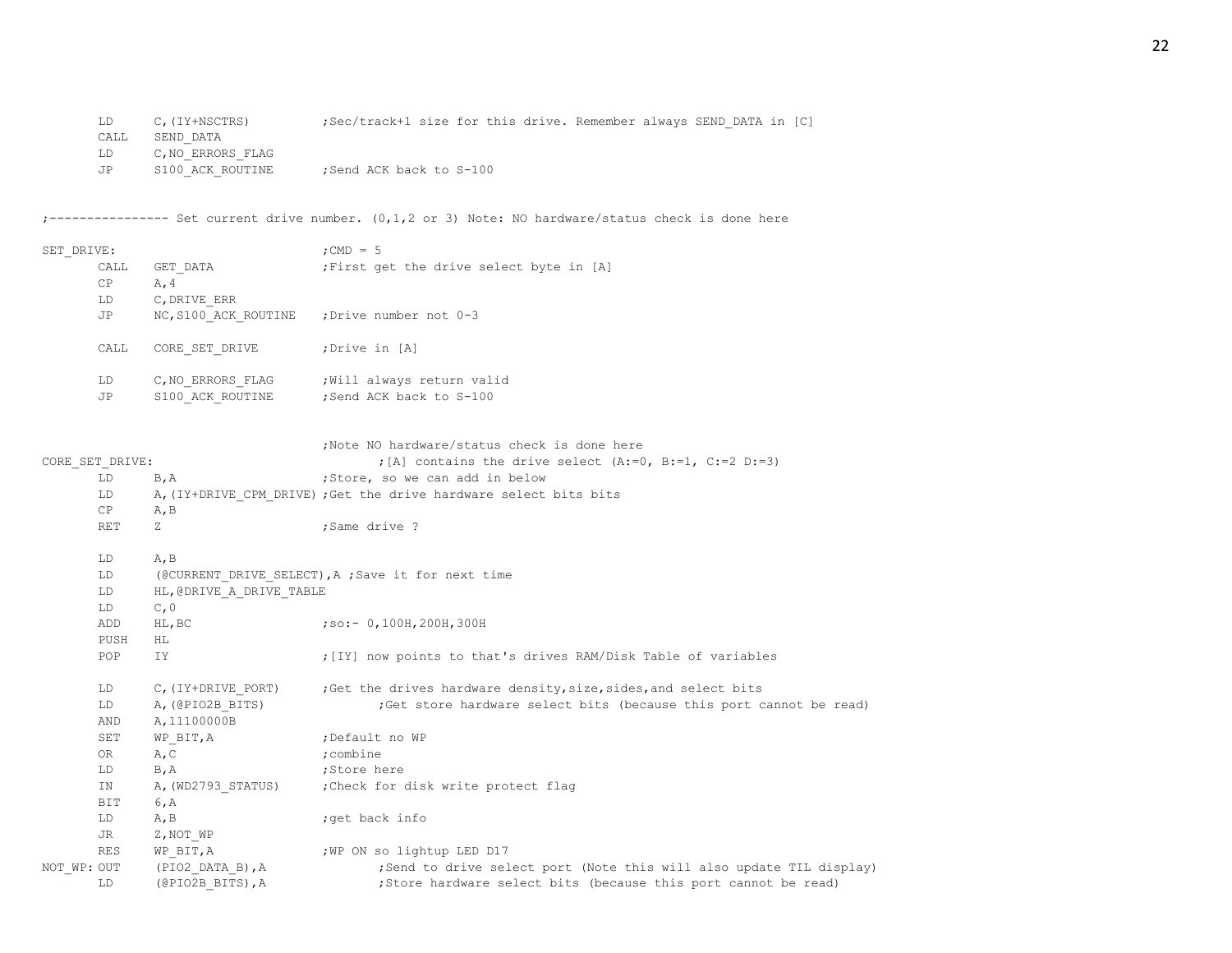XOR A ;Invalidate WD2793 current Track/Sec Register OUT (WD2793 SECTOR),A ;This forces the WD2793 to reseek and get a valid head position DEC A ;For the next sector read/write OUT (WD2793\_TRACK), A RET

;------ Check there is a current drive is valid, head can load etc. Will do a track seek test-----------------------------

| CHECK_VALID_DRIVE: |                                       | $;$ CMD = 28H                                                                                                                                                                                                                                                              |  |  |
|--------------------|---------------------------------------|----------------------------------------------------------------------------------------------------------------------------------------------------------------------------------------------------------------------------------------------------------------------------|--|--|
| CALL               | GET DATA                              | First get the drive select byte in [A]                                                                                                                                                                                                                                     |  |  |
| CP                 | A, 4                                  |                                                                                                                                                                                                                                                                            |  |  |
|                    | LD C, DRIVE_ERR                       |                                                                                                                                                                                                                                                                            |  |  |
| <b>JP</b>          |                                       | NC, S100 ACK ROUTINE ; Drive number not 0-3                                                                                                                                                                                                                                |  |  |
| CALL               | CORE SET DRIVE ; Drive in [A]         |                                                                                                                                                                                                                                                                            |  |  |
| ΙN                 | A, (WD2793_Status) ; Clear FDC status |                                                                                                                                                                                                                                                                            |  |  |
| XOR                | A, A                                  |                                                                                                                                                                                                                                                                            |  |  |
| OUT                |                                       | ; Put required track# in data register                                                                                                                                                                                                                                     |  |  |
| LD                 |                                       | (WD2793_DATA), A (Put required track# in da<br>A, SKCMD (7) Then send a Seek with Verify CMD                                                                                                                                                                               |  |  |
| OUT                |                                       | (WD2793_CMD), A ; Send seek cmd to current drive                                                                                                                                                                                                                           |  |  |
| CALL               |                                       | WD2793 WAIT ; Wait 30uS, then check status and return                                                                                                                                                                                                                      |  |  |
| IN                 | A, (WD2793_Status) ; Get FDC status   |                                                                                                                                                                                                                                                                            |  |  |
| BIT                | 2, A                                  | . If we have a valid drive with head loaded we should see TRK 0 bit:-                                                                                                                                                                                                      |  |  |
| JP                 |                                       | Z, NO DISK ; x, x, x, x, x, x, no CRC error, Track 0, Index, not busy. for status bits                                                                                                                                                                                     |  |  |
| LD                 | A, 01                                 | ;Step in one track                                                                                                                                                                                                                                                         |  |  |
| OUT                |                                       | ; Put required track# in data register                                                                                                                                                                                                                                     |  |  |
| LD                 |                                       |                                                                                                                                                                                                                                                                            |  |  |
| OUT                | (WD2793_CMD), A                       | A, SKCMD<br>A, SKCMD<br>A, SKCMD<br>A, SKCMD<br>A, SKCMD<br>A, SKCMD<br>A, SKCMD<br>A, SKCMD<br>A, SKCMD<br>A, SKCMD<br>A, SKCMD<br>A, SKCMD<br>A, SKCMD<br>A, SKCMD<br>A, SKCMD<br>A, SKCMD<br>A, SKCMD<br>A, SKCMD<br>A, SKCMD<br>A, SKCMD<br>A, SKCMD<br>A, SKCMD<br>A, |  |  |
| CALL               |                                       | WD2793 WAIT ; Wait 30uS, then check status and return                                                                                                                                                                                                                      |  |  |
| IN                 | A, (WD2793_Status) ; Get FDC status   |                                                                                                                                                                                                                                                                            |  |  |
| BIT                | 2, A                                  | ; If we have a valid drive with head loaded we should see NO TRK 0 bit:-                                                                                                                                                                                                   |  |  |
| JP                 |                                       | NZ, NO DISK ;x, x, x, x, x, x, no CRC error, Track 0, Index, not busy. for status bits                                                                                                                                                                                     |  |  |
| LD                 | A, RSCMD                              | ;Restore to track 0                                                                                                                                                                                                                                                        |  |  |
| OUT                | (WD2793 CMD),A                        |                                                                                                                                                                                                                                                                            |  |  |
| CALL               | WD2793_WAIT                           | ; Wait 30uS, then check status and return                                                                                                                                                                                                                                  |  |  |
| LD                 | C, NO ERRORS FLAG                     |                                                                                                                                                                                                                                                                            |  |  |
| JP                 | S100 ACK ROUTINE                      | Send ACK back to S-100;                                                                                                                                                                                                                                                    |  |  |
| NO DISK: BIT       | 5, A                                  | ; There is a disk, but the door is not closed                                                                                                                                                                                                                              |  |  |

23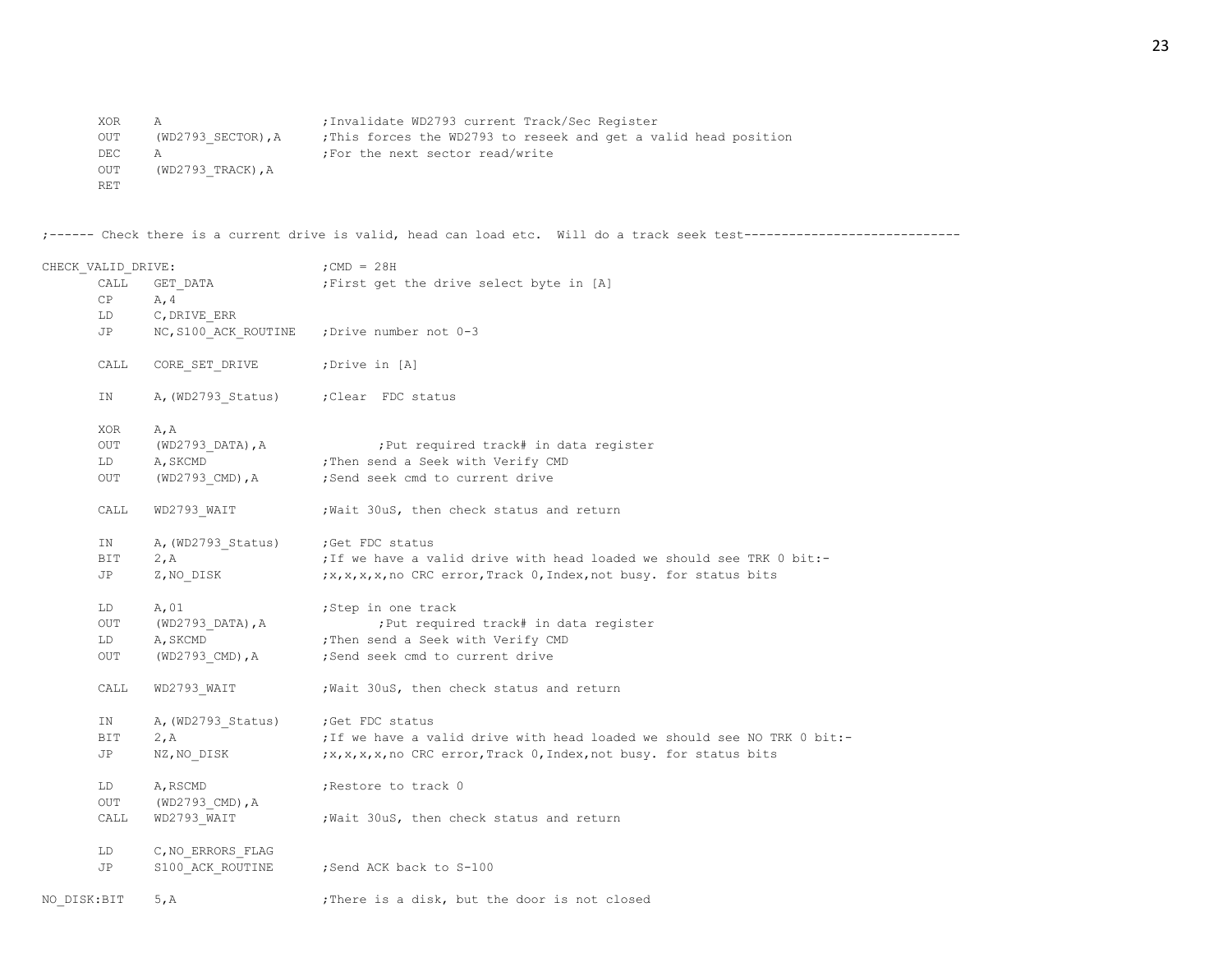|            | JP<br>LD.  | Z, NO HEAD<br>A, RSCMD                | ;Head could not load<br>; Restore to track 0 |
|------------|------------|---------------------------------------|----------------------------------------------|
|            | <b>OUT</b> | (WD2793 CMD), A                       |                                              |
|            | CALL.      | WD2793 WAIT                           | Wait 30uS, then check status and return      |
|            | LD<br>JP.  | C, DRIVE INACTIVE<br>S100 ACK ROUTINE | Will return Drive Inactive error code        |
| NO HEAD:LD | OUT        | A, RSCMD<br>(WD2793 CMD), A           | Restore to track 0                           |
|            | CALL.      | WD2793 WAIT                           | Wait 30uS, then check status and return      |
|            | LD<br>JP   | C, DRIVE DOOR<br>S100 ACK ROUTINE     | Will return Drive Door Open error code       |

;------------------- SET DRIVE FORMAT ----------------------------------- ; This routine requires TWO parameters. The first is the disk drive hardware select ; value (0,1,2,3). The second (in [B] is the DISK PARAMARER TABLE FORMAT NUMBER (0,1,2....13H). ; Note this is a simple but critical routine. Do not change it without extreme care. ;

;Note: When finished this drive is now the new @CURRENT\_DRIVE\_SELECT

#### SET\_FORMAT:

| LD.<br>LD              | A, (@CURRENT DRIVE SELECT)                                               | (@OLD DRIVE SELECT), A ; in case bad request below                                                               |
|------------------------|--------------------------------------------------------------------------|------------------------------------------------------------------------------------------------------------------|
| CALL<br>LD             |                                                                          | GET DATA <b>First</b> get the drive select byte in [A]<br>(@CURRENT DRIVE SELECT), A ; save for future           |
| CALL<br>CP<br>JR<br>LD | GET DATA<br>A, DPL COUNT Fistable valid<br>NC, BAD TABLE<br>B, A         | Then get the second paramater (disk format )in [A]<br>; Store as second paramater (Format #) for CORE SET FORMAT |
| LD.<br>CP<br>JR        | A, (@CURRENT DRIVE SELECT) ; is it valid<br>A, 4<br>NC, BAD DRIVE NUMBER |                                                                                                                  |
| CALL                   | CORE SET FORMAT                                                          | ; Drive in [A], format in [B] (No error returns)<br>; Should not be needed if software is OK!                    |
| LD<br>JP               | C, NO ERRORS FLAG                                                        | S100 ACK ROUTINE ; Send all OK, ACK back to S-100                                                                |

#### BAD\_DRIVE\_NUMBER:

LD A,(@OLD\_DRIVE\_SELECT) ;Get back old value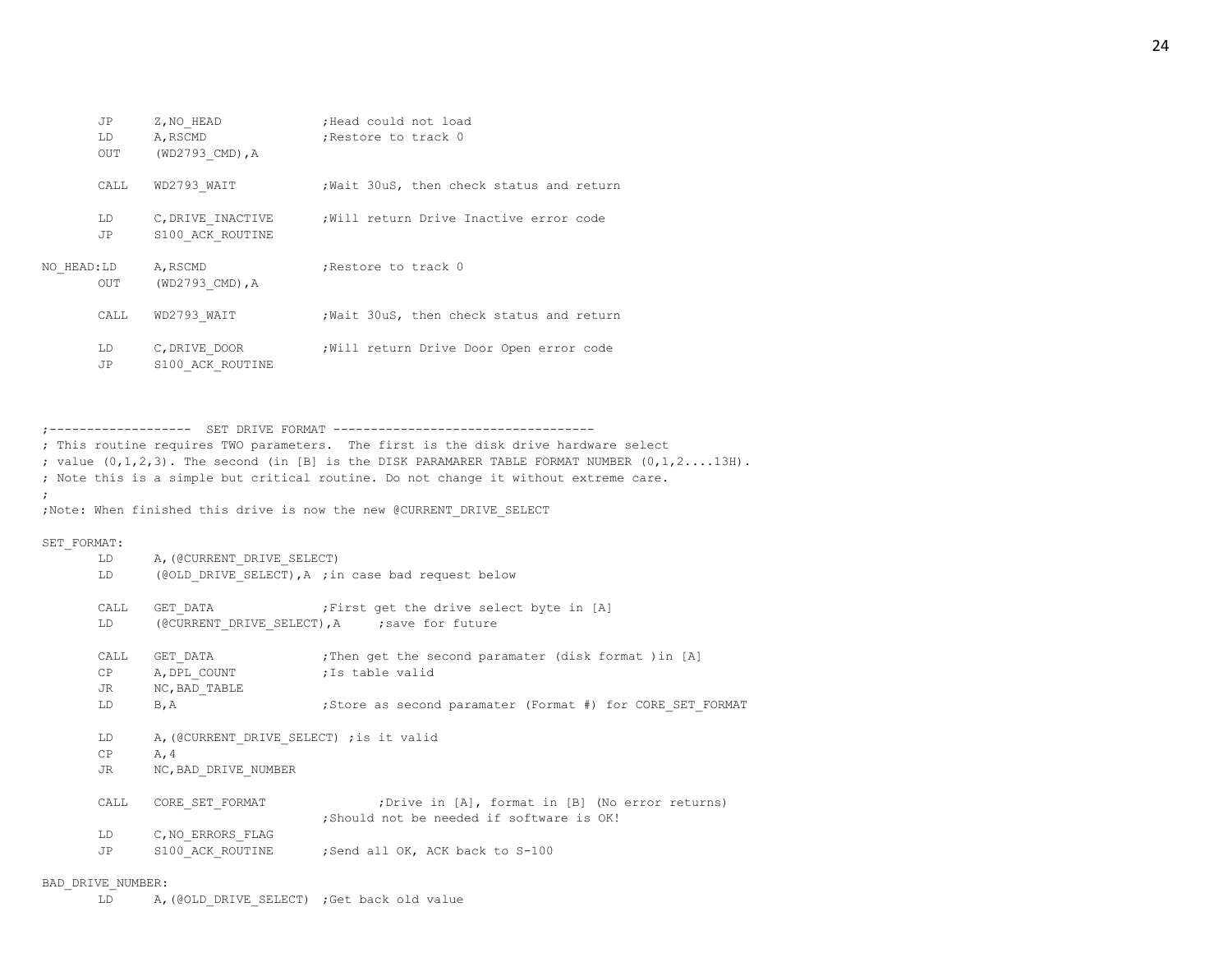| LD  | (@CURRENT DRIVE SELECT), A |                              |
|-----|----------------------------|------------------------------|
| LD  | C.DRIVE ERR                | :Drive number not 0-3:       |
| .JP | S100 ACK ROUTINE           | Send error ACK back to S-100 |

# BAD\_TABLE:

| LD. | C.TABLE ERR      | :Also default error returned |
|-----|------------------|------------------------------|
| .JP | S100 ACK ROUTINE | Send error ACK back to S-100 |

| CORE SET FORMAT:  |                                | ; [A] contains the drive select (A:=0, B:=1, C:=2 D:=3)                    |
|-------------------|--------------------------------|----------------------------------------------------------------------------|
| PUSH              | BC                             | ; [B] contains new format table number                                     |
| LD                | HL, @DRIVE A DRIVE TABLE       |                                                                            |
| LD                | B, A                           | ; Add in so: - 0, 100H, 200H, 300H                                         |
| LD                | C, 0                           |                                                                            |
| ADD               | HL, BC                         |                                                                            |
| PUSH              | HL                             |                                                                            |
| POP               | IΥ                             | ; [IY] now points to that's drives RAM/Disk Table of variables             |
| POP               | ВC                             | ; Now get format table number                                              |
| LD                | A, B                           | ;Get format table number                                                   |
| ADD               | A, A                           | ; X2                                                                       |
| LD                | HL, DPL POINTERS               | ; Pointers to table list are here                                          |
| LD                | C, A                           | ;Add in offset                                                             |
| LD                | B, 0                           | ; High byte first in table                                                 |
| ADD               | HL, BC                         | ; [HL] now points to correct pointer                                       |
| LD                | $E$ , $(HL)$                   | ; Low byte first                                                           |
| INC               | HL.                            |                                                                            |
| LD<br>PUSH<br>POP | D, (HL)                        | ;High byte                                                                 |
|                   | DE                             | ; $[DE]$ -> $[IX]$                                                         |
|                   | IX.                            | ; IX now points to correct Drive table                                     |
| LD                | B, 21                          | ; Size (21 decimal) of each DISK FORMAT PARAMATER TABLE (less title)       |
| PUSH              | IΥ                             | ;Save IY                                                                   |
| PUSH              | IΧ                             | ;Also IX                                                                   |
| MOVE TBL:         |                                |                                                                            |
| LD                | $A, (IX+0)$                    | ;Splice in the new format table values for this drive                      |
| LD                | $(IY+0)$ , A                   |                                                                            |
| INC               | ΙX                             |                                                                            |
| INC               | IY                             |                                                                            |
| DJNZ              | MOVE TBL                       |                                                                            |
| POP               | IX                             | ; pointers back to the start of both tables                                |
| POP               | IY                             |                                                                            |
| LD<br>AND         | A, (IX+HW BYTE)<br>A,00000100B | ; Isolate the Single/Double density bit                                    |
| LD                |                                | (IY+DRIVE SS DS FLAG), A ; Store it as $0$ (= SS drive) or 4H (= DS drive) |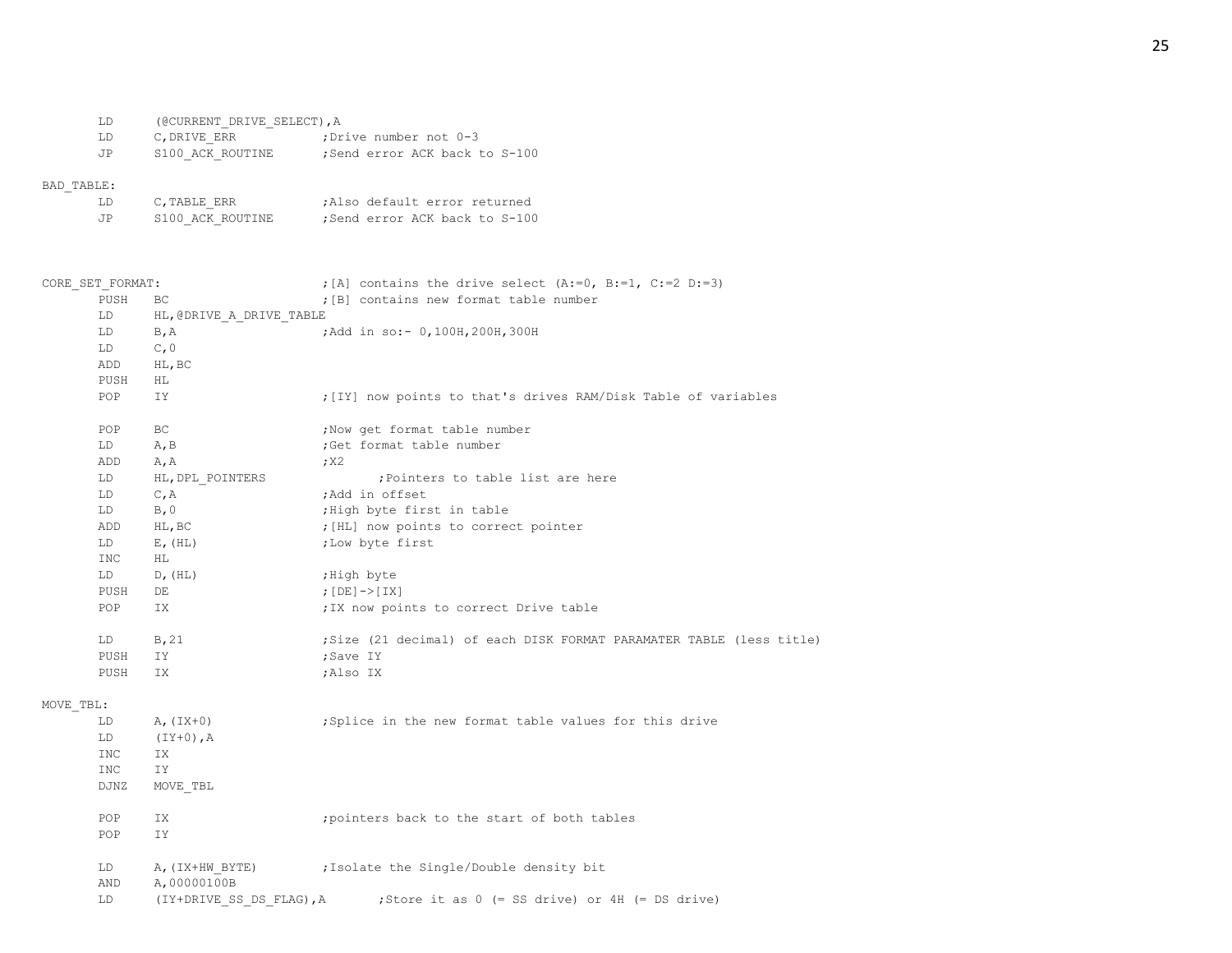|               | LD                |                                  | C, (IY+DRIVE CPM DRIVE) ; First get the drive hardware select bits bits                                                     |
|---------------|-------------------|----------------------------------|-----------------------------------------------------------------------------------------------------------------------------|
|               | LD                |                                  | A, (IX+HW_BYTE) ; OR in the SD/DD bit, 8/5 bit, set to side A                                                               |
|               | SET               | SIDE BIT, A                      | ; bit $2 = 1$ side A                                                                                                        |
|               | OR                | A, C                             | Combine in the drive select bits                                                                                            |
|               | LD                | C, A                             | ; store it here                                                                                                             |
|               | LD                |                                  | (IY+DRIVE PORT), A ; Also store here this drives, density, size, sides and hardware select bits<br>; now select in hardware |
|               | LD<br>AND         | A, (@PIO2B BITS)<br>A, 11100000B | ; Get current state of DIRECTION_BIT, WD_INTRQ_BIT                                                                          |
|               | SET<br>OR         | WP BIT, A<br>A, C                | ;Default no WP                                                                                                              |
|               | LD                | B, A                             | ;Store here                                                                                                                 |
|               | ΙN<br>BIT         | A, (WD2793 STATUS)               | Check for disk write protect flag                                                                                           |
|               | LD                | 6, A<br>A, B                     |                                                                                                                             |
|               | JR                | Z,NOT WP1                        | ;get back info                                                                                                              |
|               | RES               | WP BIT, A                        | ; WP ON, so lightup LED D17                                                                                                 |
| NOT WP1:OUT   |                   | (PIO2 DATA B),A                  | ; Send to drive select port (Note this will also update TIL display)                                                        |
|               | LD                | (@PIO2B BITS), A                 | ; Store hardware select bits (because this port cannot be read)                                                             |
|               | XOR               | Α                                | ; Invalidate WD2793 current Track/Sec Register                                                                              |
|               | OUT               | $(WD2793$ SECTOR), A             |                                                                                                                             |
|               | DEC               | Α                                |                                                                                                                             |
|               | OUT<br><b>RET</b> | $(WD2793 TRACK)$ , A             |                                                                                                                             |
|               |                   |                                  |                                                                                                                             |
| SET TRACK:    |                   |                                  | ; CMD $= 7$                                                                                                                 |
|               | CALL              | GET DATA                         | ;Get Track number                                                                                                           |
|               | CP                | A, (IY+NTRKS)                    | ; Are we within range for this drive format                                                                                 |
|               | JR                | NC, BAD TRACK                    |                                                                                                                             |
|               | LD                |                                  | (IY+DRIVE TRACK), A ; Store Requested Track. (Do not update TIL's yet)                                                      |
|               | LD                | C, NO ERRORS FLAG                |                                                                                                                             |
|               | JP                | S100 ACK ROUTINE                 | Send ACK back to S-100                                                                                                      |
|               |                   |                                  | ;------ Special Set Track request (For cases where on a DS Disk:- Even tracks are on Side A, Odd on Side B.)                |
|               |                   |                                  | (Note: This format is NOT normally used in CPM or MS-DOS systems)                                                           |
| SET TRACK DS: |                   |                                  | ; CMD = $23H$                                                                                                               |
|               | CALL              | GET DATA                         | ;Get Track number                                                                                                           |
|               | LD                | C, A                             | ;Save it                                                                                                                    |

26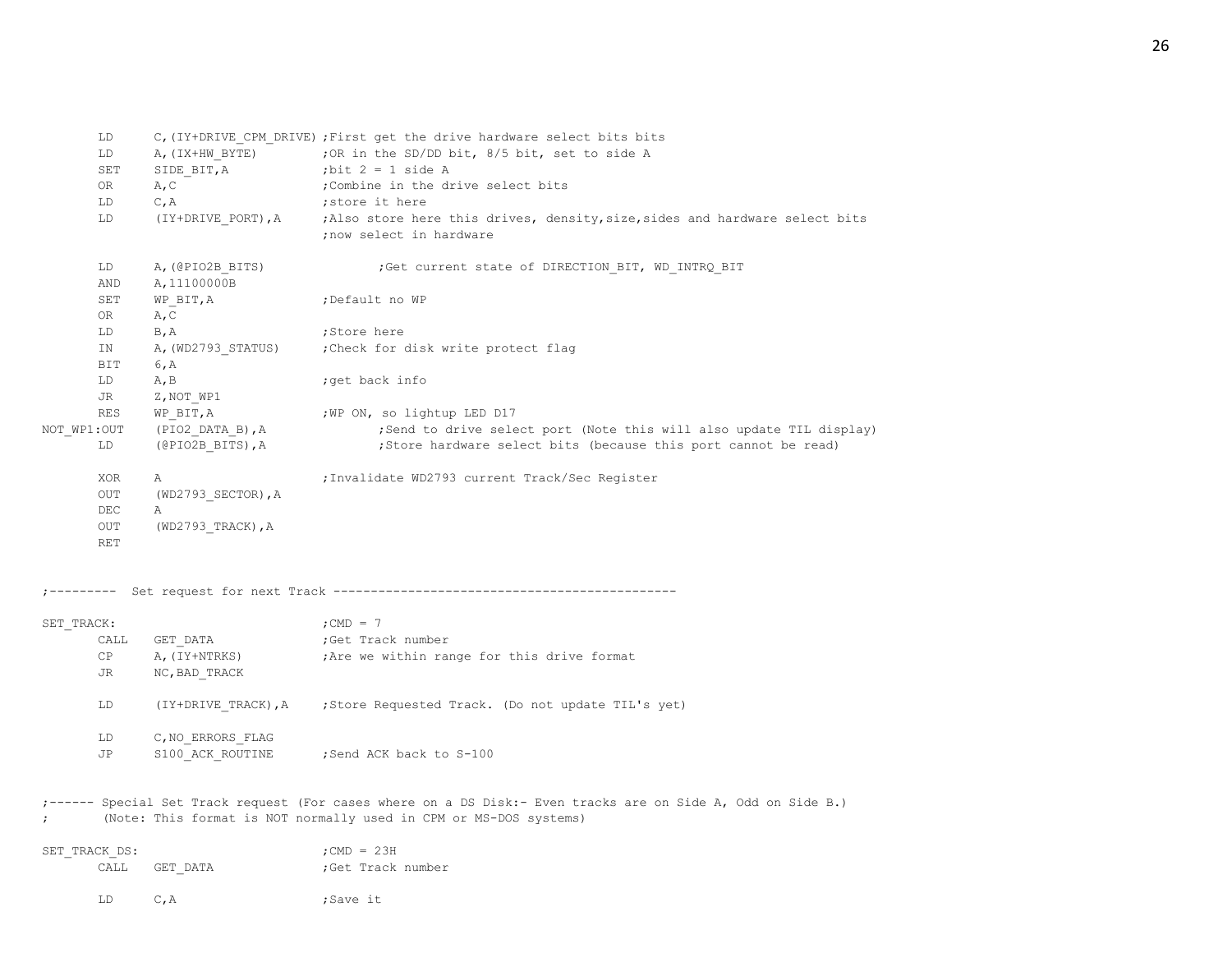| LD. | A, (IY+DRIVE SS DS FLAG) ; Check if disk has a side B valid (04H) |  |
|-----|-------------------------------------------------------------------|--|
| BIT | :Is it a double sided disk<br>SIDE BIT, A                         |  |
| JR  | ; No, then immediatly take care of it<br>Z, ONE SIDE ONLY         |  |
| BIT | :Is it an ODD or EVEN track<br>0.C.                               |  |
| JR  | Z, TRACK EVEN                                                     |  |

# TRACK\_ODD:

| RR.         |                    | ; Divide the TRACK number by 2 for hardware                          |
|-------------|--------------------|----------------------------------------------------------------------|
| LD          | A, (@PIO2B BITS)   | ; Get stored hardware select bits (because this port cannot be read) |
| <b>RES</b>  | SIDE BIT, A        | ; Set Bit 2 to 0 (Side B)                                            |
| OUT         | $(PIO2$ DATA B), A | ; Display it -- AND -- Set in hardware                               |
| LD          | (@PIO2B BITS), A   | ; Store hardware select bits (because this port cannot be read)      |
| JR.         | ONE SIDE ONLY      |                                                                      |
| TRACK EVEN: |                    |                                                                      |
| RR.         | C.                 | ; Divide the TRACK number by 2 for hardware                          |
| LD          | A, (@PIO2B BITS)   | ; Get stored hardware select bits (because this port cannot be read) |
| SET         | SIDE BIT, A        | Set Bit 2 to 1 (Side A)                                              |
| OUT         | (PIO2 DATA B), A   | ; Display it -- AND -- Set in hardware                               |
| LD.         | (@PIO2B BITS), A   | ; Store hardware select bits (because this port cannot be read)      |

## ONE\_SIDE\_ONLY:

| LD  | A.C                 |                                                    |
|-----|---------------------|----------------------------------------------------|
| CP  | A, (IY+NTRKS)       | ; Are we within range for this drive format        |
| JR. | NC, BAD TRACK       |                                                    |
| LD  | (IY+DRIVE TRACK), A | ; Store Requested Track. (Do not update TIL's yet) |
| LD  | C, NO ERRORS FLAG   |                                                    |
| JP  | S100 ACK ROUTINE    | :Send ACK back to S-100                            |

# BAD\_TRACK:

| LD  | C.TRACK RANGE ERR |                         |
|-----|-------------------|-------------------------|
| .TP | S100 ACK ROUTINE  | Send ACK back to S-100: |

# ;----------- Set request for side select for next sector to R/W.

- ;  $0 = A$ ,  $1 = B$  For software flags
- $; \t1 = A, 0 = B$  For hardware bit

| SET SIDE: |      |                    | $:$ CMD = 8                                                          |
|-----------|------|--------------------|----------------------------------------------------------------------|
|           | CALL | GET DATA           |                                                                      |
|           | 0R   | A, A               | $:0 =$ set to side A, $1 =$ set to side B                            |
|           | JR   | NZ, SideB          |                                                                      |
|           | LD   | A, (@PIO2B BITS)   | ; Get stored hardware select bits (because this port cannot be read) |
|           | SET  | SIDE BIT, A        | Set Bit 2 to 1 for hardware Side A                                   |
|           | OUT  | $(PIO2$ DATA B), A | : Display it -- AND -- Set in hardware                               |
|           | LD   | (@PIO2B BITS), A   | ; Store hardware select bits (because this port cannot be read)      |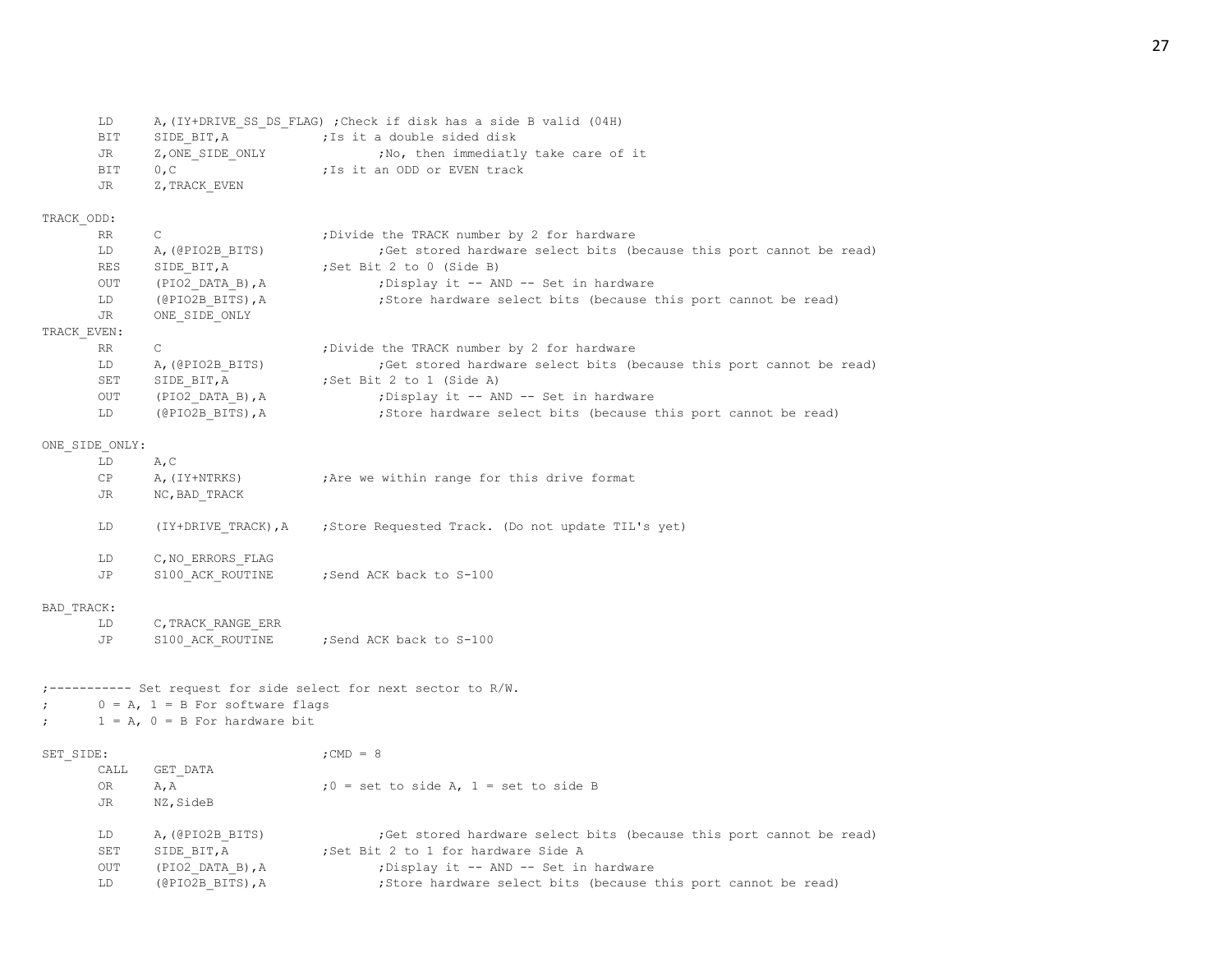|             | LD<br>JP               | C, NO ERRORS FLAG<br>S100 ACK ROUTINE                                                                 | Send ACK back to S-100;                                                                                                                                                                                                                                                                                                         |
|-------------|------------------------|-------------------------------------------------------------------------------------------------------|---------------------------------------------------------------------------------------------------------------------------------------------------------------------------------------------------------------------------------------------------------------------------------------------------------------------------------|
| SideB: CP   | JR                     | A, 1<br>NZ, BAD SIDE1                                                                                 | ;Must be 1 so set hardware to side B                                                                                                                                                                                                                                                                                            |
|             | LD<br>BIT<br>JR        |                                                                                                       | A, (IY+DRIVE SS DS FLAG) ; Check disk has a side B valid (04H)<br>SIDE BIT, A (7) 7 7 5 it a double sided disk<br>Z, BAD SIDE : No then flag an error                                                                                                                                                                           |
|             | LD<br>RES<br>OUT<br>LD | A, (@PIO2B BITS)<br>SIDE_BIT, A<br>$( \verb"PIO2_DATA_B)$ , A<br>$(\texttt{@PIO2B} \texttt{BITS}),$ A | ; Get stored hardware select bits (because this port cannot be read)<br>Set Bit 2 to 0 for hardware Side B<br>; Display it --- AND --- Set in hardware<br>; Store hardware select bits (because this port cannot be read)                                                                                                       |
|             | LD<br>JP               | C, NO ERRORS FLAG<br>S100 ACK ROUTINE                                                                 | ;Send ACK back to S-100                                                                                                                                                                                                                                                                                                         |
| BAD SIDE:   |                        |                                                                                                       |                                                                                                                                                                                                                                                                                                                                 |
|             | LD                     |                                                                                                       | $C,$ SIDE_ERR $\qquad \qquad$ ; No B side on this disk                                                                                                                                                                                                                                                                          |
|             | JP                     |                                                                                                       | S100 ACK ROUTINE ; Send ACK back to S-100                                                                                                                                                                                                                                                                                       |
| BAD SIDE1:  |                        |                                                                                                       |                                                                                                                                                                                                                                                                                                                                 |
|             | LD                     | C, SIDE ERR1                                                                                          | ;Invalid side                                                                                                                                                                                                                                                                                                                   |
|             | JP                     |                                                                                                       | S100 ACK ROUTINE ; Send ACK back to S-100                                                                                                                                                                                                                                                                                       |
| $\ddot{ }$  |                        |                                                                                                       | ;------- Set request for set sector # for sector R/W Note this is for CPM & CPM86 ONLY<br>Note for a Double sided Disk Sector numbers > NSCTRS will be on Side B.)<br>This is the format commonly used by CPM BIOS's for 5" disks<br>CPM86 does not use a set side paramater for floppies (this is actully faster to implement) |
|             |                        |                                                                                                       |                                                                                                                                                                                                                                                                                                                                 |
| $\ddot{ }$  |                        |                                                                                                       | Since MS-DOS uses the side information directly, it has its own routine (see below)                                                                                                                                                                                                                                             |
| SET SECTOR: | XOR<br>LD.<br>LD       | A, A<br>(@MULTI SEC COUNT), A<br>(@MULTI FLAG), A                                                     | ; CMD = $9$<br>; Default is 0 for Multi sector R/W<br>NOT a multisector read by default,                                                                                                                                                                                                                                        |

CALL GET\_DATA OR  $A, A$  ;No sector 0 allowed,  $1, 2, 3...$ JR Z, BAD\_SECTOR

BIT SIDE BIT, (IY+DRIVE SS DS FLAG) ;Check if disk has a side B valid (04H) JR NZ, DS\_SECTORS ; Yes, then take care of it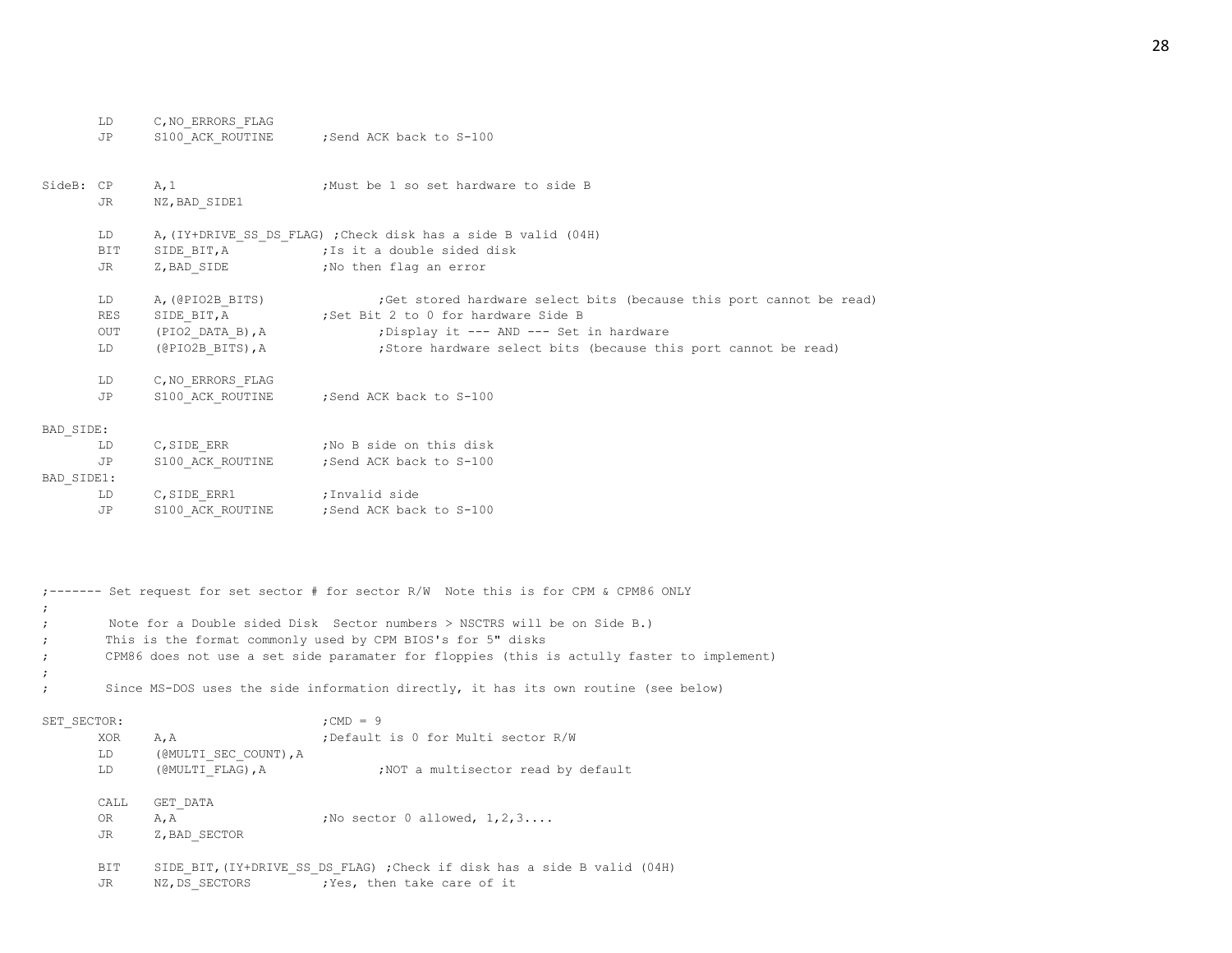29

| CP.<br>JR            | A, (IY+NSCTRS)<br>NC, BAD SECTOR           | ; Are we within range for a SS disk (side A)                         |
|----------------------|--------------------------------------------|----------------------------------------------------------------------|
| LD<br>OUT            | (IY+DRIVE SECTOR), A<br>(WD2793_SECTOR), A | ; Store Requested Sector (Numbered 1, 2, 3)<br>; Update WD2793 chip  |
| LD<br>JP             | C, NO_ERRORS_FLAG<br>S100 ACK ROUTINE      | ; No hardware to check, so always OK<br>; Send ACK back to S-100     |
| DS SECTORS:          |                                            | ;We have a double sided disk.                                        |
| СP                   | A, (IY+NSCTRS)                             | ; Are we within range of the first side                              |
| JR.                  | NC, SECOND SIDE SECTORS                    |                                                                      |
| LD                   | (IY+DRIVE_SECTOR), A                       | ; Store Requested Sector (Numbered 1, 2, 3)                          |
| OUT                  | $(WD2793$ SECTOR), A                       | ; Update WD2793 chip                                                 |
| LD                   | A, (@PIO2B BITS)                           | ;Get stored hardware select bits (because this port cannot be read)  |
| SET                  | SIDE BIT, A                                | ;Set Bit 2 to 1 (Side A)                                             |
| OUT                  | (PIO2 DATA B), A                           | ; Display it -- AND -- Set in hardware                               |
| LD                   | $(\texttt{@PIO2B\_BITS})$ , A              | ; Store hardware select bits (because this port cannot be read)      |
| LD                   | C, NO ERRORS FLAG                          |                                                                      |
| JP                   | S100 ACK ROUTINE                           | ; Send ACK back to S-100                                             |
| SECOND SIDE SECTORS: |                                            |                                                                      |
| LD                   | C, (IY+NSCTRS)                             | ;Subtract one sides worth of sectors                                 |
| DEC                  | $\mathsf{C}$                               | ; Because NSCTRS +Sec/track+1                                        |
| SUB                  | A, C                                       |                                                                      |
| CP                   | A, (IY+NSCTRS)                             | ; Are we still within range                                          |
| JR                   | NC, BAD SECTOR                             |                                                                      |
| LD                   | (IY+DRIVE SECTOR), A                       | ; Store Requested Sector (Numbered 1, 2, 3)                          |
| OUT                  | $(WD2793$ SECTOR), A                       | ; Update WD2793 chip                                                 |
| LD                   | A, (@PIO2B BITS)                           | ; Get stored hardware select bits (because this port cannot be read) |
| RES                  | SIDE BIT, A                                | ;Set Bit 2 to 0 (Side B)                                             |
| OUT                  | (PIO2 DATA B), A                           | ; Display it -- AND -- Set in hardware                               |
| LD                   | $(\texttt{@PIO2B\_BITS})$ , A              | ; Store hardware select bits (because this port cannot be read)      |
| LD                   | C, NO ERRORS FLAG                          | ; No hardware to check, so always OK                                 |
| JP                   | S100 ACK ROUTINE                           | ; Send ACK back to S-100                                             |
| BAD SECTOR:          |                                            |                                                                      |
| LD                   | C, SECTOR RANGE ERR                        |                                                                      |
| JP                   | S100 ACK ROUTINE                           | Send ACK back to S-100                                               |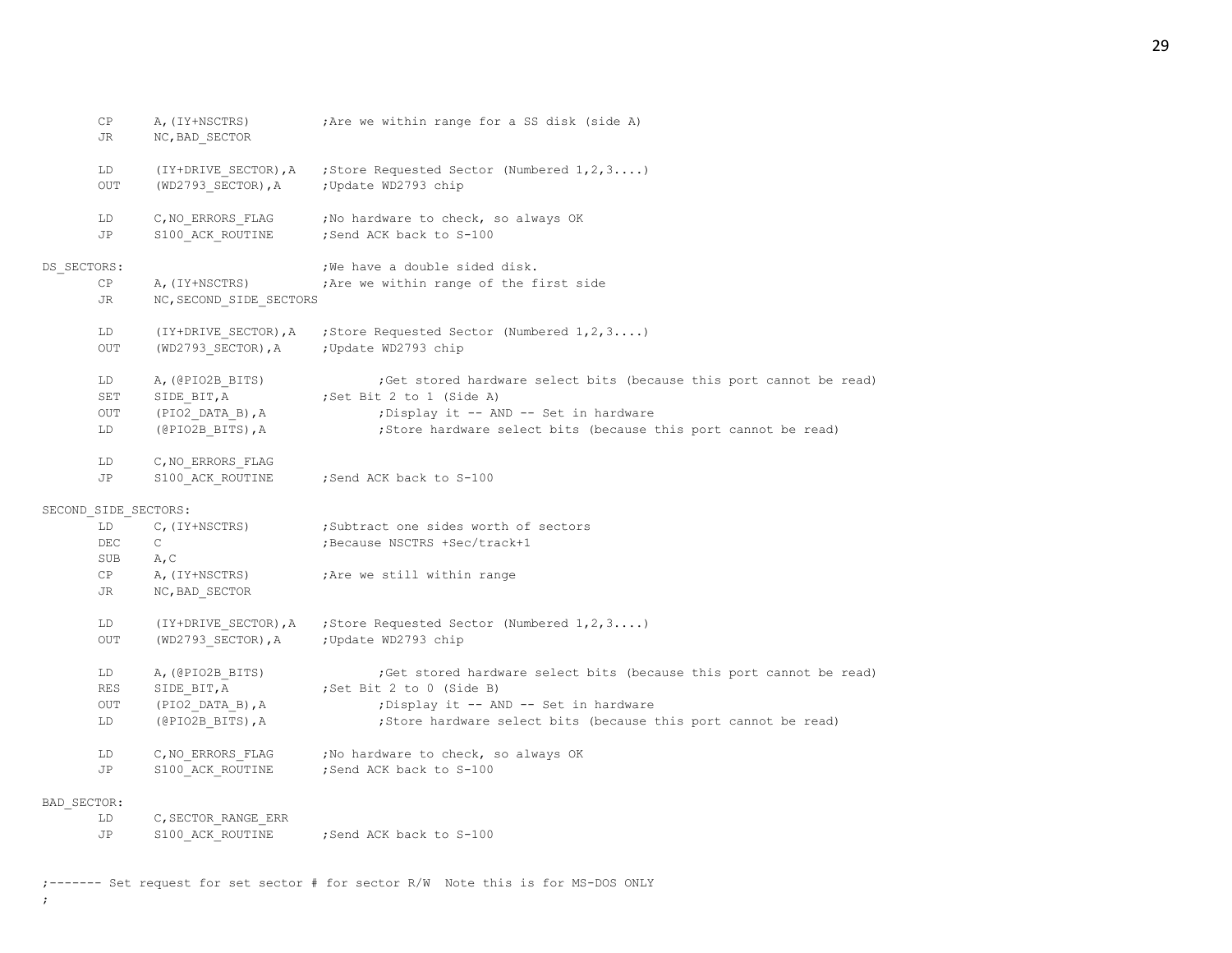; Since MS-DOS uses the side information directly, CPM & CPM86 it has its own routine (see above)

| DOS SET SECTOR: |                                         | $:$ CMD = $2EH$                                                     |  |  |  |
|-----------------|-----------------------------------------|---------------------------------------------------------------------|--|--|--|
| XOR             | A, A                                    | ;Default is 0 for Multi sector R/W                                  |  |  |  |
| LD              | (@MULTI SEC COUNT), A                   |                                                                     |  |  |  |
| LD              | (@MULTI FLAG), A                        | NOT a multisector read by default                                   |  |  |  |
| CALL            | GET DATA                                |                                                                     |  |  |  |
| OR              | A, A                                    | ; No sector $0$ allowed, $1, 2, 3, \ldots$                          |  |  |  |
| JR              | Z, BAD SECTOR                           |                                                                     |  |  |  |
|                 |                                         |                                                                     |  |  |  |
| CP              | A,(IY+NSCTRS)                           | ; Are we within range for disk                                      |  |  |  |
| JR.             | NC, BAD SECTOR                          |                                                                     |  |  |  |
|                 |                                         |                                                                     |  |  |  |
| LD              |                                         | (IY+DRIVE SECTOR), A ; Store Requested Sector (Numbered $1, 2, 3$ ) |  |  |  |
| <b>OUT</b>      | (WD2793 SECTOR), A ; Update WD2793 chip |                                                                     |  |  |  |
|                 |                                         |                                                                     |  |  |  |
| LD.             | C, NO ERRORS FLAG                       | ; No hardware to check, so always OK                                |  |  |  |
| JP              | S100 ACK ROUTINE                        | Send ACK back to S-100                                              |  |  |  |

;---------- COMMANDS Requiring the WD2793 Chip ---------------------------

; SEND A RESTORE COMMAND FOR THE CURRENT DISK. ;Note (IY+DRIVE\_TRACK) is NOT updated to new track position

| SET HOME:    |                                    | $:$ CMD = $0AH$                                                         |  |  |
|--------------|------------------------------------|-------------------------------------------------------------------------|--|--|
| CALL         |                                    | CORE RESTORE ROUTINE (<<<<<< Core Head Restore routine >>>>             |  |  |
| JR           |                                    | Z, SET HOME OK : 0FFH returned it timeout, else error bits in [A] & [D] |  |  |
| CP           | A, OFFH                            | Was there a timeout error                                               |  |  |
| LD.          |                                    | C, RESTORE HUNG : "Timeout after RESTORE was sent"                      |  |  |
| JP           | Z, S100 ACK ROUTINE ; Z, if all OK |                                                                         |  |  |
| LD           |                                    | C, RESTORE ERR :Must be a restore error                                 |  |  |
| JP           | S100 ACK ROUTINE                   |                                                                         |  |  |
| SET HOME OK: |                                    |                                                                         |  |  |
| CALL         | DisplayTrack                       | ;Display on TIL's 0,1                                                   |  |  |
| CALL         | DisplaySector                      | ; Display current Sector on TIL's 2,3                                   |  |  |
| XOR          | A, A                               |                                                                         |  |  |
| DEC          | A                                  |                                                                         |  |  |
| LD           |                                    | (IY+DRIVE NEW), A ; Set OFFH if disk checked out.                       |  |  |
| LD           | C, NO ERRORS FLAG                  |                                                                         |  |  |
| JP.          | S100 ACK ROUTINE                   | ; Send ACK back to S-100 system all OK.                                 |  |  |

; General Seek to Track 0 (Restore) routine. ; Return 0FFH,NZ if Timeout, else error bits (if any) in [A] & [D]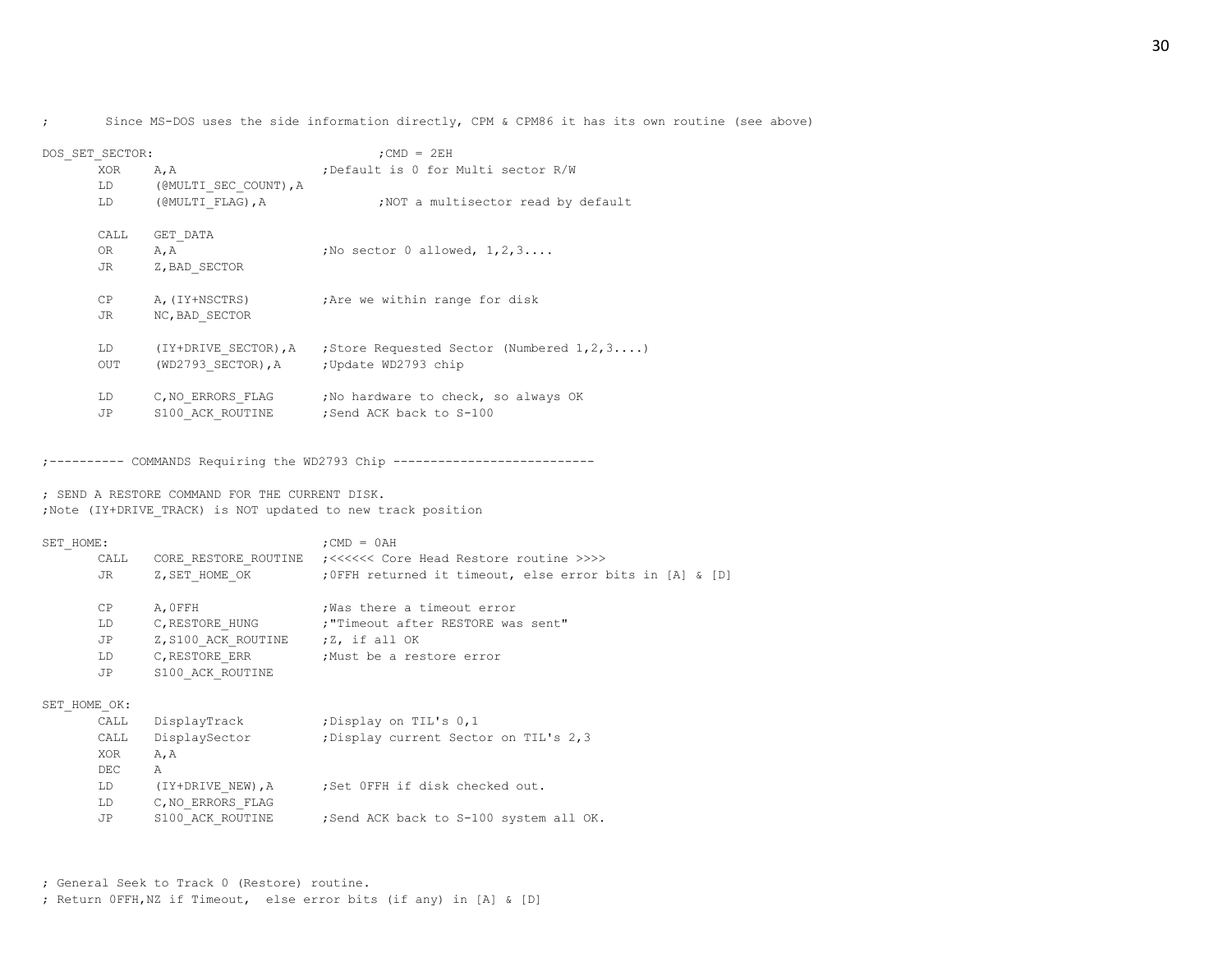| CORE RESTORE ROUTINE: |                      | A callable "self contained" routine also use elsewhere                        |  |  |  |
|-----------------------|----------------------|-------------------------------------------------------------------------------|--|--|--|
| LD                    | HL, RESTORE DONE CHK | ; Setup for Controller/Board for a hung condition                             |  |  |  |
| CALL                  | ON WD2793 INTRO      |                                                                               |  |  |  |
| CALL                  | DELAY 30uS           | ; We need to delay 30uS, previous command may have been an output to CMD port |  |  |  |
| WAIT R: IN            | A, (WD2793 STATUS)   | ; Wait until chip is not busy                                                 |  |  |  |
| BIT                   | 7, A                 | ; Check Drive Not Ready bit                                                   |  |  |  |
| JR                    | NZ, WAIT R           | ;Z flag set if OK                                                             |  |  |  |
|                       |                      |                                                                               |  |  |  |
| LD                    | A, RSCMD             |                                                                               |  |  |  |
| <b>OUT</b>            | $(WD2793$ CMD), A    |                                                                               |  |  |  |
| RESTORE WAIT:         |                      |                                                                               |  |  |  |
| JR                    | RESTORE WAIT         | ; Z80 will loop here until WD INTRQ triggers a NMI                            |  |  |  |
|                       |                      |                                                                               |  |  |  |
|                       | RESTORE DONE CHK:    |                                                                               |  |  |  |

| CALL | OFF WD2793 INTRO |                              |  |  |
|------|------------------|------------------------------|--|--|
| LD   | D, HOME ERR MASK |                              |  |  |
| CALL | WD2793 WAIT      | Wait 30uS, then check status |  |  |
| RET  |                  |                              |  |  |

## ; SEND A HEAD STEP-IN COMMAND TO THE CURRENT DRIVE

; Note (IY+DRIVE\_TRACK) is NOT updated to new track position

## ; Also no retrys.

|     |                                 | $:$ CMD = $0BH$                                    |
|-----|---------------------------------|----------------------------------------------------|
| LD. | A, STEPIN                       |                                                    |
| OUT | $(WD2793$ CMD), A               |                                                    |
| LD  |                                 | ;Just look at DRIVE NOT READY bit                  |
|     |                                 | ; Wait 30uS, then check status                     |
| JR  | Z,STEP IN OK                    |                                                    |
| CP  | A, OFFH                         |                                                    |
| LD  | C, STEP IN HUNG : Abort if Hung |                                                    |
| JP  | Z, S100 ACK ROUTINE             |                                                    |
| LD. | C, STEP IN ERR                  | ; Else must be a Drive not ready error             |
|     |                                 | because Verify bit is off,                         |
| JP  | S100 ACK ROUTINE                | ;Send ACK back to S-100                            |
|     |                                 |                                                    |
|     |                                 | ; Display on TIL's 0,1                             |
| LD  | C, NO ERRORS FLAG               |                                                    |
|     | STEP IN:<br>CALL<br>STEP IN OK: | D,SIN ERR MASK<br>WD2793 WAIT<br>CALL DisplayTrack |

JP S100 ACK ROUTINE ; Send ACK back to S-100 system all OK.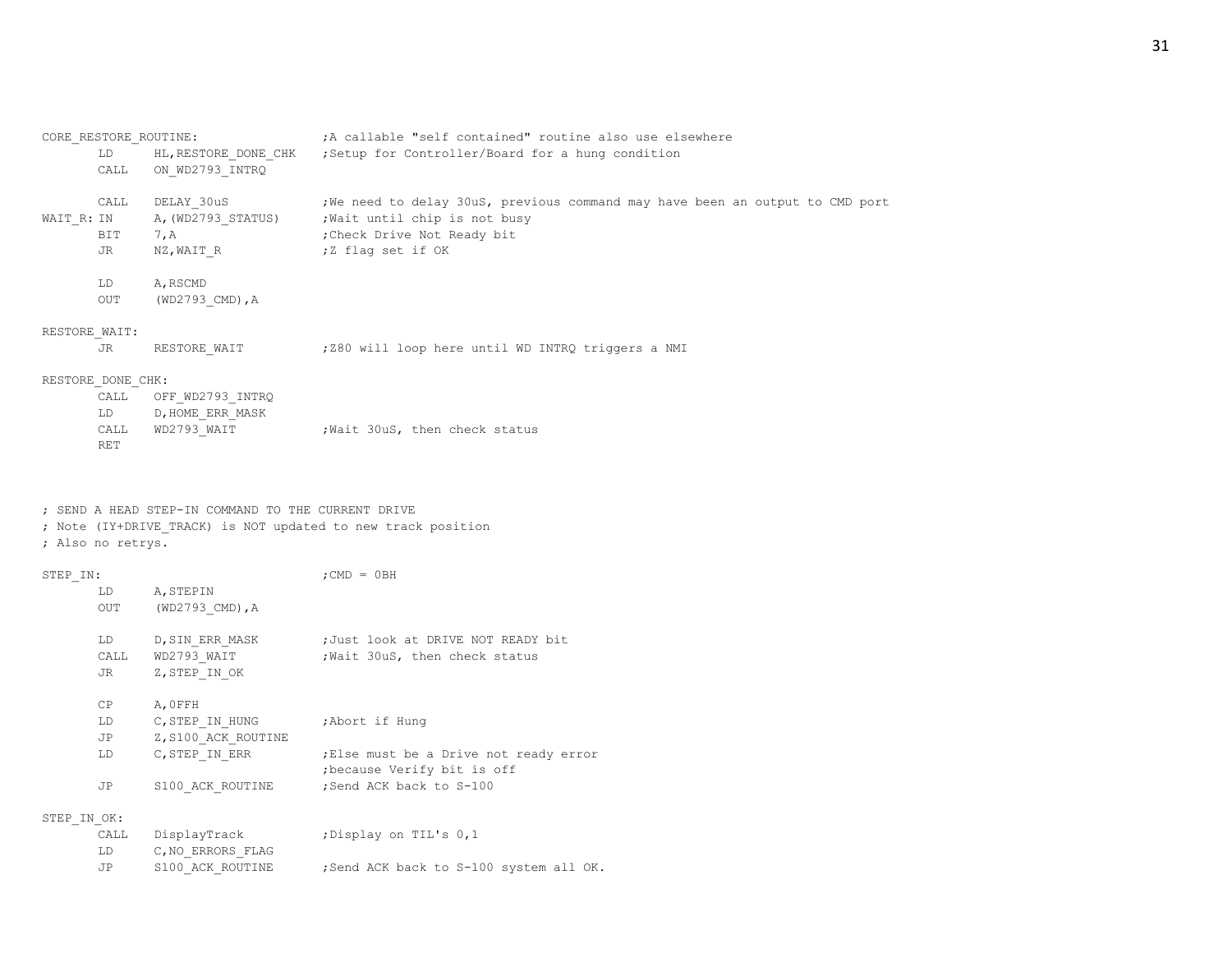; SEND A HEAD STEP-OUT COMMAND TO THE CURRENT DRIVE ; Note (IY+DRIVE\_TRACK) is NOT updated to new track position ; Also no retrys.

| STEP OUT: |              |                                     | $:$ CMD = $0$ CH                                                     |
|-----------|--------------|-------------------------------------|----------------------------------------------------------------------|
|           | LD.          | A, STEPOUT                          |                                                                      |
|           | OUT          | (WD2793 CMD), A                     |                                                                      |
|           | LD           | D, SOUT ERR MASK                    |                                                                      |
|           | CALL         | WD2793 WAIT                         | Wait 30uS, then check status                                         |
|           | JR           | Z, STEP OUT OK                      |                                                                      |
|           | CP           | A, OFFH                             |                                                                      |
|           | LD           | C, STEP OUT HUNG                    |                                                                      |
|           | JP           | Z, S100 ACK ROUTINE ; Abort is Hung |                                                                      |
|           | LD           | C, STEP OUT ERR                     | ; Else must be a Drive not ready error<br>because Verify bit is off, |
|           | JP           | S100 ACK ROUTINE                    | Send ACK back to S-100                                               |
|           | STEP OUT OK: |                                     |                                                                      |
|           | CATJ.        | DisplayTrack                        | :Display on TIL's 0.1                                                |

| CALL | DisplayTrack     | Display on TIL's 0,1;                  |
|------|------------------|----------------------------------------|
| LD.  | C.NO ERRORS FLAG |                                        |
| .JP  | S100 ACK ROUTINE | ;Send ACK back to S-100 system all OK. |

; Seek to track WITHOUT verify. Assumes VALID track in (IY+DRIVE\_TRACK) ; Note, Re-seeks are not done here.

| SEEK NV: |                     | $:$ CMD = $0$ DH                                 |
|----------|---------------------|--------------------------------------------------|
| IN.      | A, (WD2793 TRACK)   |                                                  |
| CP.      | A, (IY+DRIVE TRACK) |                                                  |
| JR       | Z, SEEK NV OK       | ; If same, skip track seek                       |
| LD.      | A, (IY+DRIVE TRACK) |                                                  |
| OUT      | (WD2793 DATA), A    | : Put required track# in data register           |
| LD       | A, SKNCMD           | : Then send a Seek without Verify CMD            |
| OUT      | (WD2793 CMD), A     | ;Send seek cmd                                   |
| LD       | D, SK ERR MASK      |                                                  |
| CALL     | WD2793 WAIT         | ; Wait 30uS, then check status (OFFH if timeout) |
| JR       | Z, SEEK NV OK       |                                                  |
| CP       | A.OFFH              |                                                  |

LD C,SEEK\_NV\_HUNG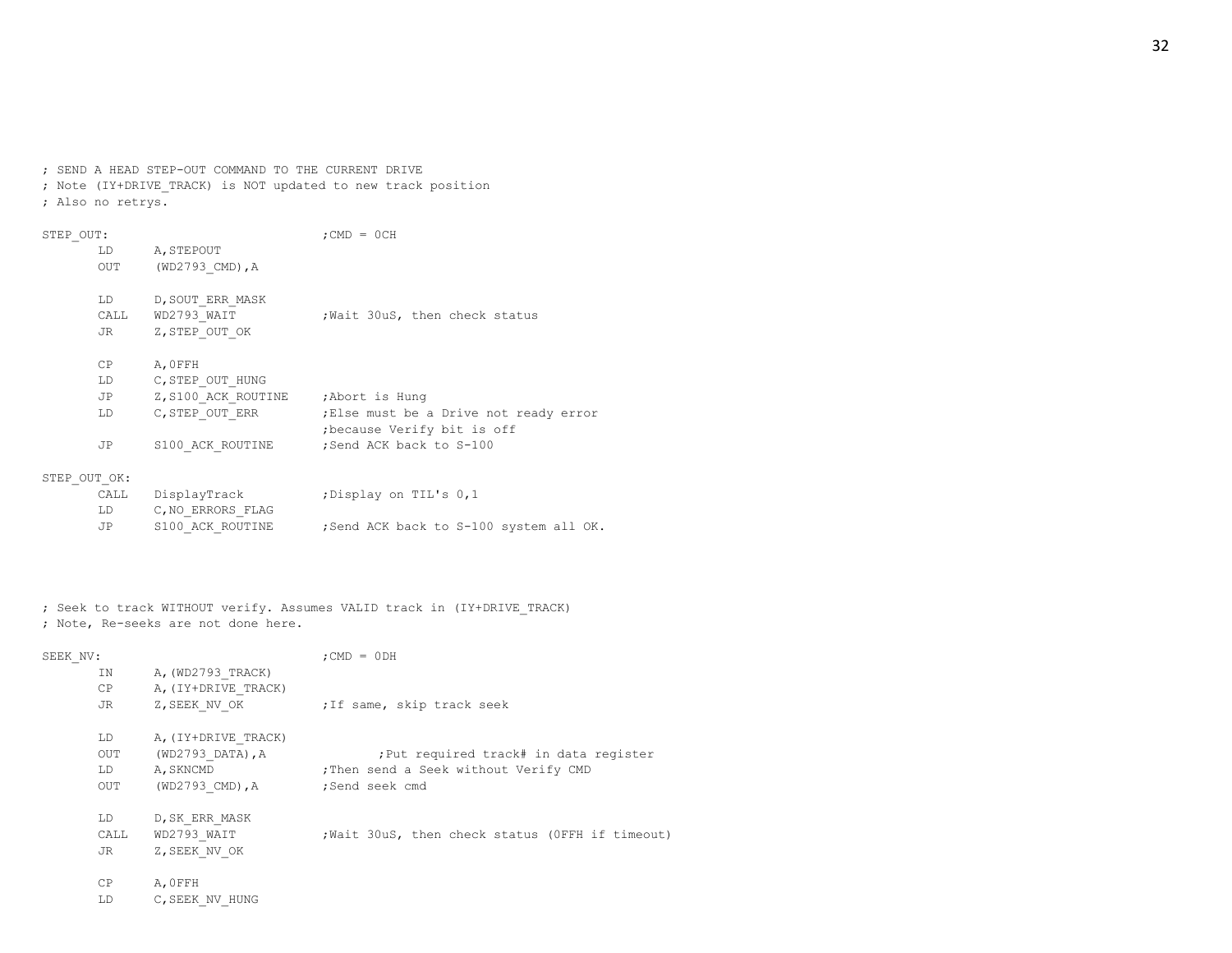| JP  | Z, S100 ACK ROUTINE  | ; Abort is Hung           |
|-----|----------------------|---------------------------|
| BIT | 7.A                  |                           |
| LD  | C, SEEK NV ERR1      | ; Seek NV, NOT READY flag |
| JP  | NZ, S100 ACK ROUTINE | ; Send ACK back to S-100  |
| LD  | C, SEEK NV ERR2      | Must be SEEK ERROR flag   |
| JP  | S100 ACK ROUTINE     | ; Send ACK back to S-100  |

# SEEK\_NV\_OK:

| v un: |                   |                                        |
|-------|-------------------|----------------------------------------|
| CALL  | DisplayTrack      | ;Display on TIL's 0,1                  |
| LD    | C, NO ERRORS FLAG |                                        |
| JP.   | S100 ACK ROUTINE  | ;Send ACK back to S-100 system all OK. |

; General TRACK seek NON VERIFY routine. Required TRACK in [A]. ; Return 0FFH,NZ if Timeout, else error bits (if any) in [A]

| CORE NV SEEK ROUTINE: |                                 | ; A callable "self contained" routine also use elsewhere                  |
|-----------------------|---------------------------------|---------------------------------------------------------------------------|
|                       |                                 | LD HL, SEEK NV DONE CHK ; Setup for Controller/Board for a hung condition |
|                       | CALL ON WD2793 INTRQ            | ; Turn on WD INTRQ for NMI jump to [HL]                                   |
| OUT                   | $(WD2793 \text{ DATA})$ , A     | ; Put required track# in data register                                    |
| LD                    |                                 | A, SKNCMD : Then send a Seek with NO Verify CMD                           |
| OUT                   |                                 | (WD2793 CMD), A ; Send seek cmd to current drive                          |
| SEEK NV WAIT:         |                                 |                                                                           |
| JR.                   | SEEK NV WAIT                    | Will wait here until a WD2793 INTRQ NMI forces Z80 to next line           |
| SEEK NV DONE CHK:     |                                 |                                                                           |
| CALL                  | OFF WD2793 INTRQ                |                                                                           |
| LD                    |                                 | D, SK ERR MASK : Mask for Seek with verify bits                           |
| <b>RET</b>            |                                 | CALL WD2793 WAIT ; Wait 30uS, then check status and return                |
|                       |                                 |                                                                           |
|                       |                                 | $:$ -------- This is the main seek to track command ----------            |
|                       | ; Note, Re-seeks ARE done here. | ; Seek to track, WITH verify. Assumes VALID track in (IY+DRIVE TRACK)     |
|                       |                                 |                                                                           |

| SEEK TRACK: |                                                                                                                                                                                                                                                           | $:$ CMD $=$ 0 EH            |
|-------------|-----------------------------------------------------------------------------------------------------------------------------------------------------------------------------------------------------------------------------------------------------------|-----------------------------|
| T.D.        | A, SEEK RETRY MAX                                                                                                                                                                                                                                         | : Put Seek retry count here |
| T.D.        | $($ ( $\leq$ $\leq$ $\leq$ $\leq$ $\leq$ $\leq$ $\leq$ $\leq$ $\leq$ $\leq$ $\leq$ $\leq$ $\leq$ $\leq$ $\leq$ $\leq$ $\leq$ $\leq$ $\leq$ $\leq$ $\leq$ $\leq$ $\leq$ $\leq$ $\leq$ $\leq$ $\leq$ $\leq$ $\leq$ $\leq$ $\leq$ $\leq$ $\leq$ $\leq$ $\le$ |                             |

# SEEK TRACK1:

| ΙN | A, (WD2793 TRACK)   |                                 |
|----|---------------------|---------------------------------|
| СP | A. (IY+DRIVE TRACK) | Get requested track;            |
| JR | Z.SAME TRACK        | :If same no need for track seek |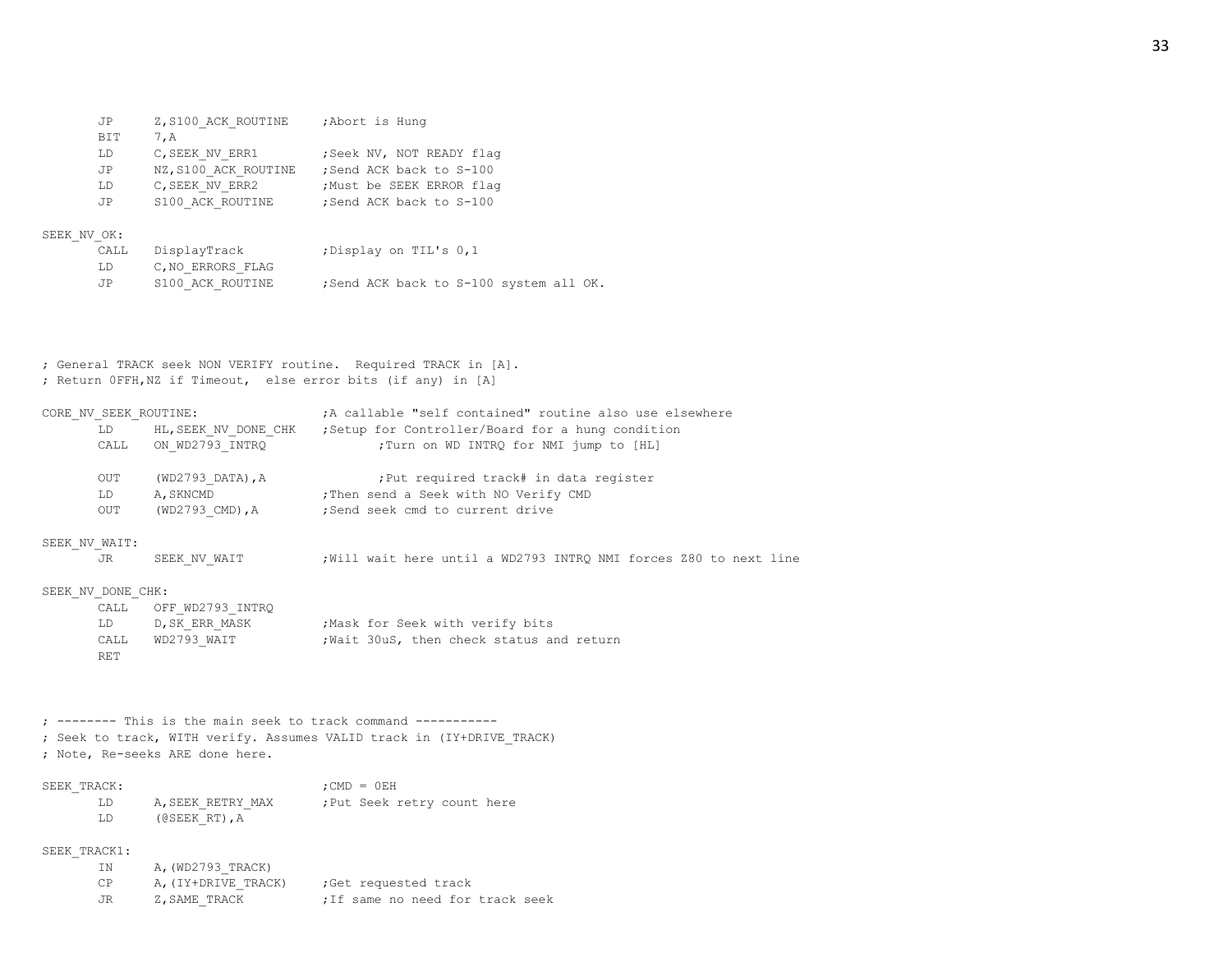|             | LD              | A, (IY+DRIVE TRACK)                       |                                                                                    |
|-------------|-----------------|-------------------------------------------|------------------------------------------------------------------------------------|
|             |                 |                                           | CALL CORE SEEK ROUTINE ; Seek to track in [A], Return NZ, if errors, Status in [D] |
|             | JR              | Z, SAME TRACK                             |                                                                                    |
|             |                 |                                           |                                                                                    |
|             | CP              | A,OFFH                                    | Was there a timeout error                                                          |
|             | LD              | C, SEEK TRK HUNG                          |                                                                                    |
|             |                 | JP Z, S100_ACK_ROUTINE ; If so just abort |                                                                                    |
|             | JR              |                                           |                                                                                    |
| SAME TRACK: |                 |                                           |                                                                                    |
|             | CALL            | DisplayTrack ; Display on TIL's 0,1       |                                                                                    |
|             | LD              | C,NO ERRORS FLAG                          |                                                                                    |
|             | JP              |                                           | S100 ACK ROUTINE ; Send ACK back to S-100 system all OK.                           |
|             | SEEK_TRK_RETRY: |                                           |                                                                                    |
|             | LD              |                                           | A, (@SEEK RT) ; Get Seek retry count                                               |
|             | DEC A           |                                           |                                                                                    |
|             |                 | LD (@SEEK RT), A                          |                                                                                    |
|             | JP              |                                           | Z, SEEK TRK ERROR (7) if Z, retrys did not work                                    |
|             | CALL            |                                           | CORE RESTORE ROUTINE ; Core Head Restore routine                                   |
|             | <b>JR</b>       |                                           | Z, SEEK TRACK1 ; Retry seek after this restore command                             |
|             |                 |                                           |                                                                                    |
|             | CP              | A, OFFH                                   | ; Was there a timeout error with restore                                           |
|             |                 | LD C, SEEK REST HUNG                      |                                                                                    |
|             |                 | JP Z, S100_ACK_ROUTINE                    |                                                                                    |
|             |                 | LD C, SEEK REST ERR                       | ;Must be a WD2793 status RESTORE (DRIVE NOT READY) error                           |
|             | <b>JP</b>       | S100_ACK_ROUTINE                          |                                                                                    |
|             |                 |                                           |                                                                                    |
|             | SEEK TRK ERROR: |                                           |                                                                                    |

| BIT | 7.A                 |                             |
|-----|---------------------|-----------------------------|
| LD  | C, SEEK TRK ERR1    | ;Seek, DRIVE NOT READY flag |
| JP  | Z, S100 ACK ROUTINE |                             |
| LD  | C, SEEK TRK ERR2    | ; Must be SEEK ERROR flag   |
| JP  | S100 ACK ROUTINE    |                             |

; General TRACK seek routine. Required TRACK in [A]. ; Return 0FFH,NZ if Timeout, else error bits (if any) in [A]

; This is the main seek routine of the system

| CORE SEEK ROUTINE: |                                           | A callable "self contained" routine also use elsewhere                       |
|--------------------|-------------------------------------------|------------------------------------------------------------------------------|
| LD                 | HL, SEEK DONE CHK<br>CALL ON WD2793 INTRO | ; Setup for Controller/Board for a hung condition                            |
| OUT<br>LD          | (WD2793 DATA), A<br>A, SKCMD              | ; Put required track# in data register<br>; Then send a Seek with Verify CMD |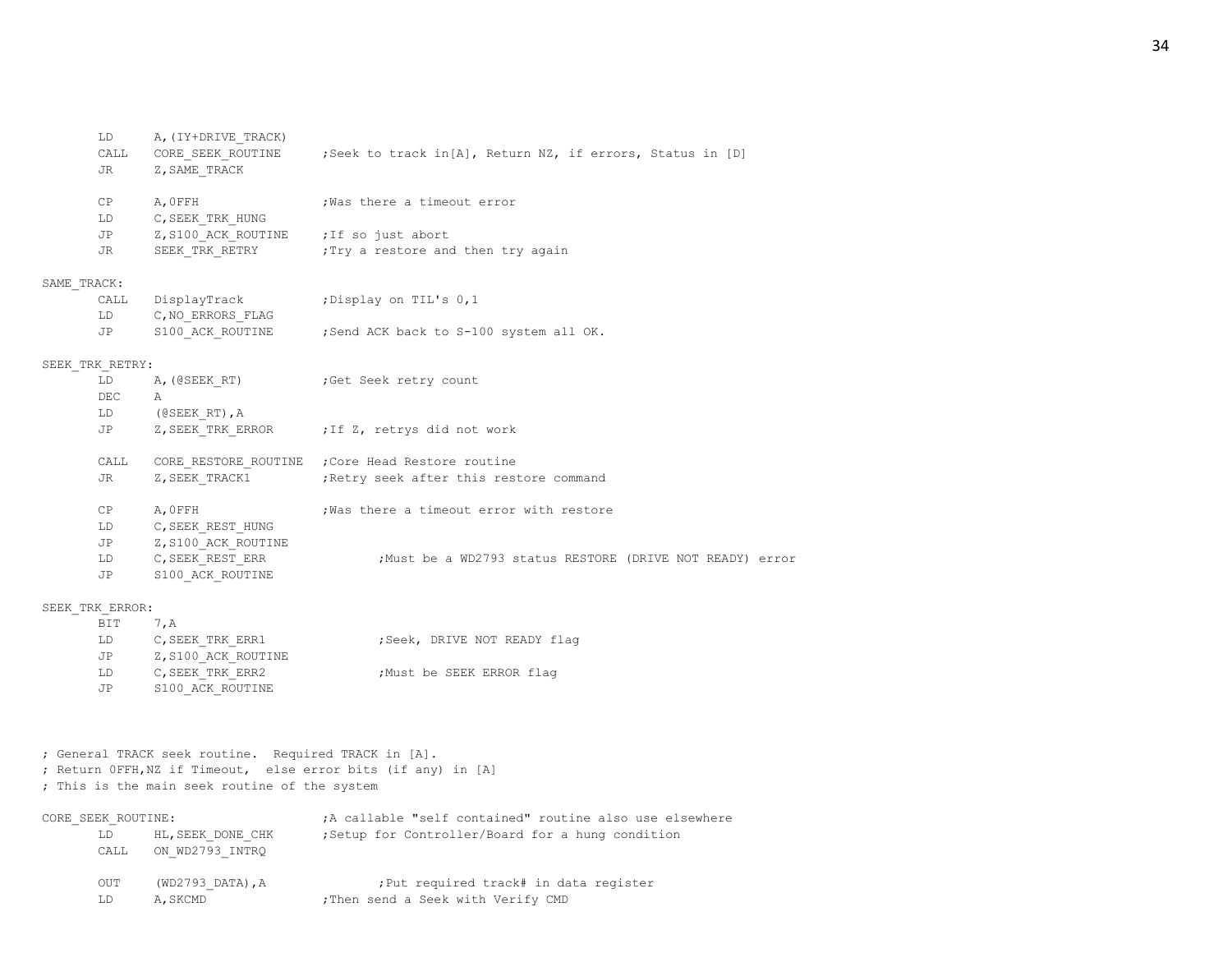OUT (WD2793\_CMD), A ;Send seek cmd to current drive

|  |  |  |  | end seek cmd to current dri |  |
|--|--|--|--|-----------------------------|--|
|--|--|--|--|-----------------------------|--|

#### SEEK\_WAIT:

JR SEEK WAIT ;Will wait here until a WD2793 INTRQ NMI forces Z80 to next line

## SEEK\_DONE\_CHK:

| CALL  | OFF WD2793 INTRO |                                         |
|-------|------------------|-----------------------------------------|
| LD    | D, SK ERR MASK   | ; Mask for Seek with verify bits        |
| CALL. | WD2793 WAIT      | Wait 30uS, then check status and return |
| RET   |                  |                                         |

; Read an ID from the Track that the head of the current disk is on. ; Note any Sector ID from the track will be obtained depending where the head falls ; The currently selected side at (SIDE) is read. Six bytes of ID data are passed back to S-100 system

| GET TRACK ID: | LD                     | HL, ID DONE CHK                                     | $:$ CMD = $0$ FH<br>Setup for Controller/Board for a hung condition                                        |
|---------------|------------------------|-----------------------------------------------------|------------------------------------------------------------------------------------------------------------|
|               |                        | CALL ON WD2793 INTRQ                                |                                                                                                            |
|               | LD<br>LD               | B, 6                                                | HL, SECTOR ID BUFFER ; Will store the 6 bytes here                                                         |
|               | LD<br>DI               | A, RDACMD                                           | LD C, WD2793 DATA ;6 bytes in B, Data port in [C] below<br>;Send the Read Track ID CMD<br>;Just in case    |
|               | OUT                    | $(WD2793$ CMD), A                                   |                                                                                                            |
|               | CALL                   | DELAY 30uS                                          |                                                                                                            |
| TID2:         | <b>RRA</b><br>RRA      | IN A, (WD2793 Status) ; Get FDC status              | $C = BusV$<br>$C = D R Q$                                                                                  |
|               | JR<br>INI              | NC, TID2                                            | ;if no data<br>; INI is $[C]$ ->HL++ and B--                                                               |
|               | JR                     | NZ, TID2                                            | ; get more data                                                                                            |
| ID3:          | JR                     | ID3                                                 | ; Wait until interrupted by WD2793 IOREQ pulse to NMI line<br>; The NMI routine will jump to ID DONE CHECK |
| ID DONE CHK:  | CALL                   | OFF WD2793 INTRQ                                    | ; Will get to here when there is an INTRQ NMI                                                              |
|               | ΕI<br>LD<br>CALL<br>JR | D, ID ERR MASK<br>WD2793 WAIT<br>Z, GET TRACK ID OK | Wait 30uS, then check status and return;                                                                   |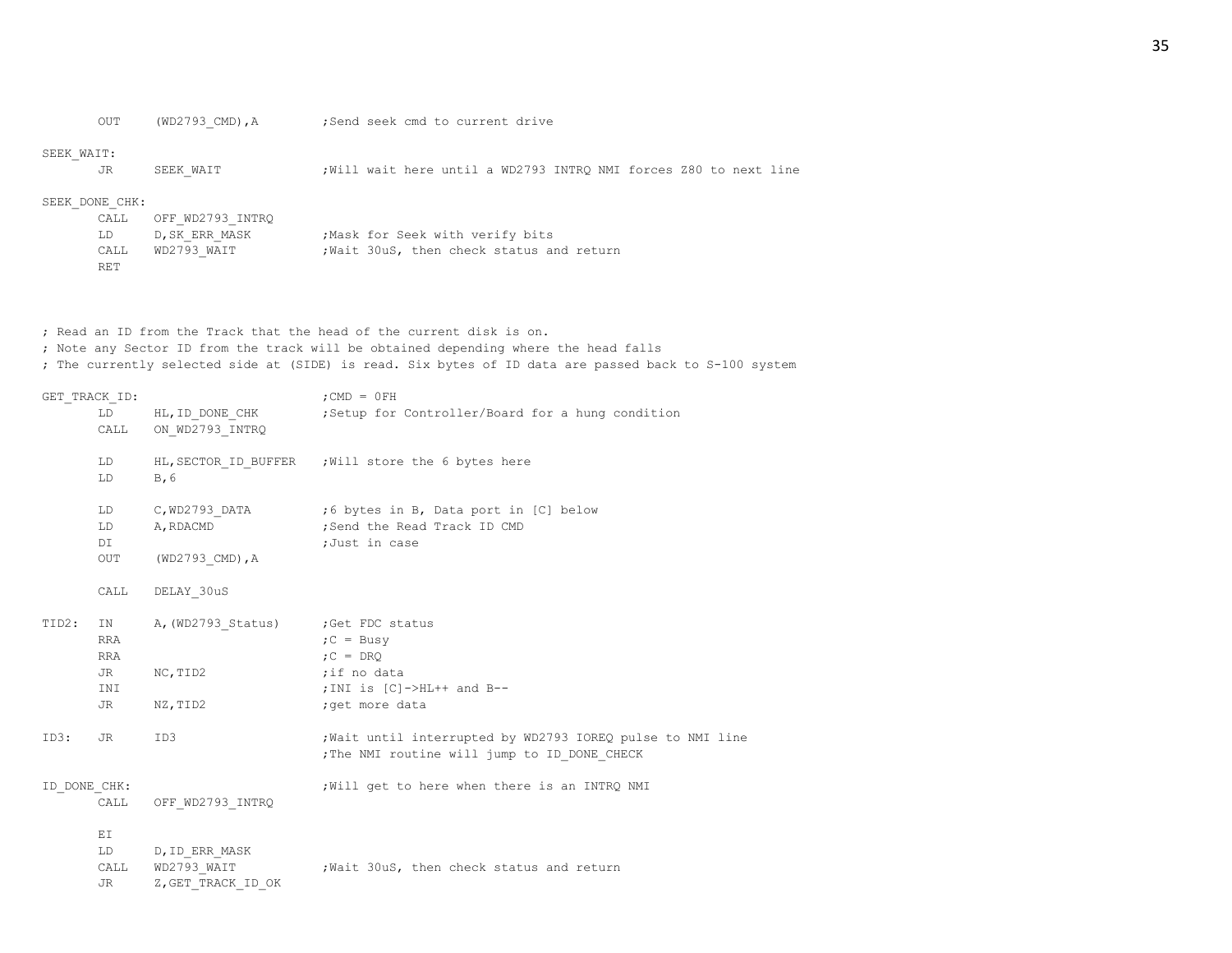| CP  | A.OFFH                              | ; Was there a timeout error         |
|-----|-------------------------------------|-------------------------------------|
| LD  | C, ID ERR HUNG                      |                                     |
| JP  | Z, S100 ACK ROUTINE ; Abort is Hung |                                     |
| BIT | 7, A                                |                                     |
| LD  | C, ID ERR1                          | Get Track ID, NOT READY flag;       |
| JP  | NZ, S100 ACK ROUTINE                |                                     |
| BIT | 4.A                                 |                                     |
| LD  | C, ID ERR2                          | ;Get Track ID, RNF ERROR flag       |
| JP  | NZ, S100 ACK ROUTINE                |                                     |
| BIT | 2, A                                |                                     |
| LD  | C, ID ERR3                          | Get Track ID, LOST DATA ERROR flag; |
| JP  | NZ, S100 ACK ROUTINE                |                                     |
| LD  | C, ID ERR4                          | Must be CRC ERROR flag              |
| JP  | S100 ACK ROUTINE                    |                                     |

## GET TRACK ID OK:

| LD         | C, NO ERRORS FLAG                    |                                                                            |
|------------|--------------------------------------|----------------------------------------------------------------------------|
| CALL       | SEND DATA                            | ; Indicate we got data, now ready to send it to S-100 System               |
| LD         | HL, SECTOR ID BUFFER                 | Get Location of ID Buffer;                                                 |
| LD         | B, 6                                 | ;Six bytes total                                                           |
| SEND ID:LD |                                      |                                                                            |
| CALL       | SEND DATA                            | ; Send 6 bytes to S-100 System                                             |
| INC        | HL.                                  |                                                                            |
| DJNZ       | SEND ID                              |                                                                            |
|            |                                      |                                                                            |
| CALL       | DisplayTrack ; Display on TIL's 0,1  |                                                                            |
| LD —       |                                      | A, (SECTOR ID BUFFER+2); Sector number will be here (can display raw data) |
| OUT        | (WD2793 SECTOR), A ; Update sector # |                                                                            |
| CALL       | DisplaySector                        |                                                                            |
|            |                                      |                                                                            |
| LD         | C, NO ERRORS FLAG                    |                                                                            |
| CALL       | S100 ACK ROUTINE                     | ; Send ACK back to S-100 system all OK.                                    |
| RET        |                                      |                                                                            |
|            |                                      | $C$ , $(HL)$                                                               |

; Get the current track the head is on. Not used currently! ; Note any Sector ID from the track will be obtained depending where the head falls ; The currently selected side at (SIDE) is read. Six bytes of ID data are passed back to S-100 system

| CORE GET CURRENT TRACK:                              | A callable "self contained" routine also use elsewhere                |
|------------------------------------------------------|-----------------------------------------------------------------------|
| HL, TRK ID DONE CHK<br>LD<br>ON WD2793 INTRO<br>CALL | ; Setup for Controller/Board for a hung condition                     |
| LD.<br>HL, SECTOR ID BUFFER<br>B, 6<br>LD            | Will store the 6 bytes here                                           |
| C, WD2793 DATA<br>LD<br>A, RDACMD<br>LD              | ;6 bytes in B, Data port in [C] below<br>; Send the Read Track ID CMD |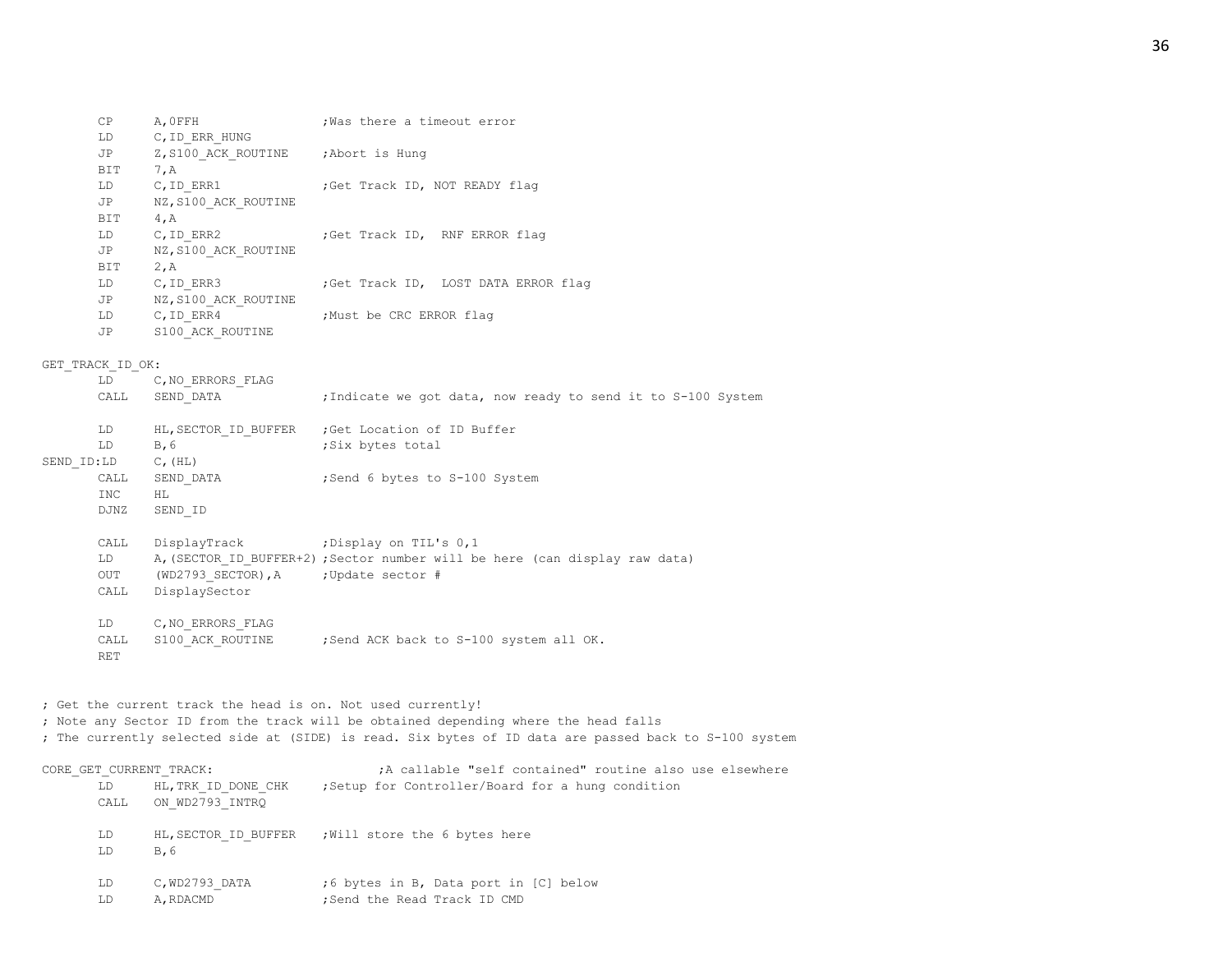|           | DI<br>OUT                | (WD2793 CMD), A                             | ;Just in case                                                                                                                                                                                                                                                                                                                                                                                                                                                                                                                                 |
|-----------|--------------------------|---------------------------------------------|-----------------------------------------------------------------------------------------------------------------------------------------------------------------------------------------------------------------------------------------------------------------------------------------------------------------------------------------------------------------------------------------------------------------------------------------------------------------------------------------------------------------------------------------------|
|           | CALL                     | DELAY 30uS                                  |                                                                                                                                                                                                                                                                                                                                                                                                                                                                                                                                               |
| XTID2: IN | RRA<br>RRA               | A, (WD2793 Status) ; Get FDC status         | $C = BusV$<br>$C = DRO$                                                                                                                                                                                                                                                                                                                                                                                                                                                                                                                       |
|           | JR<br>INI                | NC, XTID2                                   | ;if no data<br>; INI is $[C]$ ->HL++ and B--                                                                                                                                                                                                                                                                                                                                                                                                                                                                                                  |
|           | JR                       | NZ, XTID2                                   | ; get more data                                                                                                                                                                                                                                                                                                                                                                                                                                                                                                                               |
| XID3:     | JR                       | XID3                                        | ; Wait until interrupted by WD2793 IOREQ pulse to NMI line<br>; The NMI routine will jump to ID_DONE_CHECK                                                                                                                                                                                                                                                                                                                                                                                                                                    |
|           | TRK ID DONE CHK:<br>CALL | OFF WD2793 INTRQ                            | ; Will get to here when there is an INTRQ NMI                                                                                                                                                                                                                                                                                                                                                                                                                                                                                                 |
|           | ΕI<br>LD<br>CALL         | D, ID ERR MASK<br>WD2793 WAIT               | Wait 30uS, then check status and return                                                                                                                                                                                                                                                                                                                                                                                                                                                                                                       |
|           | LD<br><b>RET</b>         | A, OFFH<br>NZ                               | Was there an error,<br>; If there was an error return an invalid track Number                                                                                                                                                                                                                                                                                                                                                                                                                                                                 |
|           | LD<br>LD<br>RET          | HL, SECTOR ID BUFFER<br>$\mathbb{A}_r$ (HL) | ; Return with track                                                                                                                                                                                                                                                                                                                                                                                                                                                                                                                           |
|           |                          |                                             | ------------- <<< CORE MULTI-SECTOR READ ROUTINES >>>---------                                                                                                                                                                                                                                                                                                                                                                                                                                                                                |
|           |                          | ; is read we have to switch sides/tracks.   | ; This routine first reads info from disk (via WD2793 chip) to RAM on the ZFDC board.<br>; Then a check is made to see if another sector remains to be read. If so, that sector is read.<br>; The current track & sector numbers are updated. This continues until all sectors are read.<br>; THEN, the complete set of data is sent to the S-100 system.<br>; The complication below is for double sided disks where once the last sector of one side<br>; NOTE: This routine is for CPM and CPM86 only. For CPM side B = side A + IY+NSCTRS |

; For MS-DOS use DOS\_READ\_MULTI\_SECTOR: (see below)

READ\_MULTI\_SECTOR:  $\qquad \qquad ;\text{CMD} = 29\text{H}$ CALL GET\_DATA ;Get number of sectors to read LD (@MULTI\_SEC\_COUNT),A ;Store it LD (@MULTI2 SEC COUNT), A ; Store it again LD A,0FFH LD (@MULTI\_FLAG), A ;Falg to indicate this IS a multisector read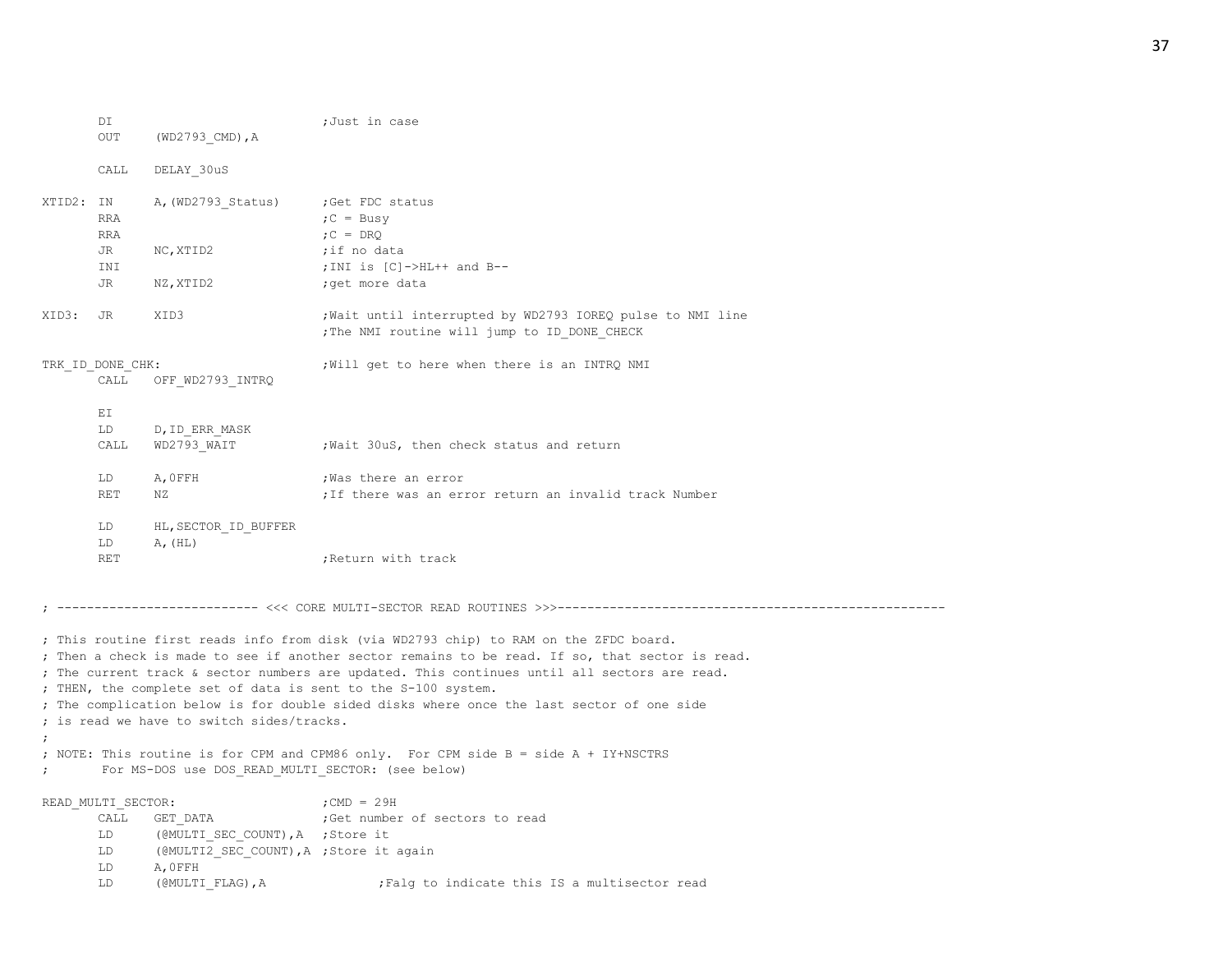LD HL, SECTOR BUFFER ;Need a special case where the SECTOR BUFFER changes

LD (@DMA),HL

MORE\_MULTI\_RD: LD A, SEEK RETRY MAX ; Put Seek retry count here LD (@SEEK\_RT),A LD A, SECTOR RETRY MAX ; Put Sector read retry count here LD (@SEC\_RT),A LD HL, (@DMA) ; Update for multi-sector reads LD A, TOP OF RAM  $;$ Free RAM up to (8000H + 7000H) = F800H, note allow for up to 1K sectors CP A, H ;Check there is enough RAM to hold all the sector data in one request LD C, BUFFER OVERFLOW ;Normally this will not be a problem for CPM since the only JP C, S100 ACK ROUTINE ;use is for this routine is the Boot Loader (52X128 bytes) CALL CORE\_READ\_SECTOR ; We will come back here, ALWAYS RET NZ **interpreterally** abort with an error if a problem LD A, (@MULTI\_SEC\_COUNT) DEC A LD (@MULTI\_SEC\_COUNT), A ; For next time JP z, SEND MULTI DATA ;All done so send the complete package back to S-100 stystem BIT SIDE BIT, (IY+DRIVE SS DS FLAG) ;Check if disk has a side B valid (04H) JR NZ, MULTI DS SECTORS ; Yes, then take care of it LD A, (IY+DRIVE SECTOR) ;Get the last requested Sector (Numbered 1,2,3....) INC A ; Point to the next one CP A, (IY+NSCTRS) ;Are we within range for a SS disk (side A) JR NC, NEW TRACK RD LD (IY+DRIVE SECTOR),A ;Store Requested Sector (Numbered 1,2,3....) JP MORE MULTIRD ;Read the next sector NEW\_TRACK\_RD: LD A, (IY+DRIVE TRACK) ; Go to next track INC A LD (IY+DRIVE TRACK),A ;Note if we go past the final track we will get a seek error below. LD A, 1 ;Back to sector 1 LD (IY+DRIVE SECTOR), A ; Store Requested Sector (Numbered 1,2,3....) JP MORE MULTI RD ; Read the next sector MULTI DS SECTORS:  $;$  ; We have a double sided disk. More complicated... LD A, (IY+DRIVE SECTOR) ;Get the last requested Sector (Numbered  $1,2,3...$ ) INC A ;Point to the next one CP A, (IY+NSCTRS) ;Are we within range of the first side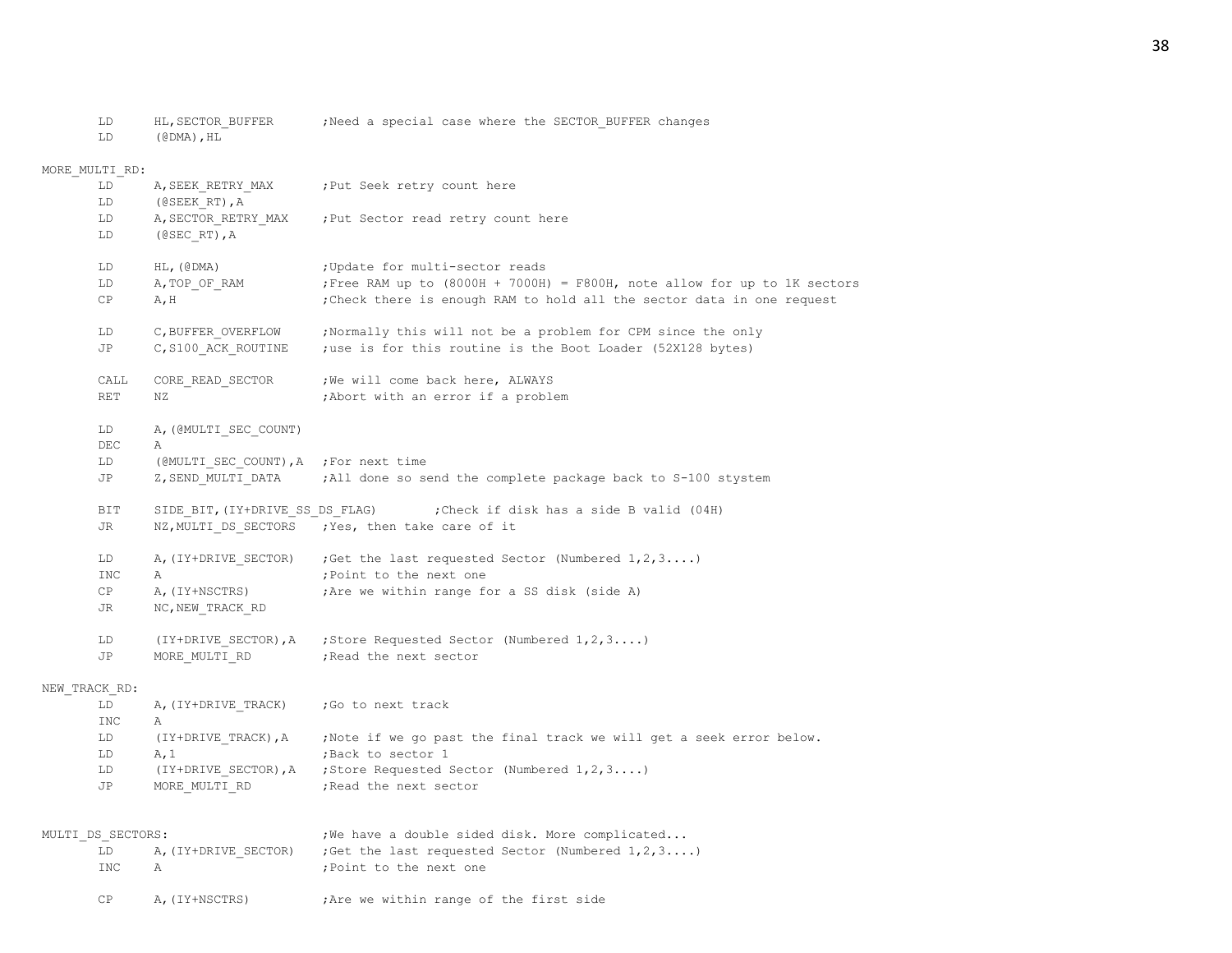|    | LD                | (IY+DRIVE SECTOR), A       | ; Store Requested Sector (Numbered $1, 2, 3$ )                                 |
|----|-------------------|----------------------------|--------------------------------------------------------------------------------|
|    | LD                | A, (@PIO2B BITS)           | ;Get stored hardware select bits (because this port cannot be read)            |
|    | SET               | SIDE BIT, A                | ;Set Bit 2 to 1 (Side A)                                                       |
|    | <b>OUT</b>        | (PIO2 DATA B), A           | ; Display it -- AND -- Set in hardware                                         |
|    | LD                | (@PIO2B_BITS), A           | ;Store hardware select bits (because this port cannot be read)                 |
|    | JP                |                            | MORE MULTI RD ; Read the next sector                                           |
|    |                   | MULTI SECOND SIDE SECTORS: |                                                                                |
|    | LD                | C, (IY+NSCTRS)             | ;Subtract one sides worth of sectors                                           |
|    | DEC               | $\mathsf{C}$               | ; Because NSCTRS +Sec/track+1                                                  |
|    | SUB               | A, C                       |                                                                                |
|    | CP                | A, (IY+NSCTRS)             | ; Are we still within range                                                    |
|    | JR                | NC, NEW TRACK RD2          |                                                                                |
|    | LD                | (IY+DRIVE SECTOR), A       | ; Store Requested Sector (Numbered $1, 2, 3$ )                                 |
|    | LD                | A, (@PIO2B BITS)           | ; Get stored hardware select bits (because this port cannot be read)           |
|    | <b>RES</b>        | SIDE BIT, A                | ;Set Bit 2 to 0 (Side B)                                                       |
|    | <b>OUT</b>        | (PIO2 DATA B), A           | ; Display it -- AND -- Set in hardware                                         |
|    | LD                | (@PIO2B_BITS), A           | ; Store hardware select bits (because this port cannot be read)                |
|    | JP                | MORE MULTI RD              | ; Read the next sector                                                         |
|    | NEW TRACK RD2:    |                            |                                                                                |
|    | LD                | A, (IY+DRIVE TRACK)        | ; Go to next track, but back on side A                                         |
|    | <b>INC</b>        | Α                          |                                                                                |
|    | LD                | (IY+DRIVE TRACK), A        |                                                                                |
|    | LD                | A, 1                       |                                                                                |
|    | LD                | (IY+DRIVE SECTOR), A       | ; Store Requested Sector (Numbered $1, 2, 3$ )                                 |
|    | LD                | A, (@PIO2B BITS)           | ;Get stored hardware select bits (because this port cannot be read)            |
|    | SET               | SIDE BIT, A                | ;Set Bit 2 to 1 (Side A)                                                       |
|    | <b>OUT</b>        | (PIO2 DATA B),A            | ; Display it -- AND -- Set in hardware                                         |
|    | LD                | (@PIO2B BITS),A            | ; Store hardware select bits (because this port cannot be read)                |
|    | JP                | MORE MULTI RD              | ; Read the next sector                                                         |
|    |                   |                            |                                                                                |
|    | SEND MULTI DATA:  |                            | ; Now send all the sectors worth of data back to the S-100 system in one block |
|    | LD                | C, NO ERRORS FLAG          |                                                                                |
|    | CALL              | SEND DATA                  | ; Indicate we got data, now ready to send it                                   |
|    | LD                | HL, SECTOR BUFFER          | Get Location of first Sector Buffer,                                           |
|    | CALL              | DIRECTION OUT              | Set direction for output;                                                      |
|    | SEND MULTI DATA1: |                            |                                                                                |
| LD |                   |                            | E, (IY+SEC SIZE BYTES) ; 128, 256, 512 or 1024 byte sector size                |
|    | LD                | D, (IY+SEC SIZE BYTES+1)   |                                                                                |

39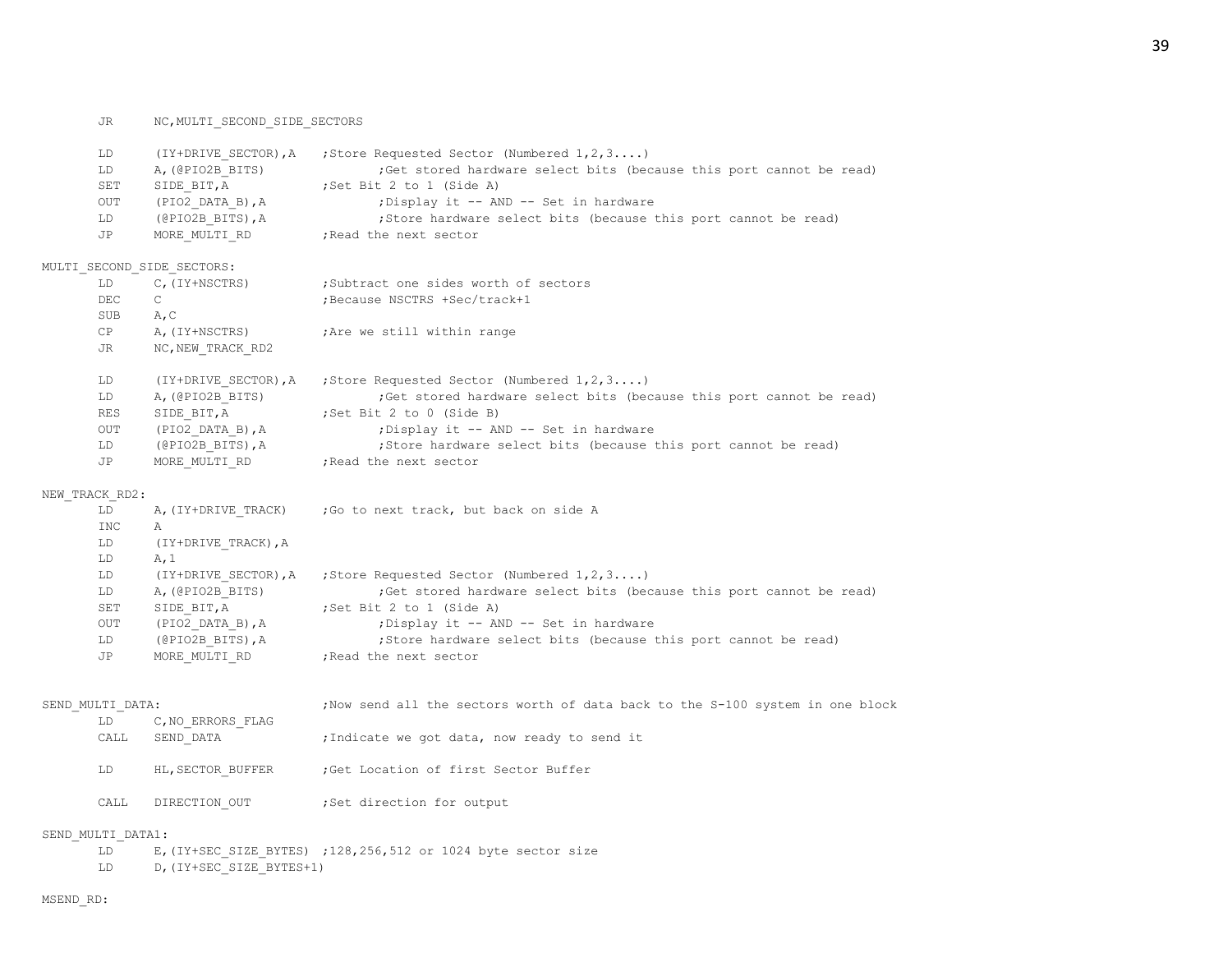| LD                     | A, (HL)                                                                                                                                         | ; Next is actully a local copy of SEND DATA                                                                                            |  |
|------------------------|-------------------------------------------------------------------------------------------------------------------------------------------------|----------------------------------------------------------------------------------------------------------------------------------------|--|
| DI                     |                                                                                                                                                 | ; Don't want to INT's while here since we are resetting a flag                                                                         |  |
| OUT                    | (PIO1 DATA A), A                                                                                                                                | ; First put it in output port                                                                                                          |  |
| XOR                    | A, A                                                                                                                                            |                                                                                                                                        |  |
| DEC                    | Α                                                                                                                                               |                                                                                                                                        |  |
| LD                     | (@OUT DATA FLAG), A                                                                                                                             | ;Set flag to OFFH. Will go to 0 when byte is recieved on the S100 side                                                                 |  |
| ΕI                     |                                                                                                                                                 | ; Allow INT's back on                                                                                                                  |  |
| MSEND RD1:             |                                                                                                                                                 |                                                                                                                                        |  |
| LD                     | A, (COUT DATA FLAG)                                                                                                                             | Wait until S-100 signals it has recieved the data                                                                                      |  |
| OR                     | A, A                                                                                                                                            |                                                                                                                                        |  |
| JR                     | NZ, MSEND RD1                                                                                                                                   | ; Previous byte not yet recieved by S100 system ---- so wait!                                                                          |  |
| <b>INC</b>             | НL                                                                                                                                              |                                                                                                                                        |  |
| DEC                    | DE                                                                                                                                              |                                                                                                                                        |  |
| LD                     | A, E                                                                                                                                            |                                                                                                                                        |  |
| OR                     | A, D                                                                                                                                            |                                                                                                                                        |  |
| JR                     | NZ, MSEND RD                                                                                                                                    |                                                                                                                                        |  |
| LD                     |                                                                                                                                                 | A, (@MULTI2 SEC COUNT) ; More sectors to send?                                                                                         |  |
| $\rm DEC$              | Α                                                                                                                                               |                                                                                                                                        |  |
| LD                     | (@MULTI2 SEC COUNT), A ; Store for next loop                                                                                                    |                                                                                                                                        |  |
| JP                     | NZ, SEND MULTI DATA1                                                                                                                            |                                                                                                                                        |  |
| CALL                   | DIRECTION IN                                                                                                                                    | ;Set back to default IN mode                                                                                                           |  |
| LD                     | C, NO ERRORS FLAG                                                                                                                               |                                                                                                                                        |  |
| JP                     | S100 ACK ROUTINE                                                                                                                                | ; Acknowledge we are done this wit RET to LOOP if 1 sector                                                                             |  |
|                        |                                                                                                                                                 | ; or back up to READ MULTI SECTOR if multiple sectors                                                                                  |  |
| $\ddot{ }$             | For CPM & CPM86 use READ MULTI SECTOR: (see above)<br>$[A]$ , $0 = A$ , $1 = B$ For software flags<br>bit 2, $1 = A$ , $0 = B$ For hardware bit | ; NOTE: This routine is for MS-DOS. For MS-DOS side B = Head Select + IY+NSCTRS<br>DRIVE SS DS FLAG = 40H if DS disk, or 0H is SS disk |  |
| DOS READ MULTI SECTOR: |                                                                                                                                                 | ; CMD $=$ 2BH                                                                                                                          |  |
| CALL                   | GET DATA                                                                                                                                        | ;Get number of sectors to read                                                                                                         |  |
| LD                     | (@MULTI SEC COUNT), A ; Store it                                                                                                                |                                                                                                                                        |  |
| LD                     | (@MULTI2 SEC COUNT), A ; Store it again                                                                                                         |                                                                                                                                        |  |
| LD                     | A, OFFH                                                                                                                                         |                                                                                                                                        |  |
| LD                     | (@MULTI FLAG), A                                                                                                                                | ; Falg to indicate this IS a multisector read sector call                                                                              |  |
| LD                     | HL, SECTOR BUFFER                                                                                                                               | Need a special case where the SECTOR BUFFER changes,                                                                                   |  |
| LD                     | $(\text{\texttt{\#DMA}})$ , $\text{\texttt{HL}}$                                                                                                |                                                                                                                                        |  |
| DOS MORE MULTI RD:     |                                                                                                                                                 |                                                                                                                                        |  |
| LD                     | A, SEEK RETRY MAX                                                                                                                               | ; Put Seek retry count here                                                                                                            |  |
|                        |                                                                                                                                                 |                                                                                                                                        |  |

LD (@SEEK\_RT),A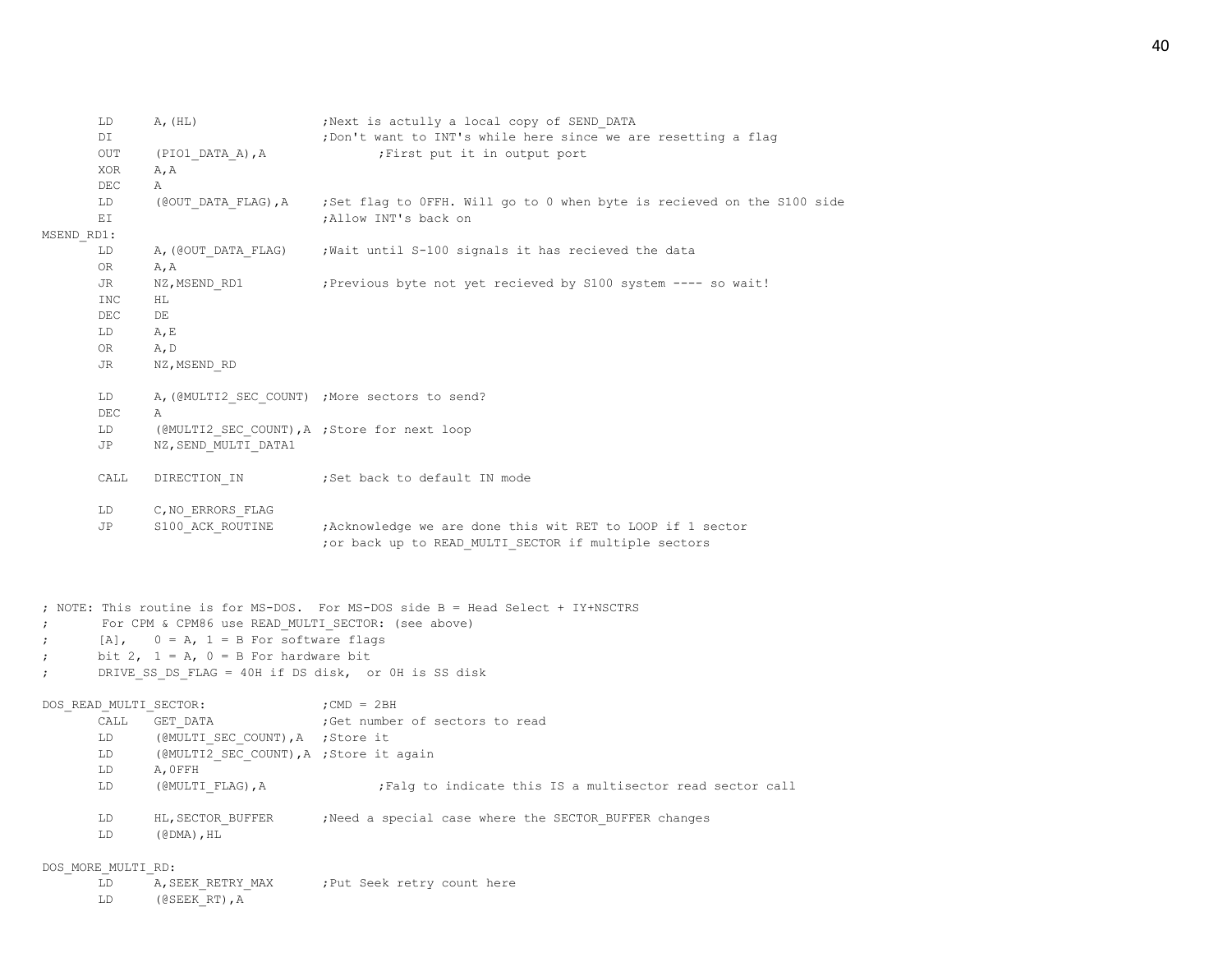| LD<br>LD          | A, SECTOR_RETRY_MAX<br>$(0$ SEC RT), A | ; Put Sector read retry count here                                                                                                                  |
|-------------------|----------------------------------------|-----------------------------------------------------------------------------------------------------------------------------------------------------|
| LD                | $HL$ , $(\theta$ DMA)                  | ; Update for multi-sector reads                                                                                                                     |
| LD                | A, TOP OF RAM                          | Free RAM up to (8000H + 7000H) = F800H, note allow for up to 1K sectors                                                                             |
| СP                | A, H                                   | ; Check there is enough RAM to hold all the sector data in one request                                                                              |
| LD                | C, BUFFER OVERFLOW                     | , Normally this will not be a problem for MSDOS since MSDOS                                                                                         |
| JP                | C, S100 ACK ROUTINE                    | ; says it will only use up IY+NSCTRS<br>; However later versions (MSDOS?) may need to send data back in big chunks.<br>; For now we will just Abort |
| CALL<br>RET       | CORE READ SECTOR<br>ΝZ                 | ; We will come back here, --- ALWAYS ---<br>; Abort with an error if a problem                                                                      |
| LD                | A, (@MULTI SEC COUNT)                  |                                                                                                                                                     |
| DEC               | Α                                      |                                                                                                                                                     |
| LD<br>JP          | (@MULTI SEC COUNT), A ; For next time  | Z, SEND MULTI DATA ; All done, so send the complete package back to S-100 stystem                                                                   |
| LD                |                                        | A, (IY+DRIVE SECTOR) ; Get the last requested Sector (Numbered $1, 2, 3$ )                                                                          |
| <b>INC</b>        | Α                                      | ; Point to the next one                                                                                                                             |
| CP                | A, (IY+NSCTRS)                         | ; Are we within range for sectors/track                                                                                                             |
| JR                |                                        |                                                                                                                                                     |
| LD                |                                        | (IY+DRIVE SECTOR), A ; Store Requested Sector (Numbered $1, 2, 3$ )                                                                                 |
| JP                | DOS MORE MULTI RD                      | ; Read the next sector                                                                                                                              |
| DOS NEW TRACK RD: |                                        |                                                                                                                                                     |
| BIT               |                                        |                                                                                                                                                     |
| JR                |                                        | NZ, DOS_MULTI_DS_SECTORS ; Yes, then take care of it                                                                                                |
| LD<br>INC         | Α                                      | A, (IY+DRIVE TRACK) ; SS, simple just go to next track                                                                                              |
| LD                |                                        | (IY+DRIVE TRACK), A ; Note if we go past the final track we will get a seek error below.                                                            |
| LD                | A, 1                                   | Back to sector 1;                                                                                                                                   |
| LD                |                                        | (IY+DRIVE_SECTOR), A ; Store Requested Sector (Numbered 1, 2, 3)                                                                                    |
| JP                |                                        | DOS MORE MULTI RD ; Read the next sector                                                                                                            |
|                   | DOS MULTI DS SECTORS:                  | ; We have a double sided disk. More complicated                                                                                                     |
| LD                | A, (@PIO2B BITS)                       | ; Get stored hardware select bits (because this port cannot be read)                                                                                |
| BIT               | SIDE BIT, A                            | ; Bit $2 = 0$ for side B in hardware                                                                                                                |
| JR                | Z, ALREADY R ON B                      | ;Already on B                                                                                                                                       |
| RES               | SIDE BIT, A                            | ; Is on A, switch to side B                                                                                                                         |
| OUT               | (PIO2 DATA B), A                       | ; Display it --- AND --- Set in hardware                                                                                                            |
| LD                | (@PIO2B BITS), A                       | ; Store hardware select bits (because this port cannot be read)                                                                                     |
| LD                | A, 1                                   | ; Back to sector 1                                                                                                                                  |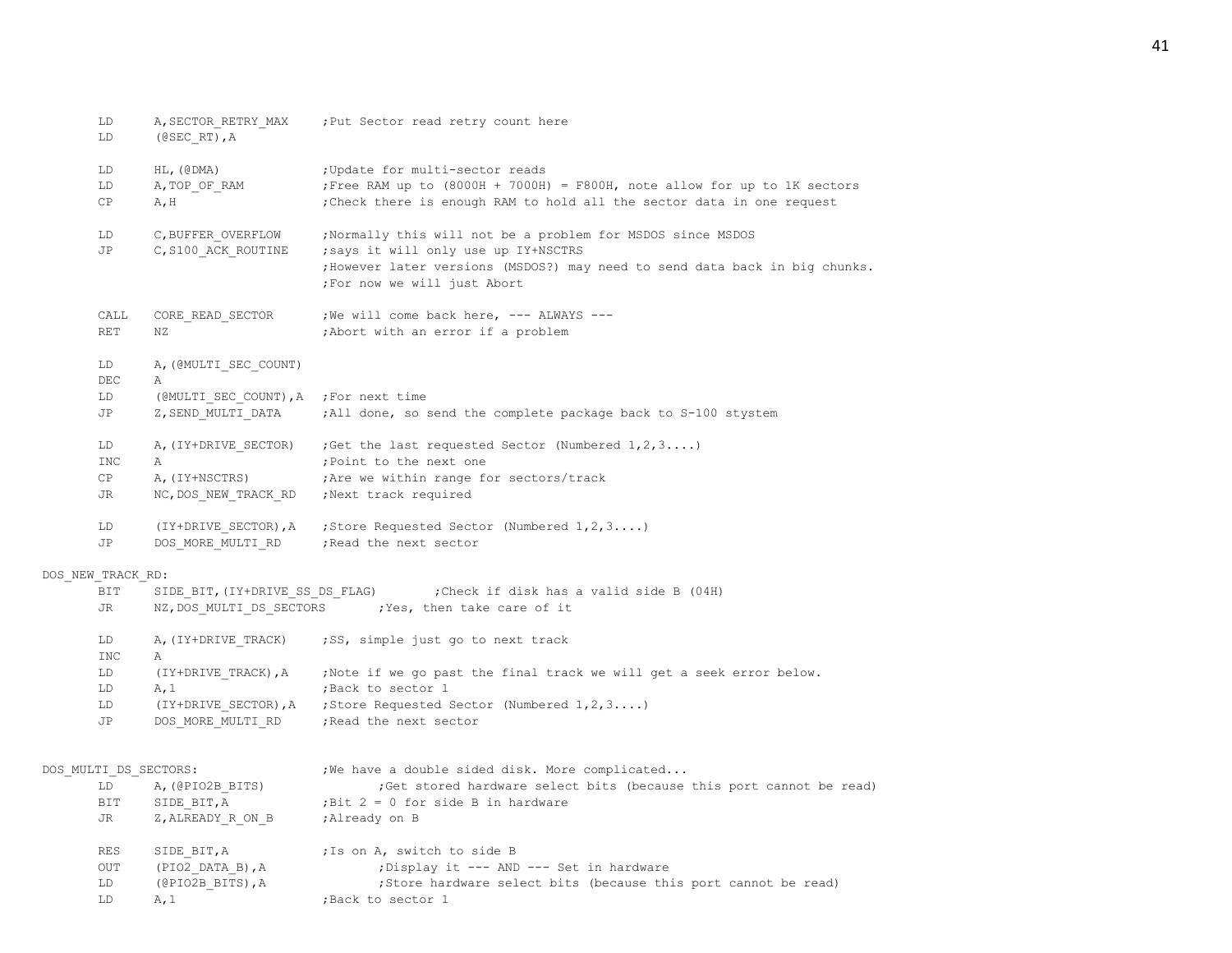| LD  | (IY+DRIVE SECTOR).A | ; Store Requested Sector (Numbered $1, 2, 3, \ldots$ ) |
|-----|---------------------|--------------------------------------------------------|
| .JP | DOS MORE MULTI RD   | Read the next sector.                                  |

## ALREADY\_R\_ON\_B:

| SET        | SIDE BIT, A          | ; Is on B, so switch to side A (AND increase track number)           |
|------------|----------------------|----------------------------------------------------------------------|
| OUT        | $(PIO2$ DATA B), A   | : Display it --- AND --- Set in hardware                             |
| LD         | (@PIO2B BITS), A     | ; Store hardware select bits (because this port cannot be read)      |
| LD         | A, (IY+DRIVE TRACK)  | ;go to next track                                                    |
| <b>INC</b> | A                    |                                                                      |
| LD         | (IY+DRIVE TRACK), A  | , Note if we go past the final track we will get a seek error below. |
| LD         | A.1                  | Back to sector 1                                                     |
| LD         | (IY+DRIVE SECTOR), A | : Store Requested Sector (Numbered $1, 2, 3, \ldots$ )               |
| JP         | DOS MORE MULTI RD    | Read the next sector,                                                |
|            |                      |                                                                      |

; --------------------------- <<< CORE SECTOR READ ROUTINE >>>----------------------------------------------------

; This routine first reads info from disk (via WD2793 chip) to RAM on the ZFDC board.

- ; Once a complete sector is read, the sector data is the sent from that RAM to the S-100 system.
- ; Be sure [IY] points to the correct Drive Table.

| READ SECTOR: |                                                                       | $:$ CMD = 10H                                                      |
|--------------|-----------------------------------------------------------------------|--------------------------------------------------------------------|
| LD           | A, SEEK RETRY MAX                                                     | ; Put Seek retry count here                                        |
| LD.          | $($ @ SEEK RT $)$ , A                                                 |                                                                    |
| LD           | A, SECTOR RETRY MAX                                                   | ; Put Sector read retry count here                                 |
| LD           | $(0$ SEC RT), A                                                       |                                                                    |
| LD.<br>LD    | HL, SECTOR BUFFER<br>$(\text{\texttt{\&}DMA})$ , $\text{\texttt{HL}}$ | ; Except for Multi sector reads, this will always be SECTOR BUFFER |

CORE\_READ\_SECTOR:

| ΙN<br>СP<br>JR       | A, (WD2793 TRACK)<br>A, (IY+DRIVE TRACK)<br>Z, SAME RD TRACK | Get requested value<br>; If Same, no need to track seek                                                   |
|----------------------|--------------------------------------------------------------|-----------------------------------------------------------------------------------------------------------|
| LD<br>CALL<br>JR.    | A, (IY+DRIVE TRACK)<br>CORE SEEK ROUTINE<br>Z, SAME RD TRACK | ; <<<< Seek to track in [A], Return NZ, if errors [Status in [D]                                          |
| CP<br>LD<br>JP<br>JP | A.OFFH<br>C, RS SEEK TRK HUNG<br>Z, S100 ACK ROUTINE         | Was there a timeout error<br>:Just Abort<br>READ SECTOR SEEK RETRY; Else try a restore and then try again |

### SAME\_RD\_TRACK:

LD E, (IY+SEC SIZE BYTES) ;128,256,512 or 1024 byte sector size

LD D, (IY+SEC SIZE BYTES+1)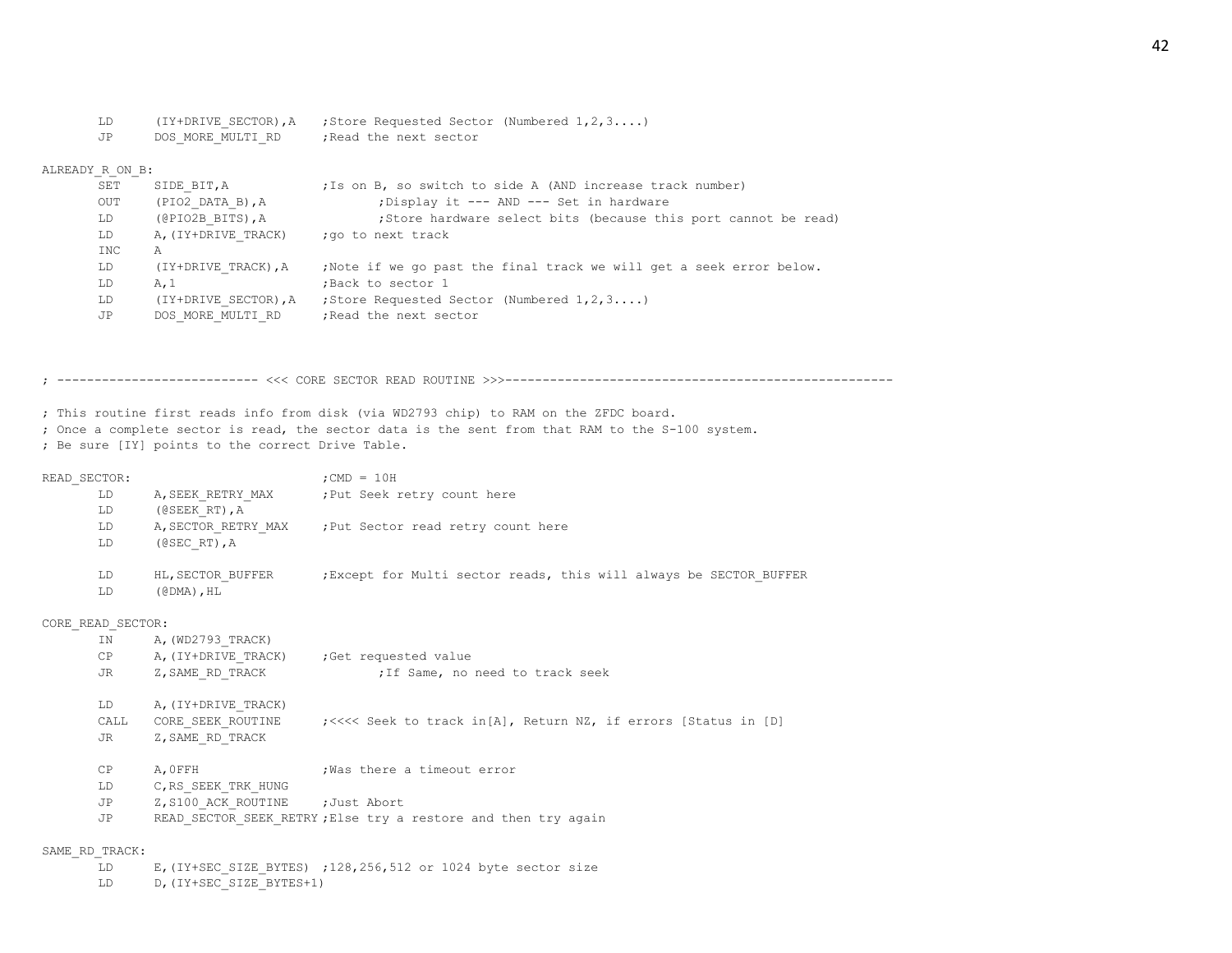|              | LD<br>CALL       | HL, RD DONE CHK<br>ON WD2793 INTRQ | ; Setup for Controller/Board for a hung condition                                                                                              |  |
|--------------|------------------|------------------------------------|------------------------------------------------------------------------------------------------------------------------------------------------|--|
|              | DI               |                                    | ;Just in case                                                                                                                                  |  |
|              | LD               | $HL$ , (@DMA)                      | ; Update for multi-sector reads                                                                                                                |  |
|              | LD               | A, (IY+DRIVE SECTOR)               | ; Get Requested Sector                                                                                                                         |  |
|              | OUT              | $(WD2793$ SECTOR), A               | ; Send Sector request to WD2793 chip                                                                                                           |  |
|              | LD               | $C, WD2793$ DATA                   | ;Data port in [C] below                                                                                                                        |  |
|              | LD<br>OUT        | A, RDCMD93<br>(WD2793 CMD), A      | ; Send the Read Sector CMD                                                                                                                     |  |
|              | CALL             | DELAY 30uS                         |                                                                                                                                                |  |
| $RD2$ :      | IN               | A, (WD2793 Status)                 | ; Get FDC status                                                                                                                               |  |
|              | <b>RRA</b>       |                                    | $C = Busy$                                                                                                                                     |  |
|              | <b>RRA</b><br>JR |                                    | $C = DRQ$                                                                                                                                      |  |
|              | INI              | NC, RD2                            | ;if no data<br>; $(C)$ -> [HL++]                                                                                                               |  |
|              | $\rm DEC$        | DE                                 |                                                                                                                                                |  |
|              | LD               | A, E                               |                                                                                                                                                |  |
|              | OR               | A, D                               |                                                                                                                                                |  |
|              | JR               | NZ, RD2                            | ; At 6MHz, the Z80 seems to be fast enough here to keep up                                                                                     |  |
|              | LD               | $(CDMA NEW)$ , HL                  | ; Cannot use new [HL]->@DMA yet because there may be an error and we<br>; will have to do this sector read to the origional @DMA address again |  |
| RD3:         | JR               | RD3                                | ; Wait until interrupted by WD2793 IOREQ pulse to NMI line<br>; The NMI routine will jump to RD DONE CHECK                                     |  |
| RD DONE CHK: |                  |                                    | ; Will get to here when there is an INTRQ NMI                                                                                                  |  |
|              | CALL             | OFF WD2793 INTRQ                   | ; we have to repeat the above read                                                                                                             |  |
|              | ΕI               |                                    |                                                                                                                                                |  |
|              | LD               | D, RS ERR MASK                     |                                                                                                                                                |  |
|              | CALL             | WD2793 WAIT                        | ; Wait until chip is ready and check status, was there a problem?                                                                              |  |
|              | JR               | Z, READ SECTOR OK                  |                                                                                                                                                |  |
|              | СP               | A, OFFH                            | ; Was there a timeout error                                                                                                                    |  |
|              | LD               | C, SEC READ HUNG                   |                                                                                                                                                |  |
|              | JP               | Z, S100 ACK ROUTINE                | ;Abort is Hung                                                                                                                                 |  |
|              | JR               | READ SECTOR RETRY                  | ; Else try reading a few more times                                                                                                            |  |
|              | READ SECTOR OK:  |                                    |                                                                                                                                                |  |
|              | LD               | A, (@MULTI FLAG)                   | ; Is this for a multi-sec read                                                                                                                 |  |
|              | 0R               | A, A                               |                                                                                                                                                |  |
|              | JR               | Z, READ SECTOR OK1                 | ;Z if just a "normal" single sector read                                                                                                       |  |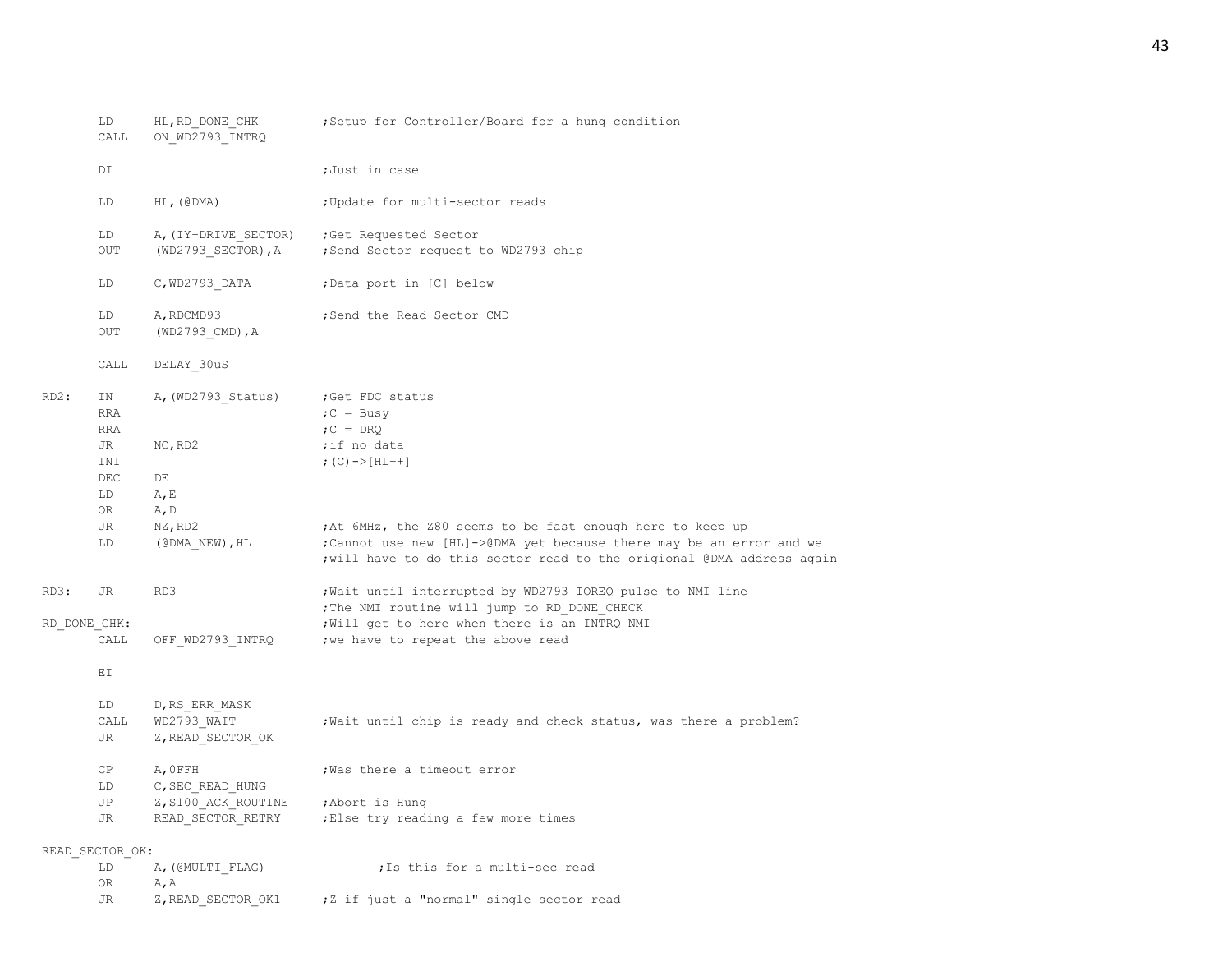|            | CALL<br>CALL           | DisplayTrack<br>DisplaySector                                              | ; Display on TIL's 0,1<br>; Display Sector on TIL's 2,3                                                                 |
|------------|------------------------|----------------------------------------------------------------------------|-------------------------------------------------------------------------------------------------------------------------|
|            | LD<br>LD<br>XOR<br>RET | HL, (@DMA NEW)<br>$(\text{\texttt{\&}DMA})$ , $\text{\texttt{HL}}$<br>A, A | ; For multi sector reads just update @DMA and read the next one                                                         |
|            | READ SECTOR OK1:       |                                                                            |                                                                                                                         |
|            | LD                     | C, NO ERRORS FLAG                                                          |                                                                                                                         |
|            | CALL                   | SEND DATA                                                                  | ; Indicate we got data, now ready to send it                                                                            |
|            | LD<br>LD<br>LD         | HL, SECTOR BUFFER<br>D, (IY+SEC SIZE BYTES+1)                              | Get Location of Sector Buffer (for single sector reads)<br>E, (IY+SEC_SIZE_BYTES) ;128,256,512 or 1024 byte sector size |
|            | CALL                   | DIRECTION OUT                                                              | ; << Now Send data to S-100 System<br>; Set direction for output                                                        |
| SEND RD:LD |                        | A, (HL)                                                                    | ; Next is actully a local copy of SEND DATA                                                                             |
|            | DI                     |                                                                            | ; Don't want to INT's while here since we are resetting a flag                                                          |
|            | OUT                    | (PIO1 DATA A), A                                                           | First put it in output port                                                                                             |
|            | XOR                    | A, A                                                                       |                                                                                                                         |
|            | DEC                    | Α                                                                          |                                                                                                                         |
|            | LD                     | (@OUT DATA FLAG), A                                                        | ;Set flag to OFFH. Will go to 0 when byte is recieved on the S100 side                                                  |
|            | EI                     |                                                                            | ; Allow INT's back on                                                                                                   |
| SEND RD1:  |                        |                                                                            |                                                                                                                         |
|            | LD                     | A, (@OUT DATA FLAG)                                                        | ; Wait until S-100 signals it has recieved the data                                                                     |
|            | 0R                     | A, A                                                                       |                                                                                                                         |
|            | JR                     | NZ, SEND RD1                                                               | ; Previous byte not yet recieved by S100 system ---- so wait!                                                           |
|            | INC                    | ΗL                                                                         |                                                                                                                         |
|            | $\rm DEC$              | DE                                                                         |                                                                                                                         |
|            | LD                     | A, E                                                                       |                                                                                                                         |
|            | ΟR                     | A, D                                                                       |                                                                                                                         |
|            | JR                     | NZ, SEND RD                                                                |                                                                                                                         |
|            | CALL                   | DIRECTION IN                                                               | ;Set back to default IN mode                                                                                            |
|            | CALL                   | DisplayTrack                                                               | ; Display on TIL's 0,1                                                                                                  |
|            | CALL                   | DisplaySector                                                              | ; Display Sector on TIL's 2,3                                                                                           |
|            | LD                     | C, NO ERRORS FLAG                                                          |                                                                                                                         |
|            | JP                     | S100 ACK ROUTINE                                                           | ; Acknowledge we are done this wit RET to LOOP if 1 sector<br>; or back up to READ MULTI SECTOR if multiple sectors     |
|            |                        | READ SECTOR SEEK RETRY:                                                    |                                                                                                                         |
|            | LD                     | A, (@SEEK RT)                                                              | ; Seek retry count here                                                                                                 |
|            | DEC                    | Α                                                                          |                                                                                                                         |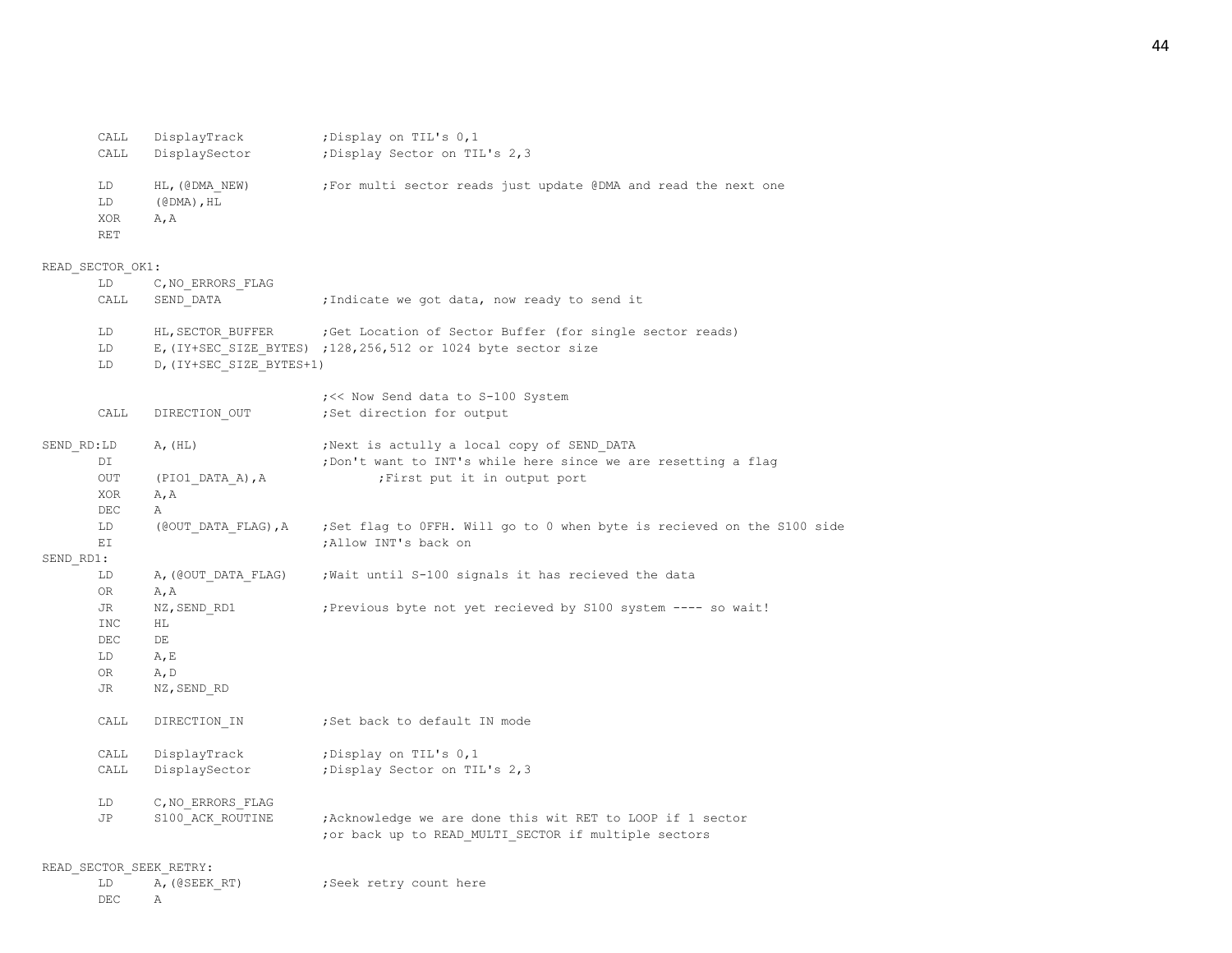|                      | LD (@SEEK RT), A (Retry again?  |                                                              |
|----------------------|---------------------------------|--------------------------------------------------------------|
| JP                   |                                 | Z, RD SEEK RETRY ERROR ; If Z, retrys did not work           |
|                      |                                 | CALL CORE RESTORE ROUTINE ; <<<<<< Core Head Restore routine |
| JP                   |                                 | Z, CORE READ SECTOR ; Retry seek after this restore command  |
| CP                   | A, OFFH                         | Was there a timeout error within restore                     |
| LD                   | C, RS RESTORE HUNG              |                                                              |
| JP                   | Z, S100 ACK ROUTINE             |                                                              |
| LD                   |                                 | C, RS RESTORE ERR ; Must be a "regular" WD2793 restore       |
| JP                   | S100 ACK ROUTINE                |                                                              |
| RD SEEK RETRY ERROR: |                                 |                                                              |
| BIT                  | 7, A                            |                                                              |
| LD                   |                                 | C, RS SEEK TRK ERR1 ; Seek retry, NOT READY flag             |
|                      | JP Z, S100 ACK ROUTINE          |                                                              |
|                      |                                 | LD C, RS SEEK TRK ERR2 ; Must be SEEK ERROR flag             |
|                      | JP S100 ACK ROUTINE             |                                                              |
| READ SECTOR RETRY:   |                                 |                                                              |
| LD                   | A, (@SEC RT) ; Retry count here |                                                              |
| DEC A                |                                 |                                                              |
|                      | LD (@SECRT), A ; Retry again?   |                                                              |
| <b>JP</b>            |                                 | NZ, SAME RD TRACK ; Retry seek after this restore command    |
| <b>BIT</b>           | 7, A                            |                                                              |
| LD                   | C, SEC READ ERR1                | ; Read Sector, NOT READY flag                                |
| JP                   | NZ, S100 ACK ROUTINE            |                                                              |
| <b>BIT</b>           | 4, A                            |                                                              |
|                      | LD C, SEC_READ_ERR2             | ; Read Sector, RNF ERROR flag                                |
| JP                   | NZ, S100 ACK ROUTINE            |                                                              |
| BIT                  | 2, A                            |                                                              |
| LD -                 | C, SEC READ ERR3                | ; Read Sector, LOST DATA ERROR flag                          |
| JP                   | NZ, S100 ACK ROUTINE            |                                                              |
| LD                   | C, SEC READ ERR4                | ; Must be CRC ERROR flag                                     |
|                      |                                 |                                                              |

; --------------------------- <<< CORE MULTI-SECTOR WRITE ROUTINE >>>----------------------------------------------------

; This routine first reads multiple sectors worth of data from the S100 system to RAM on the ZFDC board.

; Once this is done multiple sectors are written to the floppy disk in one "gulp"

; The current track & sector numbers are updated. This continues until all sectors are written.

; The complication below is for double sided disks where once the last sector of one side

; is written we have to switch sides/tracks.

JP S100\_ACK\_ROUTINE

; NOTE: This routine is for CPM and CPM86. For CPM side B = side A + IY+NSCTRS

; For MS-DOS use DOS\_WRITE\_MULTI\_SECTOR: (see below)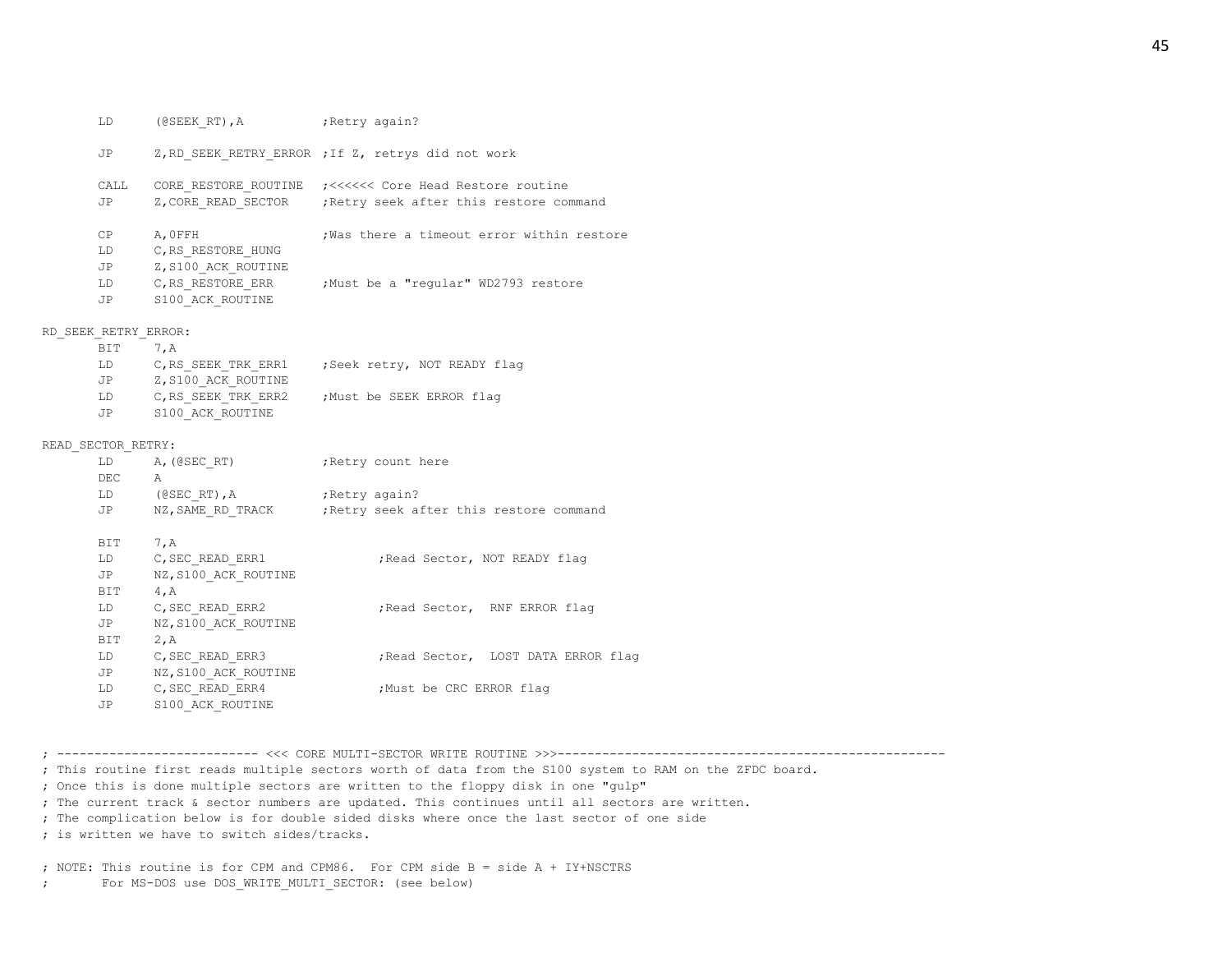| WRITE MULTI SECTOR: |                                                                   | $;$ CMD = 2AH                                                                                             |
|---------------------|-------------------------------------------------------------------|-----------------------------------------------------------------------------------------------------------|
| CALL                | GET DATA                                                          | ;Get number of sectors to write                                                                           |
| LD                  | (@MULTI SEC COUNT), A ; Store it                                  |                                                                                                           |
| LD                  | (@MULTI2 SEC COUNT), A ; Store it again                           |                                                                                                           |
| LD                  | A, OFFH                                                           |                                                                                                           |
| LD                  | (@MULTI FLAG), A                                                  | ; Falg to indicate this IS a multisector write                                                            |
| LD                  | C, NO ERRORS FLAG                                                 |                                                                                                           |
| CALL                | SEND DATA                                                         | ; Indicate we got WR CMD, we are now to get data                                                          |
| LD                  | HL, SECTOR BUFFER                                                 | Need a special case where the SECTOR BUFFER changes,                                                      |
| LD                  | $(\text{\texttt{\#DMA}})$ , $\text{\texttt{HL}}$                  |                                                                                                           |
| CALL                | DIRECTION IN                                                      | ;Set direction for input (probably is, but just in case)                                                  |
| MULTI GET WR1:      |                                                                   |                                                                                                           |
| LD                  |                                                                   | E, (IY+SEC SIZE BYTES) ; 128, 256, 512 or 1024 byte sector size                                           |
| LD                  | D, (IY+SEC SIZE BYTES+1)                                          |                                                                                                           |
| MULTI GET WR:       |                                                                   | ; << Get data from S-100 system                                                                           |
| LD                  | A, (@IN DATA FLAG)                                                | ; This is actully a local copy of GET DATA                                                                |
| OR                  | A, A                                                              |                                                                                                           |
| JR                  | Z, MULTI GET WR                                                   | ;Loop until we get something (>>> Add watchdog later <<<<)                                                |
| DI                  |                                                                   | ; Don't want to INT's while here since we are resetting flag                                              |
| XOR                 | A, A                                                              |                                                                                                           |
| LD<br>ΙN            | (@IN DATA FLAG), A<br>A, (PIO1 DATA B)                            | ;Set flag to 0. Will go to OFFH with new data comming in from S100 side for next byte<br>;Get actual data |
| ΕI                  |                                                                   | ; Now allow another INT, if more data is to be gotten or sent to S100 side                                |
| LD                  | $(HL)$ , A                                                        |                                                                                                           |
| <b>INC</b>          | ΗL                                                                |                                                                                                           |
| <b>DEC</b>          | DE                                                                |                                                                                                           |
| LD                  | A, E                                                              |                                                                                                           |
| OR                  | A, D                                                              |                                                                                                           |
| JR                  | NZ, MULTI GET WR                                                  |                                                                                                           |
|                     |                                                                   |                                                                                                           |
| LD                  |                                                                   | A, (@MULTI2 SEC COUNT) ; More sectors to write?                                                           |
| DEC                 | Α                                                                 |                                                                                                           |
| LD<br>JP            | (@MULTI2 SEC COUNT), A ; Store for next loop<br>NZ, MULTI GET WR1 |                                                                                                           |
|                     |                                                                   |                                                                                                           |
| CALL                | DIRECTION IN                                                      | ; Set direction for input (probably is, but just in case)                                                 |
|                     |                                                                   | ; NOW WRITE DATA TO DISK                                                                                  |
| LD                  | HL, SECTOR_BUFFER                                                 | ; Note a special case where the SECTOR BUFFER changes                                                     |
| LD                  | (@DMA), $HL$                                                      |                                                                                                           |
| MORE MULTI WR:      |                                                                   |                                                                                                           |
| LD                  | A, SEEK RETRY MAX                                                 | ; Put Seek retry count here                                                                               |
| LD                  | $(0SEEK RT)$ , A                                                  |                                                                                                           |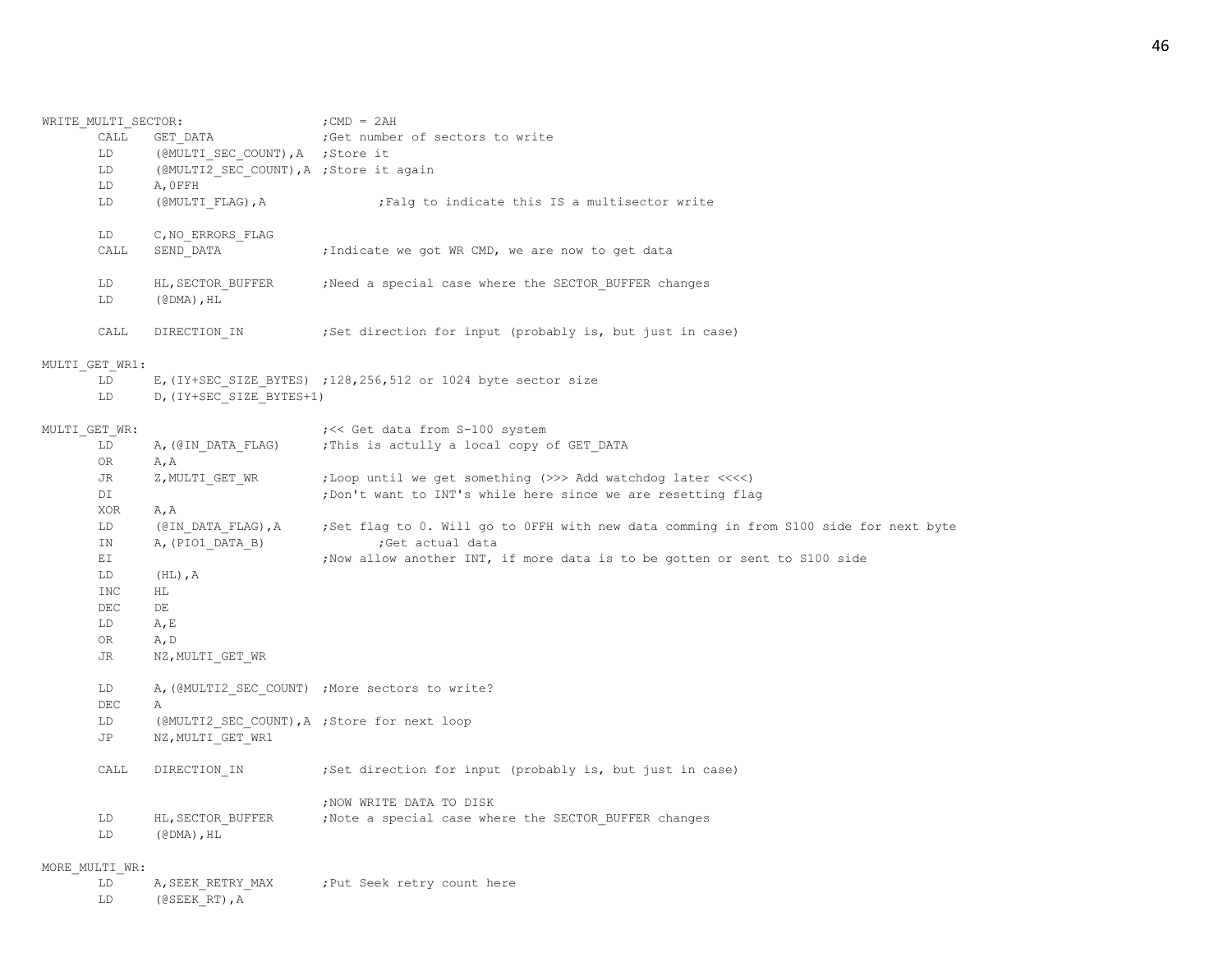| LD<br>LD           | A, SECTOR RETRY MAX<br>$(0$ SEC RT), A                       | ; Put Sector read retry count here                                                                                                                                         |
|--------------------|--------------------------------------------------------------|----------------------------------------------------------------------------------------------------------------------------------------------------------------------------|
| LD                 | $HL$ , ( $\theta$ DMA)                                       | ; Update for multi-sector writes                                                                                                                                           |
| LD                 | A, TOP OF RAM                                                | Free RAM up to (8000H + 7000H) = F800H, note allow for up to 1K sectors                                                                                                    |
| CP                 | A, H                                                         | ; Check there is enough RAM to hold all the sector data in one request                                                                                                     |
| LD                 | C, BUFFER OVERFLOW                                           | ; Normally this will not be a problem for CPM since the only                                                                                                               |
| JP                 | C, S100 ACK ROUTINE                                          | ; use is for this routine is the Boot Loader (52X128 bytes)<br>; However later versions (MSDOS?) may need to send data back in big chunks.<br>; For now we will just Abort |
| CALL<br>RET        | CORE WRITE SECTOR<br>ΝZ                                      | ; <<<<<<<< We will come back here, ALWAYS<br>; Abort with an error if a problem                                                                                            |
| LD                 | A, (@MULTI SEC COUNT)                                        |                                                                                                                                                                            |
| DEC                | Α                                                            |                                                                                                                                                                            |
| LD<br>JP           | (@MULTI_SEC_COUNT), A ; For next time<br>Z, DONE_MULTI_WDATA | ;All done so send NO errors flag back to S-100 stystem                                                                                                                     |
| BIT                | SIDE BIT, (IY+DRIVE SS DS FLAG)                              | ; Check if disk has a side B valid (04H)                                                                                                                                   |
| JR                 |                                                              | NZ, WMULTI DS SECTORS ; Yes, then take care of it                                                                                                                          |
| LD                 | A, (IY+DRIVE SECTOR)                                         | ; Get the last requested Sector (Numbered $1, 2, 3$ )                                                                                                                      |
| <b>INC</b>         | Α                                                            | ; Point to the next one                                                                                                                                                    |
| CP                 | A, (IY+NSCTRS)                                               | ; Are we within range for a SS disk (side A)                                                                                                                               |
| JR                 | NC, WNEW TRACK RD                                            |                                                                                                                                                                            |
| LD                 |                                                              | (IY+DRIVE_SECTOR), A ; Store Requested Sector (Numbered 1, 2, 3)                                                                                                           |
| JP.                | MORE MULTI WR                                                | Write the next sector,                                                                                                                                                     |
| WNEW TRACK RD:     |                                                              |                                                                                                                                                                            |
| LD                 | A, (IY+DRIVE TRACK)                                          | ;Go to next track                                                                                                                                                          |
| <b>INC</b>         | Α                                                            |                                                                                                                                                                            |
| LD                 |                                                              | (IY+DRIVE TRACK), A ; Note if we go past the final track we will get a seek error below.                                                                                   |
| LD                 | A, 1                                                         | ;Back to sector 1                                                                                                                                                          |
| LD                 |                                                              | (IY+DRIVE SECTOR), A ; Store Requested Sector (Numbered 1, 2, 3)                                                                                                           |
| JP                 | MORE MULTI WR                                                | ; Write the next sector                                                                                                                                                    |
| WMULTI DS SECTORS: |                                                              | ; We have a double sided disk. More complicated                                                                                                                            |
| LD                 | A, (IY+DRIVE SECTOR)                                         | ; Get the last requested Sector (Numbered $1, 2, 3$ )                                                                                                                      |
| <b>INC</b>         | Α                                                            | ; Point to the next one                                                                                                                                                    |
| СP                 | A, (IY+NSCTRS)                                               | ; Are we within range of the first side                                                                                                                                    |
| JR                 | NC, WMULTI SECOND SIDE SECTORS                               |                                                                                                                                                                            |
| LD                 | (IY+DRIVE SECTOR), A                                         | ; Store Requested Sector (Numbered $1, 2, 3$ )                                                                                                                             |
| LD                 | A, (@PIO2B BITS)                                             | ;Get stored hardware select bits (because this port cannot be read)                                                                                                        |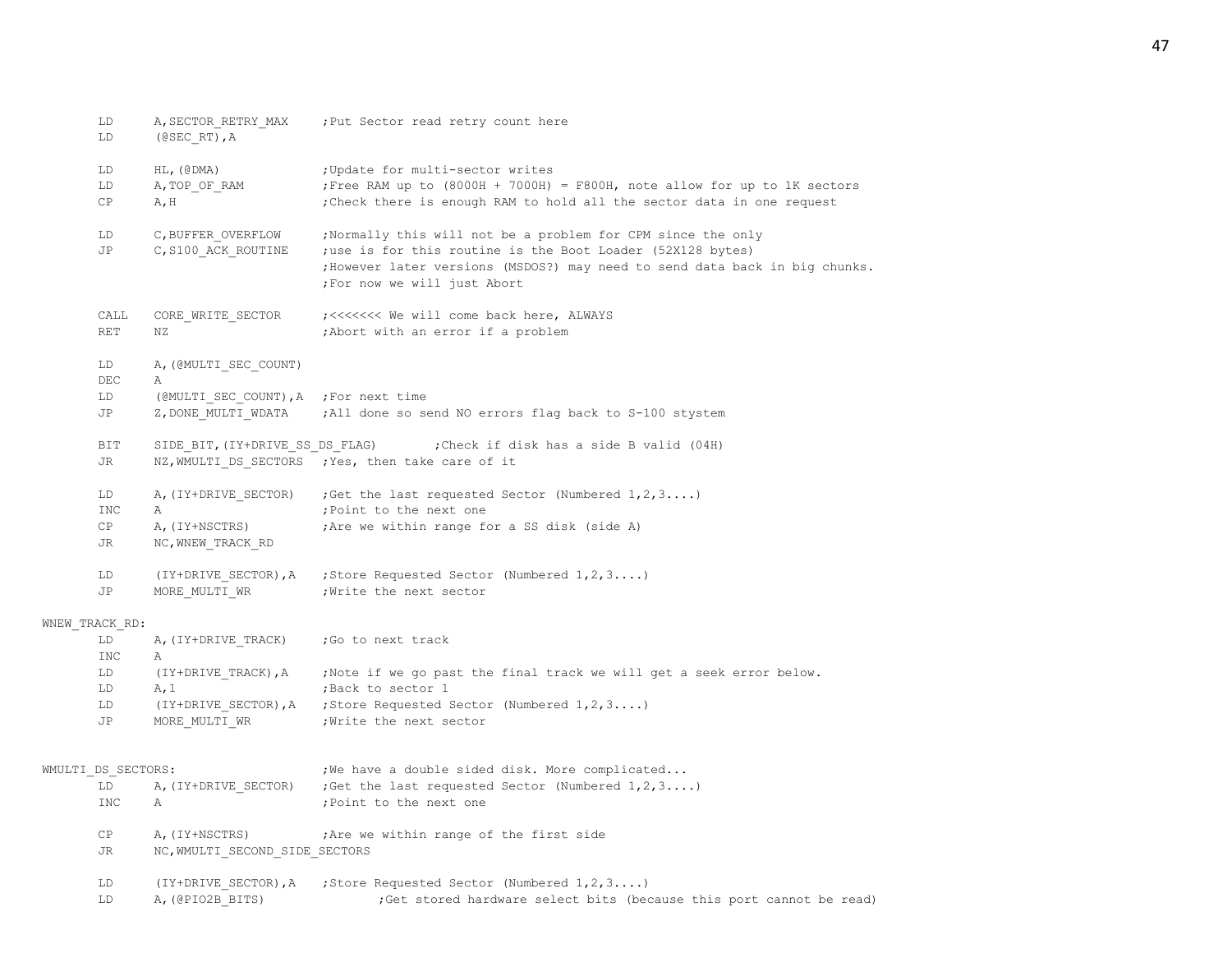|                         | SET<br>OUT        | SIDE BIT, A<br>(PIO2 DATA B), A             | ; Set Bit 2 to 1 (Side A)<br>; Display it -- AND -- Set in hardware                       |
|-------------------------|-------------------|---------------------------------------------|-------------------------------------------------------------------------------------------|
|                         | LD<br>JP          | (@PIO2B BITS), A<br>MORE MULTI WR           | ; Store hardware select bits (because this port cannot be read)<br>; Read the next sector |
|                         |                   | WMULTI SECOND SIDE SECTORS:                 |                                                                                           |
|                         | LD                | C, (IY+NSCTRS)                              | ;Subtract one sides worth of sectors                                                      |
|                         | DEC               | C                                           | ; Because NSCTRS +Sec/track+1                                                             |
|                         | SUB               | A, C                                        |                                                                                           |
|                         | CP                | A, (IY+NSCTRS)                              | ; Are we still within range                                                               |
|                         | JR                | NC, WNEW TRACK RD2                          |                                                                                           |
|                         | LD                | (IY+DRIVE SECTOR), A                        | ; Store Requested Sector (Numbered $1, 2, 3$ )                                            |
|                         | LD                | A, (@PIO2B BITS)                            | ;Get stored hardware select bits (because this port cannot be read)                       |
|                         | RES               | SIDE BIT, A                                 | ;Set Bit 2 to 0 (Side B)                                                                  |
|                         | <b>OUT</b>        | $(PIO2$ DATA B), A                          | ; Display it -- AND -- Set in hardware                                                    |
|                         | LD                | (@PIO2B BITS), A                            | ; Store hardware select bits (because this port cannot be read)                           |
|                         | JP                | MORE MULTI WR                               | ; Read the next sector                                                                    |
|                         | WNEW TRACK RD2:   |                                             |                                                                                           |
|                         | LD                | A, (IY+DRIVE TRACK)                         | Go to next track, but back on side A;                                                     |
|                         | INC               | Α                                           |                                                                                           |
|                         | LD                | (IY+DRIVE TRACK), A                         |                                                                                           |
|                         | LD                | A, 1                                        |                                                                                           |
|                         | LD                | (IY+DRIVE SECTOR), A                        | ; Store Requested Sector (Numbered 1, 2, 3)                                               |
|                         | LD                | A, (@PIO2B BITS)                            | ; Get stored hardware select bits (because this port cannot be read)                      |
|                         | SET               | SIDE BIT, A                                 | ;Set Bit 2 to 1 (Side A)                                                                  |
|                         | <b>OUT</b>        | (PIO2 DATA B), A                            | ; Display it -- AND -- Set in hardware                                                    |
|                         | LD                | $(\texttt{@PIO2B} \texttt{BITS}), A$        | ; Store hardware select bits (because this port cannot be read)                           |
|                         | JP                | MORE MULTI WR                               | ; Read the next sector                                                                    |
|                         | DONE MULTI WDATA: |                                             |                                                                                           |
|                         | LD                | C, NO ERRORS FLAG                           |                                                                                           |
|                         | JP                | S100 ACK ROUTINE                            | ; We are done here                                                                        |
|                         |                   |                                             |                                                                                           |
|                         |                   |                                             | ; NOTE: This routine is for MS-DOS. For MS-DOS side B = side A + select head              |
| $\ddot{ }$              |                   | For CPM use WRITE MULTI SECTOR: (see above) |                                                                                           |
| DOS WRITE MULTI SECTOR: |                   |                                             | ; $CMD = 2CH$                                                                             |
|                         | CALL              | GET DATA                                    | ;Get number of sectors to write                                                           |
|                         | LD                | (@MULTI SEC COUNT), A ; Store it            |                                                                                           |
|                         | LD                | (@MULTI2 SEC COUNT), A ; Store it again     |                                                                                           |
|                         | LD                | A, OFFH                                     |                                                                                           |
|                         | LD                | (@MULTI FLAG), A                            | ; Falg to indicate this IS a multisector write                                            |
|                         | LD                | C, NO ERRORS FLAG                           |                                                                                           |
|                         | CALL              | SEND DATA                                   | ; Indicate we got WR CMD, we are now to get data                                          |
|                         |                   |                                             |                                                                                           |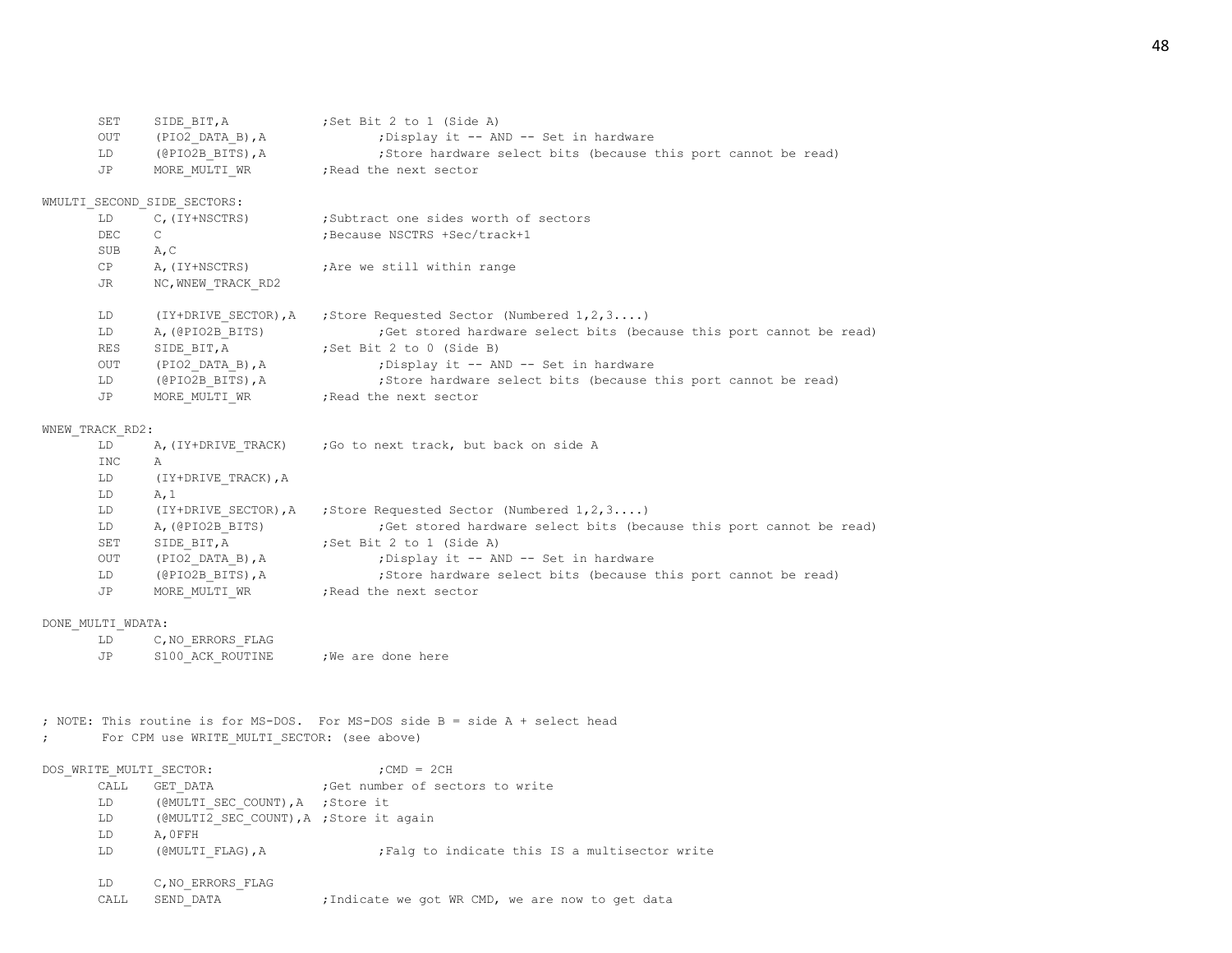LD (@DMA),HL CALL DIRECTION IN ;Set direction for input (probably is, but just in case) DOS\_MULTI\_1GET\_WR: LD E,(IY+SEC SIZE BYTES) ;128,256,512 or 1024 byte sector size LD D, (IY+SEC SIZE BYTES+1) DOS MULTI GET WR:  $\qquad \qquad$  ; << Get data from S-100 system LD A, (@IN\_DATA\_FLAG) ;This is actully a local copy of GET\_DATA OR A,A JR Z, DOS\_MULTI\_GET\_WR ;Loop until we get something (>>> Add watchdog later <<<<) DI ;Don't want to INT's while here since we are resetting flag XOR A,A LD (@IN\_DATA\_FLAG),A ;Set flag to 0. Will go to 0FFH with new data comming in from S100 side for next byte IN A, (PIO1 DATA B) ;Get actual data EI **EI** ;Now allow another INT, if more data is to be gotten or sent to S100 side LD (HL),A INC HL DEC DE LD A,E OR A,D JR NZ,DOS\_MULTI\_GET\_WR LD A, (@MULTI2 SEC COUNT) ;More sectors to write? DEC A LD (@MULTI2 SEC COUNT), A ; Store for next loop JP NZ, DOS MULTI 1GET WR CALL DIRECTION IN ;Set direction for input (probably is, but just in case) ;NOW WRITE DATA TO DISK LD HL, SECTOR BUFFER ;Note a special case where the SECTOR BUFFER changes LD (@DMA),HL DOS\_MORE\_MULTI\_WR: LD A, SEEK RETRY MAX ;Put Seek retry count here LD (@SEEK\_RT),A LD A, SECTOR RETRY MAX ; Put Sector read retry count here LD (@SEC\_RT),A LD HL, (@DMA) ; Update for multi-sector writes LD A, TOP OF RAM ;Free RAM up to (8000H + 7000H) = F800H, note allow for up to 1K sectors CP A, H ;Check there is enough RAM to hold all the sector data in one request LD C, BUFFER OVERFLOW ; Normally this will not be a problem for CPM since the only JP C, S100 ACK ROUTINE ;use is for this routine is the Boot Loader (52X128 bytes)

LD HL, SECTOR BUFFER ;Need a special case where the SECTOR BUFFER changes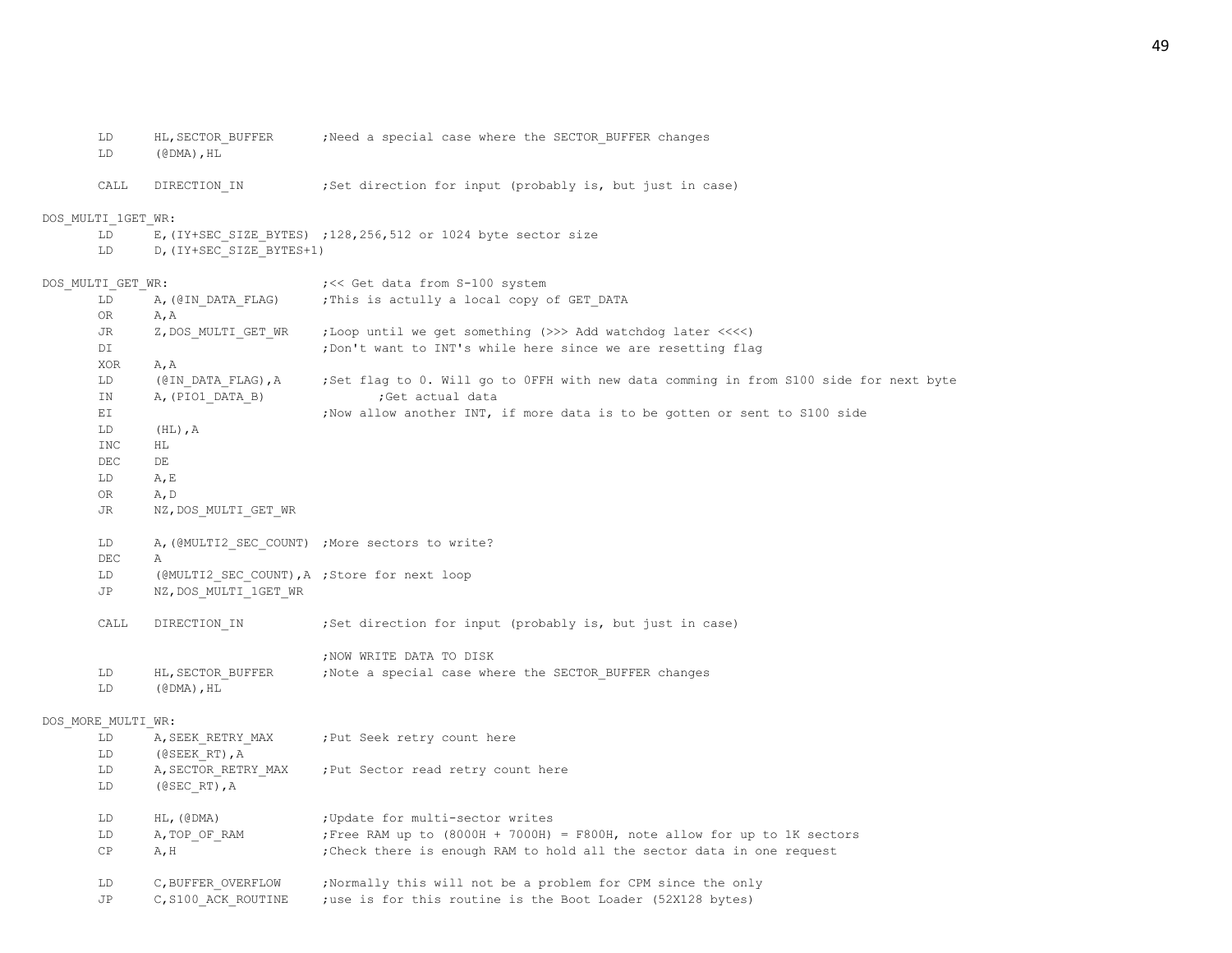|                    |                                       | ; However later versions (MSDOS?) may need to send data back in big chunks.<br>; For now we will just Abort |
|--------------------|---------------------------------------|-------------------------------------------------------------------------------------------------------------|
| CALL               | CORE WRITE SECTOR                     | ; We will come back here, --- ALWAYS -----                                                                  |
| <b>RET</b>         | ΝZ                                    | ; Abort with an error if a problem                                                                          |
| LD                 | A, (@MULTI SEC COUNT)                 |                                                                                                             |
| DEC                | Α                                     |                                                                                                             |
| LD                 | (@MULTI SEC COUNT), A ; For next time |                                                                                                             |
| JP                 | Z, DONE MULTI WDATA                   | ; All done so send NO errors flag back to S-100 stystem                                                     |
| LD                 | A, (IY+DRIVE SECTOR)                  | ; Get the last requested Sector (Numbered $1, 2, 3$ )                                                       |
| <b>INC</b>         | Α                                     | ; Point to the next one                                                                                     |
| CP.                | A, (IY+NSCTRS)                        | ; Are we within range for a sectors/track                                                                   |
| JR                 | NC, DOS WNEW TRACK WR                 |                                                                                                             |
| LD                 | (IY+DRIVE SECTOR), A                  | ; Store Requested Sector (Numbered $1, 2, 3$ )                                                              |
| JP                 | DOS MORE MULTI WR                     | ; Write the next sector                                                                                     |
| DOS WNEW TRACK WR: |                                       |                                                                                                             |
| BIT                | SIDE BIT, (IY+DRIVE SS DS FLAG)       | Check if disk has a side B valid (04H);                                                                     |
| JR                 |                                       | NZ, DOS WMULTI DS SECTORS ; Yes, then take care of it                                                       |
| LD                 | A, (IY+DRIVE TRACK)                   | ;Go to next track                                                                                           |
| <b>INC</b>         | Α                                     |                                                                                                             |
| LD.                | (IY+DRIVE TRACK), A                   | ; Note if we go past the final track we will get a seek error below.                                        |
| LD                 | A, 1                                  | ; Back to sector 1                                                                                          |
| LD.                | (IY+DRIVE SECTOR), A                  | ; Store Requested Sector (Numbered $1, 2, 3$ )                                                              |
| JP                 | DOS MORE MULTI WR                     | ; Write the next sector                                                                                     |
|                    |                                       |                                                                                                             |
|                    | DOS WMULTI DS SECTORS:                | ; We have a double sided disk. More complicated                                                             |
| LD                 | A, (@PIO2B BITS)                      | ; Get stored hardware select bits (because this port cannot be read)                                        |
| BIT                | SIDE BIT, A                           | ; Hardware Bit $2 = 0$ for side B                                                                           |
| JR                 | Z, ALREADY W ON B                     | ;Already on B                                                                                               |
| RES                | SIDE BIT, A                           | ; Is on A, switch to side B                                                                                 |
| <b>OUT</b>         | (PIO2 DATA B), A                      | ; Display it --- AND --- Set in hardware                                                                    |
| LD                 | (@PIO2B BITS), A                      | ;Store hardware select bits (because this port cannot be read)                                              |
| LD                 | A, 1                                  | ; Back to sector 1                                                                                          |
| LD                 | (IY+DRIVE SECTOR), A                  | ; Store Requested Sector (Numbered $1, 2, 3$ )                                                              |
| JP                 | DOS MORE MULTI WR                     | ; Read the next sector                                                                                      |
| ALREADY W ON B:    |                                       |                                                                                                             |
| SET                | SIDE BIT, A                           | ; Is on B, so switch to side A (AND increase track number)                                                  |
| OUT                | (PIO2 DATA B), A                      | ; Display it --- AND --- Set in hardware                                                                    |
| LD                 | $(\texttt{@PIO2B} \texttt{BITS}),$ A  | ; Store hardware select bits (because this port cannot be read)                                             |
| LD                 | A, (IY+DRIVE TRACK)                   | ; go to next track                                                                                          |
| <b>INC</b>         | Α                                     |                                                                                                             |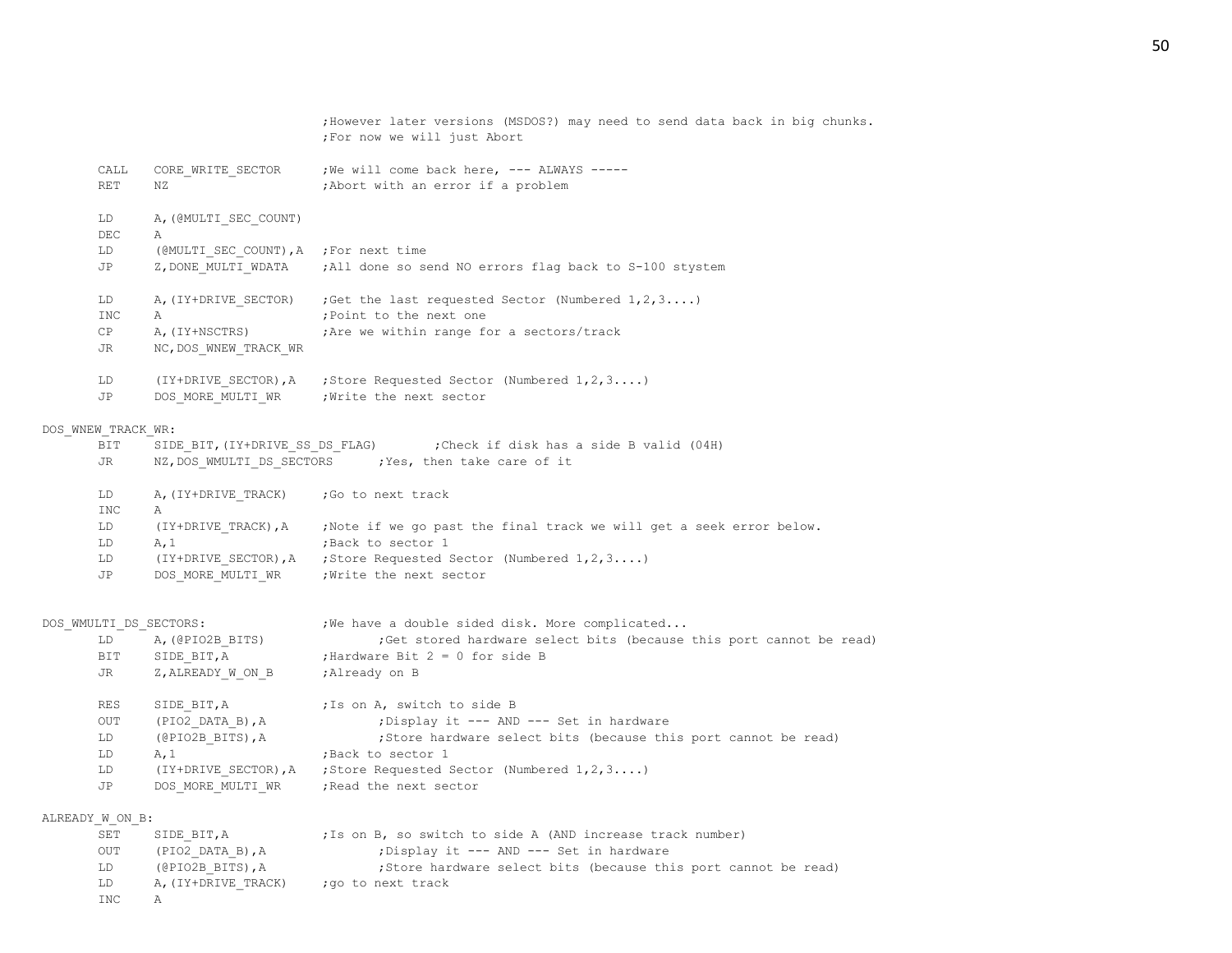| LD  | (IY+DRIVE TRACK), A | ;Note if we go past the final track we will get a seek error below. |
|-----|---------------------|---------------------------------------------------------------------|
| T.D | A. 1                | Back to sector 1:                                                   |
| LD  |                     | $(IY+DRIVE SECTOR), A$ ; Store Requested Sector (Numbered 1, 2, 3)  |
| JP  | DOS MORE MULTI WR   | Read the next sector,                                               |

|                                                   | ; This routine first reads info from the S100 system to RAM on the ZFDC board.                  |  |
|---------------------------------------------------|-------------------------------------------------------------------------------------------------|--|
|                                                   | ; Once a complete sector is read from the S100 system it is written via the WD2793 to the disk. |  |
| ; Be sure [IY] points to the correct Drive Table. |                                                                                                 |  |
|                                                   |                                                                                                 |  |
| WRITE SECTOR:                                     | $:$ CMD = 11H                                                                                   |  |

|            | LD         | C, NO ERRORS FLAG                                |                                                                                          |
|------------|------------|--------------------------------------------------|------------------------------------------------------------------------------------------|
|            | CALL       | SEND DATA                                        | ; Indicate we got WR CMD, we are now to get data                                         |
|            |            |                                                  | HL, SECTOR BUFFER ;Get Location of Sector Buffer, never changes for single sector Writes |
|            | LD         |                                                  |                                                                                          |
|            | LD         | $(\text{\texttt{\&}DMA})$ , $\text{\texttt{HL}}$ |                                                                                          |
|            | LD         |                                                  | E, (IY+SEC SIZE BYTES) ; 128, 256, 512 or 1024 byte sector size                          |
|            | LD         | D, (IY+SEC SIZE BYTES+1)                         |                                                                                          |
|            |            |                                                  | ; << First, get data from S-100 system                                                   |
|            | CALL       | DIRECTION IN                                     | ;Set direction for input                                                                 |
| GET WR: LD |            | A, (@IN DATA FLAG)                               | ; This is actully a local copy of GET DATA                                               |
|            | OR.        | A, A                                             |                                                                                          |
|            | JR         | Z,GET WR                                         | ;Loop until we get something (>>> Add watchdog later <<<<)                               |
|            | DI         |                                                  | ; Don't want to INT's while here since we are resetting flag                             |
|            | XOR        | A, A                                             |                                                                                          |
|            | LD         | (@IN DATA FLAG),A                                | ;Set flag to 0. Will go to OFFH with new data comming in from S100 side for next byte    |
|            | IN         | A, (PIO1 DATA B)                                 | ;Get actual data                                                                         |
|            | EI         |                                                  | ; Now allow another INT, if more data is to be gotten or sent to S100 side               |
|            | LD         | $(HL)$ , A                                       |                                                                                          |
|            | <b>INC</b> | HL                                               |                                                                                          |
|            | DEC        | DE                                               |                                                                                          |
|            | LD         | A, E                                             |                                                                                          |
|            | OR         | A, D                                             |                                                                                          |
|            | JR         | NZ, GET WR                                       |                                                                                          |
|            | CALL       | DIRECTION IN                                     | ;Just to be safe                                                                         |
|            |            |                                                  | ; OK Now write to disk from buffer                                                       |
|            | LD         | A, SEEK RETRY MAX                                | ; Put Seek retry count here                                                              |
|            | LD         | $(0$ SEEK RT $)$ , A                             |                                                                                          |
|            | LD         | A, SECTOR RETRY MAX                              | ; Put Sector read retry count here                                                       |
|            | LD         | $(0$ SEC RT), A                                  |                                                                                          |
|            |            |                                                  |                                                                                          |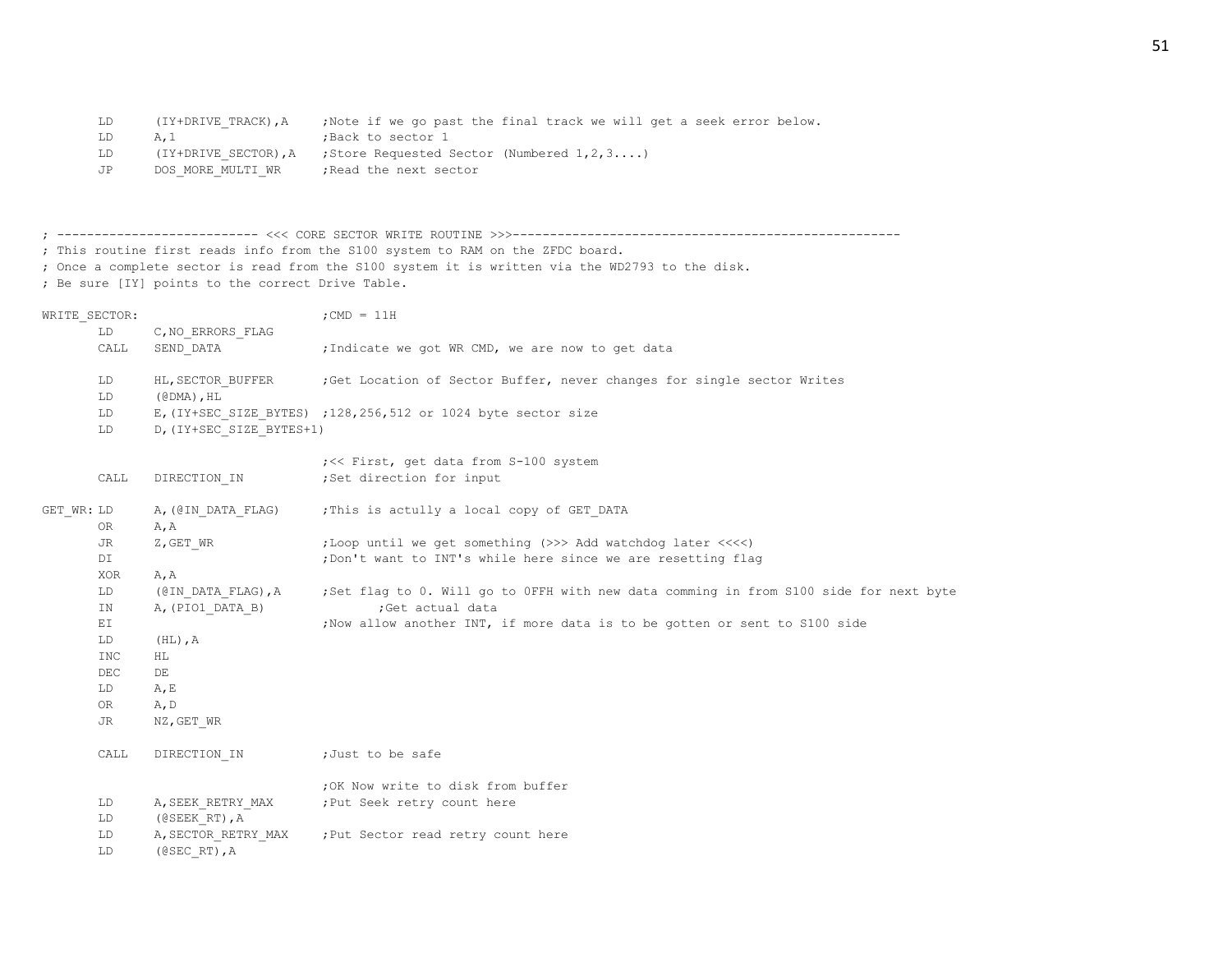|      | CORE WRITE SECTOR: |                          | ; Will come directly here for Multi-sector writes                    |
|------|--------------------|--------------------------|----------------------------------------------------------------------|
|      | IN                 | A, (WD2793 TRACK)        |                                                                      |
|      | CP                 | A, (IY+DRIVE TRACK)      | ;Get requested track                                                 |
|      | JR                 | Z, SAME WR TRACK         | ; If Same, no need to track seek                                     |
|      |                    |                          |                                                                      |
|      | LD                 | A, (IY+DRIVE TRACK)      | Get requested track;                                                 |
|      | CALL               | CORE SEEK ROUTINE        | ;<<<< Seek to track in[A], Return NZ, if errors [Status in [D]       |
|      | JR                 |                          |                                                                      |
|      |                    | Z, SAME WR TRACK         |                                                                      |
|      | CP                 | A, OFFH                  | ; Was there a timeout error                                          |
|      | LD                 | C, WS SEEK TRK HUNG      |                                                                      |
|      | JP                 |                          |                                                                      |
|      |                    | Z, S100 ACK ROUTINE      | ;Just Abort                                                          |
|      | JP                 | WRITE_SECTOR_SEEK_RETRY  | Try a restore and then try again;                                    |
|      |                    |                          |                                                                      |
|      | SAME WR TRACK:     |                          |                                                                      |
|      | LD                 |                          | E, (IY+SEC SIZE BYTES) ; 128, 256, 512 or 1024 byte sector size      |
|      | LD                 | D, (IY+SEC SIZE BYTES+1) |                                                                      |
|      |                    |                          |                                                                      |
|      | LD                 | HL, WR DONE CHK          | ; Setup for Controller/Board for a hung condition                    |
|      | CALL               | ON WD2793 INTRQ          |                                                                      |
|      |                    |                          |                                                                      |
|      | DI                 |                          | ;Just in case                                                        |
|      | LD                 | $HL$ , (@DMA)            | ;Get Location of Sector Buffer                                       |
|      |                    |                          |                                                                      |
|      | LD                 |                          | A, (IY+DRIVE SECTOR) ; Get Requested Sector                          |
|      | OUT                |                          | (WD2793 SECTOR), A ; Send Sector request to WD2793 chip              |
|      |                    |                          |                                                                      |
|      | LD                 | $C, WD2793$ DATA         | ;Data port in [C] below                                              |
|      |                    |                          |                                                                      |
|      | LD                 | A, WRCMD93               | ;Send the Write Sector CMD                                           |
|      | OUT                | (WD2793 CMD), A          |                                                                      |
|      |                    |                          |                                                                      |
|      | CALL               | DELAY 30uS               |                                                                      |
|      |                    |                          |                                                                      |
| WR2: | ΙN                 | A, (WD2793 Status)       | ;Get FDC status                                                      |
|      | RRA                |                          | $C = Busy$                                                           |
|      | <b>RRA</b>         |                          | $C = DRQ$                                                            |
|      |                    |                          |                                                                      |
|      | JR                 | NC, WR2                  | ;if no data                                                          |
|      | OUTI               |                          |                                                                      |
|      | DEC                | DE                       |                                                                      |
|      | LD                 | A, E                     |                                                                      |
|      | OR                 | A, D                     |                                                                      |
|      | JR                 | NZ, WR2                  | ; At 6MHz, the Z80 seems to be fast enough here to keep up           |
|      | LD                 | (@DMA NEW),HL            | ; Cannot use new [HL]->@DMA yet because there may be an error and we |
|      |                    |                          |                                                                      |
| WD3: | JR                 | WD3                      | ; Wait until interrupted by WD2793 IOREQ pulse to NMI line           |
|      |                    |                          | ; The NMI routine will jump to WR DONE CHECK                         |
|      |                    |                          |                                                                      |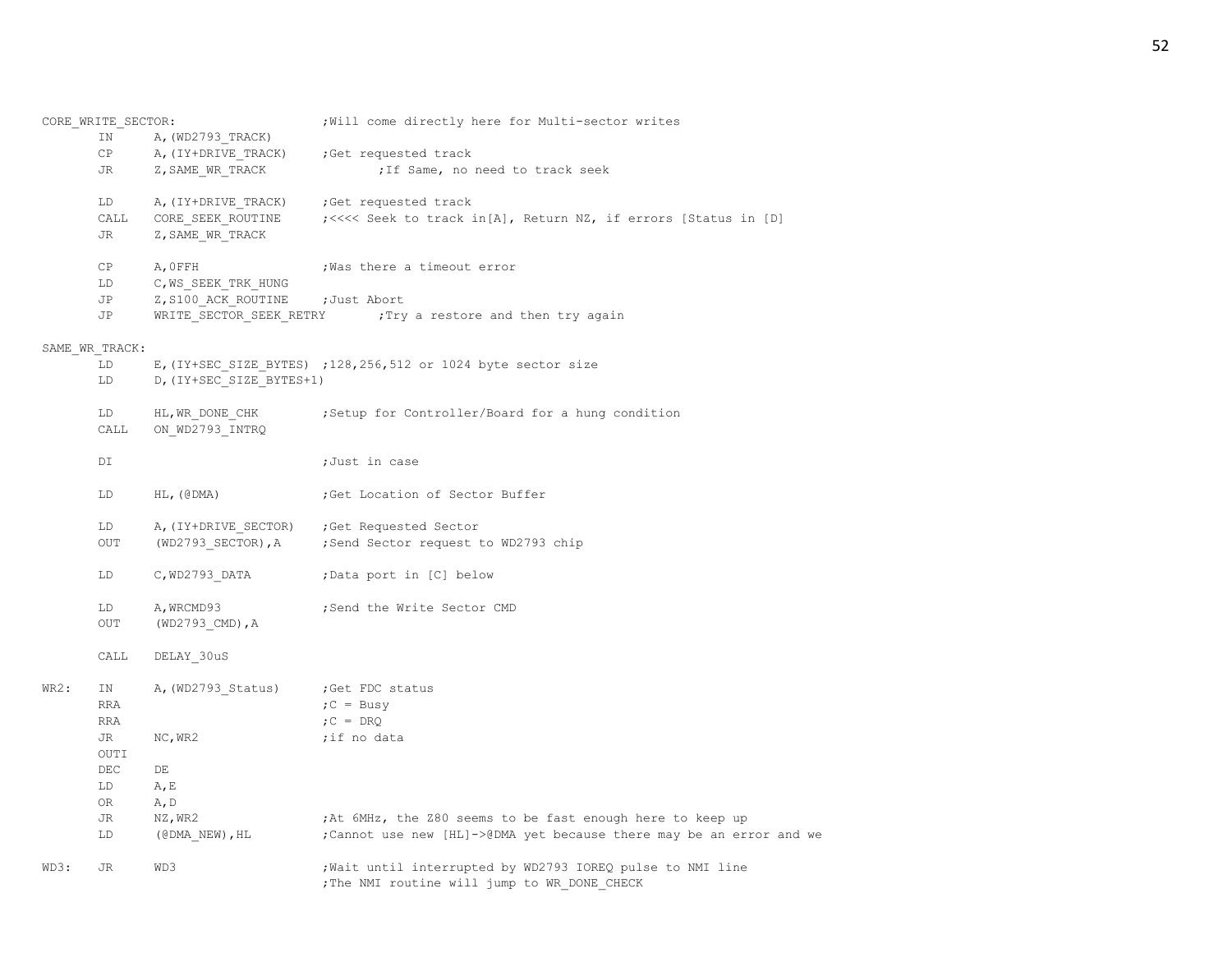| WR DONE CHK: |                  |                                                  | ; Will get to here when the is an INTRQ NMI                           |
|--------------|------------------|--------------------------------------------------|-----------------------------------------------------------------------|
|              | CALL             | OFF WD2793 INTRQ                                 |                                                                       |
|              | ΕI               |                                                  |                                                                       |
|              |                  |                                                  |                                                                       |
|              | LD               | D, WS ERR MASK                                   |                                                                       |
|              | CALL             | WD2793 WAIT                                      | ; Wait until chip is ready and check status, was there a problem?     |
|              | JR               | Z, WRITE SECTOR OK                               |                                                                       |
|              | IN               |                                                  | A, (WD2793 STATUS) ; Check is disk was write protected                |
|              | BIT              | 6, A                                             |                                                                       |
|              | LD               | C, DISK WP ERR                                   | ; Disk write protect error                                            |
|              | JP               | NZ, S100 ACK ROUTINE                             |                                                                       |
|              | СP               |                                                  |                                                                       |
|              | LD               | A, OFFH<br>C, SEC WRITE HUNG                     | ; Was there a timeout error                                           |
|              | JP               | Z, S100 ACK ROUTINE                              | ;Abort is Hung                                                        |
|              |                  |                                                  |                                                                       |
|              | JR               | WRITE SECTOR RETRY                               | ; Try reading a few more times                                        |
|              | WRITE SECTOR OK: |                                                  |                                                                       |
|              | CALL             | DisplayTrack                                     | Display on TIL's 0,1;                                                 |
|              | CALL             |                                                  | DisplaySector ; Display Sector on TIL's 2,3                           |
|              | LD               | A, (@MULTI FLAG)                                 | ; Is this for a multi-sec read                                        |
|              | OR               | A, A                                             |                                                                       |
|              | LD               | C, NO ERRORS FLAG                                |                                                                       |
|              | JP               | Z, S100 ACK ROUTINE                              | ; Acknowledge we are done for single sector write                     |
|              | LD               | HL, (@DMA NEW)                                   | ; For multi sector reads just update @DMA and read the next one       |
|              | LD               | $(\text{\texttt{\#DMA}})$ , $\text{\texttt{HL}}$ | ; Doew not matter if "normal single sec write, will not need it again |
|              | XOR              | A, A                                             |                                                                       |
|              | <b>RET</b>       |                                                  | ; Return and ask for another if multi-sector reads                    |
|              |                  | WRITE SECTOR SEEK RETRY:                         |                                                                       |
|              | LD               | A, (@SEEK RT)                                    | Seek retry count here,                                                |
|              | DEC              | Α                                                |                                                                       |
|              | LD               | (@SEEK RT), $A$                                  | Retry again?                                                          |
|              | JP               |                                                  | Z, WR SEEK RETRY ERROR ; If Z, retrys did not work                    |
|              | CALL             |                                                  |                                                                       |
|              | JP               |                                                  | Z, CORE WRITE SECTOR ; Retry seek after this restore command          |
|              | СP               | A, OFFH                                          | ; Was there a timeout error within restore                            |
|              | LD               | C, WS RESTORE HUNG                               |                                                                       |
|              | JΡ               | Z, S100 ACK ROUTINE                              |                                                                       |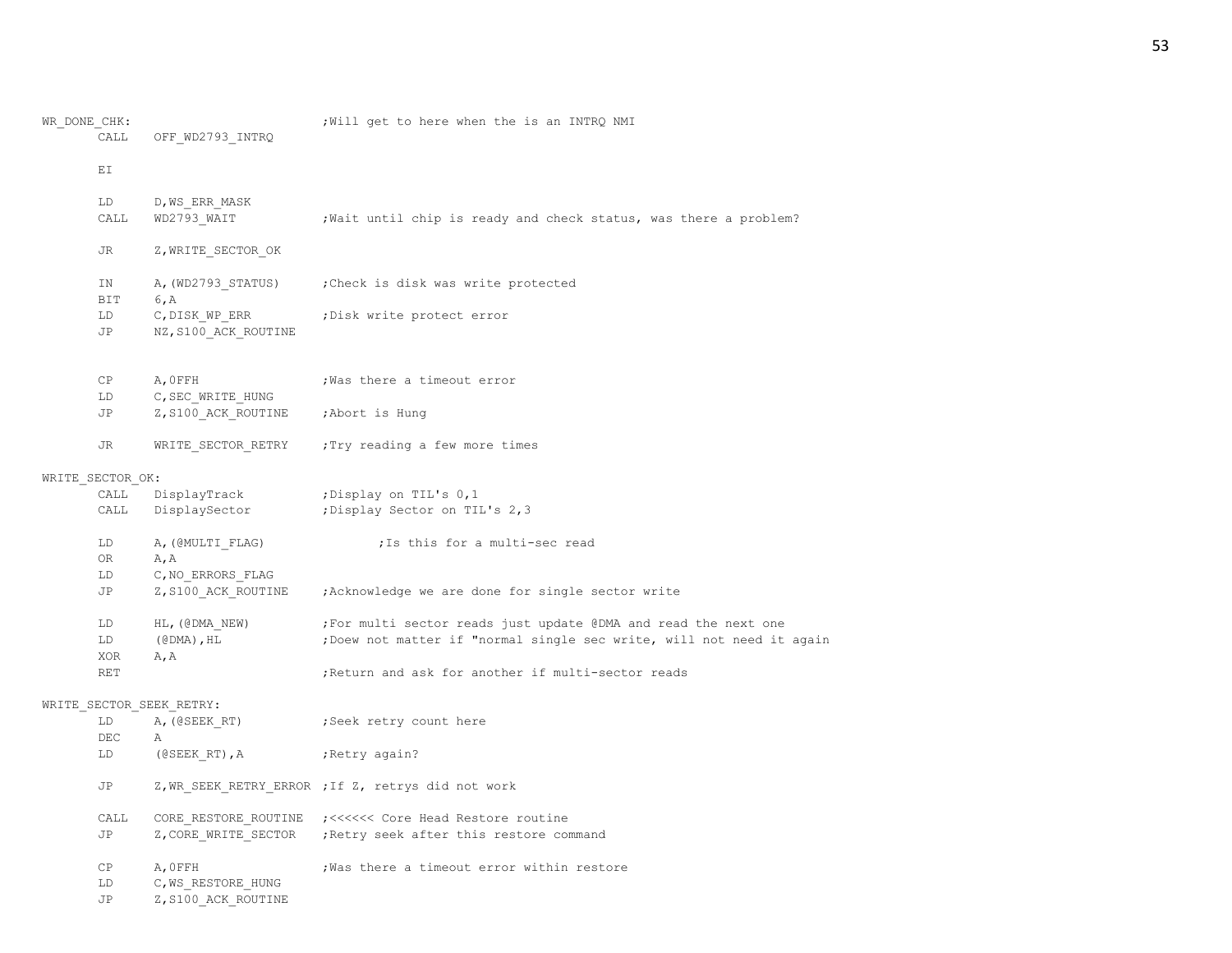- 
- LD C,WS\_RESTORE\_ERR ;Must be a "regular" WD2793 restore error

JP S100\_ACK\_ROUTINE

#### WR\_SEEK\_RETRY\_ERROR:

| BIT 7.A |                     |                             |
|---------|---------------------|-----------------------------|
| LD.     | C, WS SEEK TRK ERR1 | ;Seek retry, NOT READY flag |
| JP      | Z, S100 ACK ROUTINE |                             |
| LD.     | C, WS SEEK TRK ERR2 | ; Must be SEEK ERROR flag   |
| .JP     | S100 ACK ROUTINE    |                             |

#### WRITE SECTOR RETRY:

| LD  | A, (@SEC RT)         | ; Retry count here                              |
|-----|----------------------|-------------------------------------------------|
| DEC | A                    |                                                 |
| LD  | $($ @SECRT), A       | ; Retry again?                                  |
|     |                      |                                                 |
| JP  | NZ, SAME WR TRACK    | Retry seek after this restore command           |
| BIT | 7, A                 |                                                 |
| LD  |                      | C, SEC WRITE ERR1 ; Read Sector, NOT READY flag |
| JP  | NZ, S100 ACK ROUTINE |                                                 |
| BIT | 4, A                 |                                                 |
| LD  |                      | C, SEC WRITE ERR2 ; Read Sector, RNF ERROR flag |
| JP  | NZ, S100 ACK ROUTINE |                                                 |
| BIT | 2, A                 |                                                 |
| LD  | C, SEC WRITE ERR3    | Read Sector, LOST DATA ERROR flag;              |
| JP  | NZ, S100 ACK ROUTINE |                                                 |
| LD  |                      | C, SEC WRITE ERR4 ; Must be CRC ERROR flag      |
| JP  | S100 ACK ROUTINE     |                                                 |

; READ TRACK ROUTINE. This routine first reads a complete track from a disk (via WD2793 chip) to ; RAM on the ZFDC board. Once a complete track is read the S100 system gets the data. ; Be sure [IY] points to the correct Drive Table.

| READ TRACK: |                    | $:$ CMD = 15H                                              |
|-------------|--------------------|------------------------------------------------------------|
| LD          | HL. FBUFFER        | ; Will will load the complete track image here (A000H)     |
| LD          | BC, MAX TRACK SIZE | ; so for debugging it can be seen with the monitor command |
| XOR         | A.A                |                                                            |

## RDO\_FILL:

| LD   | $(HL)$ , $A$     | ; Fill the whole Buffer area with "blank" bytes                       |
|------|------------------|-----------------------------------------------------------------------|
| INC  | ΗL               |                                                                       |
| DEC  | $\mathcal{C}$    |                                                                       |
| JR   | NZ, RDO FILL     |                                                                       |
| DEC  | B                |                                                                       |
| JR   | NZ, RDO FILL     | ; Do 4K, (should be overkill)!                                        |
|      |                  |                                                                       |
| LD   | HL, RTR DONE CHK | ; We need to setup the NMI return address for when a WD INTRQ arrives |
| CALL | ON WD2793 INTRQ  |                                                                       |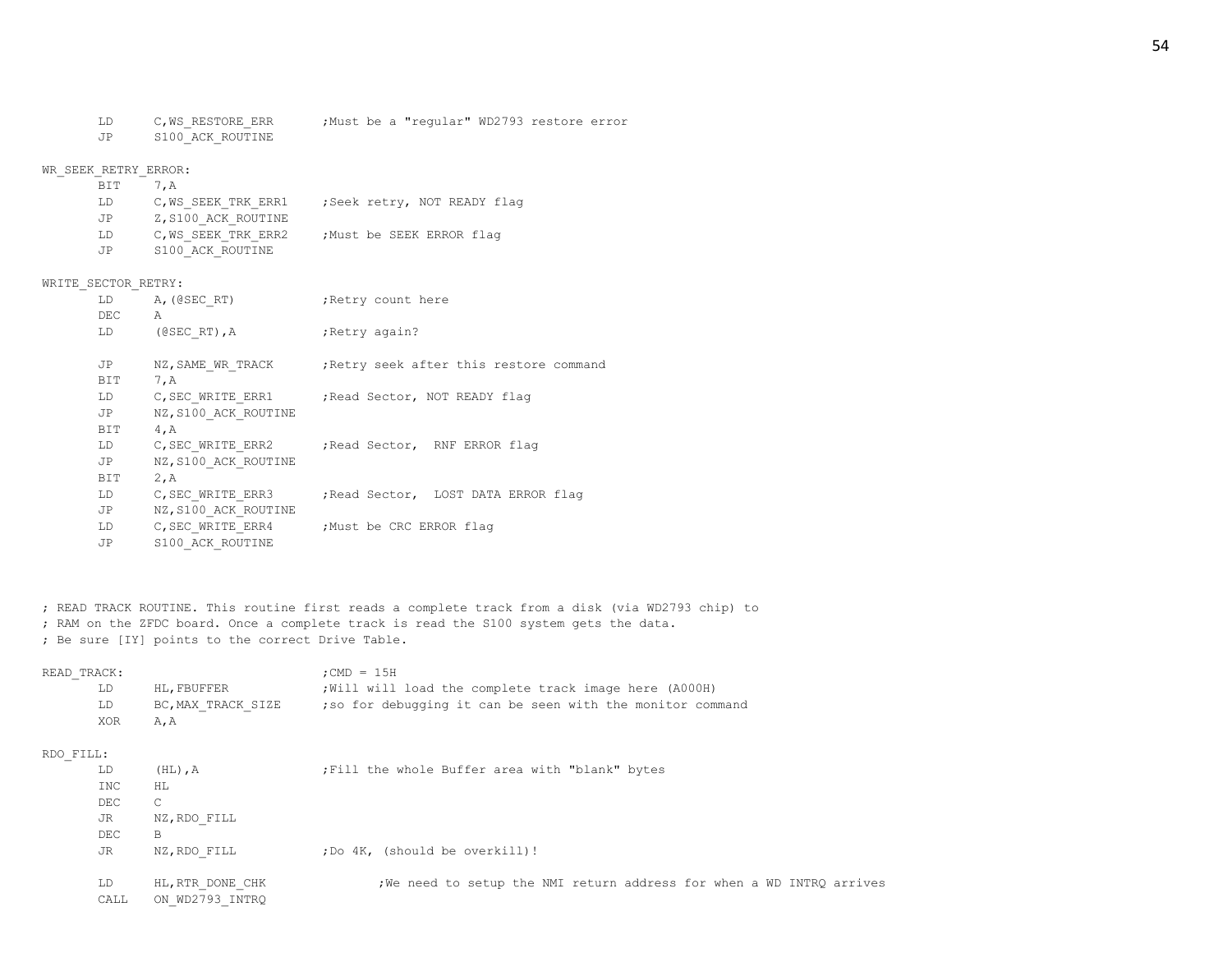|      | DI             |                                     | ;Just in case                                                                             |
|------|----------------|-------------------------------------|-------------------------------------------------------------------------------------------|
|      | LD             | HL, FBUFFER                         | ; Will will build the complete track image here                                           |
|      | LD.            |                                     | C, WD2793 DATA ; Data port for collection                                                 |
|      | LD             | A, RDTCMD                           | ; Send the Read Track CMD                                                                 |
|      | OUT            | $(WD2793$ CMD), A                   |                                                                                           |
|      | CALL           | DELAY 30uS                          |                                                                                           |
| RT2: | IN             | A, (WD2793 Status)                  | ;Get FDC status                                                                           |
|      | RRA            |                                     | $;C = Busv$                                                                               |
|      | RRA            |                                     | $;C = D RQ$                                                                               |
|      | JR             | NC, RT2                             | ;if no data                                                                               |
|      | INI            |                                     | ; INI is $[C]$ ->HL++ and B--                                                             |
|      | JR             | RT2                                 | ; Get more data until INTRQ pulse NMI                                                     |
|      | RTR DONE CHK:  |                                     |                                                                                           |
|      | CALL           | OFF WD2793 INTRQ                    |                                                                                           |
|      | EI             |                                     |                                                                                           |
|      | LD             | D, RT ERR MASK                      |                                                                                           |
|      |                | CALL WD2793_WAIT                    | ; Wait 30uS, then check status and return                                                 |
|      | JR             | Z, READ TRACK OK                    |                                                                                           |
|      | CP             | A, OFFH                             | ; Was there a timeout error                                                               |
|      | LD             | C, RT ERR HUNG                      |                                                                                           |
|      | JP             | Z, S100 ACK ROUTINE ; Abort is Hung |                                                                                           |
|      | LD             | C, RT ERR                           |                                                                                           |
|      | JP             | S100 ACK ROUTINE                    | ;Abort is error                                                                           |
|      | READ TRACK OK: |                                     |                                                                                           |
|      | LD             | C,NO ERRORS FLAG                    | ; Send second NO ERRORS FLAG                                                              |
|      | CALL           | SEND DATA                           | ; Indicate we got data, now ready to send it<br>; Will ALWAYS send MAX TRACK SIZE of data |
|      | LD             | HL, FBUFFER                         |                                                                                           |
|      | LD             | DE, MAX TRACK SIZE                  | ;3K right now                                                                             |
|      | SEND TK:LD     | $C$ , $(HL)$                        |                                                                                           |
|      | CALL           | SEND DATA                           | ; Send MAX TRACK SIZE bytes to S-100 System                                               |
|      | INC            | HL.                                 |                                                                                           |
|      | DEC            | DE                                  |                                                                                           |
|      | LD             | A, E                                |                                                                                           |
|      | OR             | A, D                                |                                                                                           |
|      | JR             | NZ,SEND TK                          |                                                                                           |
|      |                | CALL DisplayTrack                   | ; Display on TIL's 0,1                                                                    |
|      | CALL           | DisplaySector                       | ; Display Sector on TIL's 2,3                                                             |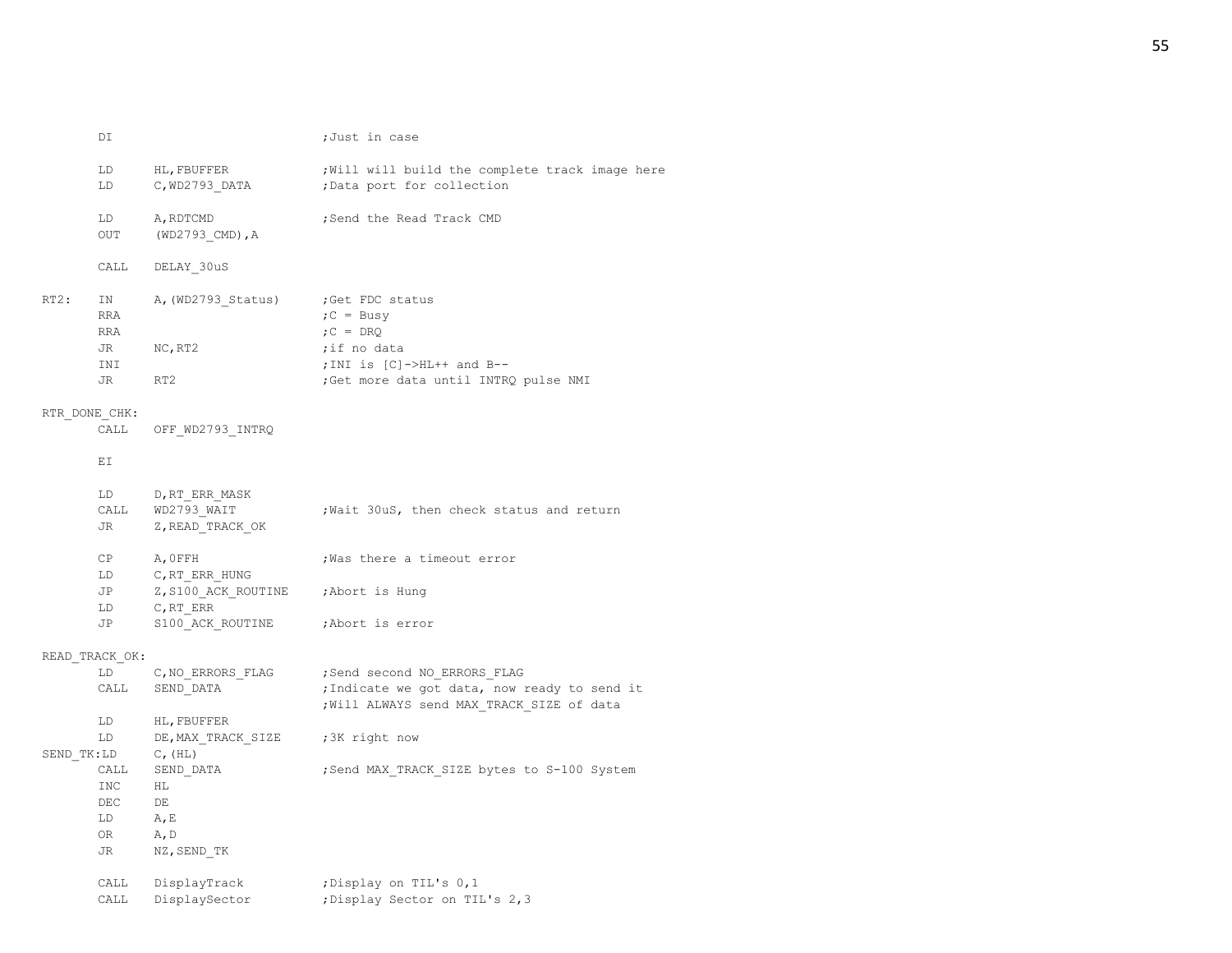LD C,NO\_ERRORS\_FLAG JP S100\_ACK\_ROUTINE RET

;---------- FORMAT a disk track using the current disk paramater table ------------------ ; This is by far the most complex module within the PROM software. ; Do not modify it unless you are sure what you are doing!

|   | FORMAT TRACK:        |                                             | ; CMD = $16H$                                                                                                                                                                                                                                                                                          |
|---|----------------------|---------------------------------------------|--------------------------------------------------------------------------------------------------------------------------------------------------------------------------------------------------------------------------------------------------------------------------------------------------------|
|   | CALL                 |                                             | GET DATA (Get the Track number                                                                                                                                                                                                                                                                         |
|   | LD                   |                                             | (F TRK), A (F TRK), A (F TRA), Store Track number locally for speed                                                                                                                                                                                                                                    |
|   | CALL                 | GET DATA                                    | ; Did we get the required confirmation flag                                                                                                                                                                                                                                                            |
|   | СP                   | A, CONFIRM FORMAT                           |                                                                                                                                                                                                                                                                                                        |
|   | LD                   | C, FORMAT1 ERR                              | ;Let S100 system know there was a problem and the format is aborted                                                                                                                                                                                                                                    |
|   | JP                   |                                             |                                                                                                                                                                                                                                                                                                        |
|   | IN<br>BIT            | A, (WD2793 STATUS)<br>6, A                  | Check is disk write protect flag on                                                                                                                                                                                                                                                                    |
|   | LD<br>JP             | C, DISK WP ERR<br>NZ, S100 ACK ROUTINE      | ; Disk write protect error                                                                                                                                                                                                                                                                             |
|   | LD<br>OR<br>LD<br>JP | A, A<br>C, TABLE ERR<br>Z, S100 ACK ROUTINE | A, (IY+FORMAT NUM) ; Do not allow an unformatted disk                                                                                                                                                                                                                                                  |
|   |                      |                                             | ; <<<< FOR NEW TRACK FORMATS<br>; If you add a new track format, activate the lines below. It will display<br>; the total track byte count. See comments at the start of the tables to<br>; show how you calculate the total track size.<br>; Comment out when done as there is a 2 second delay here. |
|   | LD                   | E, (IY+TRACK SIZE)                          | ; Length of a track in bytes                                                                                                                                                                                                                                                                           |
|   | LD<br>LD             | D, (IY+TRACK SIZE+1)<br>A, D                | ; For debugging purposes show the total track size at the start                                                                                                                                                                                                                                        |
| ; | CALL                 | DisplayHEX 01                               |                                                                                                                                                                                                                                                                                                        |
| ï | LD                   | A, E                                        |                                                                                                                                                                                                                                                                                                        |
| ï | CALL                 | DisplayHEX 23                               |                                                                                                                                                                                                                                                                                                        |
|   | CALL                 | DELAY 2S                                    | ; Delay a little so user can read value                                                                                                                                                                                                                                                                |
|   | XOR<br>CALL          | Α<br>DisplayHEX 23                          | ;Zero sector display                                                                                                                                                                                                                                                                                   |
|   | LD<br>OR             | $A$ , $(F$ TRK)<br>A, A                     | ; If track 0 or 2 then clear the track buffer area first                                                                                                                                                                                                                                               |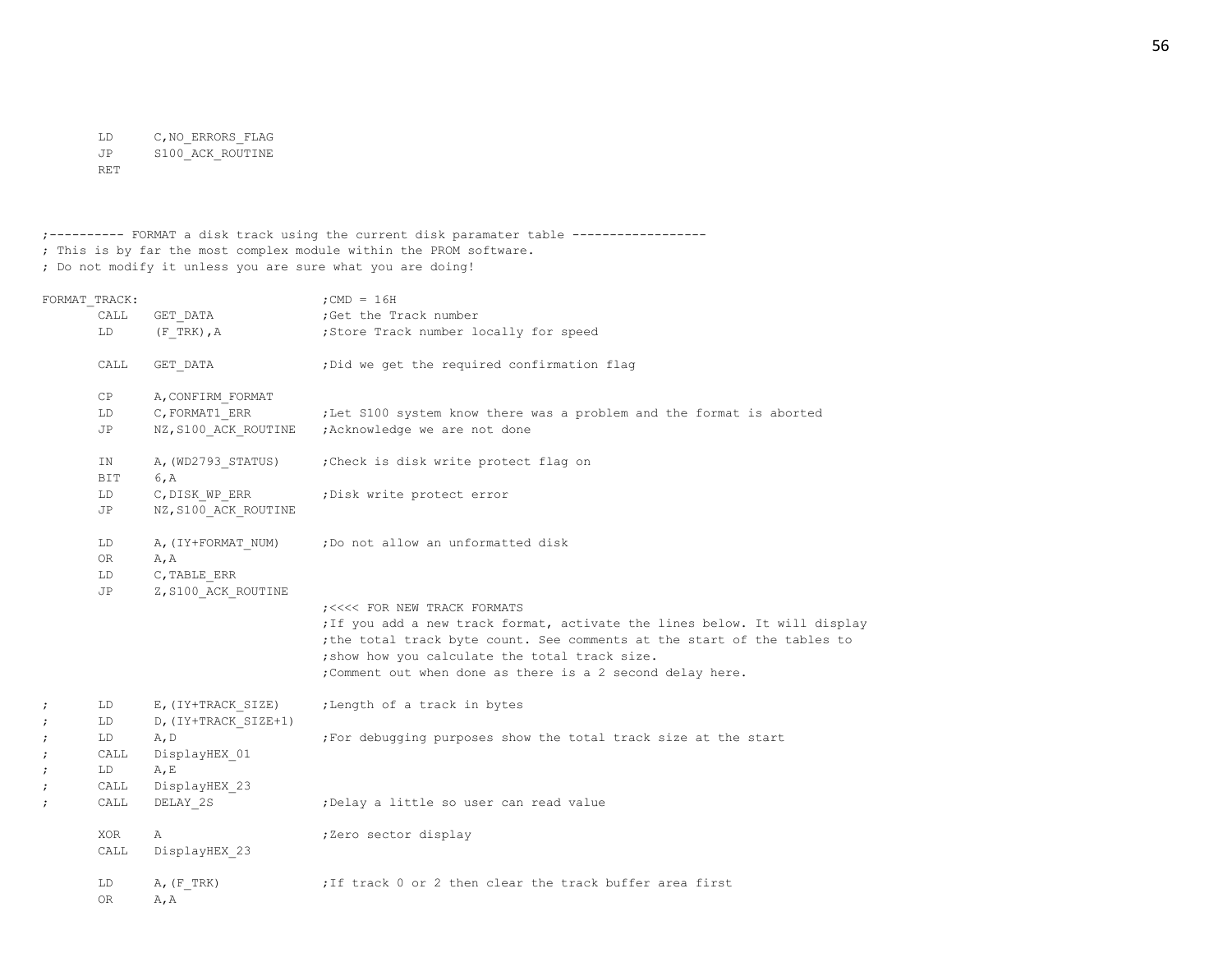|      | CALL<br>CP                          | Z, CLEAR BUFFER<br>A, 02H                                 |                                                                                                                                                                                                                                                            |
|------|-------------------------------------|-----------------------------------------------------------|------------------------------------------------------------------------------------------------------------------------------------------------------------------------------------------------------------------------------------------------------------|
|      | CALL                                | Z, CLEAR BUFFER                                           | ;Note this assumes we are doing a normal CPM type disk.                                                                                                                                                                                                    |
|      | LD<br>SET<br>OUT<br>LD              | A, (@PIO2B BITS)<br>SIDE BIT, A<br>(@PIO2B BITS), A       | ; Get stored hardware select bits (because this port cannot be read)<br>; Port hardware for side selection (1=Side A)<br>PIO2_DATA_B, A ( ) bata to port and into TIL 4. Start on side A<br>;Store hardware select bits (because this port cannot be read) |
|      | LD<br>OUT<br>CALL                   | $A$ , $(F$ TRK)<br>(WD2793 DATA), A<br>DisplayHEX 01      | : Put required track# in data register                                                                                                                                                                                                                     |
|      | LD<br><b>OUT</b>                    | A, SKNCMD<br>$(WD2793$ CMD), A                            | ; Then send a Seek with NO Verify CMD<br>;Send seek cmd to current drive                                                                                                                                                                                   |
|      | LD<br>CALL<br>JR                    | D, SK ERR MASK<br>WD2793 WAIT<br>NZ, F ERROR1             | Mask for Seek with no verify bits<br>; Wait 30uS, then check status and return                                                                                                                                                                             |
|      | XOR                                 | A, A                                                      | ; Setup for the build sector below (Side A)                                                                                                                                                                                                                |
|      | LD<br>CALL                          | (F SIDE), A<br>BUILD TRACK                                | ;<<<<<<< Build a complete track image in RAM @ FBUFFER >>>>>>>>>>>>>                                                                                                                                                                                       |
|      | LD<br>CALL                          | HL, WTR DONE CHK<br>ON WD2793 INTRQ                       | ; May need to setup the NMI return address for when a WD INTRQ arrives                                                                                                                                                                                     |
|      | LD<br>LD<br>LD                      | HL, FBUFFER<br>E, (IY+TRACK SIZE)<br>D, (IY+TRACK SIZE+1) | ;To start of Buffer                                                                                                                                                                                                                                        |
|      | LD<br>OUT                           | $A$ , $(F$ TRK)<br>$(WD2793 TRACK)$ , A                   | ;Output the required track number                                                                                                                                                                                                                          |
|      | LD                                  | C, WD2793 DATA                                            | ;Data port in [C] below                                                                                                                                                                                                                                    |
|      | DI<br>LD<br>OUT                     | A, WRTCMD<br>$(WD2793$ CMD), A                            | ; Disable Interrupts<br>; Send the Write Track CMD                                                                                                                                                                                                         |
|      | CALL                                | DELAY 30uS                                                |                                                                                                                                                                                                                                                            |
| WT2: | ΙN<br><b>RRA</b><br>RRA<br>JR<br>LD | A, (WD2793_Status)<br>NC, WT2<br>A, (HL)                  | ;Get FDC status<br>$C = Busy$<br>$C = DRQ$<br>;if no data                                                                                                                                                                                                  |
|      | OUT<br><b>INC</b>                   | $(C)$ , $A$<br>ΗL                                         |                                                                                                                                                                                                                                                            |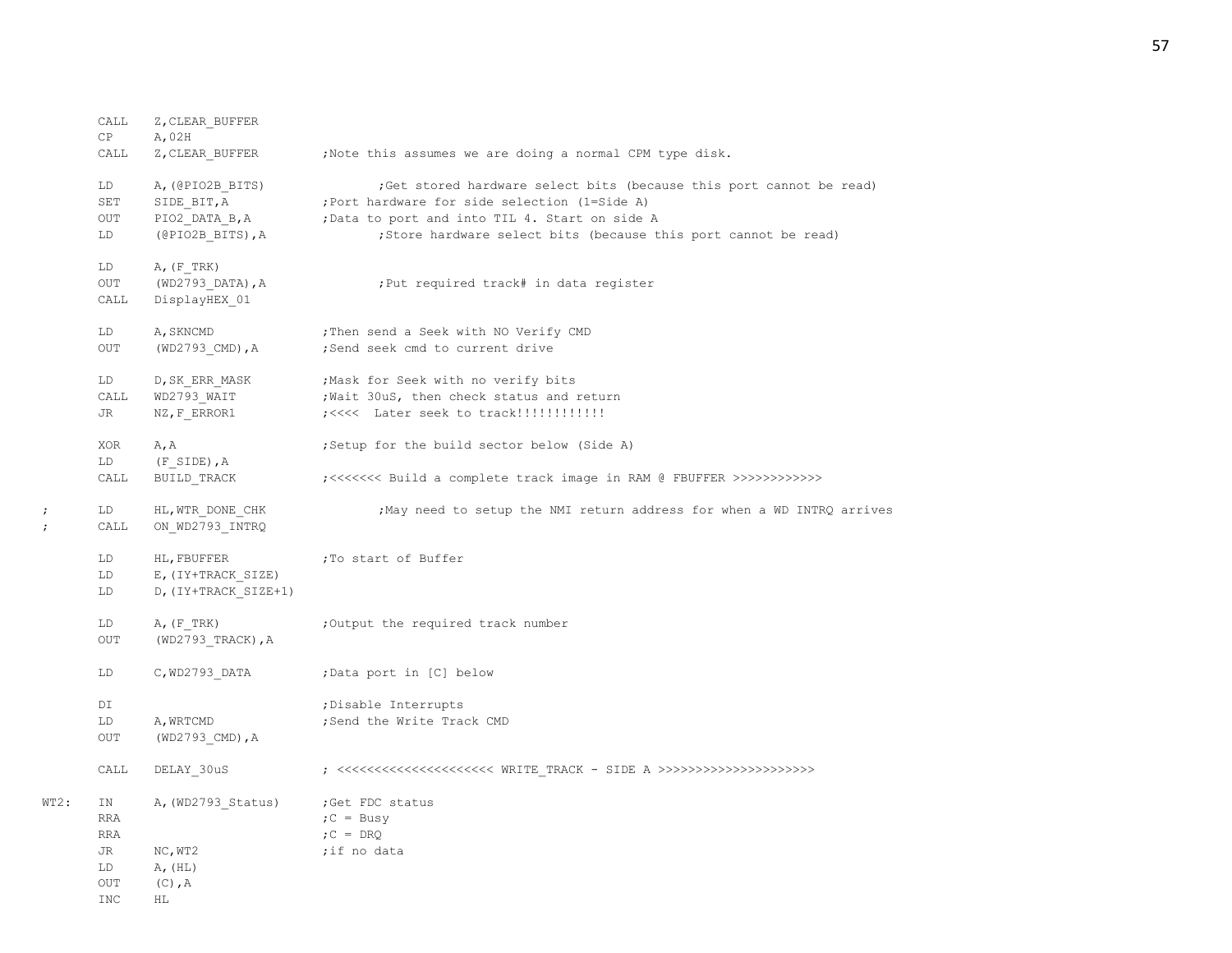58

|                          | LD<br>0R       | A, E<br>A, D                                            |                                                                                                                                                                           |
|--------------------------|----------------|---------------------------------------------------------|---------------------------------------------------------------------------------------------------------------------------------------------------------------------------|
|                          | JR             | NZ, WT2                                                 | ; At 6MHz, the Z80 seems to be fast enough here to keep up<br>; When a track is done the WD2793 INTRQ will trigger the NMI routine<br>; which will jump to WTR DONE CHECK |
|                          |                |                                                         | ; Note: I have disabled INT's for faster formatting. No need for them here<br>;normally                                                                                   |
| ;WT3: JR                 |                | WT3                                                     | ; Z80 will stay here until WD2793 INTRQ is sent.                                                                                                                          |
|                          | WTR DONE CHK:  |                                                         |                                                                                                                                                                           |
|                          | CALL<br>ЕI     | OFF WD2793 INTRQ                                        |                                                                                                                                                                           |
|                          | LD<br>CALL     | D, WT ERR MASK<br>WD2793 WAIT                           | ; Wait until chip is ready                                                                                                                                                |
| F ERROR1:                | JR             | Z, SIDE A DONE                                          |                                                                                                                                                                           |
|                          | CALL           | CORE_RESET_2793_ROUTINE                                 | ; In case the chip got confused!                                                                                                                                          |
|                          | LD<br>JP       | C, FORMAT2 ERR                                          | ; Track Format error Side A<br>NZ, S100 ACK ROUTINE ; Abort because we cannnot Write track correctly!                                                                     |
|                          |                |                                                         |                                                                                                                                                                           |
| SIDE A DONE:             | CALL           | DELAY 30uS                                              |                                                                                                                                                                           |
|                          | BIT<br>JP      | SIDE_BIT, (IY+DRIVE_SS_DS_FLAG)<br>Z, FORMAT TRACK DONE | ; Is it a double sided disk (0=SS, 1=DS)                                                                                                                                  |
|                          | FORMAT SIDE B: |                                                         | ;---------- If a DS disk then do same for side B ------                                                                                                                   |
|                          | LD<br>RES      | A, (@PIO2B_BITS)<br>SIDE BIT, A                         | ; Get stored hardware select bits (because this port cannot be read)<br>; Port hardware for side selection (0=Side B)                                                     |
|                          | OUT            | PIO2_DATA_B, A                                          | ; Data to port and into TIL 4                                                                                                                                             |
|                          | LD             | $(\texttt{@PIO2B} \texttt{BITS}), A$                    | ; Store hardware select bits (because this port cannot be read)                                                                                                           |
|                          | LD             | HL, FBUFFER                                             | ; Back to start of Buffer                                                                                                                                                 |
|                          | LD<br>LD       | A,02H<br>$(F$ SIDE), $A$                                | ; Always Side 2                                                                                                                                                           |
|                          |                |                                                         |                                                                                                                                                                           |
|                          | CALL           | BUILD TRACK                                             |                                                                                                                                                                           |
| $\ddot{ }$<br>$\ddot{ }$ | LD<br>CALL     | HL, WTR DONE CHK B<br>ON WD2793 INTRQ                   | ; We need to setup the NMI return address for when a WD INTRQ arrives                                                                                                     |
|                          | LD             | HL, FBUFFER                                             |                                                                                                                                                                           |
|                          | LD<br>LD       | E, (IY+TRACK SIZE)<br>D, (IY+TRACK SIZE+1)              |                                                                                                                                                                           |

DEC DE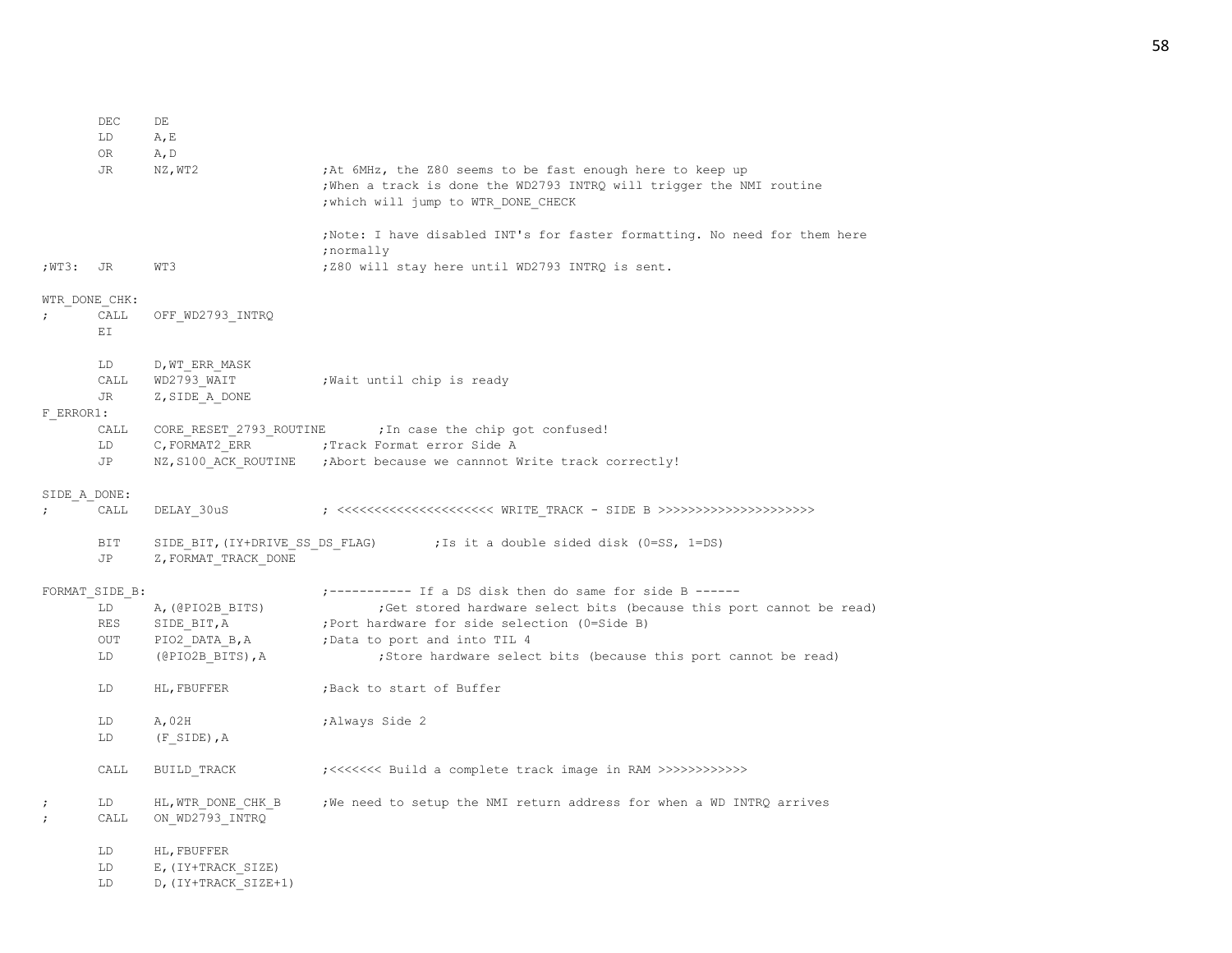|           | LD<br>OUT                      | A, (F, TRK)<br>(WD2793 TRACK), A                      | ; output the required track number                                                                                                                                       |
|-----------|--------------------------------|-------------------------------------------------------|--------------------------------------------------------------------------------------------------------------------------------------------------------------------------|
|           | LD                             | C, WD2793 DATA                                        | ; Data port in [C] below                                                                                                                                                 |
|           | DI                             |                                                       | ; Disable Interrupts                                                                                                                                                     |
|           | LD<br>OUT                      | A, WRTCMD<br>$(WD2793$ CMD), A                        | ;Send the Write Track CMD                                                                                                                                                |
|           | CALL                           | DELAY_30uS                                            |                                                                                                                                                                          |
| WT2B:     | IN<br><b>RRA</b><br><b>RRA</b> | A, (WD2793 Status)                                    | ;Get FDC status<br>$C = Busy$<br>$;C = DRQ$                                                                                                                              |
|           | JR                             | NC, WT2B                                              | ;if no data                                                                                                                                                              |
|           | LD                             | A, (HL)                                               |                                                                                                                                                                          |
|           | OUT<br>INC                     | $(C)$ , A<br>HL.                                      |                                                                                                                                                                          |
|           | <b>DEC</b>                     | DE                                                    |                                                                                                                                                                          |
|           | LD                             | A, E                                                  |                                                                                                                                                                          |
|           | OR                             | A, D                                                  |                                                                                                                                                                          |
|           | JR                             | NZ, WT2B                                              | ;At 6MHz, the Z80 seems to be fast enough here to keep up<br>; When a track is done the WD2793 INTRQ will trigger the NMI routine<br>; which will jump to WTR DONE CHECK |
| ;WT3B: JR |                                | WT3B                                                  | ; Z80 will stay here until Wd2793 INTRQ is sent.                                                                                                                         |
|           | ; WTR DONE CHK B:              |                                                       |                                                                                                                                                                          |
|           | CALL<br>EI.                    | OFF WD2793 INTRQ                                      |                                                                                                                                                                          |
|           | LD<br>SET<br><b>OUT</b>        | A, (@PIO2B BITS)<br>SIDE BIT, A<br>PIO2 DATA B,A      | ; Get stored hardware select bits (because this port cannot be read)<br>; Port hardware for side selection (1=Side A)<br>; Data to port and into TIL 4                   |
|           | LD                             | (@PIO2B BITS), A                                      | ;Store hardware select bits (because this port cannot be read)                                                                                                           |
|           | LD<br>CALL<br>JR               | D, WT ERR MASK<br>WD2793 WAIT<br>Z, FORMAT TRACK DONE | ; Wait until chip is ready                                                                                                                                               |
|           | CALL                           | CORE_RESET_2793_ROUTINE                               | ; In case the chip got confused!                                                                                                                                         |
|           | LD                             | C, FORMAT3 ERR                                        | ; Track Format error Side B                                                                                                                                              |
|           | JP                             |                                                       | NZ, S100 ACK ROUTINE ; Abort because we cannnot Write track correctly!                                                                                                   |
|           | FORMAT TRACK DONE:             |                                                       |                                                                                                                                                                          |
|           | LD                             | C, NO ERRORS FLAG                                     |                                                                                                                                                                          |
|           | CALL                           | SEND DATA                                             |                                                                                                                                                                          |

## RET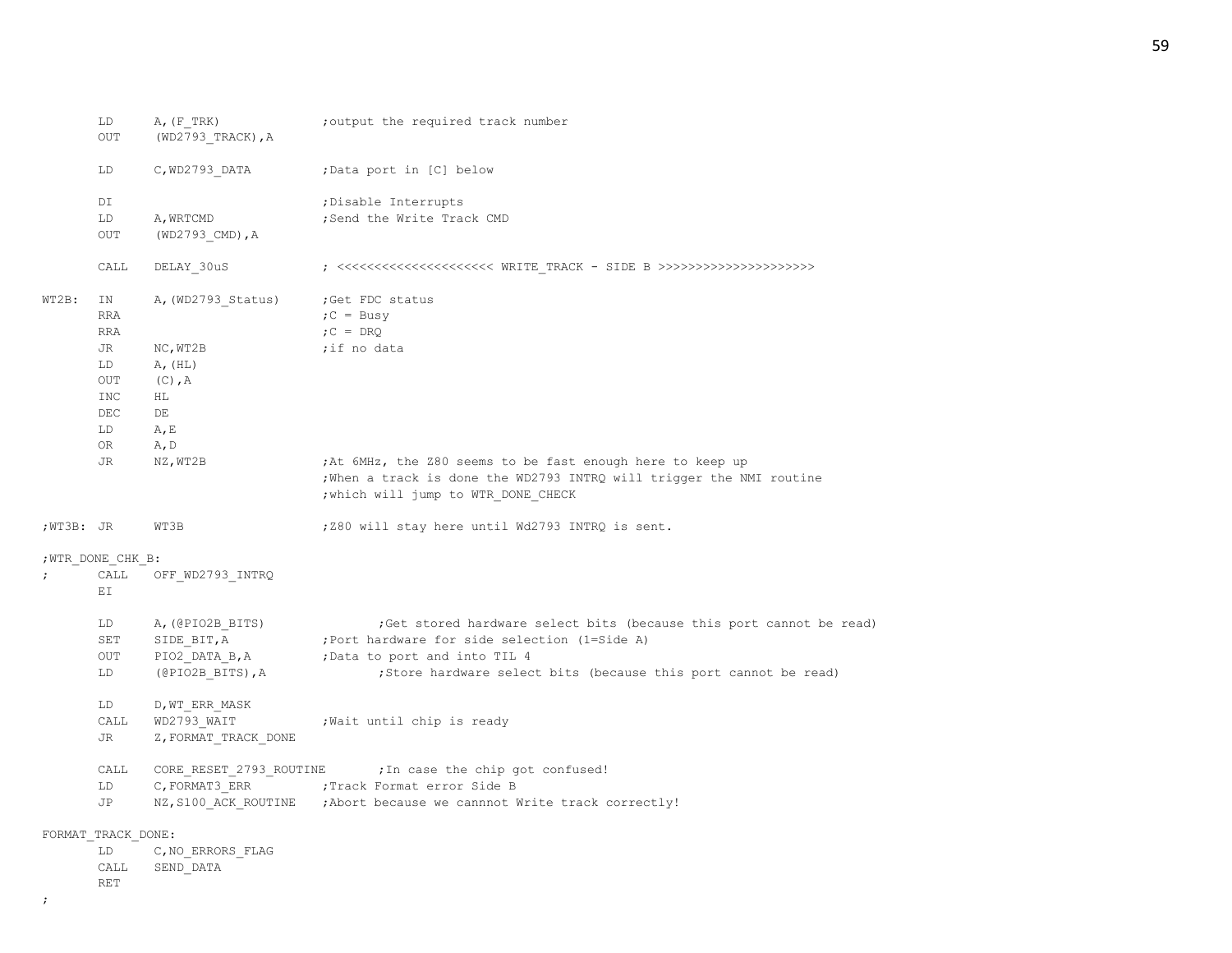$\langle i \rangle$ 

| $\ddot{ }$   |               |                          |                                                                                      |
|--------------|---------------|--------------------------|--------------------------------------------------------------------------------------|
|              | CLEAR BUFFER: |                          | ; Fill Buffer araa with 00's or 4E's                                                 |
|              | LD            | HL, FBUFFER              | ; Will will build the complete sector image here                                     |
|              | LD            | BC, MAX TRACK SIZE       | ;Do 3K, (should be overkill)!                                                        |
|              | BIT           |                          | DENSITY BIT, (IY+DRIVE PORT) ; is is a SD or DD disk format                          |
|              | JR            | Z, SD FILL               |                                                                                      |
|              | LD            | A, 4EH                   | ; For double density flush to end of track with 4E's (IBM 34 Format)                 |
|              | JR            | DO FILL                  |                                                                                      |
| SD FILL:XOR  |               | A, A                     | ;For SD flush with 0's (IBM 3740 Format)                                             |
| DO FILL:LD   |               | $(HL)$ , $A$             | ; Fill the whole Buffer area with "blank" bytes                                      |
|              | INC           | HL                       |                                                                                      |
|              | DEC           | $\mathsf{C}$             |                                                                                      |
|              | JR            | NZ, DO FILL              |                                                                                      |
|              | DJNZ          | DO FILL                  | ;Do 4K, (should be overkill)!                                                        |
|              | RET           |                          |                                                                                      |
|              |               |                          |                                                                                      |
|              |               |                          |                                                                                      |
|              |               |                          | ------------- BUILD TRACK IMAGE IN RAM -------------------                           |
|              |               |                          | Note for debugging you can examine the track image in the RAM of the                 |
| ;            |               |                          | ZFDC board using the Monitor command. It starts at RAM START+2000H.                  |
|              |               |                          |                                                                                      |
| $\ddot{ }$   |               |                          | Build in memory at FBUFFER a complete SD/DD Track, repeat for whole disk.            |
| $\cdot$      |               |                          |                                                                                      |
|              |               |                          |                                                                                      |
| BUILD TRACK: | <b>EXX</b>    |                          |                                                                                      |
|              |               |                          | ; the sector numbers on a track (usually $1, 2, 3, 4$                                |
|              | LD            |                          | A, (IY+SEC SKEW TABLE) ;Set [HL'] to point to the table containing the order of      |
|              | LD            | 1, A                     |                                                                                      |
|              | LD            | A, (IY+SEC SKEW TABLE+1) |                                                                                      |
|              | LD            | h, A                     |                                                                                      |
|              | EXX           |                          | ;Sector skew table in [HL']                                                          |
|              |               |                          |                                                                                      |
|              | LD            | HL, FBUFFER              | ; This will be at FBUFFER where track is built in RAM                                |
|              | BIT           |                          | DENSITY BIT, (IY+DRIVE_PORT) ; Will build a different track image for SD or DD disks |
|              |               |                          |                                                                                      |
|              | JP            | Z, DD TRACKS             | ; Seperate sector image for DD tracks                                                |
|              |               |                          |                                                                                      |
| SD TRACKS:   |               |                          |                                                                                      |
|              | CALL          | SD TRK HEADER            | ; Drop in header and Index mark BEFORE first sector                                  |
|              | <b>EXX</b>    |                          |                                                                                      |
|              | LD            | A, (h1)                  | ; sector# in D, usually 1 at the start                                               |
|              | <b>EXX</b>    |                          |                                                                                      |
|              | LD            | D, A                     |                                                                                      |
|              | LD            | E, (IY+NSCTRS)           | ;Total Sectors/side                                                                  |
|              | DEC           | $\mathbf E$              | Because sec/track +1 in table;                                                       |
| NEXT SEC:    |               |                          |                                                                                      |
|              | CALL          | SD BUILD SEC             | ;<<< Build a sector >>>>>                                                            |
|              | EXX           |                          |                                                                                      |
|              | <b>INC</b>    | hl                       | point to next sector number in sec skew table;                                       |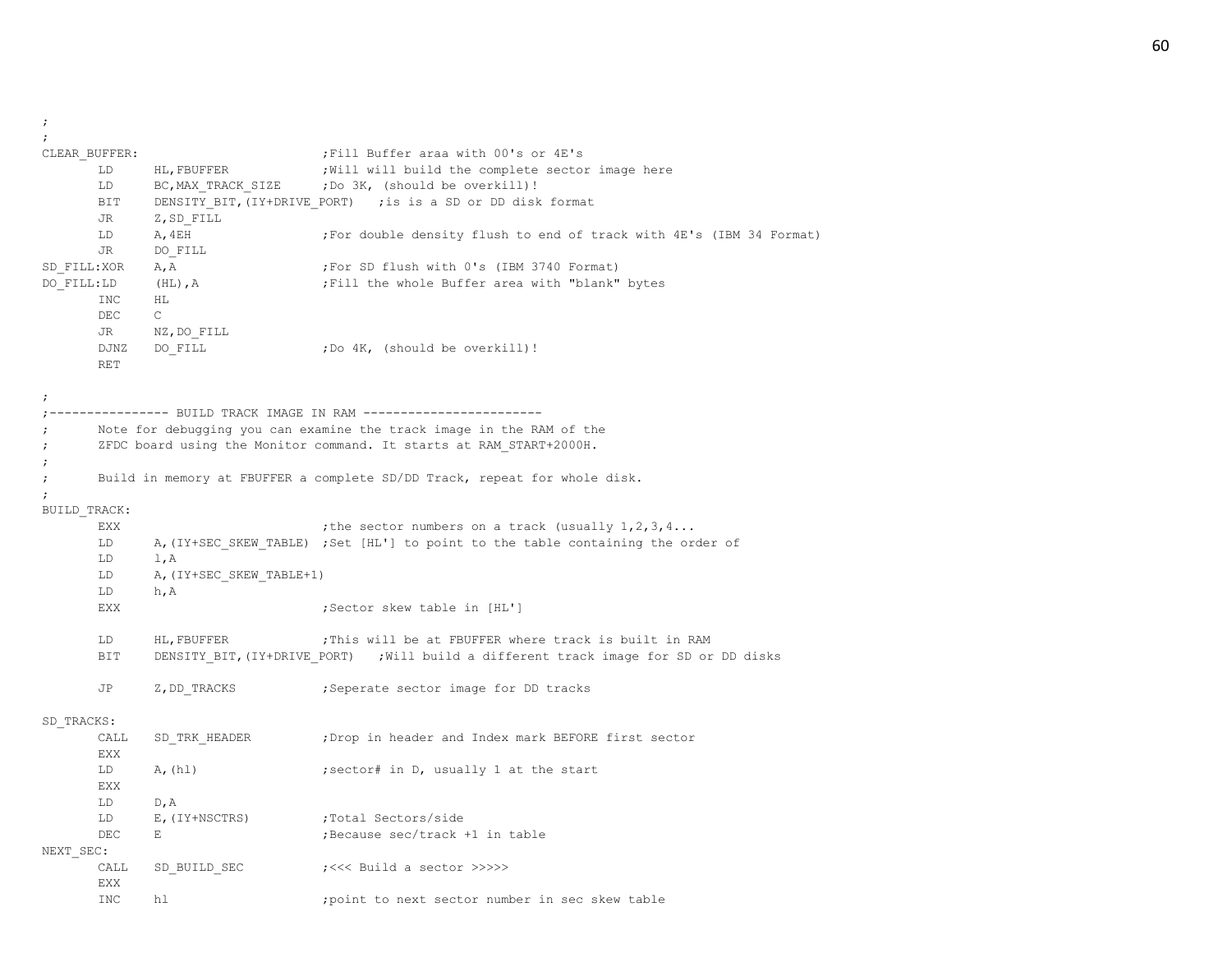```
LD A, (h1)EXX
     LD D, A ; store sector # in D
     DEC E
     JR NZ, NEXT SEC ;All sectors are in RAM
     CALL SD_TRK_END ;Now need to flush out track to end
     RET
;
; Build in memory at FBUFFER a complete Single Density Track.
;
SD_TRK_HEADER: \qquad \qquad ;Lay down the track header before the 1st sector
     LD A,(IY+GAP_FILL_CHAR) ;Do not alter [D]= Sec# or [E]= Sec/side
     LD B, (IY+HEADR) ; Header has 40 (FF's)
     CALL DROP ;drop it at the end of the growing image (Count in B)
     XOR A, A ;Now 6 0's
     LD B,6
     CALL DROP
     LD A, OFCH ;Index ID mark
     LD (HL), A ;drop into image
     INC HL
     LD A, (IY+GAP FILL CHAR) ;Now 26 (FF's)
     LD B, 26 ;Header has the count of fill characters required
     CALL DROP ;drop it at the end of the growing image (Count in B)
     RET interpreteral state of the sector first sector byte \mathbf{r} return with [HL] pointing to first sector byte
;
SD_BUILD_SEC: ; ;Lay down a sector at current [HL]. Do not alter [D] or [E]
     XOR A,A
     LD B,(IY+GAP1) ;<---- (eg. 6,0's for IMB 3740, 8")
     CALL DROP
     LD A, OFEH ; Sector ID Address mark
     LD (HL), A ;drop it in the growing image
     INC HL
     LD A, (F_TRK) ;Drop in the track #
     LD (HL),A
     INC HL
     LD A, (F SIDE) ;Side#, 0 for A side, 02H for B side
     OR A,A
     LD A,00
     JR Z,BLD_ASIDE
     LD A,01
BLD_ASIDE:
     LD (HL), A \qquad \qquad ;0 here for A side, 1 for B side
     INC HL
     LD (HL), D ;Drop in sector #
     INC HL
     LD A,(IY+SEC_SIZE_FLAG) ;128=0,256=1,512=2, 1024=3
     LD (HL), A ;drop in sector length byte
     INC HL
```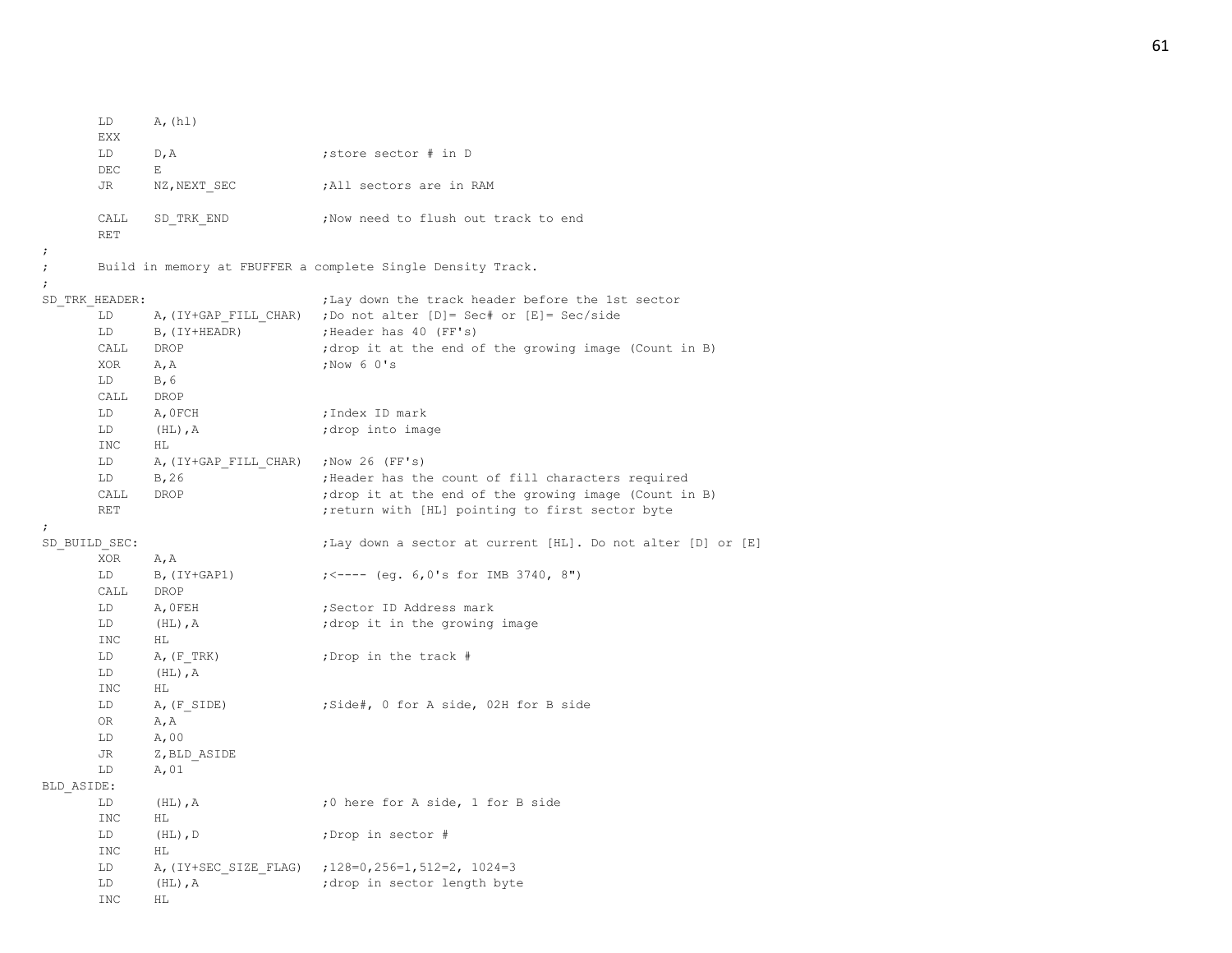|            | LD<br>LD       | A, OF7H<br>$(HL)$ , A       | ; Dropping in a OF7 will cause the 179x<br>; to write in the 2 CRC bytes |
|------------|----------------|-----------------------------|--------------------------------------------------------------------------|
|            | INC<br>LD      | HL<br>A, (IY+GAP FILL CHAR) |                                                                          |
|            | LD<br>CALL     | $B$ , $(IY+GAP2)$<br>DROP   | $\left(5 - - - \right)$ (eq. 11, FF's for IMB 3740, 8")                  |
|            | XOR            | A, A                        |                                                                          |
|            | LD             | B, (IY+GAP1)                | $\left(5 - - - \right)$ (eq. 6,0's for IMB 3740, 8")                     |
|            | CALL           | DROP                        |                                                                          |
|            | LD             | A, OFBH                     | ;Data address mark for 1791/5                                            |
|            | LD             | $(HL)$ , $A$                | ; to write in the 2 CRC bytes                                            |
|            | <b>INC</b>     | HL                          |                                                                          |
|            | LD             | A, D                        |                                                                          |
|            | CP             | A, 1                        | ; If first sector then store data marker                                 |
|            | JR             | NZ, SDATA FIELD             |                                                                          |
|            | LD             | (S DATA MARK), HL           | ; Pointer to start of sector data area                                   |
|            | SDATA FIELD:   |                             | ; Now write in the sector data field itself                              |
|            | LD<br>LD       | B, 128                      | A, (IY+SEC SIZE FLAG) ; 128, 256, 512 or 1024 byte sector size           |
|            | LD             | C, 1                        | ;1 loop of 128 bytes in WR DATA FIELD below                              |
|            | OR             | A, A                        |                                                                          |
|            | JR             | Z, SD DATA FIELD            | ;Do 128 byte write (B=128)                                               |
|            | LD             | B, 0                        | ; Need 256 bytes for the rest of possible sectors                        |
|            | LD             | C, 1                        | ;One loop                                                                |
|            | СP             | A, 1                        |                                                                          |
|            | JR             | Z, SD DATA FIELD            | ;Do 256 byte write                                                       |
|            | LD             | C, 2                        | ;2 loops of 256 bytes in WRITE DATA FIELD                                |
|            | CP             | A, 2                        |                                                                          |
|            | JR             | Z, SD_DATA FIELD            | ;Do 512 byte read                                                        |
|            | LD             | C, 4                        | ; (must be 3) so 1024 byte sector                                        |
|            | SD DATA FIELD: |                             |                                                                          |
|            | LD             |                             | A, (IY+DATA FILL CHAR) ; get the sector fill character (usually E5)      |
| SDF0:      | CALL<br>DEC    | DROP<br>$\mathsf{C}$        |                                                                          |
|            | JR<br>LD       | NZ, SDF0<br>A, D            | ;Decrese [C] to 0                                                        |
|            | CP<br>JR       | A, 1<br>NZ, NOT FIRST       | ; If first sector then store image mark                                  |
|            | LD             | (E DATA MARK),HL            | ; For first sector will diaplay data late                                |
| NOT FIRST: |                |                             |                                                                          |
|            | LD             | A, OF7H                     | ; Dropping in a OF7 will cause the 1791/5                                |
|            | LD             | $(HL)$ , $A$                | ; to write in the 2 CRC bytes                                            |
|            | <b>INC</b>     | ΗL                          |                                                                          |
|            | LD             | A, (IY+GAP FILL CHAR)       |                                                                          |
|            | LD             | $B$ , (IY+GAP3)             | $\left(5 - - - - \right)$ (eq. 27, FF's for IMB 3740, 8")                |
|            | CALL           | DROP                        |                                                                          |
|            | LD             | A, D                        |                                                                          |
|            | СP             | A, 1                        | ; If first sector then store image mark                                  |
|            | <b>RET</b>     | ΝZ                          |                                                                          |
|            |                |                             |                                                                          |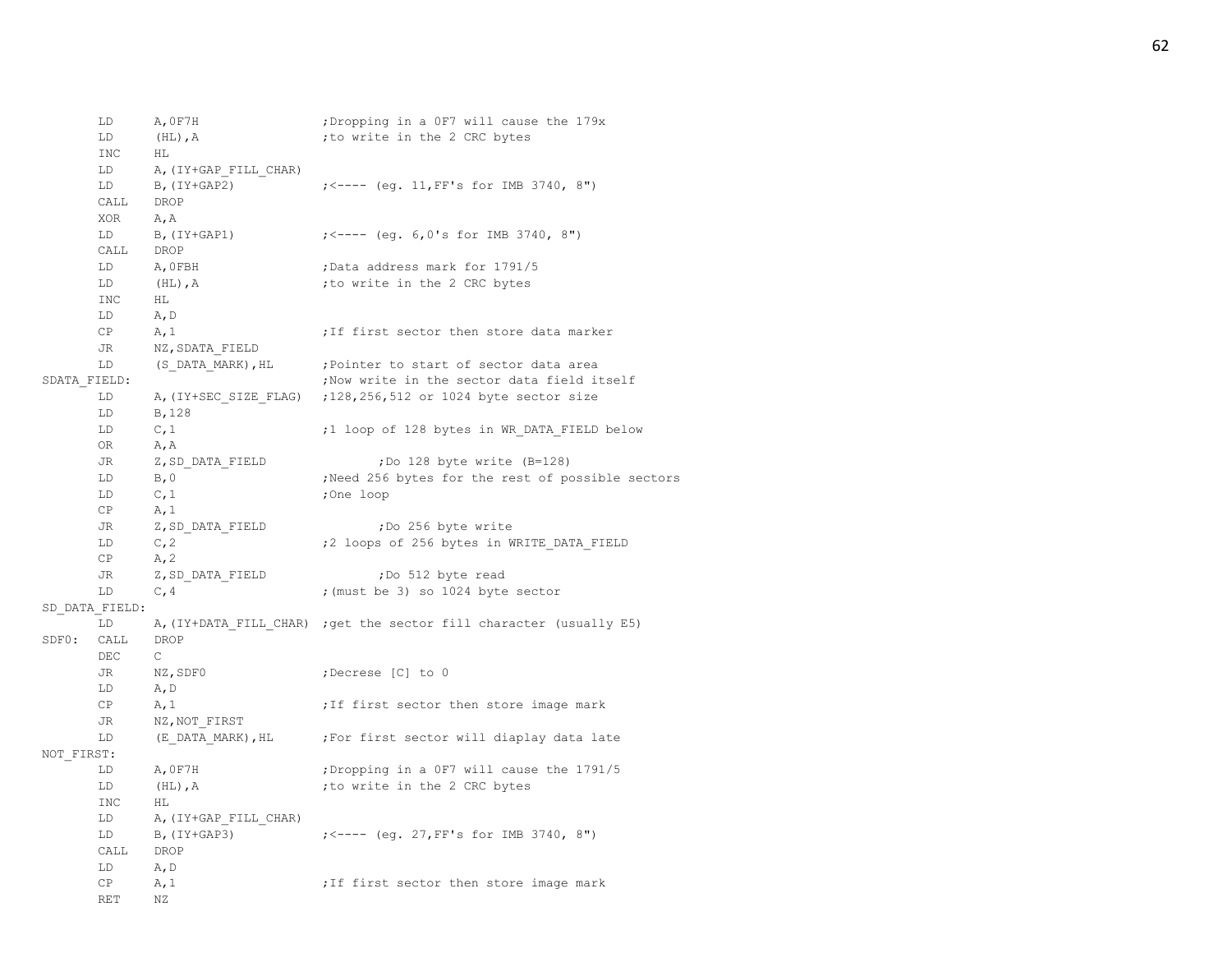```
LD (E_SEC_MARK), HL ;For first sector will diaplay data later
     RET
;
SD_TRK_END
      LD (S_GAP4_MARK),HL ;Mark beginning of end of track field (GAP4)
     LD A, (IY+GAP FILL CHAR)
     LD B,(IY+GAP4) ;<---- (eg 247,FF's for IMB 3740, 8")
      LD C, (IY+GAP4R) ; Times to repeat DROP
SD_TRK1:CALL DROP
      DEC C
     JR NZ, SD TRK1
     LD (E_GAP4_MARK), HL ;Mark end of Track
     RET
;
DROP: LD (HL), A ;DATA block loader
      INC HL ;B= byte count, HL pointer
     DJNZ DROP ;A = value to drop into image. Count in B
     RET
;
;
;
; Build in memory at FBUFFER a complete Double Density Track.
;
DD TRACKS: \qquad \qquad ;Same thing for DD Trdcks. Extra stuff req.
      CALL DD_TRK_HEADER ;Drop in header and Index mark BEFORE first sector
     EXX
     LD A, (h1)EXX
     LD D, A ;sector# in D, usually 1 at the start
     LD E, (IY+NSCTRS) ;Total Sectors/side
      DEC E ;Because sec/track +1 in table
DD_NEXT_SEC:
     CALL DD_BUILD_SEC ;<<< Build a DD_sector >>>>>
     EXX
      INC hl ;point to next sector number in sec skew table
     LD A, (h1)EXX
     LD D, A ; store sector # in D
     DEC E
      JR NZ, DD NEXT SEC ;All sectors are in RAM
     CALL DD_TRK_END ;Now need to flush out track to end
     RET
;
;
DD_TRK_HEADER: \qquad j Lay down the track header before the 1st sector
      LD A, (IY+GAP FILL CHAR) ;Do not alter [D]= Sec# or [E]= Sec/side
     LD B, (IY+HEADR) ;Header has 80 (4E's)
```
### 63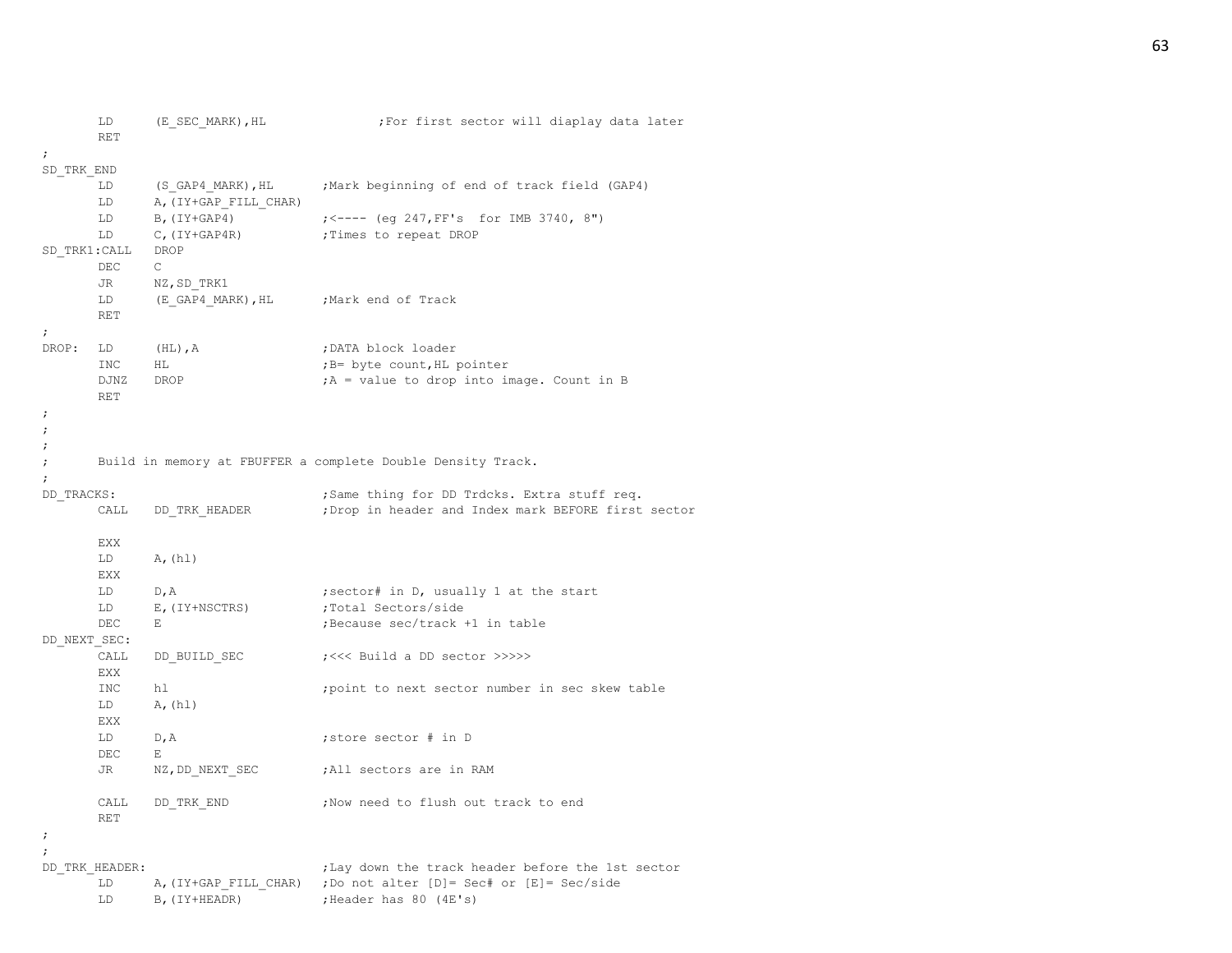```
CALL DROP ;drop it at the end of the growing image (Count in B)
      XOR A, A ;Now 12 0's
      LD B,12
      CALL DROP
      LD A,0F6H ;3 of F6's
      LD B, 3
      CALL DROP
      LD A, OFCH ;Index ID mark (FC)
      LD (HL), A ;drop into image
      INC HL
     LD A, (IY+GAP FILL CHAR) ;Now 50 (4Es)
      LD B,50 ;Header has the count of fill characters required
      CALL DROP ;drop it at the end of the growing image (Count in B)
      RET interpreterally interpretental interpreteral interpreteral interpretental interpretental interpretental interpretental interpretental interpretental interpretental interpretental interpretental interpretental interpre
DD_BUILD_SEC: ; ;Lay down a sector at current [HL]. Do not alter [D] or [E]
      XOR A,A
      LD B, (IY+GAP1) ; <---- (eq. 12,0's for IBM System 34 Format)
      CALL DROP
      LD A, 0F5H ; Special DD bytes
      LD B, 3
      CALL DROP
      LD A, OFEH ; Sector ID Address mark
      LD (HL), A ; drop it in the growing image
      INC HL
      LD A, (F_TRK) ;Drop in the track #
      LD (HL),A
      INC HL
     LD A, (F SIDE) ;Side#, 0 for A side, 02H for B side
      OR A,A
      LD A, 0JR Z, DBLD ASIDE
      LD A, 1 \qquad \qquad , 1 for side B
DBLD_ASIDE:
      LD (HL), A ;0 here for A side, 1 for B side
      INC HL
      LD (HL), D ;Drop in sector #
      TNC HL
      LD A, (IY+SEC SIZE FLAG) ;128=0,256=1,512=2, 1024=3
     LD (HL), A ;drop in sector length byte
      INC HL
      LD A, 0F7H ;Dropping in a 0F7 will cause the 179x
      LD (HL), A \qquad \qquad ; to write in the 2 CRC bytes
      INC HL
      LD A, (IY+GAP FILL CHAR)
      LD B, (IY+GAP2) ; <---- (eq 22, 4E's for IBM System 34 Format)
      CALL DROP
      XOR A,A
      LD B, (IY+GAP1) ; <---- (eq 8,0's for IBM System 34 Format)
```
;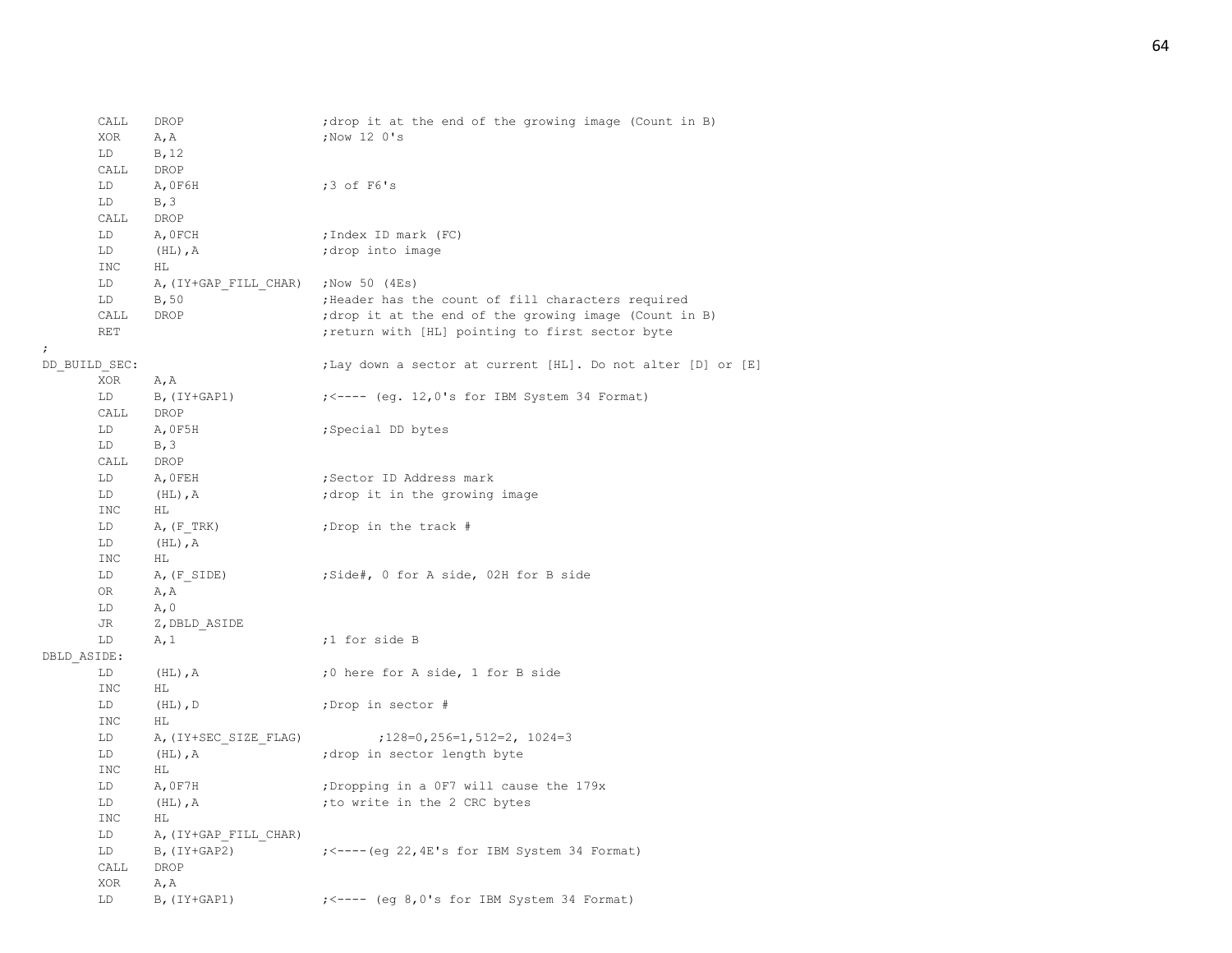CALL DROP LD A, OF5H ; Special DD bytes  $LD$  B, 3 CALL DROP LD A, OFBH ;Data address mark for 1791/5 LD (HL), A  $\qquad \qquad$  ; to write in the 2 CRC bytes INC HL LD A,D ;Get sec # CP A, 1  $\qquad \qquad$  ; If first sector then store data marker JR NZ,DDATA\_FIELD LD (S\_DATA\_MARK), HL ; Pointer to start of sector data area DDATA FIELD:  $\qquad \qquad ;\text{Now write in the sector data field itself}$ LD A, (IY+SEC SIZE FLAG) ;128,256,512 or 1024 byte sector size LD B,128 LD C, 1  $\qquad \qquad$  ;1 loop of 128 bytes in WR DATA FIELD below OR A,A JR Z, DD DATA FIELD ;Do 128 byte write (B=128) LD B, 0 ;Need 256 bytes for the rest of possible sectors LD C, 1 ;One loop  $CP$   $A, 1$ JR Z, DD DATA FIELD ;Do 256 byte write LD C,2  $\qquad$  ;2 loops of 256 bytes in WRITE DATA FIELD CP  $A, 2$ JR Z, DD DATA FIELD ;Do 512 byte read LD C, 4 c. 7  $;$  (must be 3) so 1024 byte sector DD\_DATA\_FIELD: LD A, (IY+DATA FILL CHAR) ; get the sector fill character (usually E5) DDF0: CALL DROP DEC C JR NZ, DDF0 ;Decrease [C] to 0 LD A, D ;Get back sec #  $CP$   $A,1$  ;If first sector then store image mark JR NZ, DNOT\_FIRST LD (E\_DATA\_MARK), HL ;For first sector will diaplay data late DNOT\_FIRST: LD A, OF7H ;Dropping in a OF7 will cause the 1791/5 LD (HL), A  $\qquad \qquad$  ; to write in the 2 CRC bytes TNC HL LD A, (IY+GAP\_FILL\_CHAR) LD B, (IY+GAP3) ; <---- (54, 4E's for IBM System 34 Format) CALL DROP LD A,D CP A, 1 can all the state of the store image mark RET NZ LD (E\_SEC\_MARK), HL ;For first sector will diaplay data later RET ;

# DD\_TRK\_END

LD (S\_GAP4\_MARK),HL ;Mark beginning of end of track field (GAP4)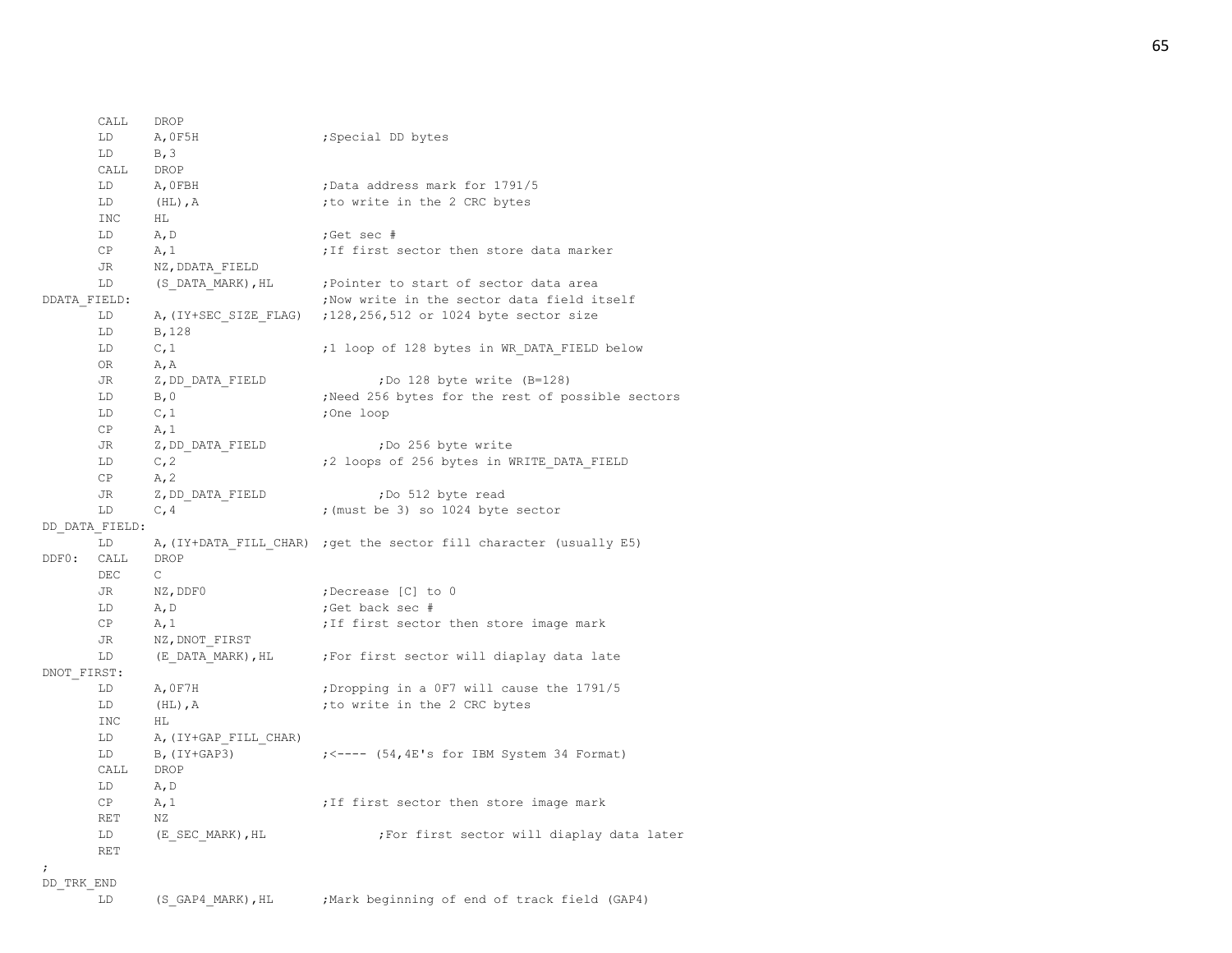LD B,(IY+GAP4) ;<---- (eg 598 4E's for IBM System 34 Format) LD C, (IY+GAP4R) ; Times to repeat DROP DD\_TRK1:CALL DROP DEC C JR NZ, DD\_TRK1 LD (E\_GAP4\_MARK), HL ;Mark end of Double density Track RET ;-- END OF TRACK BUILD / FORMAT ------------ ;----------------- Get the WD2793 Track Register value. GET WD TRACK:  $;$  ;CMD = 12H IN A, (WD2793 TRACK) LD C,A CALL DisplayTrack CALL SEND DATA ;Send current TRACK number in [C] LD C, NO ERRORS FLAG JP Z, S100 ACK ROUTINE ;----------------- Get the WD2793 Sector Register value. GET WD SECTOR:  $;$  ;CMD = 13H IN A, (WD2793 SECTOR) LD C,A CALL DisplaySector CALL SEND DATA ; Send current SECTOR number in [C] LD C, NO ERRORS FLAG JP Z, S100 ACK ROUTINE ;--------------- Get the WD2793 Status Register value. GET WD STATUS:  $;$  ; CMD = 14H IN A, (WD2793 STATUS) LD C,A CALL SEND DATA ;Send WD2793 Status Bits in [C] LD C, NO ERRORS FLAG JP Z, S100 ACK ROUTINE ;---------------- Turn on the Debug mode. SET DEBUG ON:  $;$  ; CMD = 17H LD A,0FFH LD (@DEBUG\_FLAG), A LD C, NO ERRORS FLAG JP Z, S100 ACK ROUTINE

LD A, (IY+GAP FILL CHAR)

66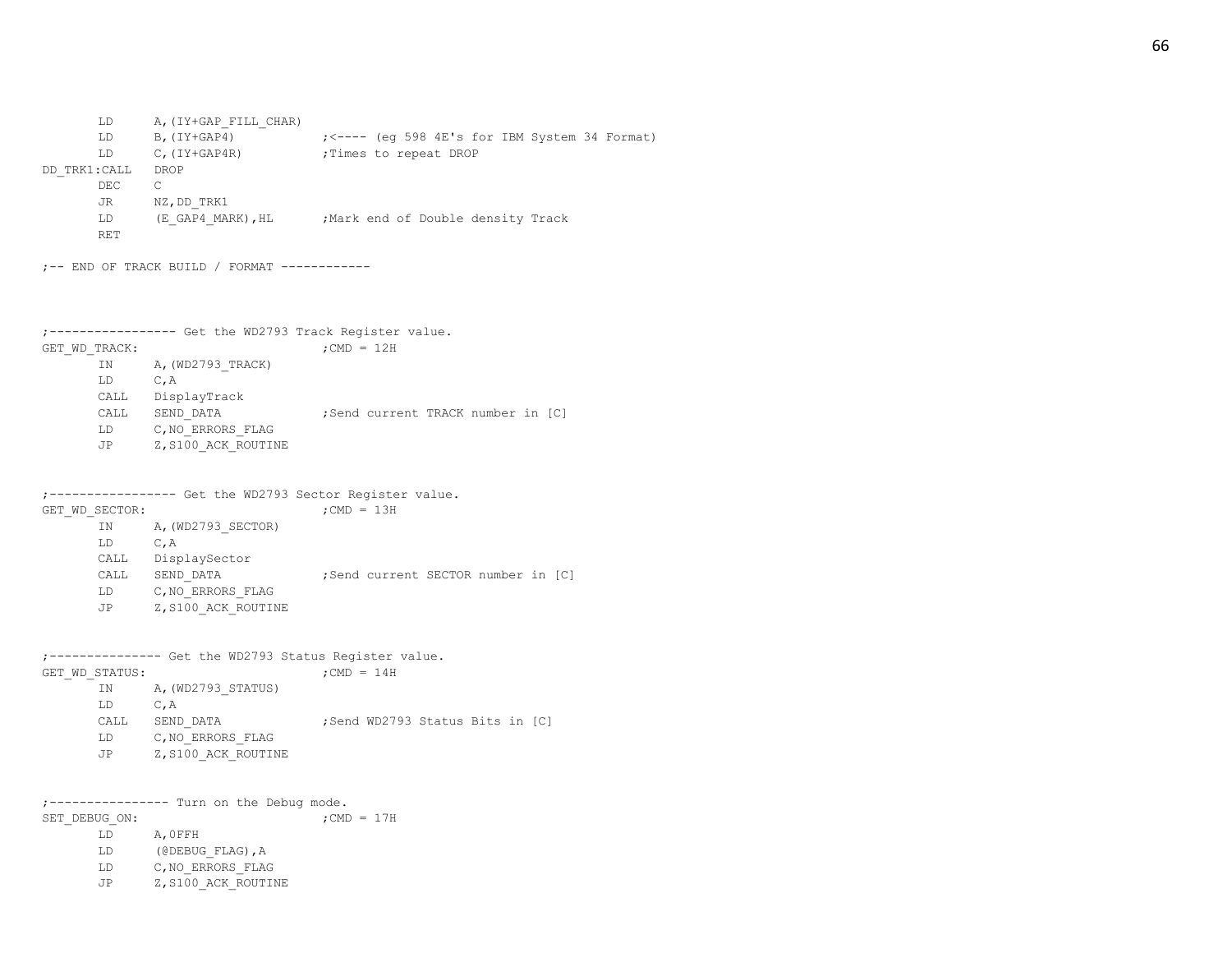;---------------- Turn on the Debug mode. SET\_DEBUG\_OFF:  $\qquad \qquad ;\text{CMD} = 18\text{H}$ XOR A,A LD (@DEBUG\_FLAG),A

- LD C,NO\_ERRORS\_FLAG
- JP Z, S100 ACK ROUTINE

;--------------- Dump memory variables to S-100 system of most key RAM variables and flag values (starting at 8000H)

| RAM DUMP:          |                                                                     | $;$ CMD = 19H                                     |
|--------------------|---------------------------------------------------------------------|---------------------------------------------------|
|                    | LD C, NO ERRORS FLAG                                                |                                                   |
|                    | CALL S100 ACK ROUTINE                                               |                                                   |
| PUSH IY            |                                                                     | ;Save [IY],                                       |
|                    | CALL SEND DRIVE DUMP                                                | LD IY, @DRIVE A DRIVE TABLE : Start with Drive A: |
|                    | CALL GET DATA<br>CP A, CMD ABORT<br>JP Z, RAM DUMP_DONE             | ; check if CMD ABORT was sent                     |
|                    | LD IY, @DRIVE B DRIVE TABLE : then Drive B:<br>CALL SEND DRIVE DUMP |                                                   |
|                    | CALL GET DATA<br>CP A, CMD ABORT<br>JP Z, RAM DUMP DONE             | check if CMD ABORT was sent,                      |
|                    | LD IY, @DRIVE_C_DRIVE_TABLE : then Drive C:<br>CALL SEND DRIVE DUMP |                                                   |
|                    | CALL GET DATA<br>CP A, CMD ABORT<br>JP Z, RAM DUMP DONE             | check if CMD ABORT was sent;                      |
|                    | CALL SEND DRIVE DUMP                                                | LD IY, @DRIVE D DRIVE TABLE : lastly Drive D:     |
|                    | CALL GET_DATA<br>CP A, CMD ABORT<br>JP Z, RAM DUMP DONE             | ; check if CMD ABORT was sent                     |
| PUSH HL<br>PUSH BC |                                                                     | ; Next send current [SP] value                    |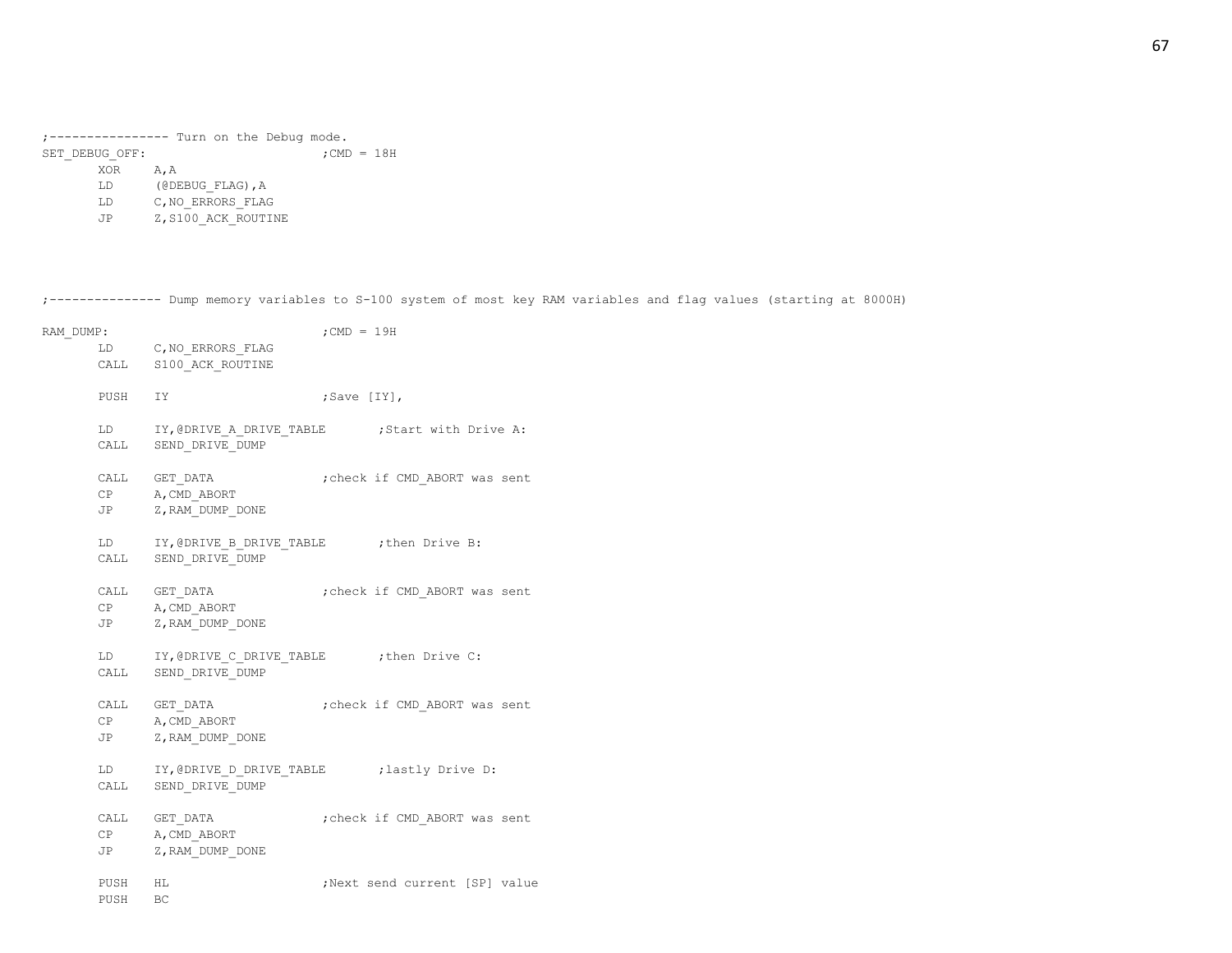| LD                                                                                                                                                                                                                             | HL, @TEMP STACK         |                                                                   |
|--------------------------------------------------------------------------------------------------------------------------------------------------------------------------------------------------------------------------------|-------------------------|-------------------------------------------------------------------|
| LD<br>INC                                                                                                                                                                                                                      | (@TEMP STACK), SP<br>НL |                                                                   |
|                                                                                                                                                                                                                                |                         |                                                                   |
| LD                                                                                                                                                                                                                             | $C$ , $(HL)$            | ;Switch order, High byte first                                    |
| CALL                                                                                                                                                                                                                           | SEND DATA               | ;Send data in [C]                                                 |
| DEC                                                                                                                                                                                                                            | HL                      |                                                                   |
| LD and the set of the set of the set of the set of the set of the set of the set of the set of the set of the set of the set of the set of the set of the set of the set of the set of the set of the set of the set of the se | $C$ , $(HL)$            |                                                                   |
| CALL                                                                                                                                                                                                                           | SEND DATA               | ;Send data in [C]                                                 |
| POP                                                                                                                                                                                                                            | BC.                     |                                                                   |
| POP                                                                                                                                                                                                                            | HL                      |                                                                   |
| LD                                                                                                                                                                                                                             |                         | A, (@CURRENT DRIVE SELECT) ; Current selected drive. 1, 2, 4, 8   |
| LD                                                                                                                                                                                                                             | $C$ , $A$               |                                                                   |
| CALL                                                                                                                                                                                                                           | SEND DATA               | ;Send data in [C]                                                 |
| RAM DUMP DONE:                                                                                                                                                                                                                 |                         |                                                                   |
| POP                                                                                                                                                                                                                            | IY.                     | ;Get back [IY]                                                    |
| JP                                                                                                                                                                                                                             | S100 ACK ROUTINE        | ; Finish up and return to loop                                    |
|                                                                                                                                                                                                                                |                         |                                                                   |
| SEND DRIVE DUMP:                                                                                                                                                                                                               |                         | ;Send Drive variables addressed in [IY]                           |
|                                                                                                                                                                                                                                |                         | LD C, (IY+DRIVE PORT) ; First the hardware select port bit values |
| CALL                                                                                                                                                                                                                           | SEND DATA               |                                                                   |
| LD                                                                                                                                                                                                                             |                         | ;Sectors/Track for disk                                           |
| CALL                                                                                                                                                                                                                           | C,(IY+NSCTRS)           |                                                                   |
|                                                                                                                                                                                                                                | SEND DATA               |                                                                   |
|                                                                                                                                                                                                                                | LD C, (IY+NTRKS)        | ;Tracks/Side                                                      |
|                                                                                                                                                                                                                                | CALL SEND DATA          |                                                                   |
|                                                                                                                                                                                                                                |                         |                                                                   |
| LD                                                                                                                                                                                                                             | $C$ , (IY+HEADR)        | ;For Formatting                                                   |
| CALL                                                                                                                                                                                                                           | SEND DATA               |                                                                   |
| LD                                                                                                                                                                                                                             | $C$ , (IY+GAP1)         | $\mathbf{H}$<br>$\ddot{ }$                                        |
| CALL                                                                                                                                                                                                                           | SEND DATA               |                                                                   |
|                                                                                                                                                                                                                                |                         |                                                                   |
| LD                                                                                                                                                                                                                             | $C$ , (IY+GAP2)         | $\mathbf{H}$<br>$\ddot{ }$                                        |
| CALL                                                                                                                                                                                                                           | SEND DATA               |                                                                   |
| LD                                                                                                                                                                                                                             | C, $(IY+GAP3)$          | $\pmb{\mathsf{H}}$<br>$\ddot{ }$                                  |
| CALL                                                                                                                                                                                                                           | SEND DATA               |                                                                   |
| LD                                                                                                                                                                                                                             | $C$ , (IY+GAP4)         | $\pmb{\mathsf{H}}$<br>$\ddot{ }$                                  |
| CALL                                                                                                                                                                                                                           | SEND DATA               |                                                                   |
|                                                                                                                                                                                                                                |                         |                                                                   |
| LD                                                                                                                                                                                                                             | $C$ , (IY+GAP4R)        | $\pmb{\mathsf{H}}$<br>$\cdot$                                     |
| CALL                                                                                                                                                                                                                           | SEND DATA               |                                                                   |
|                                                                                                                                                                                                                                |                         |                                                                   |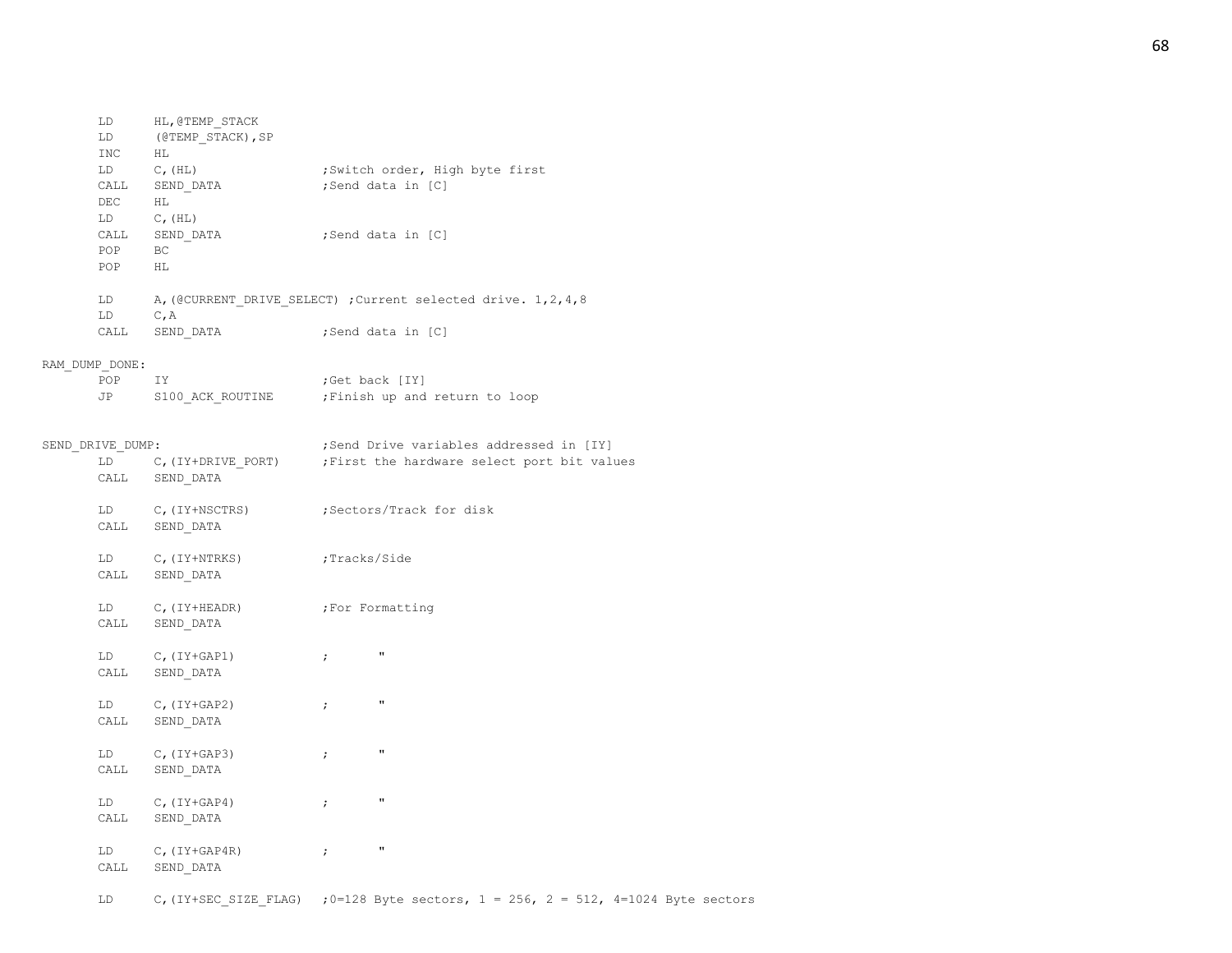CALL SEND\_DATA LD C,(IY+GAP\_FILL\_CHAR) ;Byte used in disk formating CALL SEND\_DATA LD C, (IY+DATA\_FILL\_CHAR) ; " " " CALL SEND\_DATA LD C,(IY+SPECIAL FLAG) ;Flag byte for cases where after formatting disk need to be initilized. Normally 0, CPM86 FLAG = 1 CALL SEND\_DATA LD C, (IY+SEC SKEW TABLE+1) ;High address of sector skew table CALL SEND\_DATA LD C, (IY+SEC SKEW TABLE) ;Low address of sector skew table CALL SEND\_DATA LD C, (IY+FORMAT\_NUM) ; Each format will have a unique number in the table list below. CALL SEND\_DATA LD C, (IY+SYS\_TRKS) ;How many tracks for system (usually 2 for 8-inch disks) CALL SEND\_DATA LD C,(IY+SEC SIZE BYTES+1) ;Two Bytes. (128,256,512 or 1024) CALL SEND\_DATA LD C, (IY+SEC SIZE BYTES) CALL SEND\_DATA LD C, (IY+TRACK SIZE+1) ;Two Bytes. Track size (in bytes) of that disks format CALL SEND\_DATA LD C, (IY+TRACK SIZE) CALL SEND\_DATA ;Now get CPM/DOS data storage values LD C, (IY+DRIVE TRACK) ; Current CPM requested Track CALL SEND\_DATA LD C,(IY+DRIVE\_SECTOR) ;Current CPM requested Sector CALL SEND\_DATA LD C, (IY+DRIVE SS DS FLAG) ; Current CPM requested Side Flag CALL SEND\_DATA RET

;--------------- Send Test string back to S-100 system expalining the error codes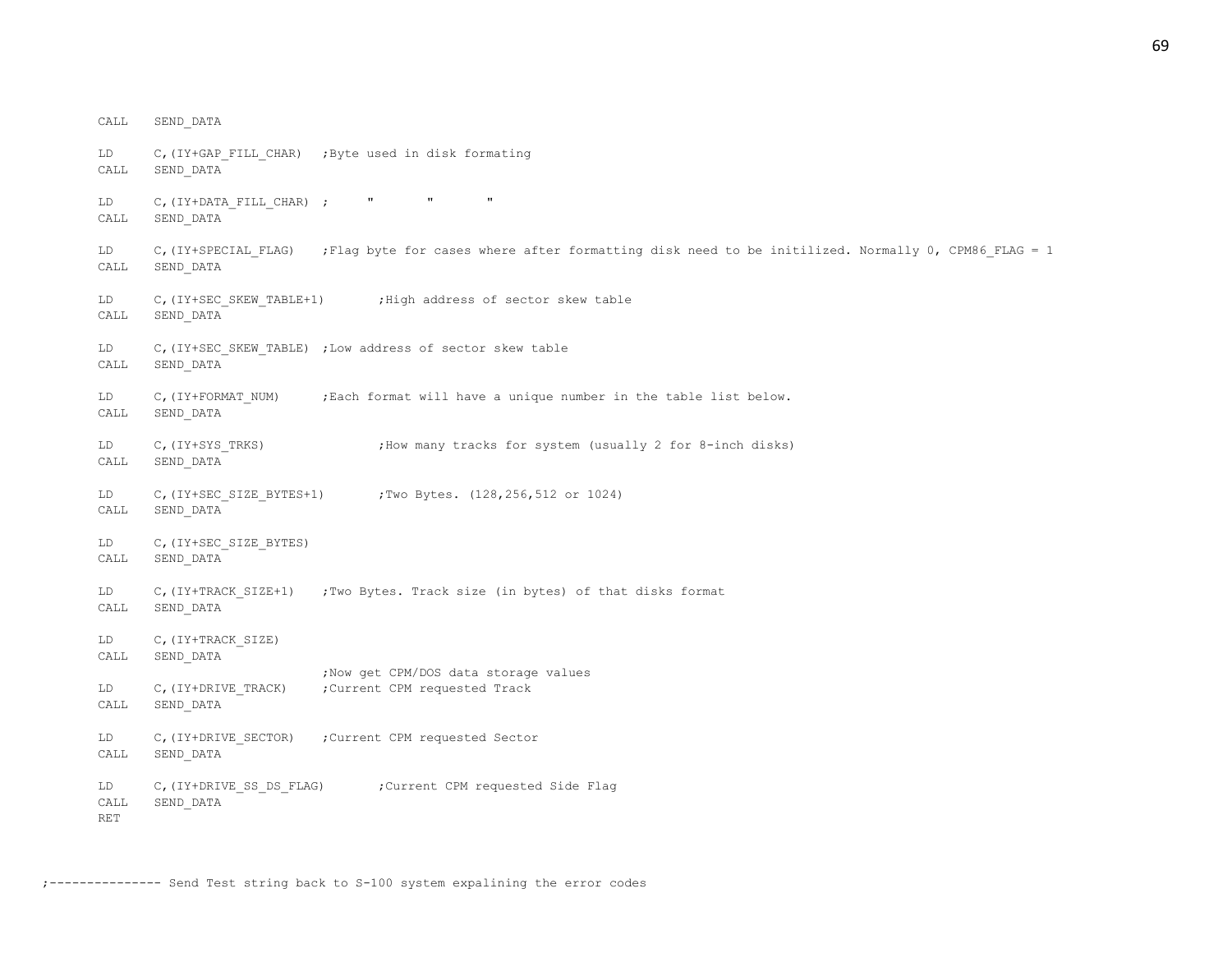| SEND ERRORS STRING: |                  | ;Send back an error string for last ZFDC board error # |
|---------------------|------------------|--------------------------------------------------------|
| CALL                | GET DATA         | ; check if CMD ABORT was sent                          |
|                     | CP A, CMD ABORT  |                                                        |
| JR                  | Z, STRING DONE   |                                                        |
| CP                  | A, CMD RANGE ERR | ;See if we are within range                            |
|                     | JR C, RANGE OK   |                                                        |
| LD                  | A, CMD RANGE ERR |                                                        |
| RANGE OK:           |                  |                                                        |
| LD                  | HL, ERROR TBL    | Point to start of Table Pointers,                      |
| ADD                 | A, A             | ; X2                                                   |
| ADD A, L            |                  |                                                        |
| LD L, A             |                  |                                                        |
| LD                  | A, (HL)          |                                                        |
| INC                 | HL.              |                                                        |
|                     | LD H, (HL)       |                                                        |
| LD                  | L, A             | ; [HL] Now contains pointer to error string            |
|                     |                  |                                                        |

## MORE\_STRING:

| LD   | A, (HL)        | :Get character                  |
|------|----------------|---------------------------------|
| 0R   | A, A           | ;0 at end of string             |
| JR   | Z, STRING DONE |                                 |
| LD   | $C$ . A        |                                 |
| CALL | SEND DATA      | Send data back to S-100 system; |
| INC  | HT.            |                                 |
| JR.  | MORE STRING    |                                 |

### STRING\_DONE:

| T.D |  | C, NO ERRORS FLAG |
|-----|--|-------------------|
| JP. |  | S100 ACK ROUTINE  |

;=================== Support Routines =================================================

; WD2793 WAIT, just waits for the WD2793 chip to go not busy, or it times out.

; IF, not busy it then checks the WD2793 status register against the error mask bits in [D]

; Returns Z if no errors, NZ & 0FFH in [A] if Timeout, else Masked status error bits in [A].

WD2793\_WAIT:

|            | CALL | DELAY 30uS         | ; We need to delay 30uS, previous command may have been an output to CMD port |
|------------|------|--------------------|-------------------------------------------------------------------------------|
|            | LD   | BC, 0              | ; been an output to CMD port                                                  |
|            | LD   | E, STATUS DELAY    | ; Timeout, (about 5 seconds)                                                  |
| WAIT 1: IN |      | A, (WD2793 STATUS) | ; Wait until chip is not busy                                                 |
|            | BIT  | 0.A                | Check Busy bit,                                                               |
|            | JR   | Z, CHECK STATUS    | ;Z flag set if OK                                                             |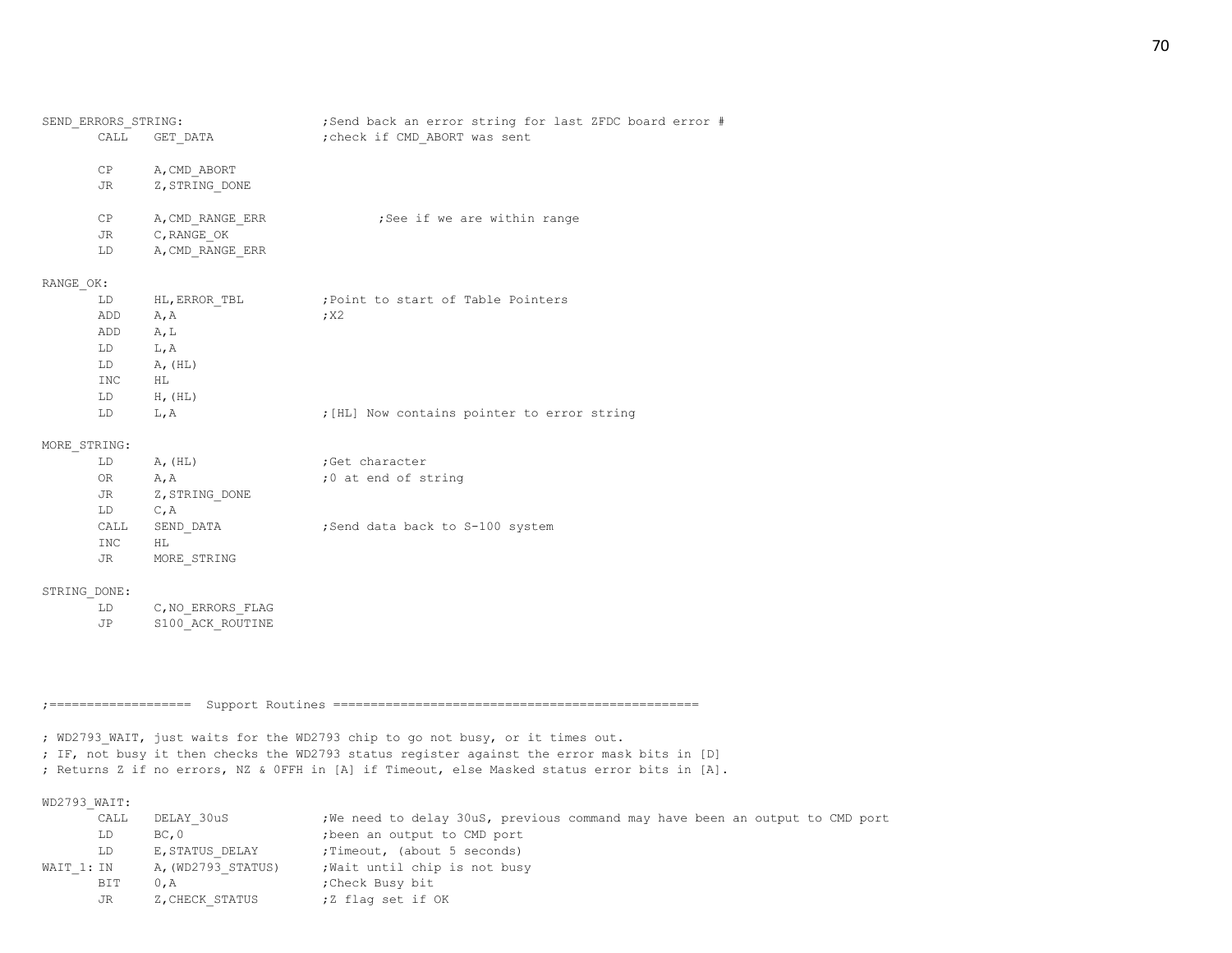| DJNZ          | WAIT 1     | :Try for ~0.5 seconds                                           |
|---------------|------------|-----------------------------------------------------------------|
| DEC           | B          | ; Reset B to OFFH                                               |
| DEC           | C          |                                                                 |
| JR            | NZ, WAIT 1 |                                                                 |
| DEC           | В          | ; Reset B to OFFH                                               |
| DEC           | C          |                                                                 |
| DEC           | Е          |                                                                 |
| JR            | NZ, WAIT 1 |                                                                 |
| XOR           | Α          |                                                                 |
| DEC           | Α          |                                                                 |
| RET           |            | ; Return NZ flag set if timeout, OFFH in [A]                    |
| CHECK STATUS: |            |                                                                 |
| AND           | A, D       | ; Check against mask error bits for this command (I, II or III) |
| RET           |            |                                                                 |

# ; General ERROR reporting/ACK byte back to S-100 System.

# S100\_ACK\_ROUTINE:

LD A,C

|             | PUSH<br>LD                | AF<br>(@CURRENT ACK), A ; Store it here also |                                                                                                    |
|-------------|---------------------------|----------------------------------------------|----------------------------------------------------------------------------------------------------|
|             | OR D<br>CALL<br>POP       | A, A<br>AF                                   | NZ, DisplayACK ; If in display mode also show CMD ACK data                                         |
|             | CP<br>JR                  | A, NO ERRORS FLAG<br>Z, ACK1                 |                                                                                                    |
|             | CALL<br>XOR<br>DEC<br>RET | SEND DATA<br>Α<br>$\mathbb{A}$               | ; Send back ERROR CODE to S-100 System<br>; Return NZ Flag set = Errors                            |
| ACK1:       | CALL<br>XOR<br><b>RET</b> | SEND DATA<br>A                               | ; Send back NO ERRORS CODE to S-100 System<br>; Return Z Flag set = NO Errors                      |
|             |                           |                                              | ================== Main routine to get data a data byte in [A] from S-100 System via PIO #1 Port B |
| INPUT INTS: | DI<br>EX.<br>XOR<br>DEC   | AF, AF'<br>a, a<br>a                         | ; Input INT routine (Data FROM S-100 System) when data arrives<br>;Stop any more ints temporly     |
|             | LD<br>EX.                 | (@IN DATA FLAG), a<br>AF, AF'                | ; OFFH in flag to indicate we have data in port B for GET DATA below<br>;Switch back to [A]        |
|             |                           |                                              |                                                                                                    |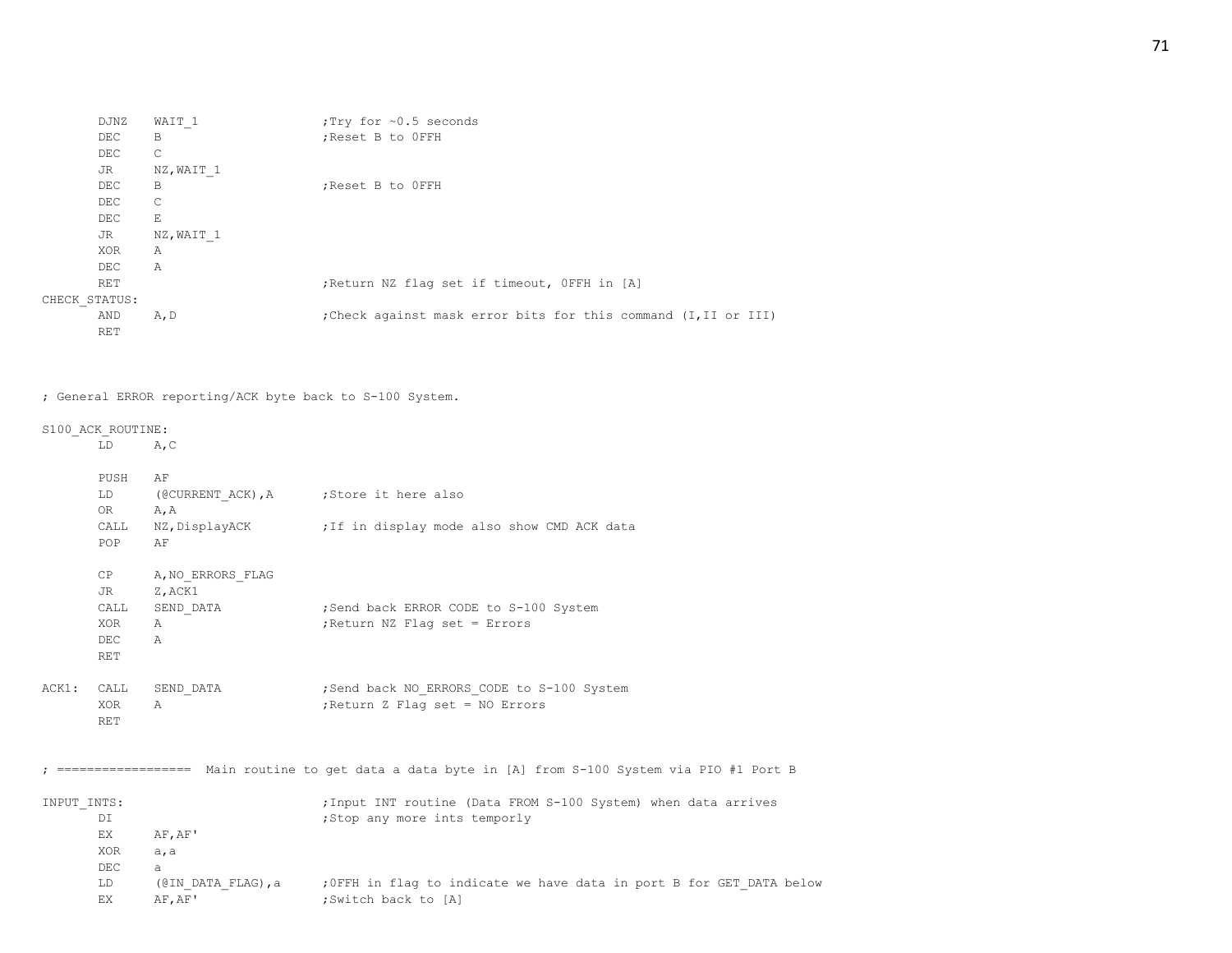EI :  $\mu$  ; Must turn back on for OUTPUT INTS (see below) RETI  $;$  Note PIO is an automatic NON-EOI type of device, this resets the ready line. GET\_DATA: CALL DIRECTION IN ; Set direction for input GET\_DATA1: LD A,(@IN\_DATA\_FLAG) ;<<<<<<<<< LOOP IF NOTHING >>>>>>>>> OR A,A JR Z, GET\_DATA1 ;Loop until we get something (>>> Add watchdog later <<<<) DI  $\bigcup$  ,  $\bigcup$   $\bigcup$   $\bigcup$   $\bigcup$   $\bigcup$   $\bigcup$   $\bigcup$   $\bigcup$   $\bigcup$   $\bigcup$   $\bigcup$   $\bigcup$   $\bigcup$   $\bigcup$   $\bigcup$   $\bigcup$   $\bigcup$   $\bigcup$   $\bigcup$   $\bigcup$   $\bigcup$   $\bigcup$   $\bigcup$   $\bigcap$   $\bigcap$   $\bigcap$   $\bigcap$   $\bigcap$   $\bigcap$   $\bigcap$   $\bigcap$   $\bigcap$   $\bigcap$   $\bigcap$   $\bigcap$ 

XOR A,A LD (@IN\_DATA\_FLAG),A ;Set flag to 0. Will go to 0FFH with new data comming in from S100 side (INPUT\_INTS) IN A,(PIO1\_DATA\_B) ;Get actual data (OK with above flag set because INT's still not active EI :Now allow another INT, if more data is to be gotten or sent to S100 side

;

; ================ Main routine to send data in [C] to S-100 System via PIO #1 Port A

;

RET

| OUTPUT INTS: |                     | Note. Int is generated AFTER data is actully recieved on S100 side (not when placed in the PIO) |
|--------------|---------------------|-------------------------------------------------------------------------------------------------|
| DI           |                     |                                                                                                 |
| EX           | AF, AF'             | ;Switch to [A']                                                                                 |
| <b>XOR</b>   | a, a                |                                                                                                 |
| LD           | (@OUT DATA FLAG), a | Flag data has been recieved by S100 system. Put OH because all RAM is initilized to OH          |
| EX.          | AF, AF'             | ;Switch back to [A]                                                                             |
| EI           |                     | ; Must be on for INPUT INTS                                                                     |
| <b>RETI</b>  |                     | ;Note PIO is an automatic NON-EOI type of device.                                               |
|              |                     | ; VIP --- Flags must be returned unchanged for SEND DATA!                                       |
| SEND DATA:   |                     | ; Send byte of data to S-100 Bus. WAIT - UNTIL acknowledged!                                    |
| PUSH         | AF                  | ;Save Flags                                                                                     |
| CALL         | DIRECTION OUT       | ;Set direction for output                                                                       |
| DI           |                     | ; Don't want to INT's while here since we are resetting a flag                                  |
| XOR          | A, A                |                                                                                                 |
| <b>DEC</b>   | Α                   |                                                                                                 |
| LD           | (@OUT DATA FLAG), A | ;Set flag to OFFH. Will go to 0 when byte is recieved on the S100 side, see (INPUT INTS) below  |
| LD           | A, C                | ; Remember data always in [C]!                                                                  |
| OUT          | (PIO1_DATA_A), A    | ; First put it in output port                                                                   |
| EI           |                     | ;Allow INT's back on                                                                            |
| XOR          | A, A                |                                                                                                 |
| LD           | (@WAIT FLAG), A     | ; To avoid the ZFDC getting hung up waiting for the S-100 system to acknowledge                 |
| SEND DATA1:  |                     | ; a sent data byte from here, put in a timeout loop.                                            |
| LD           | A, (@WAIT FLAG)     | ; Note if @WAIT FLAG is ever OFFH, then SEND DATA timed out                                     |
| <b>INC</b>   | Α                   |                                                                                                 |
| JR           | Z, SEND ABORT       | $:0,1,2,3$ FFH, ->0                                                                             |
| LD           | (@WAIT FLAG), A     |                                                                                                 |
| LD           | A, (@OUT DATA FLAG) | ; Wait until S-100 signals it has actully recieved the data                                     |
| OR.          | A, A                |                                                                                                 |

JR NZ, SEND DATA1 ;Previous byte not yet recieved by S100 system ---- so wait!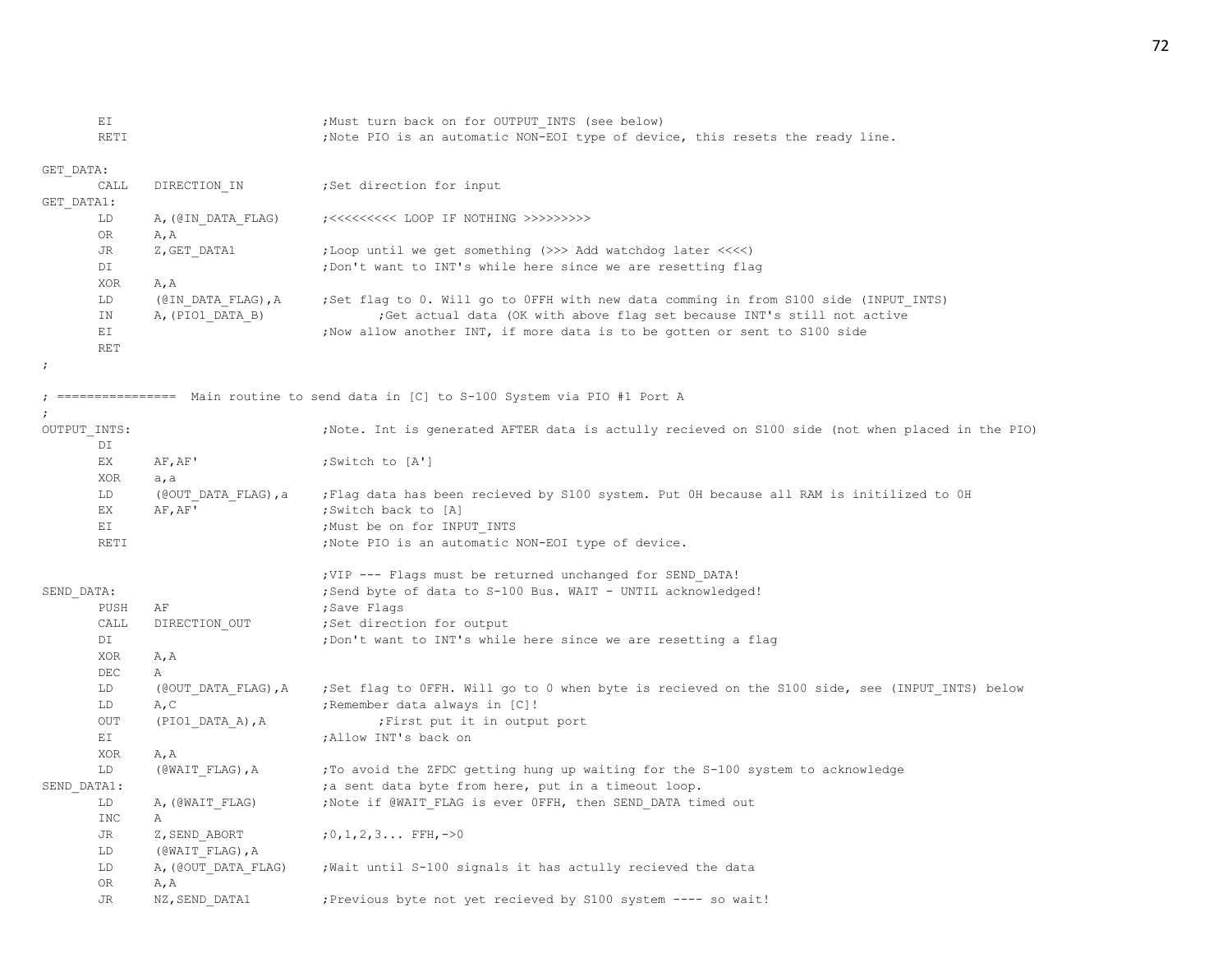|             | CALL              | DIRECTION IN       | ; Back to default IN mode -- no matter what                                         |
|-------------|-------------------|--------------------|-------------------------------------------------------------------------------------|
|             | POP<br><b>RET</b> | ΑF                 | ; Important, some routines count on [AF] being unchanged                            |
|             |                   |                    | A hangup here usually occours because the S-100 recieving end expected              |
|             |                   |                    | ; less data that the ZFDC sent, so the extra data (or "S100 ACK ROUTINE" byte)      |
| SEND ABORT: |                   |                    | ; is never recieved/acknowledged correctly.                                         |
|             | LD.               | A, OEEH            | ; Flag to let user know (Note for a properly written BIOS this should never occour) |
|             | CALL              | DisplayHEX 01      |                                                                                     |
|             | LD                | A, OE1H            | ; Flag to let user know (Note for a properly written BIOS this should never occour) |
|             | CALL              | DisplayHEX 23      |                                                                                     |
|             | CALL              | DELAY 1S           | Allow time to show info                                                             |
|             | CALL              | DIRECTION IN       | ; Back to default IN mode -- no matter what                                         |
|             | POP               | ΑF                 | ; Important, some routines count on [AF] being unchanged                            |
|             | <b>RET</b>        |                    |                                                                                     |
|             | DIRECTION IN:     |                    | ;Set Direction flag to input                                                        |
|             | PUSH              | ΑF                 |                                                                                     |
|             | LD                | A, (@PIO2B_BITS)   | ; Get stored hardware select bits (because this port cannot be read)                |
|             | <b>RES</b>        | DIRECTION BIT, A   | ; Low for input mode                                                                |
|             | OUT               | $(PIO2$ DATA B), A |                                                                                     |
|             | LD                | (@PIO2B BITS), A   | ; Store hardware select bits (because this port cannot be read)                     |
|             | POP               | AF                 |                                                                                     |
|             | <b>RET</b>        |                    |                                                                                     |
|             | DIRECTION OUT:    |                    | ; Set Direction flag to output                                                      |
|             | PUSH              | AF                 |                                                                                     |
|             | LD                | A, (@PIO2B BITS)   | ; Get stored hardware select bits (because this port cannot be read)                |
|             | SET               | DIRECTION BIT, A   | ; High for output mode                                                              |
|             | OUT               | (PIO2 DATA B), A   |                                                                                     |
|             | LD                | (@PIO2B BITS), A   | ; Store hardware select bits (because this port cannot be read)                     |
|             | POP               | AF                 |                                                                                     |
|             | RET               |                    |                                                                                     |
|             | DisplayTrack:     |                    | ; Display the current Track register of the WD2793                                  |
|             | LD                | A, (@DEBUG FLAG)   | ; Are we in dubug mode?                                                             |
|             | 0R                | A, A               |                                                                                     |
|             | <b>RET</b>        | ΝZ                 | ; If so skip display                                                                |
|             | ΙN                | A, (WD2793_TRACK)  |                                                                                     |
|             | CALL              | DisplayHEX 01      |                                                                                     |
|             | <b>RET</b>        |                    |                                                                                     |
| DisplayCMD: |                   |                    |                                                                                     |
|             | LD.               | A, (@CURRENT CMD)  |                                                                                     |
|             | CALL              | DisplayHEX 01      |                                                                                     |
|             | <b>RET</b>        |                    |                                                                                     |
|             | DisplayHEX 01:    |                    | ; Shortcut to immediatly dump [A] on Track TILs                                     |
|             | PUSH              | ΑF                 | ; Change nothing                                                                    |
|             |                   |                    |                                                                                     |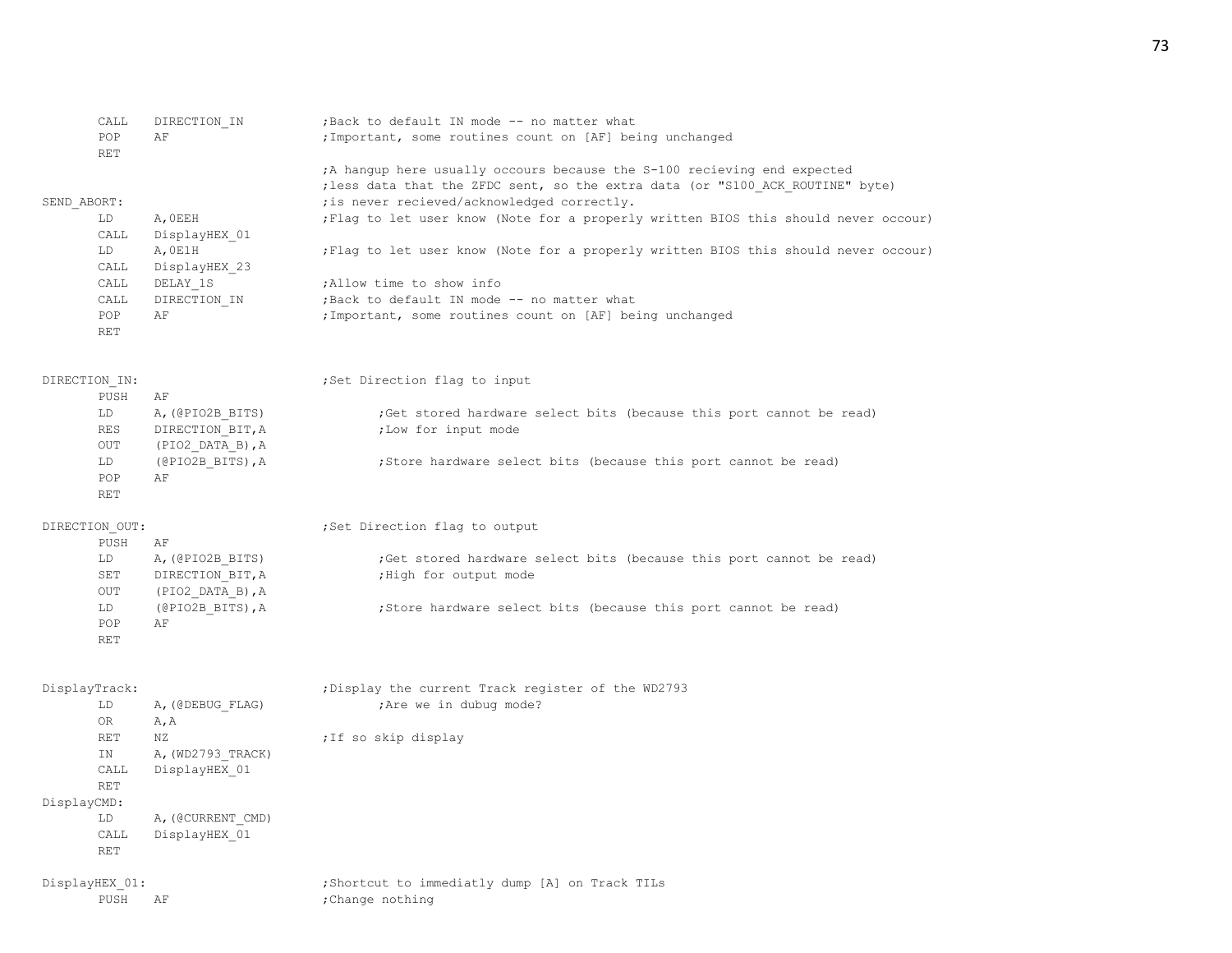| PUSH BC    |                    |                                   |
|------------|--------------------|-----------------------------------|
| PUSH AF    |                    | ; Do Low Nibble first             |
| AND A, OFH |                    | Get low byte first;               |
|            | LD B, 11010000B    | To lower strobe for TIL 1,        |
| OR A, B    |                    |                                   |
|            | OUT PIO2 DATA A, A |                                   |
|            | LD B, 11110000B    | ;Raise strobe for TIL 1           |
| OR A, B    |                    |                                   |
|            | OUT PIO2 DATA A, A | Data locked into TIL 1,           |
|            |                    |                                   |
| POP        | AF                 | Get back stored [A], High Nibble; |
| <b>RRA</b> |                    |                                   |
| RRA        |                    |                                   |
| <b>RRA</b> |                    |                                   |
| RRA        |                    |                                   |
| AND A, OFH |                    |                                   |
|            | LD B, 11100000B    | ;To lower strobe for TIL 0        |
| OR A, B    |                    |                                   |
|            | OUT PIO2_DATA_A, A |                                   |
|            | LD B, 11110000B    | Raise strobe for TIL 0            |
| OR A, B    |                    |                                   |
|            | OUT PIO2 DATA A, A | Data locked into TIL 0;           |
| POP        | BC                 |                                   |
| POP        | AF                 |                                   |
| RET        |                    |                                   |

| DisplaySector: |                                                                                                                                                                                                                                        | ; Display the current Sector register of the WD2793 |
|----------------|----------------------------------------------------------------------------------------------------------------------------------------------------------------------------------------------------------------------------------------|-----------------------------------------------------|
|                | LD A, (@DEBUG FLAG)                                                                                                                                                                                                                    | ; Are we in dubug mode? If so skip                  |
|                | OR<br>A, A                                                                                                                                                                                                                             |                                                     |
|                | RET<br>ΝZ                                                                                                                                                                                                                              | ;if so skip display                                 |
|                | IN A, (WD2793 SECTOR)                                                                                                                                                                                                                  |                                                     |
|                | DisplayHEX 23<br>CALL                                                                                                                                                                                                                  |                                                     |
|                | RET                                                                                                                                                                                                                                    |                                                     |
| DisplayACK:    |                                                                                                                                                                                                                                        |                                                     |
|                | LD A, (@CURRENT ACK)                                                                                                                                                                                                                   |                                                     |
|                | CALL DisplayHEX 23                                                                                                                                                                                                                     |                                                     |
|                | <b>RET</b>                                                                                                                                                                                                                             |                                                     |
| DisplayHEX 23: |                                                                                                                                                                                                                                        | ; Shortcut to immediatly dump [A] on Sector TILs    |
|                | PUSH<br>AF                                                                                                                                                                                                                             | ; Change nothing                                    |
|                | PUSH<br>BC <sub>1</sub>                                                                                                                                                                                                                |                                                     |
|                | PUSH<br>AF                                                                                                                                                                                                                             |                                                     |
|                | A,0FH<br>AND                                                                                                                                                                                                                           | Get low Nibble first;                               |
|                | LD B, 01110000B                                                                                                                                                                                                                        | To lower strobe for TIL 1                           |
|                | OR and the set of the set of the set of the set of the set of the set of the set of the set of the set of the set of the set of the set of the set of the set of the set of the set of the set of the set of the set of the se<br>A, B |                                                     |
|                | <b>OUT</b><br>PIO2 DATA A, A                                                                                                                                                                                                           |                                                     |
|                |                                                                                                                                                                                                                                        |                                                     |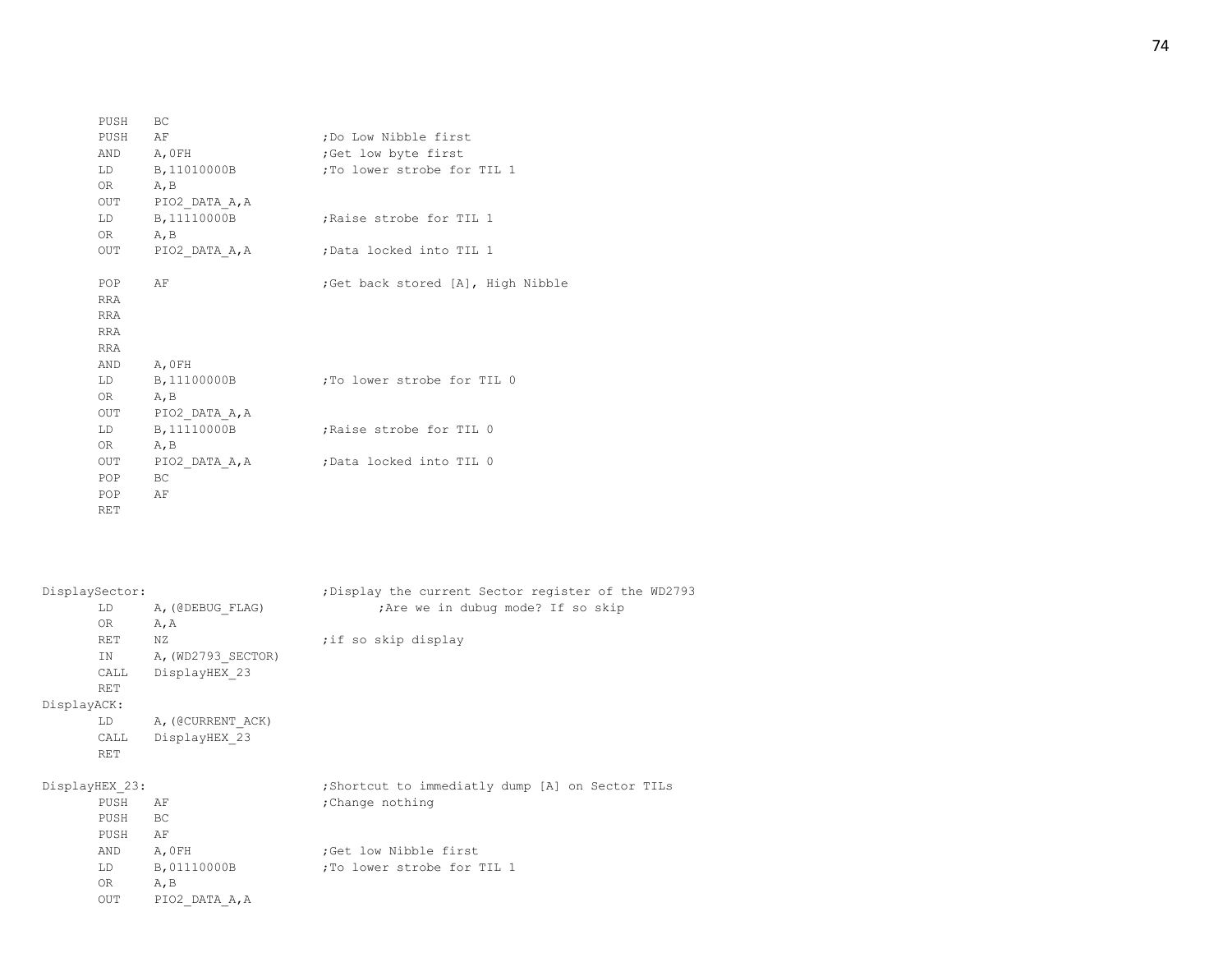|               | LD<br>0R     | $A$ , $B$        | B, 11110000B ; Raise strobe for TIL 1                                |
|---------------|--------------|------------------|----------------------------------------------------------------------|
|               | OUT          | PIO2_DATA_A, A   | ;Data locked into TIL 1                                              |
|               | POP          | AF               | ;Get back stored [A]                                                 |
|               | <b>RRA</b>   |                  |                                                                      |
|               | <b>RRA</b>   |                  |                                                                      |
|               | <b>RRA</b>   |                  |                                                                      |
|               | <b>RRA</b>   |                  |                                                                      |
|               | AND          | A, OFH           |                                                                      |
|               | LD           | B, 10110000B     | To lower strobe for TIL 0                                            |
|               | OR           | A, B             |                                                                      |
|               | $_{\rm OUT}$ | PIO2_DATA_A, A   |                                                                      |
|               | LD           | B, 11110000B     | Raise strobe for TIL 0                                               |
|               | OR           | A, B             |                                                                      |
|               | OUT          | PIO2_DATA_A, A   | ;Data locked into TIL 0                                              |
|               | POP          | BC               |                                                                      |
|               | POP          | AF               |                                                                      |
|               | <b>RET</b>   |                  |                                                                      |
|               |              |                  | ; Display current Drive on TIL #4                                    |
| DisplayDrive: |              |                  | ; Drive # can be from 0 to 3H in [A]                                 |
|               | PUSH         | BC               |                                                                      |
|               | PUSH         | AF               |                                                                      |
|               | LD           | A, (@PIO2B_BITS) | ; Get stored hardware select bits (because this port cannot be read) |
|               | AND          | A, OFCH          |                                                                      |
|               | LD           | C, A             |                                                                      |
|               | POP          | AF               |                                                                      |
|               | AND          | A, 3H            | ; Isolate lower 2 bits (drive selection bits)                        |
|               | OR           | A, C             | ;Add in other bits                                                   |
|               | OUT          |                  | PIO2_DATA_B, A (Data locked into TIL 3                               |
|               | LD           | (@PIO2B_BITS),A  | ; Store hardware select bits (because this port cannot be read)      |
|               | POP          | BC               |                                                                      |
|               | <b>RET</b>   |                  |                                                                      |
|               |              |                  |                                                                      |

; Turn ON the WD2795 INTRQ ints. Set the NMI jump address to the pointer in[HL] ; No registers changed

## ON\_WD2793\_INTRQ:

| PUSH | ΑF                  |                                                                      |
|------|---------------------|----------------------------------------------------------------------|
| LD   | (@INTR ADDRESS), HL | ; Put the NMI return address here                                    |
|      |                     |                                                                      |
| LD   | A, (@PIO2B BITS)    | ; Get stored hardware select bits (because this port cannot be read) |
| SET  | WD INTRO BIT, A     | ;Set WD2793 INTRO                                                    |
| OUT  | PIO2 DATA B, A      | : send to hardware                                                   |
| LD   | (@PIO2B BITS), A    | ; Store hardware select bits (because this port cannot be read)      |

POP AF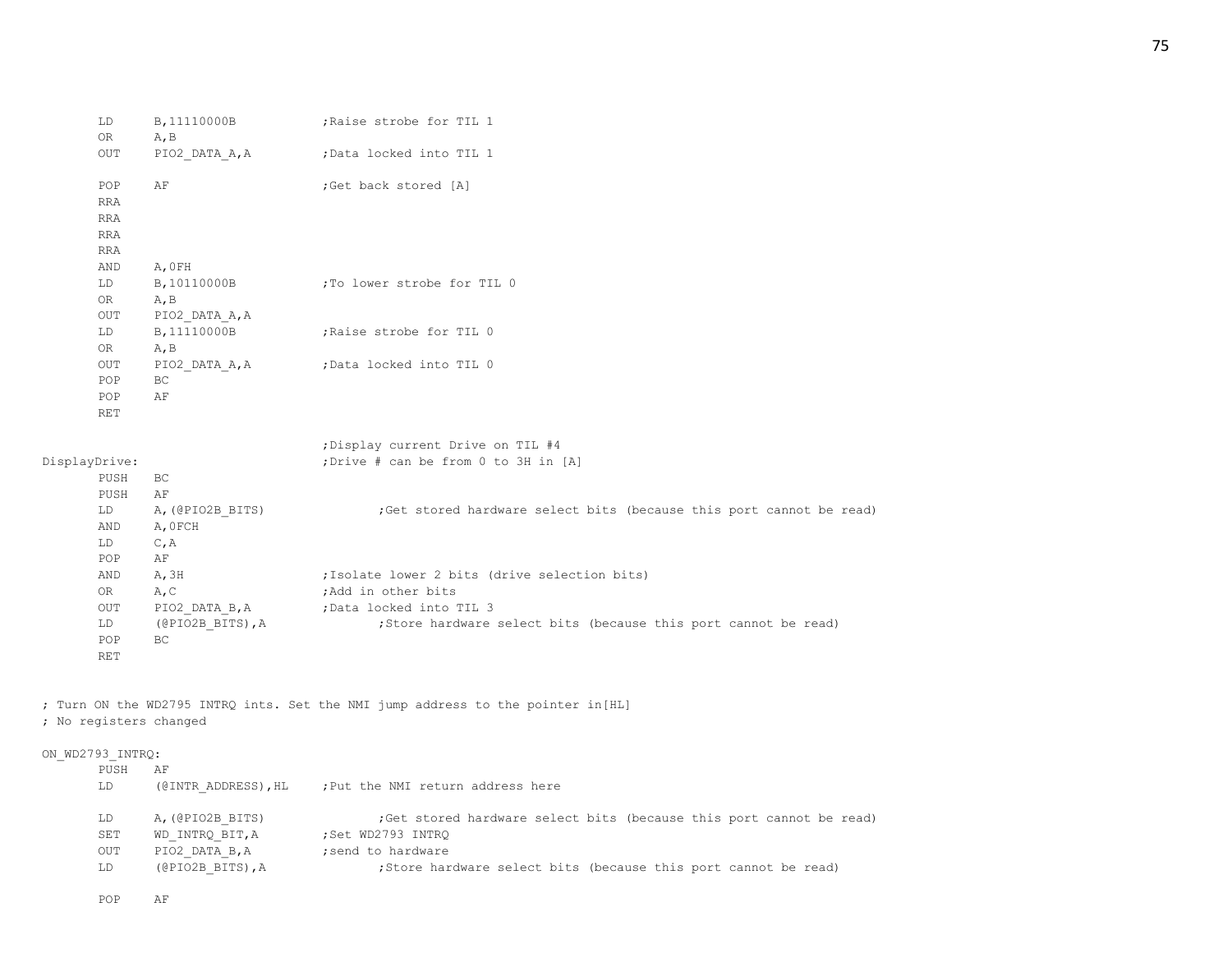RET

```
; No registers changed
OFF_WD2793_INTRQ:
      PUSH AF
      LD A, (@PIO2B_BITS) ;Get stored hardware select bits (because this port cannot be read)
      RES WD_INTRQ_BIT, A ;Reset WD2793 INTRQ
      OUT PIO2_DATA_B,A
      LD (@PIO2B_BITS),A ;Store hardware select bits (because this port cannot be read)
      LD HL, DEFAULT NMI ;Put back the catch-all NMI trap in case there was an NMI/Watach-dog problem
      LD (@INTR_ADDRESS), HL ; Put the default NMI routine address here
      POP AF
      RET
;
;
; Very short Software time delay ~30 uSec @ 6MHZ (No registers changed)
DELAY_30uS:
      PUSH AF
      LD A,20H
WAIT 5: DEC A
      JR NZ, WAIT 5
      POP AF
      RET
; Software time delay for ROLL Hex display
DELAY_100mS:
      PUSH AF
      PUSH BC
      LD BC, 0005H ;Delay adjust
WAIT_6: DJNZ WAIT_6
      DEC C
      JR NZ, WAIT 6
      POP BC
      POP AF
      RET
; Software time delay for waiting for board initilization
DELAY_200mS:
      PUSH AF
      PUSH BC
      LD BC, 0010H ;Delay adjust
WAIT 7: DJNZ WAIT 7
      DEC C
      JR NZ, WAIT 7
      POP BC
```
; Turn OFF the WD2793 INTRQ ints. Set the NMI jump address to the pointer in[HL]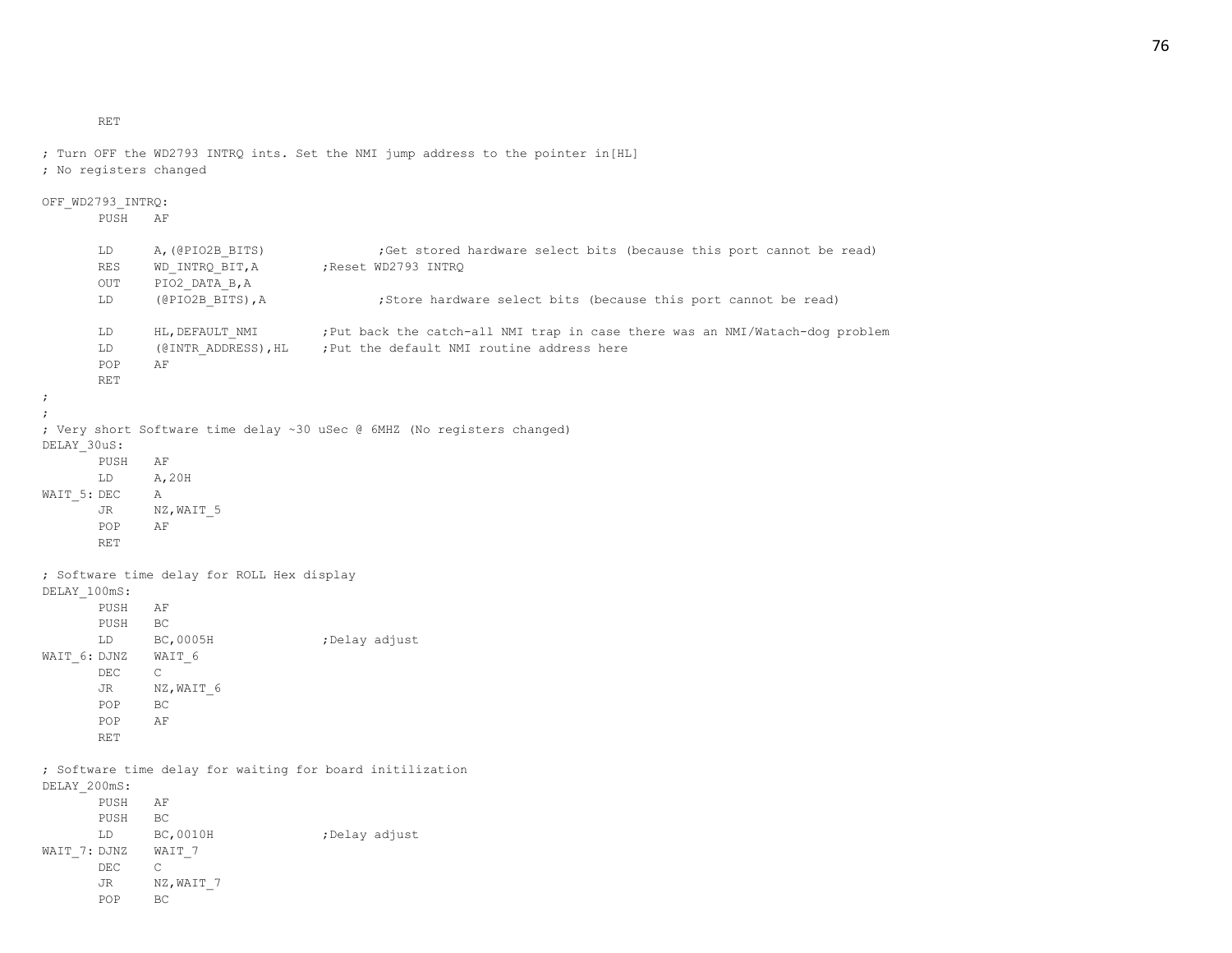POP AF RET ; Software time delay ~1 Sec @ 6MHZ DELAY\_1S: PUSH AF PUSH BC LD A,2H LD BC, 0 ;Delay LD E, 4 ;Timeout, (about 1 second @ 6 MHz) WAIT 4: DJNZ WAIT 4 ;Delay for ~0.5 seconds DEC B ;Reset B to 0FFH DEC C JR NZ, WAIT 4 DEC A JR NZ, WAIT 4 POP BC POP AF RET ; Software time delay ~2 Sec @ 6MHZ DELAY\_2S: PUSH AF PUSH BC LD A,10H LD BC, 0 ;Delay LD E, 4 : Timeout, (about 2 seconds @ 6 MHz) WAIT 3: DJNZ WAIT 3 ;Delay for ~0.5 seconds DEC B ;Reset B to 0FFH DEC C JR NZ, WAIT 3 DEC A JR NZ, WAIT 3 POP BC POP AF RET ; Use Sector Display to display debug info of what is in [A] DEBUG: PUSH BC PUSH DE PUSH HL Call DisplayHEX\_23 POP HL POP DE POP BC RET

;-------------------------- Internal Zapple like monitor. Used for debugging. -----------------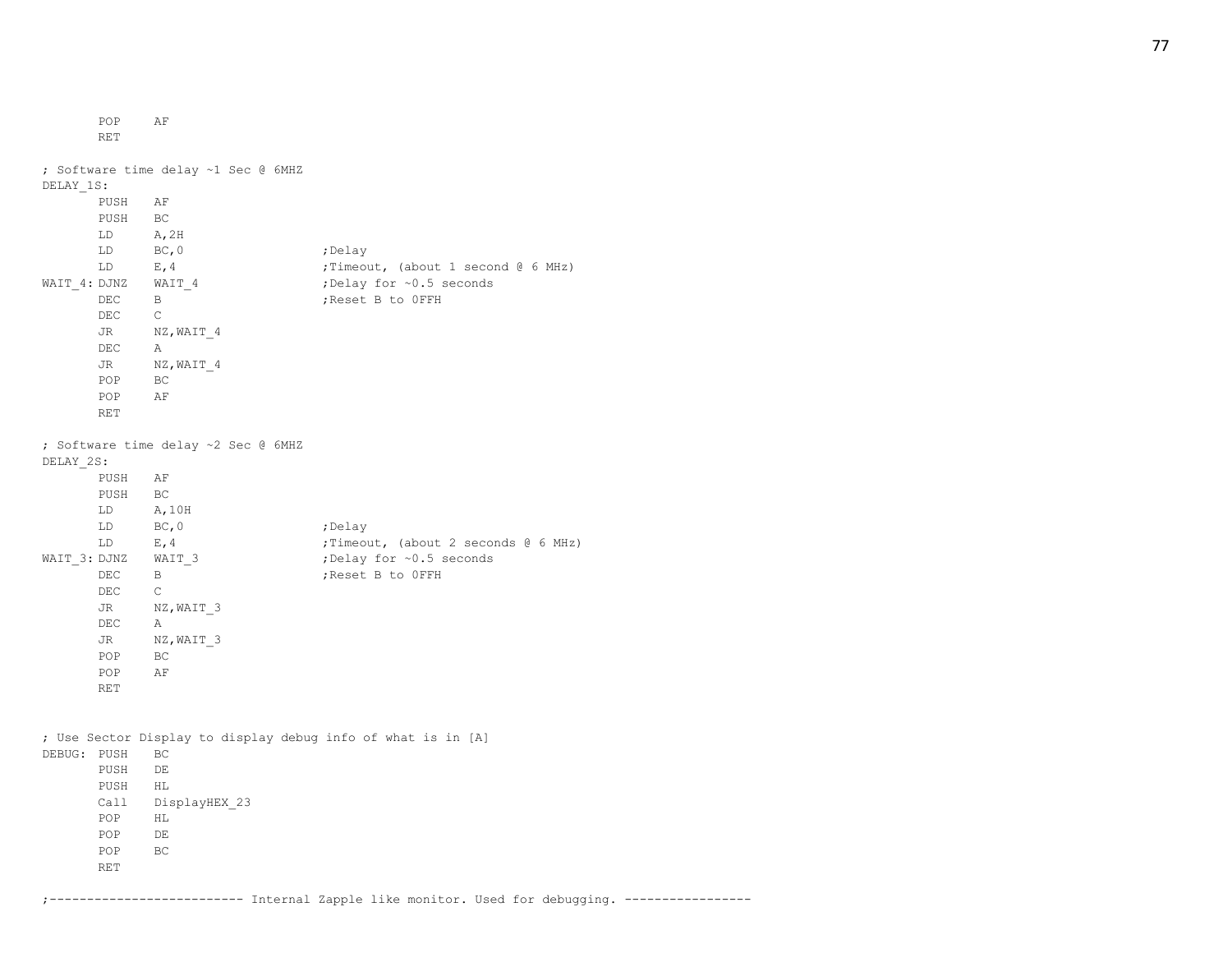; NOTE TABLE MUST BE WITHIN 0-FFH BOUNDRY

TBL\_ORG EQU (\$ & 0FF00H) + 100H ORG TBL\_ORG

#### ;MONITOR COMMAND BRANCH TABLE

| TBL : | DW        | MEMMAP        |       | ; "A" DISPLAY A MAP OF MEMORY                     |
|-------|-----------|---------------|-------|---------------------------------------------------|
|       | <b>DM</b> | START         | : "B" |                                                   |
|       | DW        | START         | : "C" |                                                   |
|       | DW        | DISP          | ; "D" | DISPLAY MEMORY (IN HEX & ASCII)                   |
|       | DW        | ECHO          | ; "E" | ECHO CHAR IN TO CHAR OUT                          |
|       | DW        | FILL          | : "F" | FILL MEMORY WITH A CONSTANT                       |
|       | DW        | GOTO          | ; "G" | GO TO [ADDRESS]                                   |
|       | DW        | MATH          | ; "H" | HEX MATH (GIVES SUM & DIFFERENCE OF TWO NOS.)     |
|       | DW        | START         | ; "I" |                                                   |
|       | DW        | RAMTEST ; "J" |       | NON-DESTRUCTIVE MEMORY TEST                       |
|       | DW        | KCMD          | ; "K" | DISPLAY THE MENU                                  |
|       | DW        | START         | : "L" |                                                   |
|       | DW        | MOVE          | ; "M" | MOVE BLOCK OF MEMORY (START, FINISH, DESTINATION) |
|       | <b>DM</b> | START         | : "N" |                                                   |
|       | DW        | START         | : "0" |                                                   |
|       | DW        | START         | ; "P" |                                                   |
|       | DW        |               |       | QUERY ; "Q" QUERY PORT (IN OR OUT)                |
|       | DW        | WD REGS ; "R" |       | READ WD2793 REGS                                  |
|       | DW        | SUBS          | ; "S" | SUBSTITUTE &/OR EXAMINE MEMORY                    |
|       | DW        | TYPE          | ; "T" | TYPE ASCII PRESENT IN MEMORY                      |
|       | DW        | START         | ; "∪" |                                                   |
|       | DW        | VERIFY ; "V"  |       | COMPARE MEMORY                                    |
|       | DW        | START : "W"   |       |                                                   |
|       | DW        |               |       | SHOW REGS ; "X" DISPLAY Z80 Alt Register Set      |
|       | <b>DM</b> | WHERE $, "Y"$ |       | FIND A SEQUENCE OF BYTES IN MEMORY                |
|       | DW        | SIZE          | : "Z" | FIND HIGHEST R/W RAM                              |

#### MONITOR:

|        | LD<br>CALL                                       | HL, MSG0<br>TOMM                                                               | ; Have a Stack, so we can use CALL                |
|--------|--------------------------------------------------|--------------------------------------------------------------------------------|---------------------------------------------------|
| START: | LD.<br>PUSH<br>CALL<br>LD.<br>CALL<br>LD<br>CALL | DE, START<br>DE<br>CRLF<br>$C_{r}$ ' $-$ '<br>SEND DATA<br>C, '>'<br>SEND DATA | EXTRA UNBALANCED POP & [DE] WOULD END UP IN [PC]; |
| STARO: | CALL<br>AND<br>JR.                               | TI.<br>7FH<br>Z, STARO                                                         | ; Main loop. Monitor will stay here until cmd.    |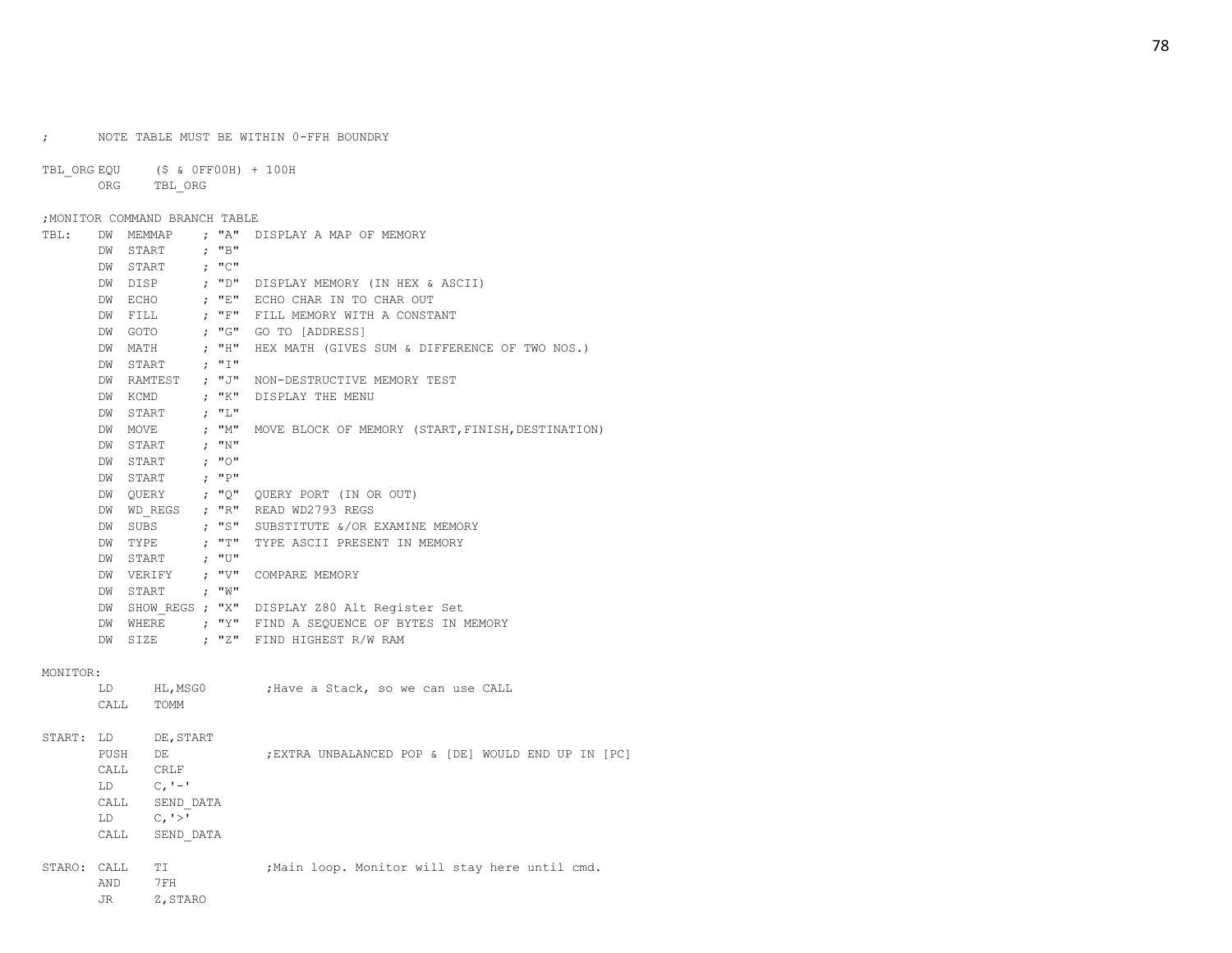|             | JP               | Z,LOOP                                       | ;<<<--- Back to main LOOP                                        |
|-------------|------------------|----------------------------------------------|------------------------------------------------------------------|
|             | SUB              | 41H                                          |                                                                  |
|             | RET              | M                                            |                                                                  |
|             | CP               | 1AH                                          |                                                                  |
|             | RET              | NC                                           |                                                                  |
|             | ADD              | A, A                                         |                                                                  |
|             | LD               | HL, TBL                                      |                                                                  |
|             | ADD              | A, L                                         |                                                                  |
|             | LD               | L, A                                         |                                                                  |
|             | LD               | A, (HL)                                      |                                                                  |
|             | INC              | HL                                           |                                                                  |
|             | LD               | $H$ , $(HL)$                                 |                                                                  |
|             | LD               | L, A                                         |                                                                  |
|             | LD               | C,02H                                        |                                                                  |
|             | JP               | (HL) ; JUMP TO COMMAND TABLE                 |                                                                  |
|             |                  |                                              | ;----- GO CARRY OUT COMMAND AND POP BACK TO START----------      |
|             |                  |                                              | ; SEND MESSAGE TO CONSOL MESSAGE IN [HL], LENGTH IN [B]          |
| TOM:        | LD               | $C$ , (HL)                                   |                                                                  |
|             | INC              | HL                                           |                                                                  |
|             |                  | $\verb CALL   = \verb SEND_DATA $            |                                                                  |
|             | DJNZ             | TOM                                          |                                                                  |
|             | RET              |                                              |                                                                  |
| ÷           |                  |                                              |                                                                  |
| TOMM:       | LD               | $A$ , $(HL)$                                 | ;A ROUTINE TO PRINT OUT A STRING @ [HL]                          |
|             | INC              | HL                                           | ; UP TO THE FIRST '\$'.                                          |
|             | CP               | - 1 \$ 1                                     |                                                                  |
|             | RET              | z.                                           |                                                                  |
|             | LD               | C, A                                         |                                                                  |
|             | CALL             | SEND DATA                                    |                                                                  |
|             | JR               | TOMM                                         |                                                                  |
| ÷           |                  |                                              |                                                                  |
|             |                  | ; RESTORE SYSTEM AFTER ERROR                 |                                                                  |
| ERROR: CALL |                  | MEMSIZ                                       | ; GET RAM AVAILABLE - WORKSPACE IN [HL]                          |
|             | LD               | SP,HL                                        | ; SET STACK UP IN WORKSPACE AREA                                 |
|             | LD               | $C_{\ell}$ <sup>1</sup> $\star$ <sup>1</sup> |                                                                  |
|             | CALL             | SEND DATA                                    |                                                                  |
|             | JP               | START                                        |                                                                  |
| ÷           |                  |                                              |                                                                  |
|             |                  | ; PRINT HIGHEST MEMORY FROM BOTTOM           |                                                                  |
|             |                  |                                              | SIZE: CALL MEMSIZ : ; RETURNS WITH [HL]= RAM AVAILABLE-WORKSPACE |
| ;           |                  |                                              |                                                                  |
|             | LFADR: CALL CRLF |                                              |                                                                  |
| $\ddot{ }$  |                  |                                              |                                                                  |
|             |                  | ; PRINT [HL] AND A SPACE                     |                                                                  |
| HLSP: PUSH  |                  | HL                                           |                                                                  |
|             | PUSH BC          |                                              |                                                                  |
|             |                  |                                              |                                                                  |

CP ESC : Esc will abort monitor back to WD2793 Chip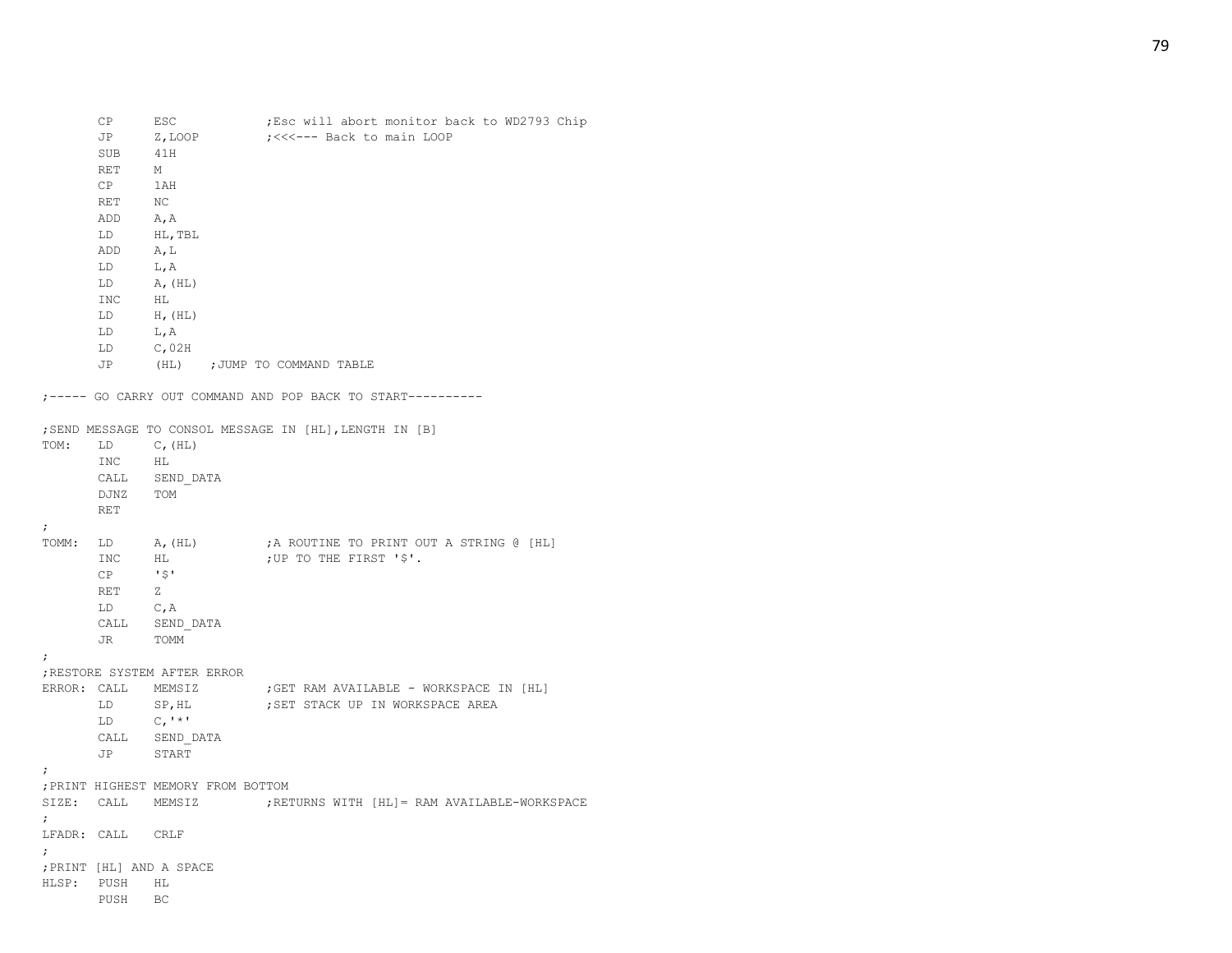CALL LADR LD C,SPACE CALL SEND\_DATA POP BC POP HL RET ; ;PRINT A SPACE SF488: LD C,SPACE JP SEND\_DATA ; ;CONVERT HEX TO ASCII & PUT IT IN [C] CONV: AND 0FH ADD A,90H DAA ADC A,40H DAA LD C,A RET ; ;GET TWO PARAMETERS AND PUT THEM IN [HL] & [DE] THEN CRLF EXLF: CALL HEXSP POP DE POP HL ; ;SEND TO CONSOL CR/LF CRLF: PUSH BC LD C,LF CALL SEND\_DATA LD C,CR CALL SEND\_DATA POP BC RET ;; ;PUT THREE PARAMETERS IN [BC] [DE] [HL] THEN CR/LF EXPR3: INC C ; ALREADY HAD [C]=2 FROM START CALL HEXSP CALL CRLF POP BC POP DE POP HL RET ;GET ONE PARAMETER EXPR1: LD C,01H HEXSP: LD HL,0000 EX0: CALL TI

EX1: LD B, A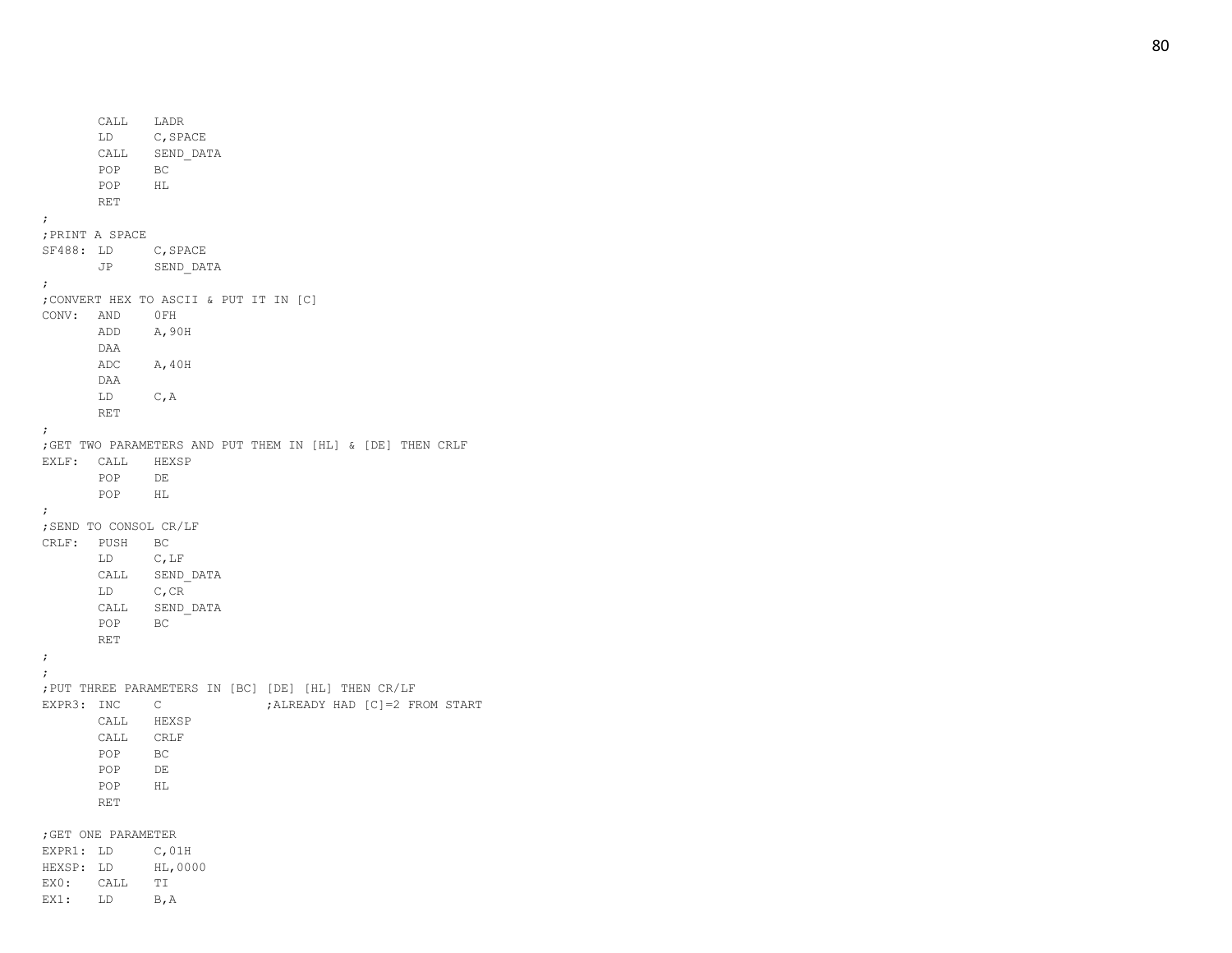|             | $\verb CALL ~~\verb NIBBLE $ |              |                                                 |
|-------------|------------------------------|--------------|-------------------------------------------------|
|             | JR                           | C, EX2X      |                                                 |
|             | ADD                          | HL, HL       |                                                 |
|             | ADD                          | HL, HL       |                                                 |
|             | ADD                          | HL, HL       |                                                 |
|             | ADD                          | HL, HL       |                                                 |
|             | 0R                           | L            |                                                 |
|             | LD                           | L, A         |                                                 |
|             | JR                           | EX0          |                                                 |
| EX2X:       | EX                           | $(SP)$ , HL  |                                                 |
|             | PUSH                         | HL           |                                                 |
|             | LD                           | A, B         |                                                 |
|             | CALL                         | QCHK         |                                                 |
|             | JR                           | NC, SF560    |                                                 |
|             | DEC                          | $\mathsf{C}$ |                                                 |
|             | RET                          | Z            |                                                 |
| SF560: JP   |                              | NZ, ERROR    |                                                 |
|             | DEC                          | $\mathbb{C}$ |                                                 |
|             | JR                           | NZ, HEXSP    |                                                 |
|             | RET                          |              |                                                 |
| EXF:        | LD                           | C,01H        |                                                 |
|             | LD                           | HL,0000H     |                                                 |
|             | JR                           | EX1          |                                                 |
| $\ddot{ }$  |                              |              |                                                 |
|             |                              |              | ; RANGE TEST ROUTINE CARRY SET = RANGE EXCEEDED |
| HILOX: CALL |                              | HILO         |                                                 |
|             | <b>RET</b>                   | NC           |                                                 |
|             | POP                          | DE           | ; DROP ONE LEVEL BACK TO START                  |
|             | RET                          |              |                                                 |
| HILO:       | INC                          | HL           | ; RANGE CHECK SET CARRY IF [DE] = [HL]          |
|             | LD                           | A, H         |                                                 |
|             | OR                           | L.           |                                                 |
|             | SCF                          |              |                                                 |
|             | RET                          | Z            |                                                 |
|             | LD                           | A, E         |                                                 |
|             | SUB                          | L            |                                                 |
|             | LD                           | A, D         |                                                 |
|             | <b>SBC</b>                   | A, H         |                                                 |
|             | <b>RET</b>                   |              |                                                 |
| $\ddot{ }$  |                              |              |                                                 |
|             | ; PRINT [HL] ON CONSOL       |              |                                                 |
| LADR:       | LD                           | A, H         |                                                 |
|             | CALL                         | LBYTE        |                                                 |
|             | LD                           | A, L         |                                                 |
| LBYTE: PUSH |                              | AF           | ; Print [A] on Consol                           |
|             | <b>RRCA</b>                  |              |                                                 |
|             | <b>RRCA</b>                  |              |                                                 |
|             | <b>RRCA</b>                  |              |                                                 |
|             | <b>RRCA</b>                  |              |                                                 |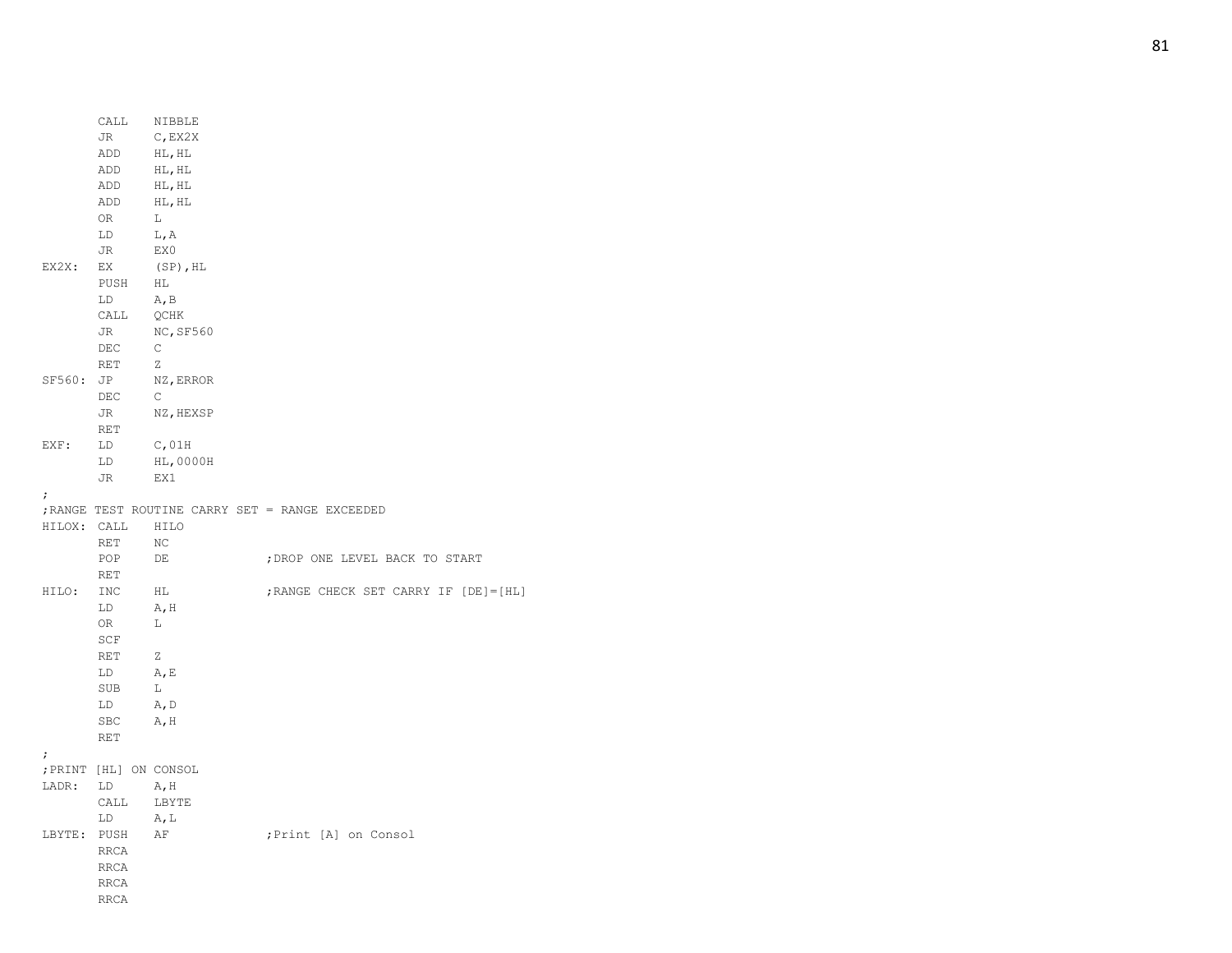CALL SF598 POP AF SF598: CALL CONV ; Return with ASCII in [C] JP SEND\_DATA ; ;THIS IS A CALLED ROUTINE USED TO CALCULATE TOP OF RAM IS USED BY ;THE ERROR TO RESET THE STACK ; MEMSIZ: PUSH BC ; SAVE [BC] MEMSZ1: LD HL, OFFFFH ; START FROM THE TOP DOWN MEMSZ2: LD A, (HL) CPL LD (HL),A CP (HL) CPL **;PUT BACK WHAT WAS THERE** LD (HL),A JP Z,GOTTOP DEC H ;TRY 100H BYTES LOWER JR MEMSZ2 ; KEEP LOOKING FOR RAM GOTTOP: POP BC ; RESTORE [BC] RET ; NIBBLE: SUB 30H RET C CP 17H CCF RET C CP LF CCF RET NC SUB 07H CP LF RET ; COPCK: LD - ' CALL SEND\_DATA ; PCHK: CALL TI ; ;TEST FOR DELIMITERS ; QCHK: CP SPACE RET Z  $CP$   $, '$ RET Z CP CR SCF RET Z CCF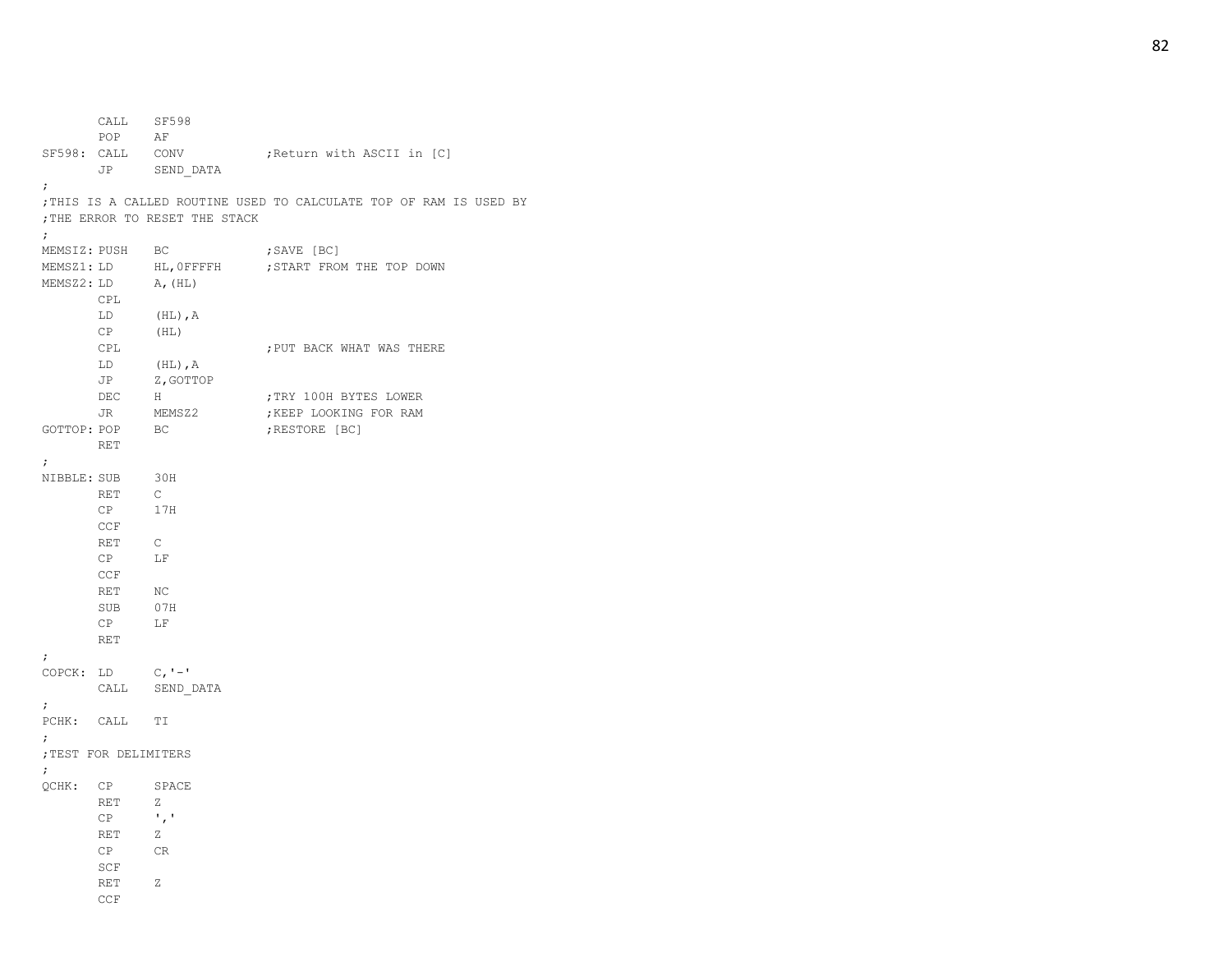RET

LD (HL),A

; ;KEYBOARD HANDELING ROUTINE (WILL NOT ECHO CR/LF) ;IT CONVERTS LOWER CASE TO UPPER CASE FOR LOOKUP COMMANDS ;ALSO ^C WILL FORCE A JUMP TO START OF ZFDC CODE ;ALL OTHERE CHARACTERS ARE ECHOED ON CONSOL ; TI: CALL GET\_DATA CP CR RET Z  $CP$   $°C$   $-40H$ ; ^C TO BOOT ZFDC EEPROM JP Z, ROM START PUSH BC LD C,A CALL SEND\_DATA LD A,C POP BC CP 40H  $;$  LC- $>$ UC RET C CP 7BH RET NC SF754: AND 5FH RET ; ZBITS: PUSH DE ; DISPLAY 8 BITS OF [A] PUSH BC LD E,A CALL BITS POP BC POP DE RET ; BITS: LD B,08H ; DISPLAY 8 BITS OF [E] CALL SF488 SF76E: SLA  $E$ LD A,18H ADC A,A LD C,A CALL SEND\_DATA DJNZ SF76E RET ; MEMMAP: CALL CRLF LD HL,0 LD B,1 MAP1: LD E,'R' ;PRINT R FOR RAM  $LD$   $A, (HL)$ CPL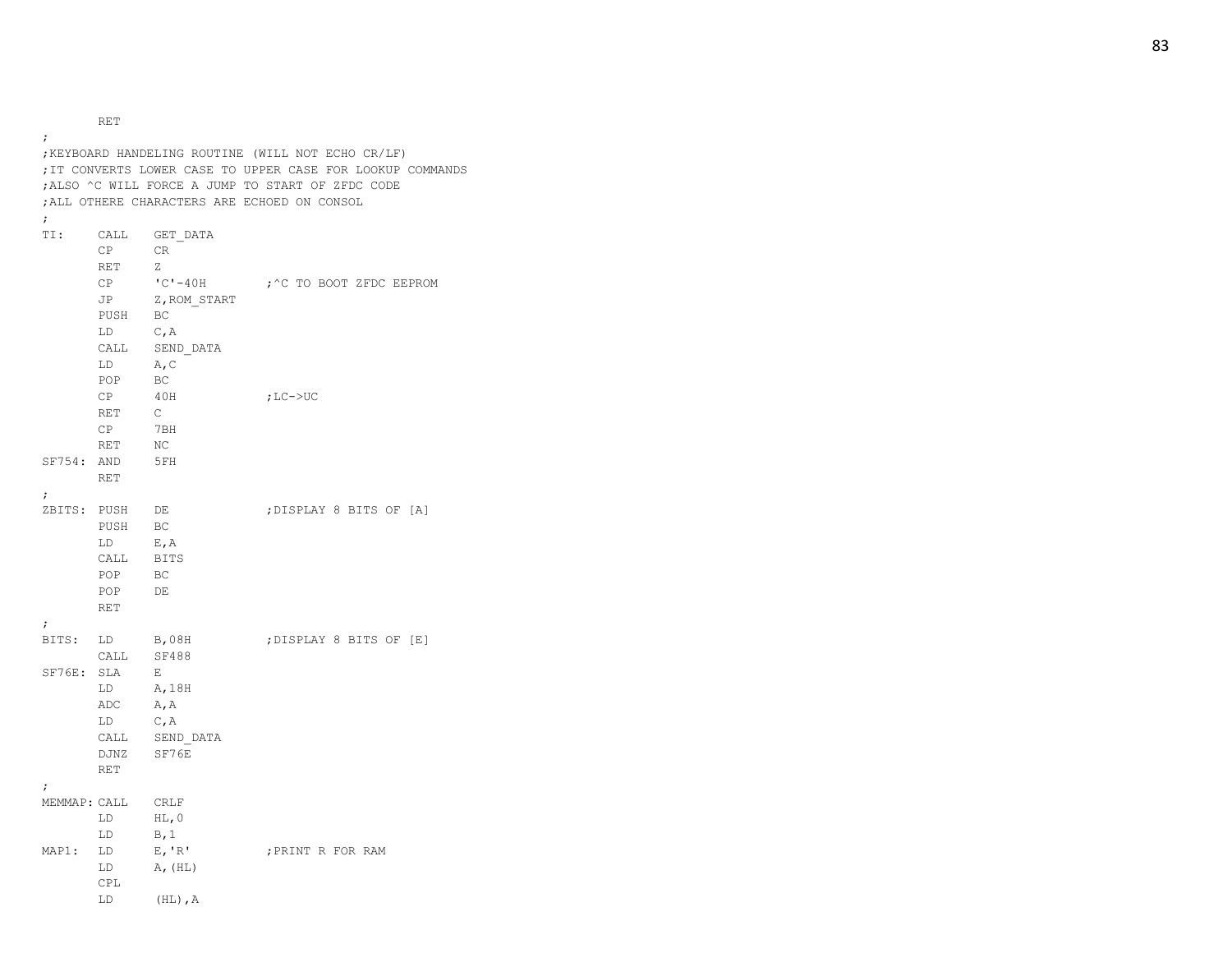|        | СP         | (HL)                                       |
|--------|------------|--------------------------------------------|
|        | CPL        |                                            |
|        | LD         | $(HL)$ , A                                 |
|        | JR         | NZ, MAP2                                   |
|        | СP         | (HL)                                       |
|        | JR         | Z, PRINT                                   |
| MAP2:  | LD         | E, 'p'                                     |
| MAP3:  | LD         | A, OFFH                                    |
|        | СP         | (HL)                                       |
|        | JR         | NZ, PRINT                                  |
|        | INC        | L                                          |
|        | XOR        | Α                                          |
|        | СP         | L                                          |
|        | JR         | NZ, MAP3                                   |
|        | LD         | $\mathbb{E}$ , $\mathbb{I}$ . $\mathbb{I}$ |
| PRINT: | LD         | L, 0                                       |
|        | DEC        | B                                          |
|        | JR         | NZ, NLINE                                  |
|        | LD         | B, 16                                      |
|        | CALL       | CRLF                                       |
|        | CALL       | HXOT4                                      |
| NLINE: | LD         | A, SPACE                                   |
|        | CALL       | OTA                                        |
|        | LD         | A, E                                       |
|        | CALL       | OTA                                        |
|        | INC        | H                                          |
|        | JR         | NZ, MAP1                                   |
|        | CALL       | CRLF                                       |
|        | CALL       | CRLF                                       |
|        | JP         | START                                      |
| ;      |            |                                            |
|        |            | ;16 HEX OUTPUT ROUTINE                     |
| ;      |            |                                            |
| HXOT4: | LD         | C, H                                       |
|        | CALL       | HXO2                                       |
|        | LD         | $C$ , L                                    |
| HXO2:  | LD         | A, C                                       |
|        | <b>RRA</b> |                                            |
|        | <b>RRA</b> |                                            |
|        | RRA        |                                            |
|        | <b>RRA</b> |                                            |
|        | CALL       | HXO3                                       |
|        | LD         | $\mathbb{A}_r \, \mathbb{C}$               |
| HXO3:  | AND        | OFH                                        |
|        | <b>CP</b>  | 10 <sup>°</sup>                            |
|        | JR         | C, HADJ                                    |
|        | ADD        | A, 7                                       |
| HADJ:  | ADD        | A, 30H                                     |
| OTA:   | PUSH       | ВC                                         |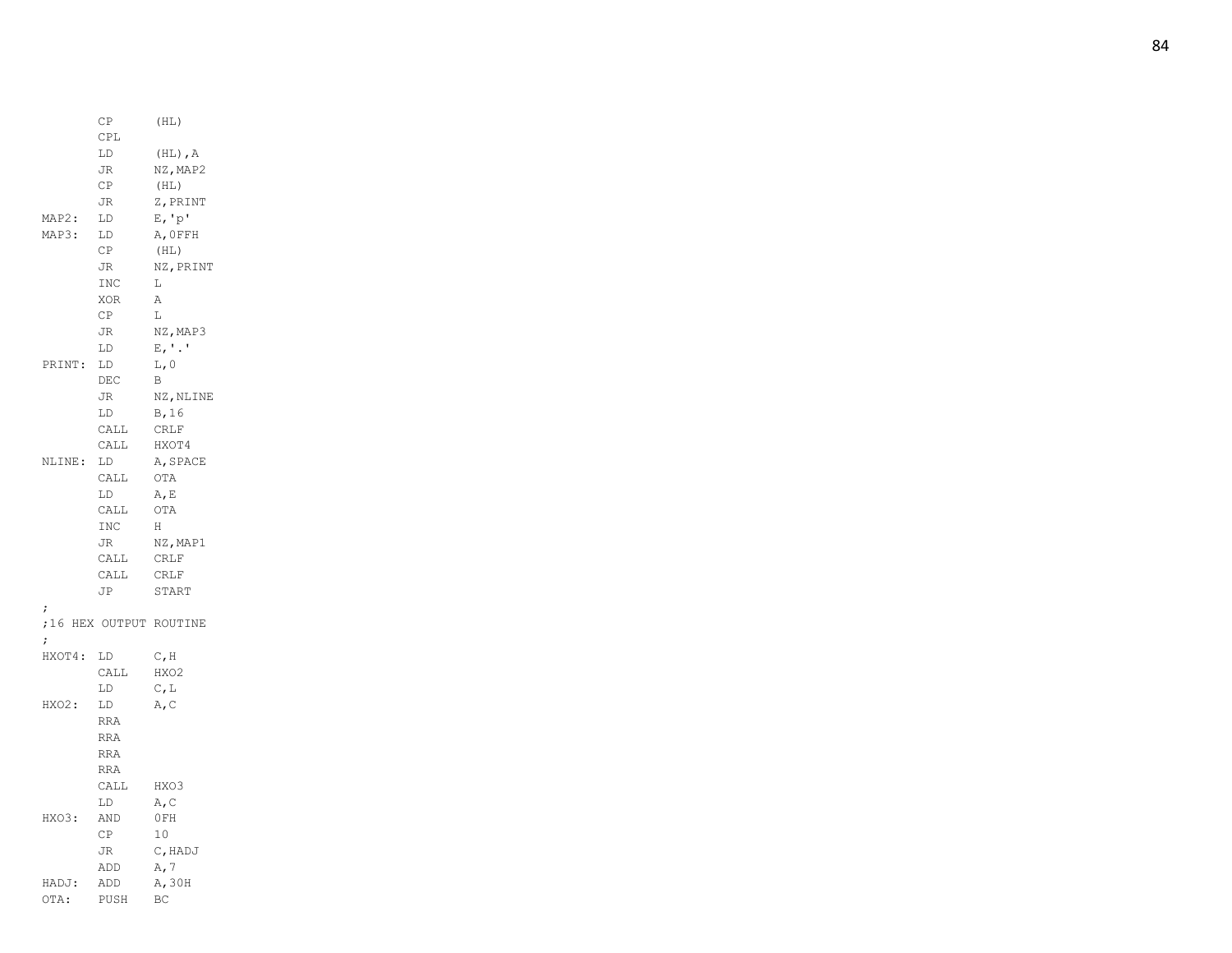LD C,A CALL SEND DATA ; SEND TO CONSOL POP BC RET ; ;DISPLAY MEMORY IN HEX ; DISP: CALL EXLF ; GET PARAMETERS IN [HL], [DE] LD A, L ;ROUND OFF ADDRESSES TO XX00H AND 0F0H LD L,A LD A, E ; FINAL ADDRESS LOWER HALF AND 0F0H ADD A, 10H ; FINISH TO END OF LINE SF172: CALL LFADR SF175: CALL BLANK  $LD$   $A, (HL)$ CALL LBYTE CALL HILOX LD A,L AND 0FH JR NZ, SF175 LD C, TAB ; INSERT A TAB BETWEEN DATA CALL SEND\_DATA LD B, 4H ; ALSO 4 SPACES TA11: LD C,SPACE CALL SEND\_DATA DJNZ TA11 LD B, 16 ;NOW PRINT ASCII (16 CHARACTERS) PUSH DE ;TEMPORLY SAVE [DE] LD DE,0010H SBC HL,DE POP DE T11: LD A,(HL) AND 7FH CP ' ' ; FILTER OUT CONTROL CHARACTERS' JR NC,T33 T22: LD A,'.' T33: CP 07CH JR NC,T22 LD C, A ; SET UP TO SEND CALL SEND\_DATA INC HL DJNZ T11 ;REPEAT FOR WHOLE LINE JR SF172 ; BLANK: LD C,' ' JP SEND\_DATA

;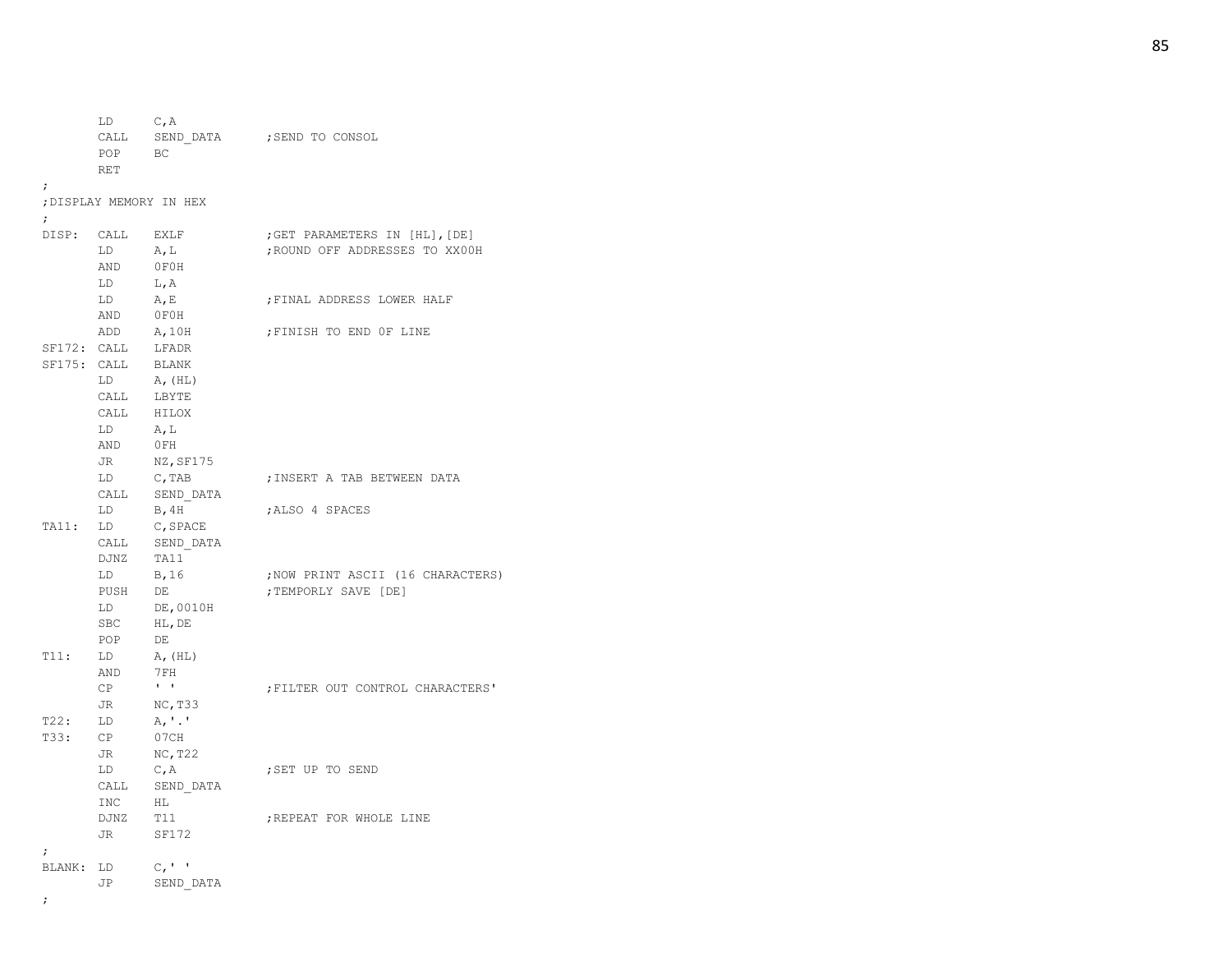| $\ddot{ }$  |                  | ; INSPECT AND / OR MODIFY MEMORY      |                   |
|-------------|------------------|---------------------------------------|-------------------|
| SUBS:       | LD               | C, 1                                  |                   |
|             | CALL             | HEXSP                                 |                   |
|             | POP              | HL                                    |                   |
| SF2E3: LD   |                  | A, (HL)                               |                   |
|             | CALL             | LBYTE                                 |                   |
|             | LD               | $C, -1$                               |                   |
|             | CALL             | SEND DATA                             |                   |
|             | CALL             | PCHK                                  |                   |
|             | RET              | $\mathbb{C}$                          |                   |
|             | JR               | Z, SF2FC                              |                   |
|             | CP               | 5FH                                   |                   |
|             | JR               | Z, SF305                              |                   |
|             | PUSH             | HL                                    |                   |
|             | CALL             | EXF                                   |                   |
|             | POP              | DE                                    |                   |
|             | POP              | HL                                    |                   |
|             | LD               | $(HL)$ , E                            |                   |
|             | LD               | A, B                                  |                   |
|             | CP               | CR                                    |                   |
|             | JP               | Z, SUB DONE                           |                   |
| SF2FC: INC  |                  | HL                                    |                   |
| SF2FD:      | LD               | A, L                                  |                   |
|             | AND              | 07H                                   |                   |
|             | CALL             | Z,LFADR                               |                   |
|             | JR               | SF2E3                                 |                   |
| SF305: DEC  |                  | HL                                    |                   |
|             | JR               | SF2FD                                 |                   |
| SUB DONE:   |                  |                                       |                   |
|             | CALL CRLF        |                                       |                   |
|             | RET              |                                       |                   |
| ;           |                  |                                       |                   |
|             |                  | ; FILL A BLOCK OF MEMORY WITH A VALUE |                   |
| $\ddot{ }$  |                  |                                       |                   |
|             | FILL: CALL EXPR3 |                                       |                   |
| $SFIA5$ :   | LD               | $(HL)$ , C                            |                   |
|             | CALL             | HILOX                                 |                   |
|             | JR               | NC, SF1A5                             |                   |
|             | POP              | DE                                    |                   |
|             | JP               | START                                 |                   |
| $\ddot{ }$  |                  |                                       |                   |
| ;           |                  |                                       |                   |
|             |                  | ; GET OR OUTPUT TO A PORT             |                   |
| $\ddot{ }$  |                  |                                       |                   |
| QUERY: CALL |                  | PCHK<br>"0"                           |                   |
|             | CP<br>JR         | Z, SF77A                              | ; OUTPUT TO PORT  |
|             | СP               | 'I'                                   | ; INPUT FROM PORT |
|             |                  |                                       |                   |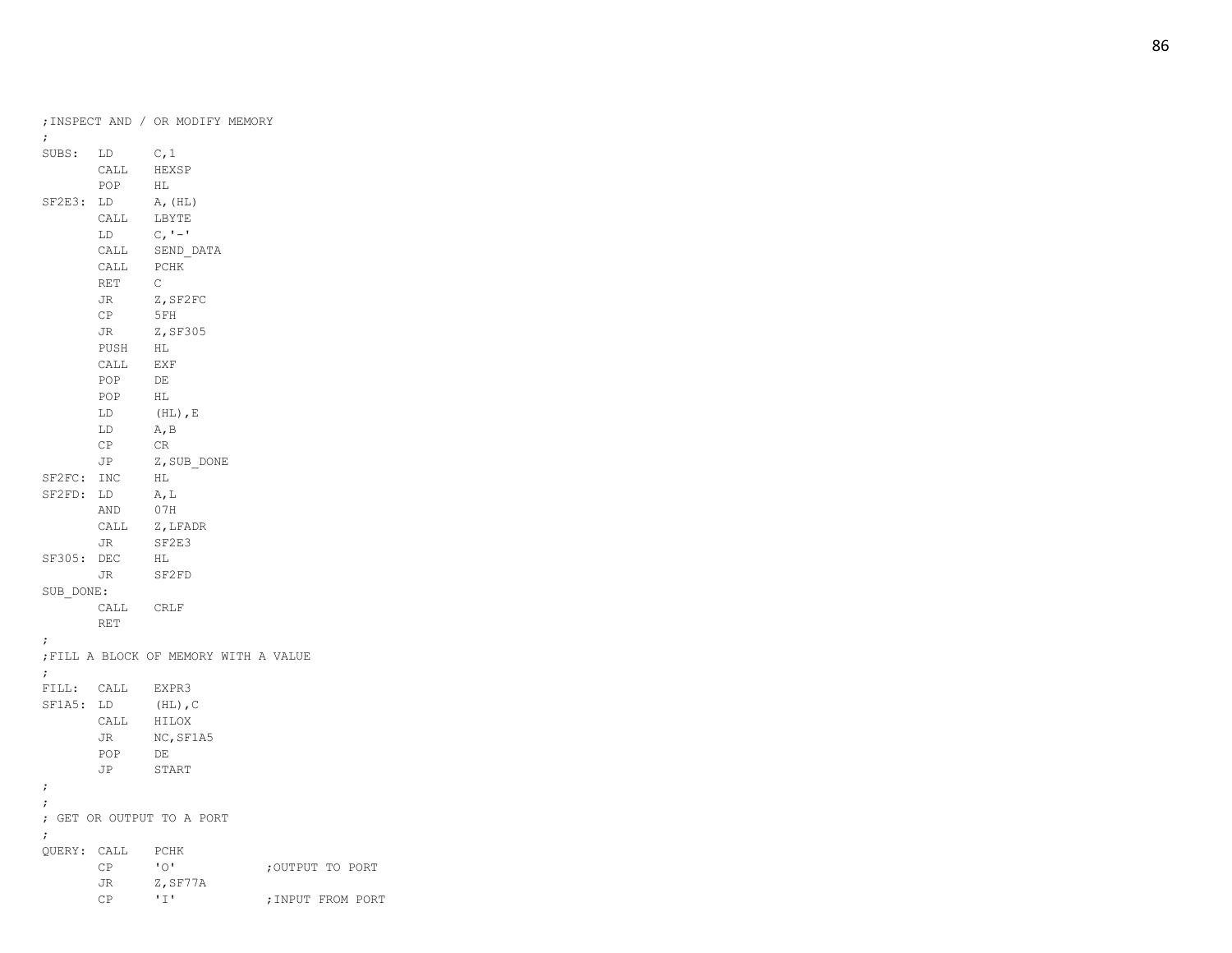|            | LD            | $C_{I}$ ' $*$ '                              |                   |  |  |  |
|------------|---------------|----------------------------------------------|-------------------|--|--|--|
|            | JP            | SEND_DATA ; WILL ABORT IF NOT 'I' OR 'O'     |                   |  |  |  |
| QQQ1:      | LD            | C, 1                                         |                   |  |  |  |
|            | CALL          | HEXSP                                        |                   |  |  |  |
|            | POP           | BC                                           |                   |  |  |  |
|            | IN            | A, (C)                                       |                   |  |  |  |
|            | LD            | E, A                                         |                   |  |  |  |
|            | JP            | ZBITS                                        |                   |  |  |  |
| $\ddot{ }$ |               |                                              |                   |  |  |  |
| SF77A:     | CALL          | HEXSP                                        |                   |  |  |  |
|            | POP           | DE                                           |                   |  |  |  |
|            | POP           | BC                                           |                   |  |  |  |
|            | OUT           | $(C)$ , E                                    |                   |  |  |  |
|            | CALL          | CRLF                                         |                   |  |  |  |
|            | RET           |                                              |                   |  |  |  |
| $\ddot{ }$ |               |                                              |                   |  |  |  |
| $\ddot{ }$ |               |                                              |                   |  |  |  |
|            | ; MEMORY TEST |                                              |                   |  |  |  |
| $\ddot{ }$ |               |                                              |                   |  |  |  |
|            | RAMTEST: CALL | EXLF                                         |                   |  |  |  |
| SF200: LD  |               | A, (HL)                                      |                   |  |  |  |
|            | LD            | B, A                                         |                   |  |  |  |
|            | CPL           |                                              |                   |  |  |  |
|            | LD            | $(HL)$ , A                                   |                   |  |  |  |
|            | XOR           | (HL)                                         |                   |  |  |  |
|            | JR            | Z, SF215                                     |                   |  |  |  |
|            | PUSH          | DE                                           |                   |  |  |  |
|            | LD            | D, B                                         |                   |  |  |  |
|            | LD            | E, A                                         | ; TEMP STORE BITS |  |  |  |
|            | CALL          | HLSP                                         |                   |  |  |  |
|            | CALL          | BLANK                                        |                   |  |  |  |
|            | LD            | A, E                                         |                   |  |  |  |
|            | CALL          | ZBITS                                        |                   |  |  |  |
|            | CALL          | CRLF                                         |                   |  |  |  |
|            | LD            | B, D                                         |                   |  |  |  |
|            | POP           | DE                                           |                   |  |  |  |
| SF215:     | LD            | $(HL)$ , B                                   |                   |  |  |  |
|            | CALL          | HILOX                                        |                   |  |  |  |
|            | JR            | <b>SF200</b>                                 |                   |  |  |  |
|            |               |                                              |                   |  |  |  |
|            |               | ; MOVE A BLOCK OF MEMORY TO ANOTHER LOCATION |                   |  |  |  |
| $\ddot{ }$ |               |                                              |                   |  |  |  |
| MOVE: CALL |               | EXPR3                                        |                   |  |  |  |
| SF21E: LD  |               | A, (HL)                                      |                   |  |  |  |
|            | LD            | $(BC)$ , $A$                                 |                   |  |  |  |
|            | INC           | BC                                           |                   |  |  |  |
|            | CALL          | HILOX                                        |                   |  |  |  |
|            | JR            | SF21E                                        |                   |  |  |  |
|            |               |                                              |                   |  |  |  |

JP Z,QQQ1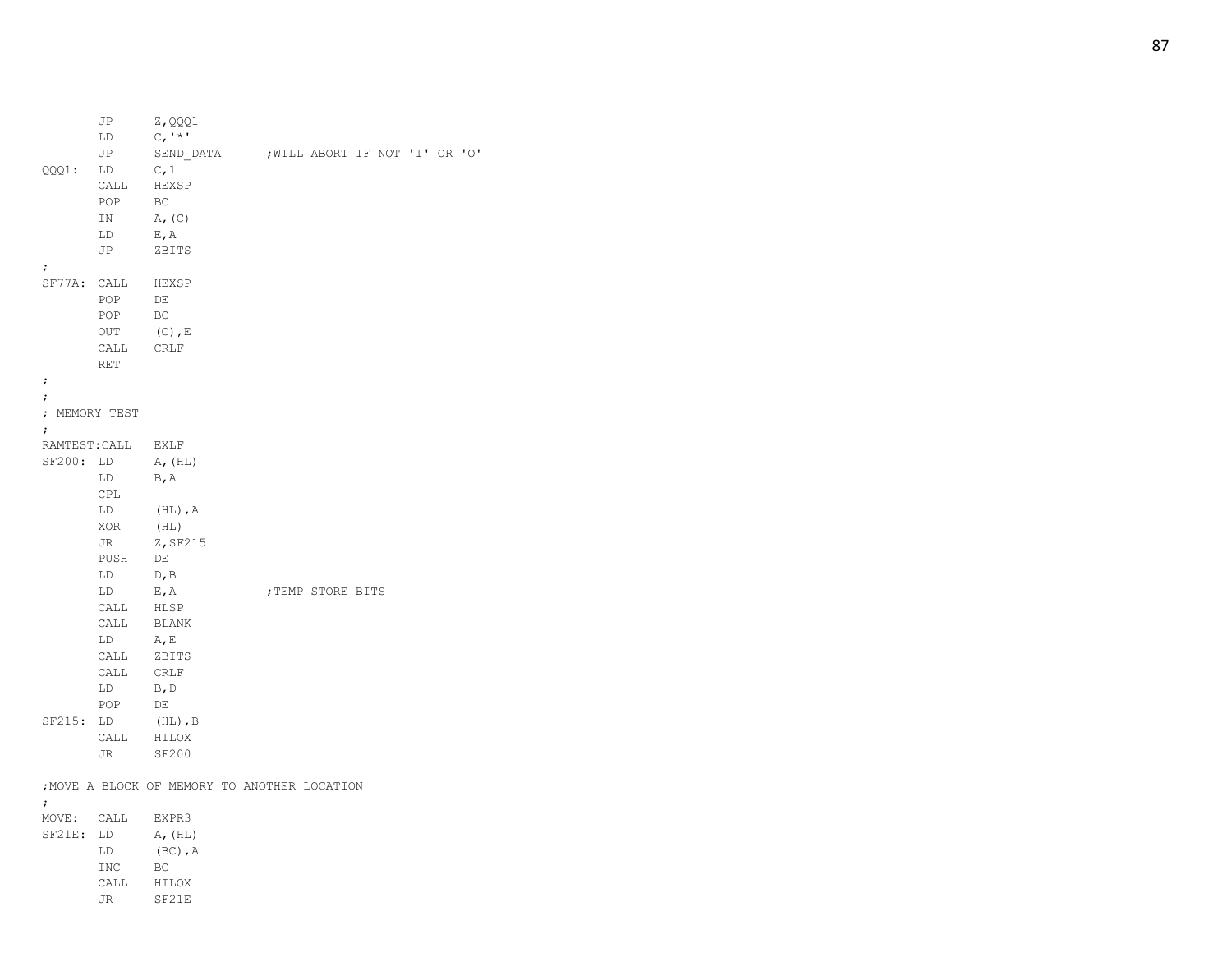```
;VERIFY ONE BLOCK OF MEMORY WITH ANOTHER
; 
VERIFY: CALL EXPR3
VERIO: LD A,(BC)
     CP (HL)
     JR Z,SF78E
     PUSH BC
     CALL CERR
     POP BC
SF78E: INC BC
     CALL HILOX
     JR VERIO
     RET
;
CERR: LD B,A
     CALL HLSP
     LD A, (HL)CALL LBYTE
     CALL BLANK
     LD A,B
     CALL LBYTE
     JP CRLF
;
ECHO: CALL GET_DATA ; Routine to check keyboard etc.
     CP ^{\circ}C^{\bullet} -40H; Loop until ^C
     RET
           Z
      CP 'Z'
-40H
     RET
           Z
     LD C,A
     CALL SEND_DATA
     JR ECHO
;;
; GET SUM & DIFFERENCE OF TWO HEX NOS ;
MATH: LD HL, MSG9
     CALL TOMM
     LD C, 2 : 2 PARAMETERS REQ
     CALL EXLF ; GET DATA IN [DE] & [HL]
     PUSH HL ; SAVE [HL] FOR LATER
     ADD HL,DE
     PUSH HL ; SAVE THIS [HL] ALSO
     LD HL, MSG6 ; 'SUM= '
     CALL TOMM
     POP HL ; PUT SUM IN [HL]
     CALL HLSP ; PRINT [HL]
     POP HL ; GET BACK FIRST [HL]
     OR
           A ; CLEAR CARRY
```
;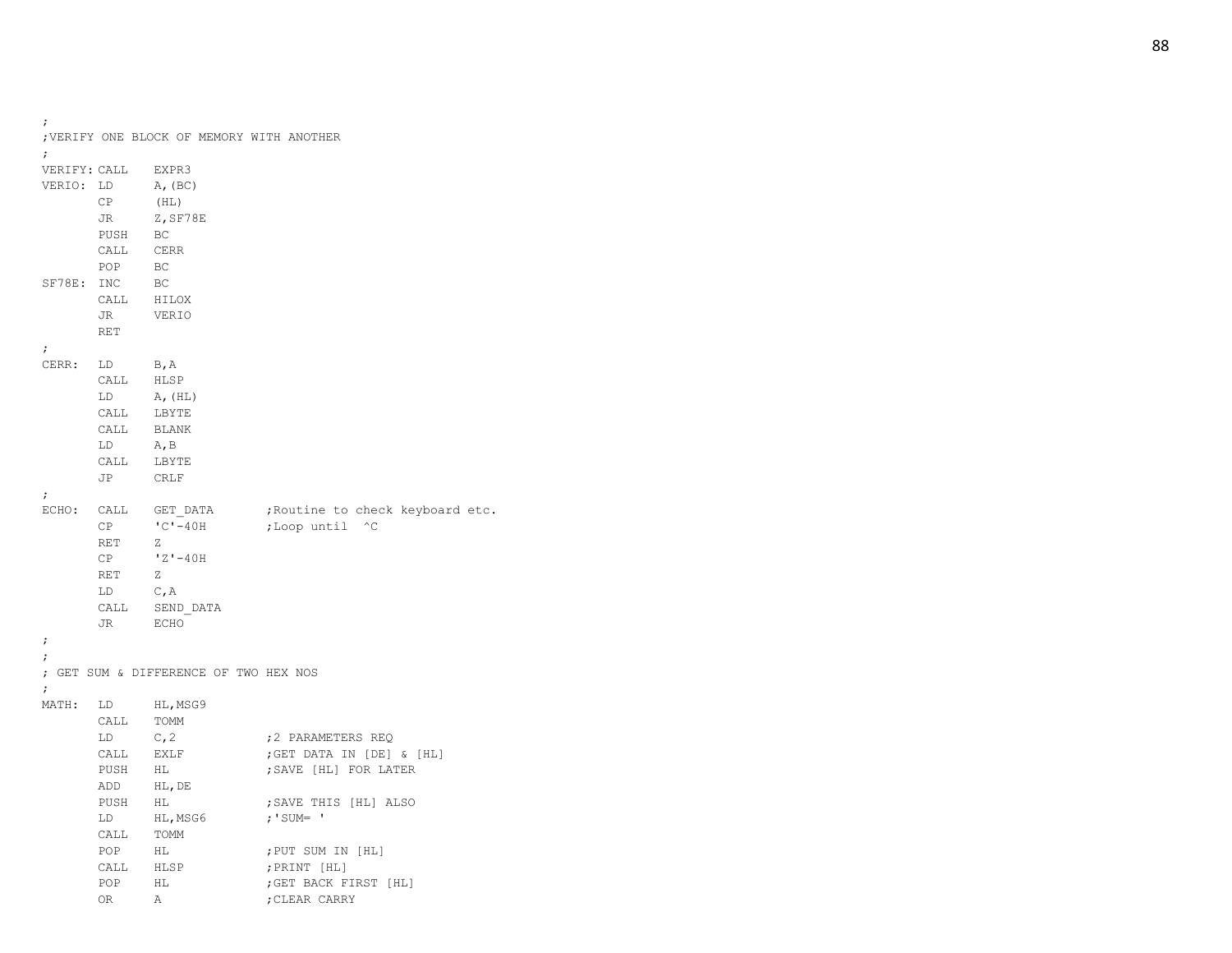SBC HL, DE ; GET DIFFERENCE PUSH HL ; SAVE IT LD HL, MSG7 ; 'DIFFERENCE=' CALL TOMM POP HL ; GET BACK DIFFERENCE IN [HL] JP HLSP ;PRINT [HL] ; ; ;SEARCH FOR AN ASCII STRING IN MEMORY ; WHERE: PUSH IX ;dangerous! but we need it LD D,00H ;This is from Zapple monitor have not had time SF32A: LD C, 1 (to modify! CALL HEXSP POP HL LD H,L PUSH HL INC SP INC D LD A,B SUB 0DH JR NZ, SF32A LD B,A LD C,A LD H,A LD L,D DEC L ADD HL,SP PUSH HL PUSH BC FINDC: PUSH BC CALL CRLF POP BC FIND: POP HL POP IX LD E,D LD  $A, (IX+0)$ CPIR JP PO, DONE2 PUSH IX PUSH HL FOUND: DEC E JR Z,TELL LD  $A, (IX-1)$ CP (HL) JR NZ,FIND INC HL DEC IX JR FOUND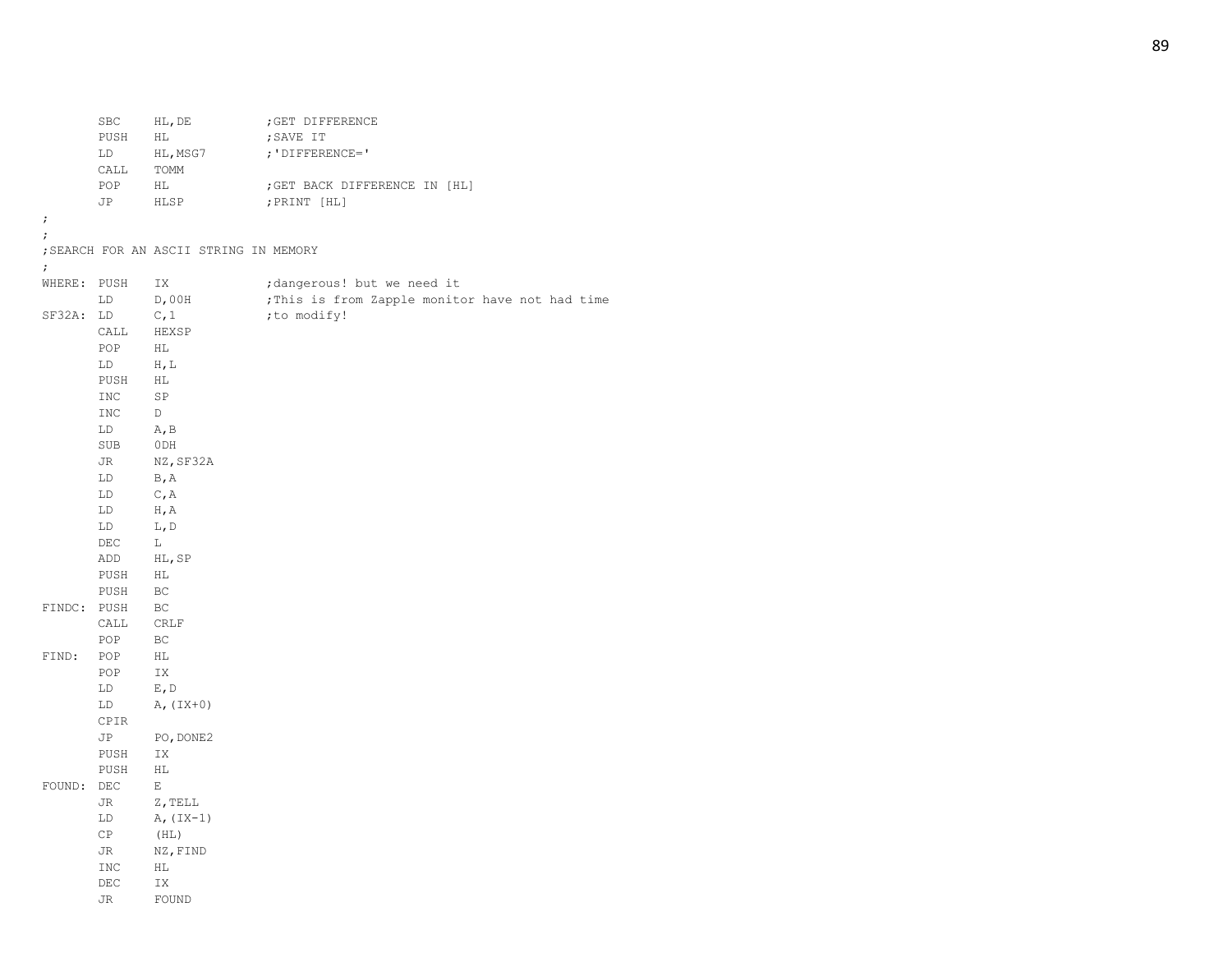| TELL:      | POP                                                                                                                                                                                                                            | ΗL                                    |                                                            |
|------------|--------------------------------------------------------------------------------------------------------------------------------------------------------------------------------------------------------------------------------|---------------------------------------|------------------------------------------------------------|
|            | PUSH                                                                                                                                                                                                                           | HL                                    |                                                            |
|            | DEC                                                                                                                                                                                                                            | HL                                    |                                                            |
|            | PUSH                                                                                                                                                                                                                           | BC                                    |                                                            |
|            | CALL                                                                                                                                                                                                                           | LADR                                  |                                                            |
|            | POP                                                                                                                                                                                                                            | BC                                    |                                                            |
|            | JR                                                                                                                                                                                                                             | FINDC                                 |                                                            |
| DONE2: INC |                                                                                                                                                                                                                                | SP                                    |                                                            |
|            | DEC                                                                                                                                                                                                                            | E                                     |                                                            |
|            | JR                                                                                                                                                                                                                             | NZ, DONE2                             |                                                            |
|            | POP                                                                                                                                                                                                                            | IX                                    | ;get IX back                                               |
|            | RET                                                                                                                                                                                                                            |                                       |                                                            |
| $\ddot{ }$ |                                                                                                                                                                                                                                |                                       |                                                            |
| $\ddot{ }$ |                                                                                                                                                                                                                                |                                       |                                                            |
| $\ddot{ }$ |                                                                                                                                                                                                                                |                                       |                                                            |
|            |                                                                                                                                                                                                                                | ; PRINT SIGNON AND MENU STRING ON CRT |                                                            |
| $\ddot{ }$ |                                                                                                                                                                                                                                |                                       |                                                            |
| KCMD:      | LD                                                                                                                                                                                                                             | HL,MSG0                               | ;Signon Msg again                                          |
|            | CALL                                                                                                                                                                                                                           | TOMM                                  |                                                            |
|            | LD                                                                                                                                                                                                                             |                                       | HL, MENUMSG ; Then Menu Message                            |
|            | JP                                                                                                                                                                                                                             | TOMM                                  |                                                            |
| $\ddot{ }$ |                                                                                                                                                                                                                                |                                       |                                                            |
| $\ddot{ }$ |                                                                                                                                                                                                                                |                                       |                                                            |
|            |                                                                                                                                                                                                                                | ; READ ASCII FROM MEMORY              |                                                            |
| $\ddot{ }$ |                                                                                                                                                                                                                                |                                       |                                                            |
|            | TYPE: CALL                                                                                                                                                                                                                     | EXLF                                  |                                                            |
|            |                                                                                                                                                                                                                                | SF30B: CALL LFADR                     |                                                            |
|            | LD                                                                                                                                                                                                                             | B, 56                                 |                                                            |
| SF310: LD  |                                                                                                                                                                                                                                | A, (HL)                               |                                                            |
|            | AND                                                                                                                                                                                                                            | 7 F H                                 |                                                            |
|            | CP                                                                                                                                                                                                                             | SPACE                                 |                                                            |
|            | JR                                                                                                                                                                                                                             | NC, SF319                             |                                                            |
| SF317: LD  |                                                                                                                                                                                                                                | A,2EH                                 |                                                            |
| SF319: CP  |                                                                                                                                                                                                                                | 7CH                                   |                                                            |
|            | JR                                                                                                                                                                                                                             | NC, SF317                             |                                                            |
|            | LD                                                                                                                                                                                                                             | C, A                                  |                                                            |
|            | CALL                                                                                                                                                                                                                           | SEND DATA                             |                                                            |
|            | CALL                                                                                                                                                                                                                           | HILOX                                 |                                                            |
|            | DJNZ                                                                                                                                                                                                                           | <b>SF310</b>                          |                                                            |
|            | JR                                                                                                                                                                                                                             | SF30B                                 |                                                            |
| $\ddot{ }$ |                                                                                                                                                                                                                                |                                       |                                                            |
| $\ddot{ }$ |                                                                                                                                                                                                                                |                                       |                                                            |
| BACK:      | LD and the set of the set of the set of the set of the set of the set of the set of the set of the set of the set of the set of the set of the set of the set of the set of the set of the set of the set of the set of the se |                                       | HL, BACK MSG ; Announce we are going back to FD Controller |
|            | CALL                                                                                                                                                                                                                           | TOMM                                  |                                                            |
|            | JP.                                                                                                                                                                                                                            | LOOP                                  |                                                            |
|            |                                                                                                                                                                                                                                |                                       |                                                            |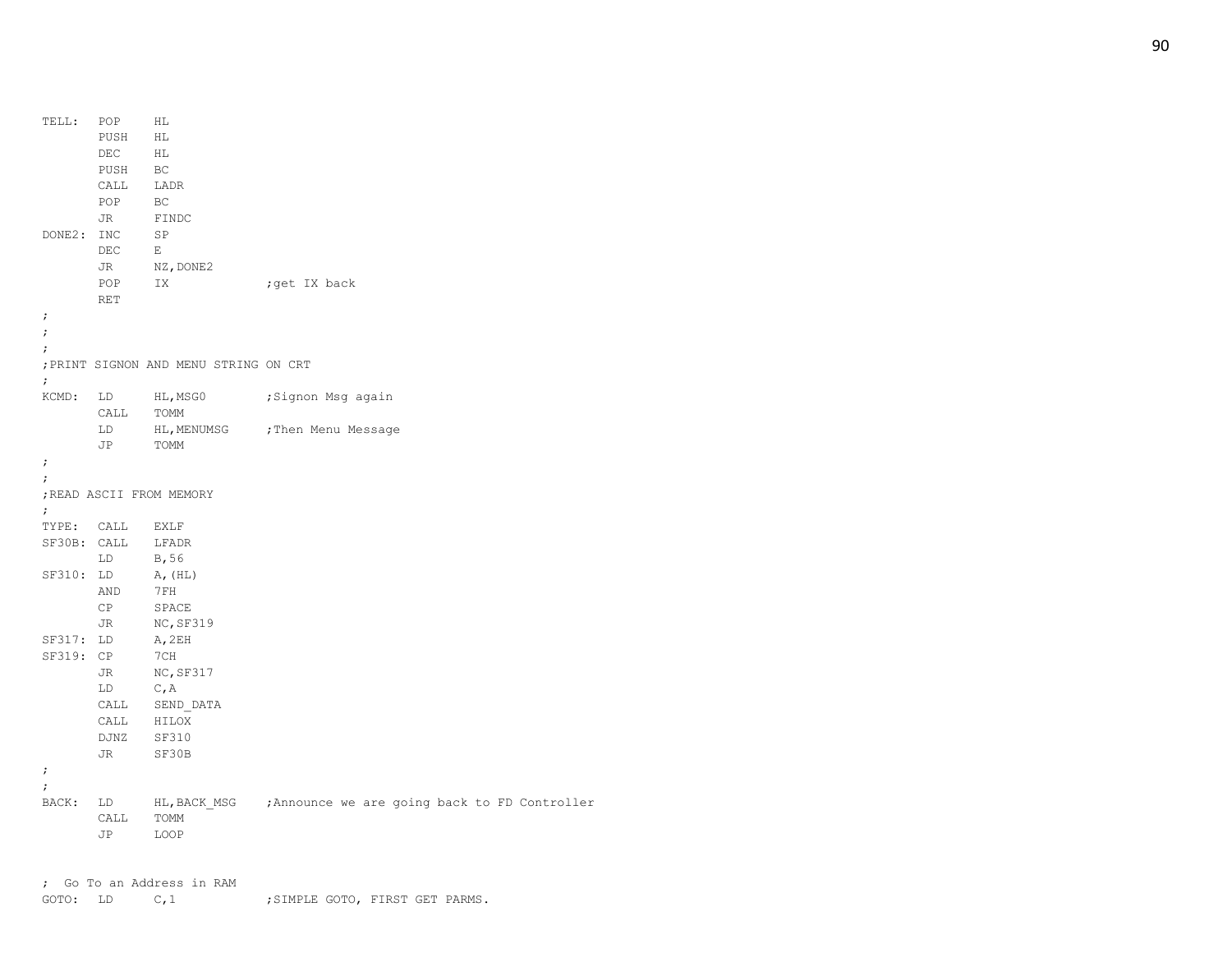CALL HEXSP

CALL CRLF

- POP HL ; GET PARAMETRE PUSHED BY EXF JP (HL)
- ; Display All WD2793 Status Registers

# WD\_REGS:

| . .       |                        |                                               |
|-----------|------------------------|-----------------------------------------------|
| CALL CRLF |                        |                                               |
|           |                        | LD HL, WD STATUS : First show status register |
|           | CALL TOMM              |                                               |
|           | IN $A$ , (WD2793 BASE) | ; Get WD 2793 Status Register                 |
|           | CALL ZBITS             |                                               |
| CALL CRLF |                        |                                               |
|           | LD HL, WD TRACK        | Next show track reqister,                     |
|           | CALL TOMM              |                                               |
|           | IN A, (WD2793 BASE+1)  |                                               |
|           | CALL LBYTE             |                                               |
| CALL CRLF |                        |                                               |
|           | LD HL, WD SECTOR       | Next show sector register                     |
| CALL TOMM |                        |                                               |
|           | IN A, (WD2793 BASE+2)  |                                               |
|           | CALL LBYTE             |                                               |
| CALL CRLF |                        |                                               |
|           | LD HL, WD DATA         | Next show data reqister,                      |
| CALL TOMM |                        |                                               |
|           | IN A, (WD2793 BASE+3)  |                                               |
|           | CALL LBYTE             |                                               |
|           | JP CRLF                | ; Will pop stack back to start.               |
|           |                        |                                               |

## ; Display the Z80 Reg Set

## SHOW\_REGS:

| DI            |           | ; No Ints while this is going on                                                                                                                                                                                               |
|---------------|-----------|--------------------------------------------------------------------------------------------------------------------------------------------------------------------------------------------------------------------------------|
| PUSH          | AF        | ;Save everything just in case                                                                                                                                                                                                  |
| PUSH          | <b>BC</b> |                                                                                                                                                                                                                                |
| PUSH          | DE        |                                                                                                                                                                                                                                |
| PUSH          | HL.       |                                                                                                                                                                                                                                |
|               |           |                                                                                                                                                                                                                                |
| PUSH          | IY.       | ; Save in the order we need them                                                                                                                                                                                               |
| PUSH          | IX.       |                                                                                                                                                                                                                                |
| PUSH          | HL.       |                                                                                                                                                                                                                                |
| PUSH          | DE        |                                                                                                                                                                                                                                |
| PUSH          | BC        |                                                                                                                                                                                                                                |
| PUSH          | AF        |                                                                                                                                                                                                                                |
|               |           |                                                                                                                                                                                                                                |
| $\tau$ $\sim$ | 117.577   | and the second common the second contract of the second contract of the second contract of the second contract of the second contract of the second contract of the second contract of the second contract of the second contr |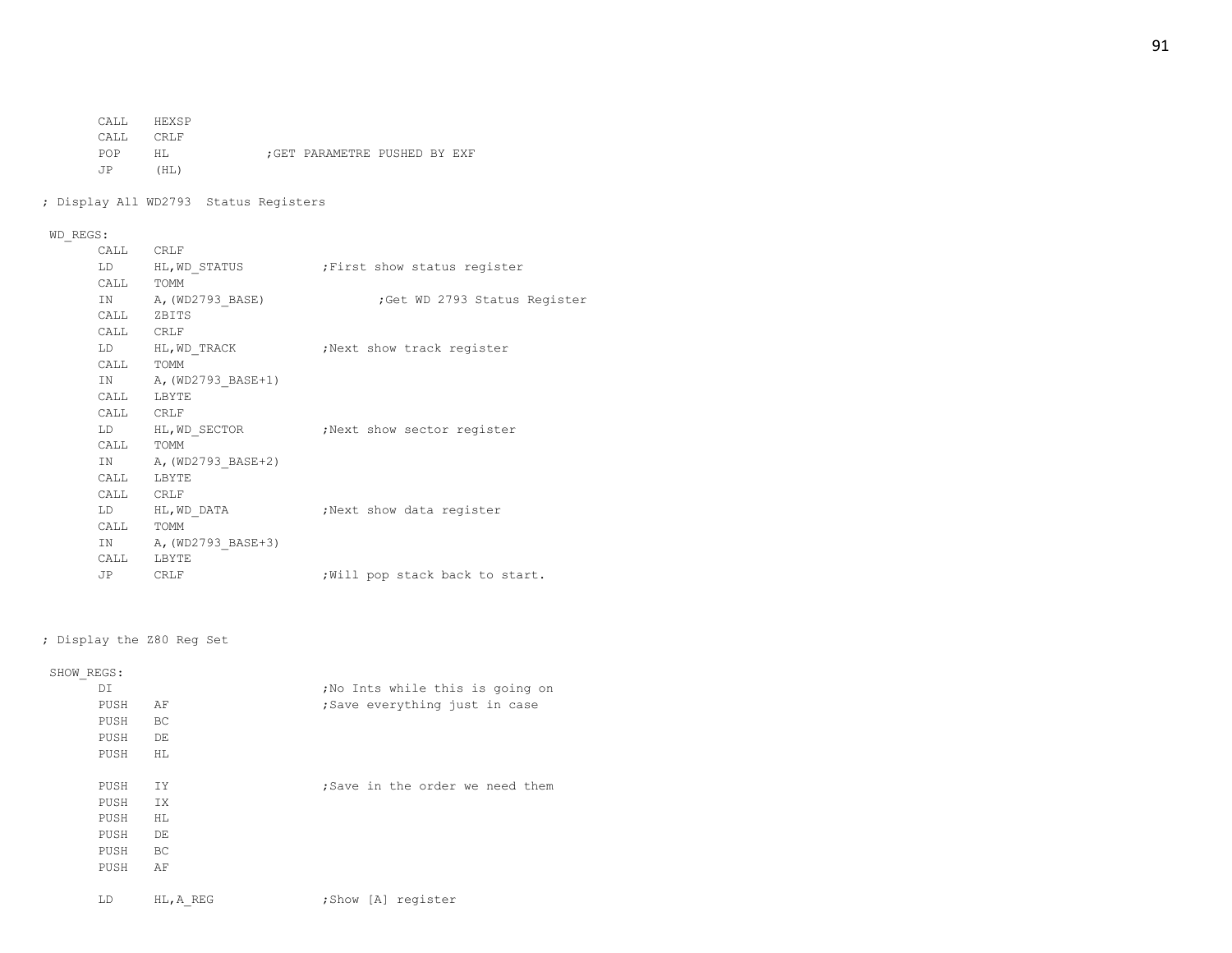DPL\_POINTERS: EQU \$ DW UNFORMATTED

; LOOKUP TABLES OF DISK PARAMETER LISTS & POINTERS

; LOOKUP TABLES OF DISK PARAMETERS

;---------------------------------------------------------------------------------------------------

| CALL<br>POP                                                    | TOMM<br>AF         |                                 |
|----------------------------------------------------------------|--------------------|---------------------------------|
|                                                                | CALL LBYTE         | ; Print [A]                     |
|                                                                | LD HL, BC_REG      | ;Show [BC], register            |
| CALL TOMM<br>POP                                               | ΗL                 |                                 |
| CALL LADR                                                      |                    | ; $[BC]$ -> $[HL]$              |
|                                                                |                    |                                 |
| LD                                                             | HL, DE REG         | ;Show [DE] register             |
| CALL                                                           | TOMM               |                                 |
| POP                                                            | HL                 | ; [DE] -> [HL]                  |
| $\verb CALL  = \verb LADR $                                    |                    |                                 |
|                                                                | LD HL, HL REG      | ;Show [HL] register             |
| CALL TOMM                                                      |                    |                                 |
| $\begin{tabular}{ll} \bf POP & \tt HL \\ \end{tabular}$        |                    | ; $[HL]$ -> $[HL]$              |
| CALL LADR                                                      |                    |                                 |
|                                                                | LD HL, IX REG      | ;Show [IX] register             |
| $\begin{minipage}{0.9\linewidth} \texttt{COMM} \end{minipage}$ |                    |                                 |
| POP                                                            | HL                 | ; $[IX]$ -> $[HL]$              |
| CALL                                                           | LADR               |                                 |
|                                                                | LD HL, IY REG      | ;Show [IY] register             |
| CALL                                                           | TOMM               |                                 |
| POP                                                            | HL                 | ; $[IY]$ -> $[HL]$              |
| CALL                                                           | LADR               |                                 |
|                                                                | LD HL, SP REG      | ;Show [SP] register             |
| CALL TOMM                                                      |                    |                                 |
|                                                                | LD HL, @TEMP STACK |                                 |
| LD                                                             | (@TEMP STACK), SP  |                                 |
| CALL                                                           | LADR               |                                 |
| POP                                                            | НL                 |                                 |
| POP                                                            | DE                 |                                 |
| POP                                                            | BC                 |                                 |
| POP                                                            | ΑF                 |                                 |
| JP                                                             | CRLF               | ; Will pop stack back to start. |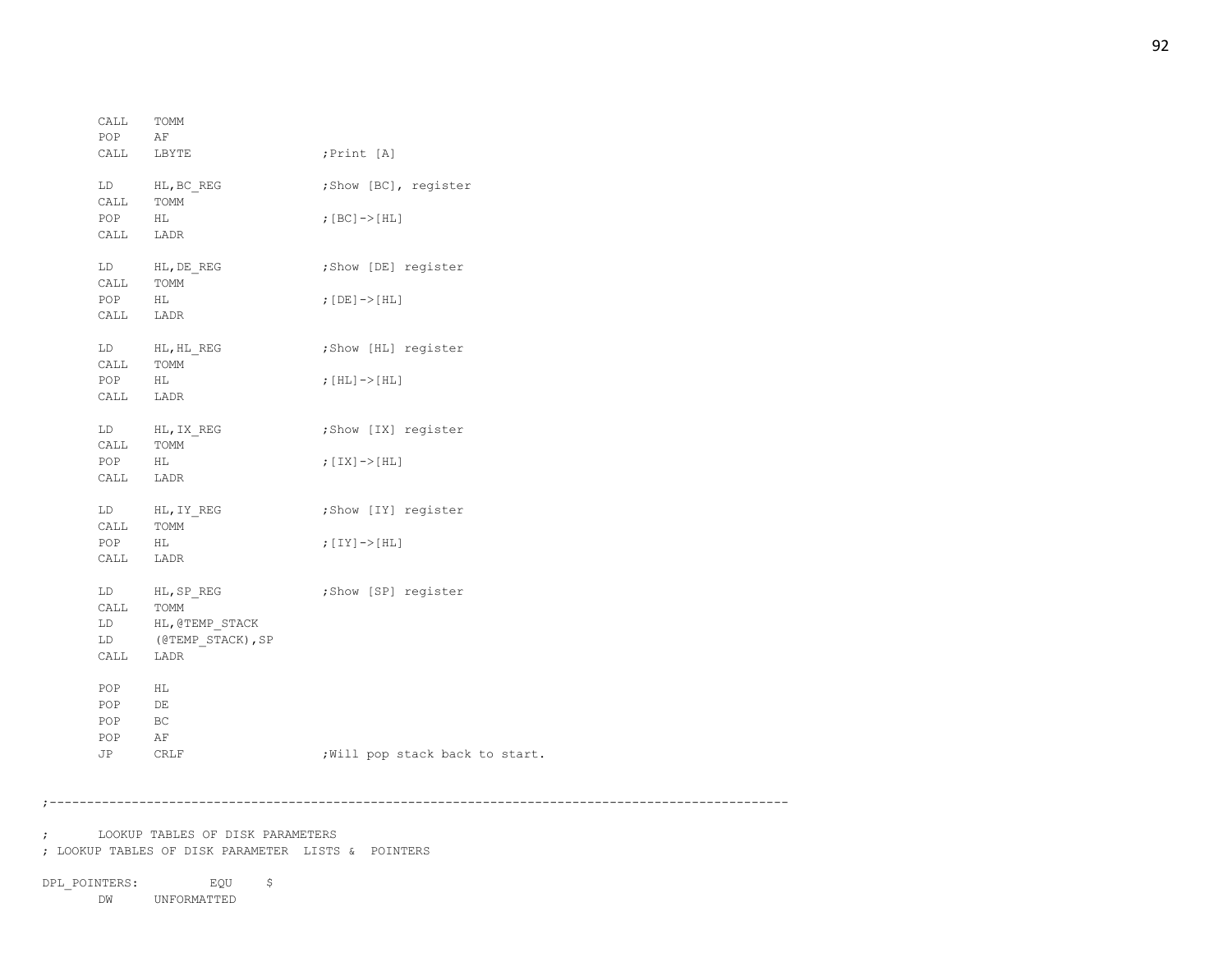| DW | STD8IBM      |                                                                    |
|----|--------------|--------------------------------------------------------------------|
| DW | STDDDT       |                                                                    |
| DW | DDT256       |                                                                    |
| DW | DDT512       |                                                                    |
| DW | DDT1K        |                                                                    |
| DW | DDT1K2       |                                                                    |
| DW | MINSDT       |                                                                    |
| DM | MINDDT       |                                                                    |
| DW | MINCPM       |                                                                    |
| DW | DEC          |                                                                    |
| DW | TOSHIBA      |                                                                    |
| DW | CDOS         |                                                                    |
| DW | CDOSDD       |                                                                    |
| DW | <b>EPSON</b> |                                                                    |
| DW | MORROW       |                                                                    |
| DW | ZENITH       |                                                                    |
| DW | SUPER        |                                                                    |
| DW | MSDOS        |                                                                    |
| DW | MSDOS2       |                                                                    |
| DW | TRS80        |                                                                    |
| DW | IBM144       | ; IBM-PC 1.4M 3.5" disk for MSDOS Formatting (Fill character 0's)  |
| DW | CPM144       | ; IBM-PC 1.44M 3.5" disk for CPM Formatting (Fill character E5's)  |
| DM | IBM120       | 5" disk for MSDOS Formatting (Fill character 0's)<br>; IBM-PC 1.2M |
| DW | CPM120       | 5" disk for CPM Formatting (Fill character E5's)<br>; IBM-PC 1.2M  |
|    |              |                                                                    |

DPL POINTERS END EQU \$

DPL\_COUNT EQU (DPL\_POINTERS\_END - DPL\_POINTERS)/2

#### ;---------------------------------------------------------------------------------------------------

; LOOKUP TABLES OF DISK PARAMETERS

;Note in V2.8 and later, support has been added support for IBM 1.2M/5" and 1.44M/3.5" disk formats. ;As far as the WD2793;is concerned these behave as 8" disks. It's just the disk capacity is larger. ;(Only the old 360K type SD & DD, 300RPM, 5" disks need a clock speed adjustment). ;So whenever I referr to 8" disks, I am also including these 1.2M and 1.4M disks. ; ;To calculate the total formatted track size it is easiest to just build a table (using a previous ;track size). Start formatting a disk and stop with ESC. The total track image can be seen in ;in RAM starting at A000H up to ~ C000H (depending on the format). Look for where the last block of ;GAP4 E5's stop. Subtract A000H from this value and place in your new table. Burn a new EPROM and ;format your disk. This beats calculating bytes! If you find a new format hangs the WD2793 it's because ;your track size is too long. You can usually chizel a few bytes from the GAP4 region.

; 8" SINGLE DENSITY DRIVE VARIABLES (UNFORMATTED Disk) UNFORMATTED:

| DB        | 00011000B | :Disk HW BYTE (SDSS)                                                          |
|-----------|-----------|-------------------------------------------------------------------------------|
| <b>DB</b> |           | ; SECTORS PER TRACK $(+1)$ , because sectors are numbered 1,2,3 (not 0,1,2,3) |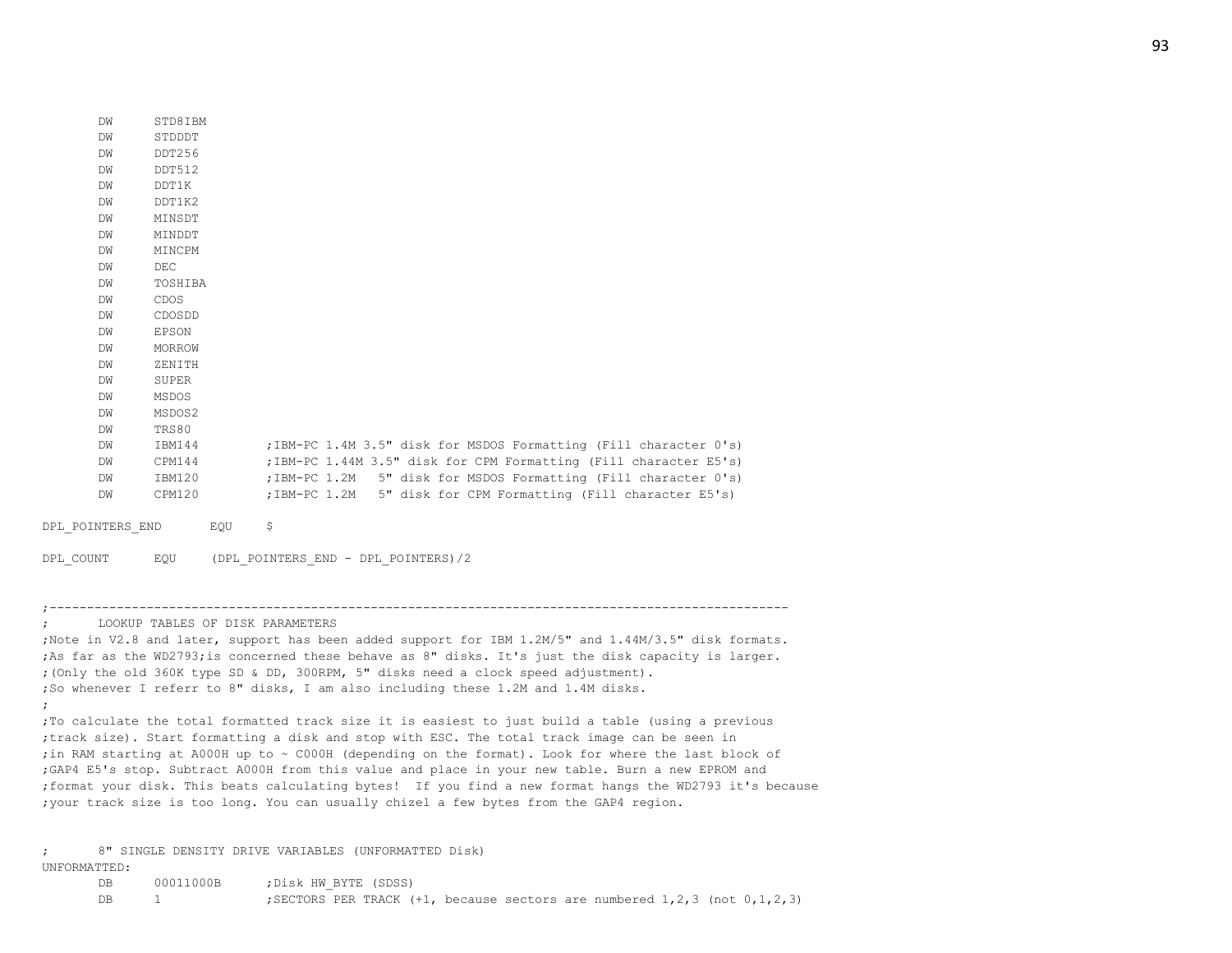| DB  | 0                     | ; TRACKS PER SIDE                                              |
|-----|-----------------------|----------------------------------------------------------------|
| DB  | 0                     | ; HEADER GAP (SD-Systems has 100-27, IBM is 40!)               |
| DB  | 0                     | ; GAP $1$ (0's)                                                |
| DB  | 0                     | $;$ GAP 2 (FF's)                                               |
| DB  | 0                     | $;$ GAP 3 (FF's)                                               |
| DB  | 0                     | ; GAP 4 (FF's)                                                 |
| DB. | 0                     | ; GAPR (Flag for multiple repeats of GAP4)                     |
| DB  | $\Omega$              | ;128 Bytes/sec                                                 |
| DB  | OFFH                  | ; GAP Format fill character                                    |
| DB  | OE5H                  | ;Data area fill character                                      |
| DB  | 0H                    | No special post format                                         |
| DW  | SKEW UF               | :Location of this disks sector skew table                      |
| DB  | 00H                   | ; Each format will have a unique number. For disk to disk copy |
| DB  | $\Omega$              | Tracks set aside for operating system (eq CPM 2)               |
| DW  | 128                   | ;128 Bytes/sec                                                 |
| DW  | 0H                    | Size in bytes of 1 formatted track                             |
| DB  | 'Unformatted Disk', 0 |                                                                |
| JF: |                       |                                                                |

SKEW U

DB 0H,0H,0H,0H,0H,0H,0H,0H,0H,0H,0H,0H,0H,0H,0H,0H,0H,0H,0H,0H,0H,0H,0H,0H

DB 0H,0H,0H,0H,0H,0H,0H,0H,0H,0H,0H,0H,0H,0H,0H,0H,0H,0H,0H,0H,0H,0H,0H,0H

## ; 8" SINGLE DENSITY DRIVE VARIABLES (IBM 3740 Format) STD8IBM:DB 00011000B ;Disk HW BYTE (SDSS) DB 26+1 ; SECTORS PER TRACK (+1, because sectors are numbered 1,2,3 (not 0,1,2,3) DB 77 ;TRACKS PER SIDE DB 40 ;HEADER GAP (SD-Systems has 100-27, IBM is 40!) DB 6 ;GAP 1 (0's) DB 11 ; GAP 2 (FF's) DB 27 ; GAP 3 (FF's) DB 247 ;GAP 4 (FF's) DB 1 :GAPR (Flag for multiple repeats of GAP4) DB 0 ;128 Bytes/sec DB 0FFH ;GAP Format fill character DB 0E5H ;Data area fill character DB 0H ;No special post format DW SKEW IBM ; Location of this disks sector skew table DB 01H ; Each format will have a unique number. For disk to disk copy DB 2 ; Tracks set aside for operating system (eg CPM 2)

DW 128 ;128 Bytes/sec

DW 1380H ; <--- Size in bytes of 1 formatted track (see top of tables)

DB '8" SDSS, 26 X 128 Byte Sectors (IBM 3740 Format)', 0

#### SKEW\_IBM:

DB 1H,2H,3H,4H,5H,6H,7H,8H,9H,0AH,0BH,0CH,0DH,0EH,0FH

DB 10H,11H,12H,13H,14H,15H,16H,17H,18H,19H,1AH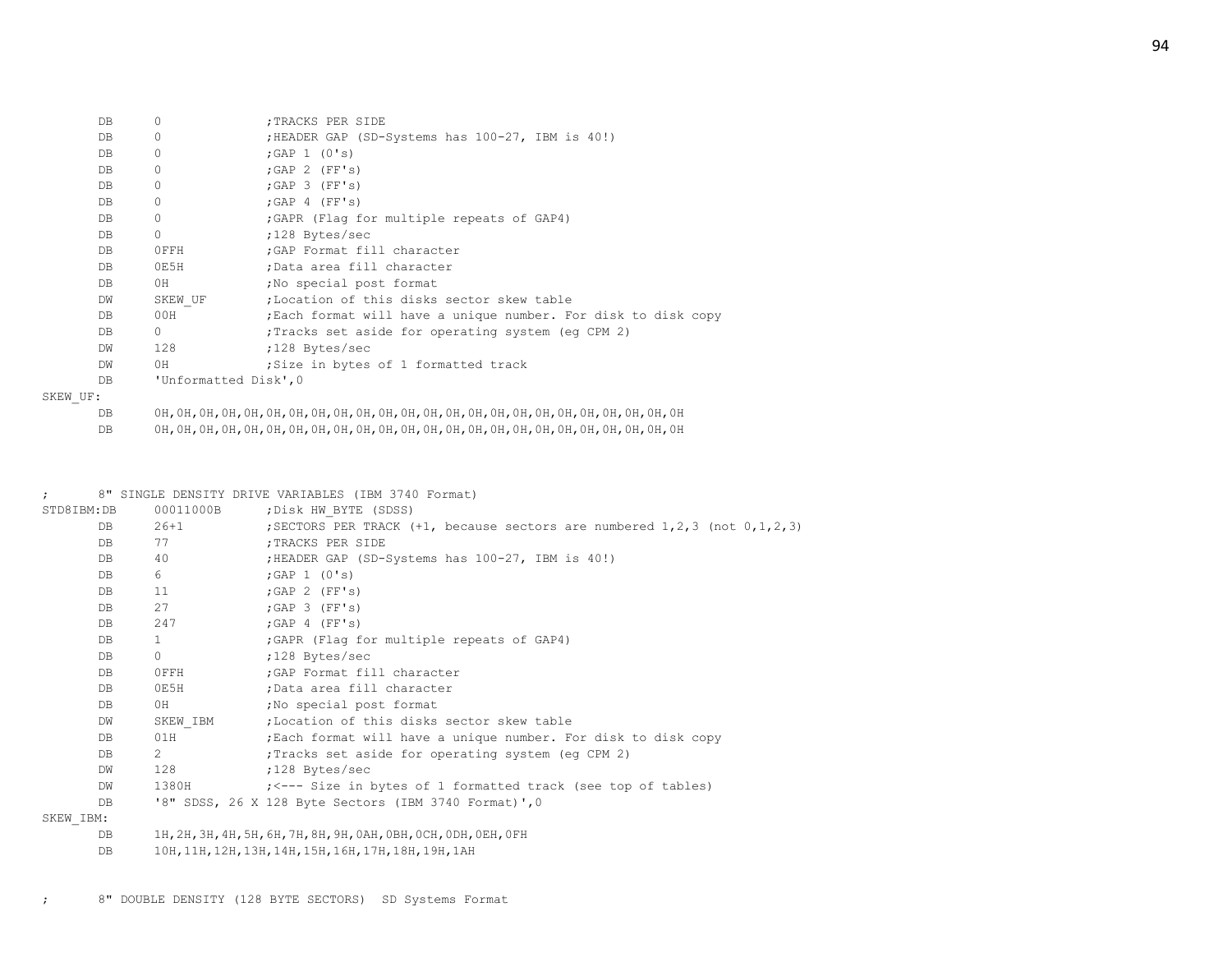| STDDDT: DB       | 00001000B             | ; Disk HW BYTE (DDSS)                                                                     |
|------------------|-----------------------|-------------------------------------------------------------------------------------------|
| DB               | $50 + 1$              | ; SECTORS PER TRACK $(+1,$ because sectors are numbered $1, 2, 3$ (not $0, 1, 2, 3$ )     |
| DB               | 77                    | ; TRACKS PER SIDE                                                                         |
| DB               | 80                    | ; HEADER GAP (SD-Systems has 100-16, IBM is 80!)                                          |
| DB               | 8                     | ; GAP $1$ (4E's)                                                                          |
| DB               | 22                    | ; GAP $2$ (4E's)                                                                          |
| DB               | 16                    | ; GAP $3$ (4E's)                                                                          |
| DB               | 190                   | ; (was 199) ; GAP 4 (4E's) (X3 = 597)                                                     |
| DB               | 3                     | ; GAPR (Flag for multiple repeats of GAP4)                                                |
| DB               | $\circ$               | ;128 Bytes/sec                                                                            |
| DB               | 4EH                   | ; GAP Format fill character                                                               |
| DB               | 0E5H                  | ;Data area fill character                                                                 |
| DB               | 0H                    | ; No special post formating modifications of disk reg                                     |
| DW               | SKEW SDT              | ; Location of this disks sector skew table                                                |
| DB               | 02H                   | ; Each format will have a unique number. For disk to disk copy                            |
| DB               | $\mathbf{2}^{\prime}$ | ; Tracks set aside for operating system (eg CPM 2)                                        |
| DW               | 128                   | ;128 Bytes/sec                                                                            |
| DW               | 2740H                 | Size in bytes of 1 formatted track                                                        |
| $\mathbf{DB}$    |                       | '8" DDSS, 50 X 128 Byte Sectors (SD Systems Format)', 0                                   |
| SKEW SDT:        |                       |                                                                                           |
| DB               |                       | 1Н, 2Н, 3Н, 4Н, 5Н, 6Н, 7Н, 8Н, 9Н, 0АН, 0ВН, 0СН, 0DН, 0ЕН, 0 FН                         |
| db               |                       | 10Н, 11Н, 12Н, 13Н, 14Н, 15Н, 16Н, 17Н, 18Н, 19Н, 1АН, 1ВН, 1СН, 1DН, 1ЕН, 1FН            |
| db               |                       | 20Н, 21Н, 22Н, 23Н, 24Н, 25Н, 26Н, 27Н, 28Н, 29Н, 2АН, 2ВН, 2СН, 2DН, 2ЕН, 2FН            |
| db               | 30H, 31H, 32H         |                                                                                           |
|                  |                       |                                                                                           |
|                  |                       |                                                                                           |
| $\ddot{ }$       |                       |                                                                                           |
| $\ddot{ }$       |                       |                                                                                           |
| DDT256: DB       | 00001100B             | 8" DOUBLE DENSITY (256 BYTE SECTORS) (IBM System 34 Format)<br>; Disk HW BYTE (DDDS)      |
| DB               | $26 + 1$              | ; NBR SECTORS PER TRACK $(+1,$ because sectors are numbered $1, 2, 3$ (not $0, 1, 2, 3$ ) |
| DB               | 77                    | ; NBR TRACKS PER SIDE                                                                     |
| DB               | 80                    | ; HEADER GAP (SD-Systems has 100-54, IBM is 80!)                                          |
| DB               | 12                    | ;GAP 1 $(00's)$                                                                           |
| DB               | 22                    | ; GAP 2 $(4E's)$                                                                          |
| DB               | 54                    | ; GAP $3$ (4E's)                                                                          |
| DB               | 199                   | ; GAP 4 (4E's) $(X3 = 597)$                                                               |
| DB               | 3                     | ; GAPR (Flag for multiple repeats of GAP4)                                                |
| DB               | $\mathbf{1}$          |                                                                                           |
| DB               | 4EH                   | ;256 Bytes/sec<br>; GAP Format fill character                                             |
| DB               | 0E5H                  | ;Data area fill character                                                                 |
| DB               | 0H                    | ; No special post formating modifications of disk req                                     |
| DW               | SKEW 256              | ; Location of this disks sector skew table                                                |
| DB               | 03H                   | ; Each format will have a unique number. For disk to disk copy                            |
| DB               | $\overline{2}$        | ; Tracks set aside for operating system (eq CPM 2)                                        |
| DW               | 256                   | ;256 Bytes/sec                                                                            |
| DW               | 2780H                 | ; Size in bytes of 1 formatted track                                                      |
| DВ               |                       | '8" DDDS, 26 X 256 Byte Sectors (IBM System 34 Format)', 0                                |
| <b>SKEW 256:</b> |                       |                                                                                           |

db 10H,11H,12H,13H,14H,15H,16H,17H,18H,19H,1AH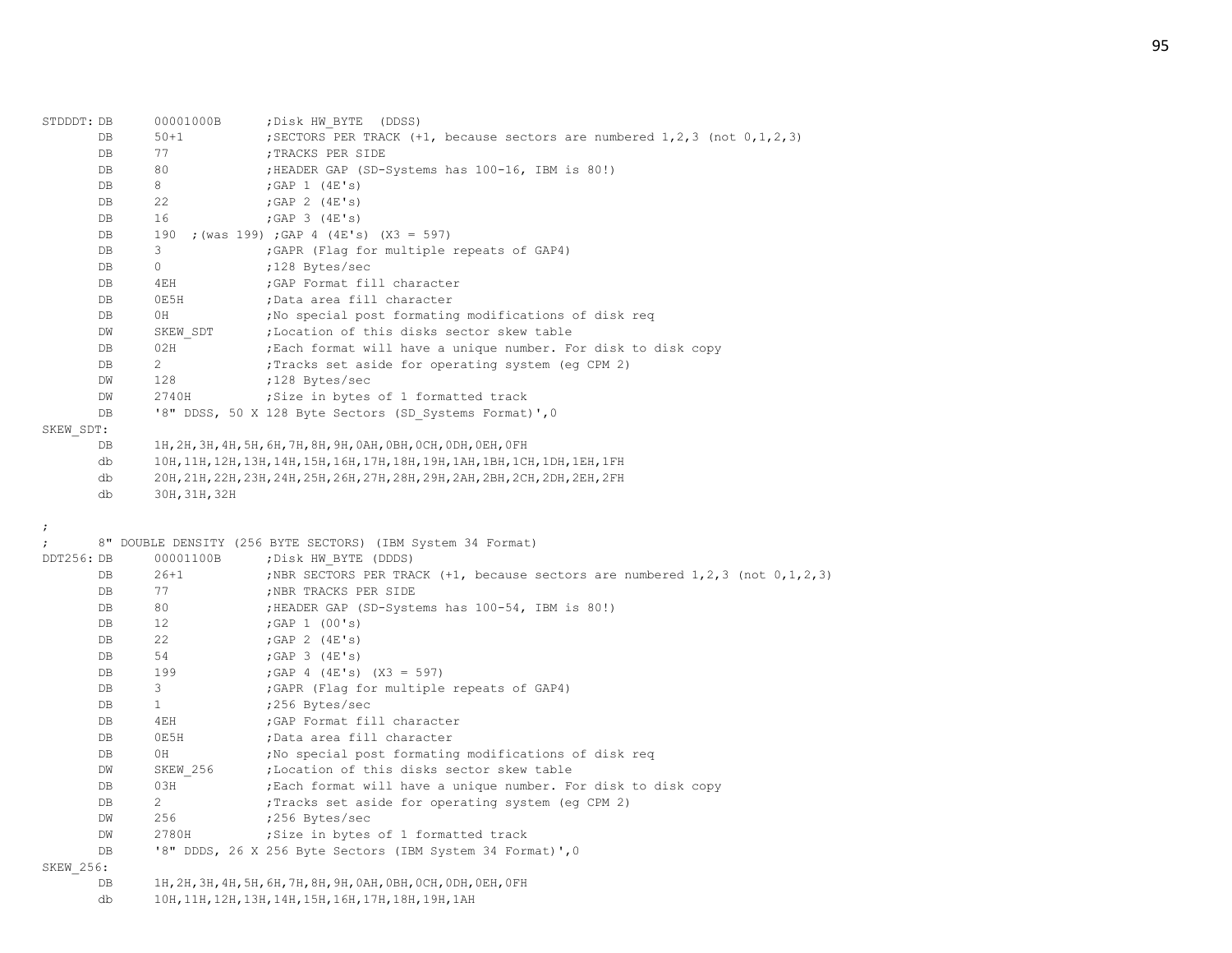;

| DDT512: DB       |                                |           | ; Disk HW BYTE (DDDS)                                                                       |
|------------------|--------------------------------|-----------|---------------------------------------------------------------------------------------------|
| DB.              | $15 + 1$                       |           | ; NBR SECTORS PER TRACK $(+1, +2)$ because sectors are numbered 1, 2, 3 (not $0, 1, 2, 3$ ) |
| DB               | 77                             |           | :NBR TRACKS PER SIDE                                                                        |
| DB               | 80                             |           | ;HEADER GAP (SD-Systems has 100-54, IBM is 80!)                                             |
| DB               | 12                             |           | ;GAP $1$                                                                                    |
| DB               | 22                             |           | ; $GAP$ 2                                                                                   |
| DB               | 84                             |           | $;$ GAP 3                                                                                   |
| DB               | 200                            |           | ; GAP 4 (4E's) $(X3 = 597)$                                                                 |
| DB               | $\overline{2}$                 |           | ; GAPR (Flag for multiple repeats of GAP4)                                                  |
| DB               | $2 \left( \frac{1}{2} \right)$ |           | ;512 Bytes/sec                                                                              |
| DB               | 4EH                            |           | GAP Format fill character;                                                                  |
| DB               | 0E5H                           |           | :Data area fill character                                                                   |
| DB               | 0H                             |           | No special post formating modifications of disk req                                         |
| DW               |                                |           | SKEW 512 ; Location of this disks sector skew table                                         |
| DB               | 04H                            |           | ; Each format will have a unique number. For disk to disk copy                              |
| DB               | $2^{\circ}$                    |           | ; Tracks set aside for operating system (eq CPM 2)                                          |
| DW               | 512                            |           | ;512 Bytes/sec                                                                              |
| DW               | 2780H                          |           | ; Size in bytes of 1 formatted track                                                        |
| DB               |                                |           | '8" DDDS, 15 X 512 Byte Sectors.', 0                                                        |
| <b>SKEW 512:</b> |                                |           |                                                                                             |
| DB               |                                |           | 1H, 2H, 3H, 4H, 5H, 6H, 7H, 8H, 9H, 0AH, 0BH, 0CH, 0DH, 0EH, 0FH                            |
|                  |                                |           |                                                                                             |
|                  |                                | 00001100B | 8" DOUBLE DENSITY (512 BYTE SECTORS)                                                        |

### ;

|           |     |                   | 8" DOUBLE DENSITY (1024 BYTE SECTORS - Single Sided)                                          |
|-----------|-----|-------------------|-----------------------------------------------------------------------------------------------|
| DDT1K: DB |     | 00001000B         | ; Disk HW BYTE (DDSS) ;                                                                       |
|           | DB  | $9 + 1$           | ; NBR SECTORS PER TRACK $(+1, +1)$ because sectors are numbered $1, 2, 3$ (not $0, 1, 2, 3$ ) |
|           | DB  | 77                | ; NBR TRACKS PER SIDE                                                                         |
|           | DB  | 80                | ; INDEX HEADER GAP                                                                            |
|           | DB  | $12 \overline{ }$ | ;NBR GAP 1                                                                                    |
|           | DB  | 22                | ;NBR GAP 2                                                                                    |
|           | DB  | 50                | ;NBR GAP 3                                                                                    |
|           | DB. | 180               | ; (was 199) ; GAP 4                                                                           |
|           | DB  | 3                 | ; GAPR (Flag for multiple repeats of GAP4)                                                    |
|           | DB  | 3                 | ;1024 Bytes/sec                                                                               |
|           | DB  | 4EH               | ; GAP Format fill character                                                                   |
|           | DB  | OE5H              | ;Data area fill character                                                                     |
|           | DB  | 0H                | No special post formating modifications of disk reg                                           |
|           | DW  |                   | SKEW 1K :Location of this disks sector skew table                                             |
|           | DB  | 05H               | ; Each format will have a unique number. For disk to disk copy                                |
|           | DB. | $1 \quad \Box$    | ; Tracks set aside for operating system (eq CPM 2)                                            |
|           | DW  | 1024              | :1024 Bytes/sec                                                                               |
|           | DW  | 2780H             | Size in bytes of 1 formatted track                                                            |
|           | DB  |                   | '8" DDSS, 9 X 1024 Byte Sectors.', 0                                                          |
| SKEW 1K:  |     |                   |                                                                                               |

DB 1H,2H,3H,4H,5H,6H,7H,8H,9H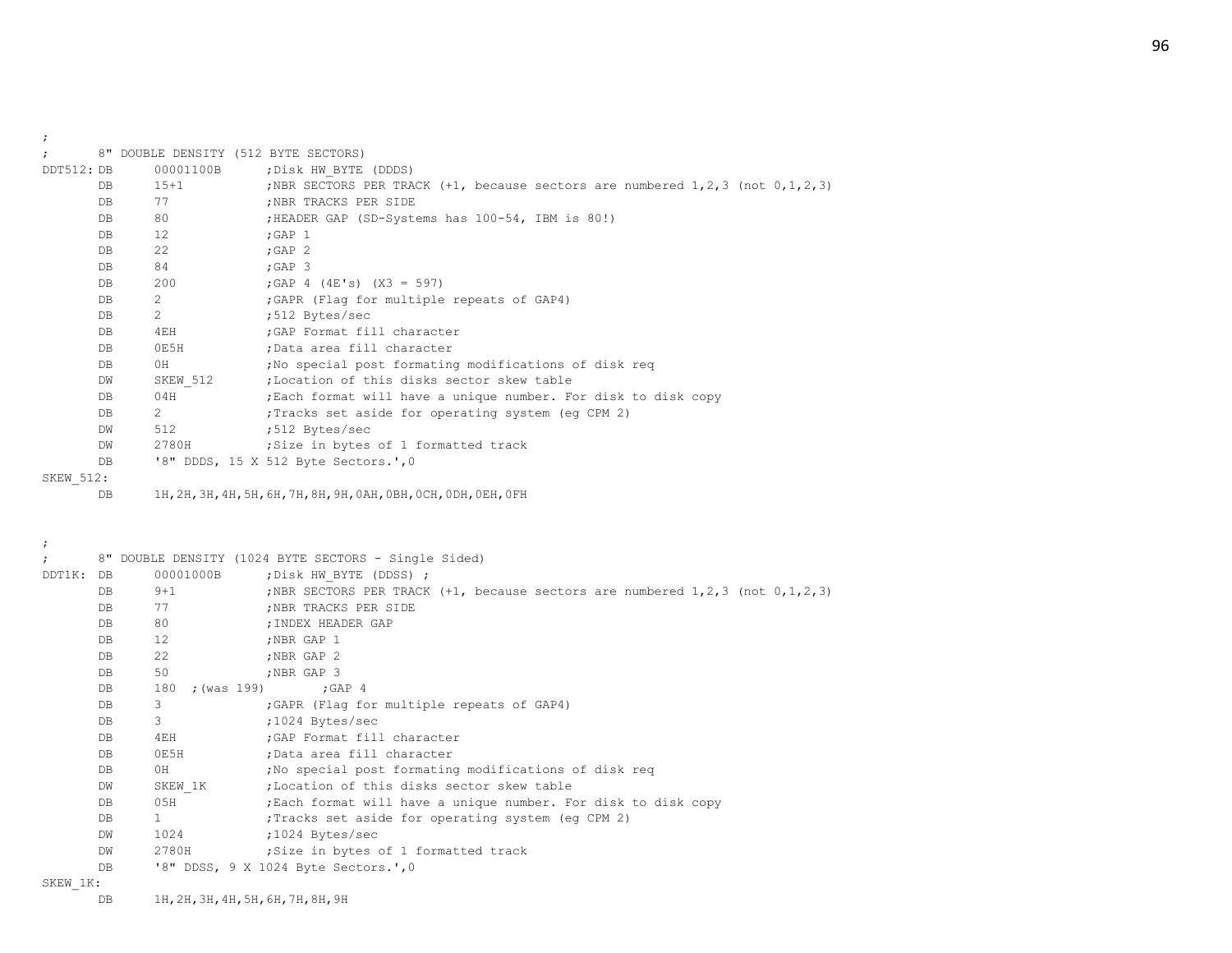; 8" DOUBLE DENSITY (1024 BYTE SECTORS - Double Sided) DDT1K2: DB 00001100B ; Disk HW BYTE (DDDS) ; DB 9+1 ;NBR SECTORS PER TRACK (+1, because sectors are numbered 1,2,3 (not 0,1,2,3) DB 77 ;NBR TRACKS PER SIDE DB 80 ;INDEX HEADER GAP DB 12 ;NBR GAP 1 DB 22 ;NBR GAP 2 DB 50 ;NBR GAP 3 DB 180 ; (was 199) ; GAP 4 DB 3 ;GAPR (Flag for multiple repeats of GAP4) DB 3 ;1024 Bytes/sec DB 4EH ;GAP Format fill character DB 0E5H ;Data area fill character DB 0H ;No special post formating modifications of disk req DW SKEW 1KDS ; Location of this disks sector skew table DB 06H ; Each format will have a unique number. For disk to disk copy DB 1  $\blacksquare$  Tracks set aside for operating system (eq CPM 2) DW 1024 ;1024 Bytes/sec DW 2700H ; Size in bytes of 1 formatted track DB '8" DDDS, 9 X 1024 Byte Sectors.',0 SKEW\_1KDS: DB 1H,2H,3H,4H,5H,6H,7H,8H,9H ; ;---------5" DRIVES ---------------- ; ; 5", 128 byte, SD SD-Systems Format MINSDT: DB 00010000B ; Disk HW BYTE (SDSS) DB 18+1 ; sectors per track (+1, because sectors are numbered 1,2,3 (not 0,1,2,3) DB 35 ;tracks per side DB 20 ;index header gap DB 6 ;GAP 1 DB 11 ; GAP 2 DB 8 ;GAP 3 DB 221 ; GAP 4 (FF's) DB 1 :GAPR (Flag for multiple repeats of GAP4) DB 0 ;128 Bytes/sec DB 0FFH : GAP Format fill character DB 0E5H ;Data area fill character DB 0H ;No special post formating modifications of disk req DW SKEW MINSD ;Location of this disks sector skew table DB 07H ; Each format will have a unique number. For disk to disk copy DB 2 ; Tracks set aside for operating system (eq CPM 2) DW 128 ;128 Bytes/sec DW 0BFFH ;Size in bytes of 1 formatted track (more than enough!) DB '5" SDSS, 18 X 128 Byte Sectors, (SD-Systems Format).', 0 SKEW\_MINSD:

DB 1H,2H,3H,4H,5H,6H,7H,8H,9H,0AH,0BH,0CH,0DH,0EH,0FH,10H,11H,12H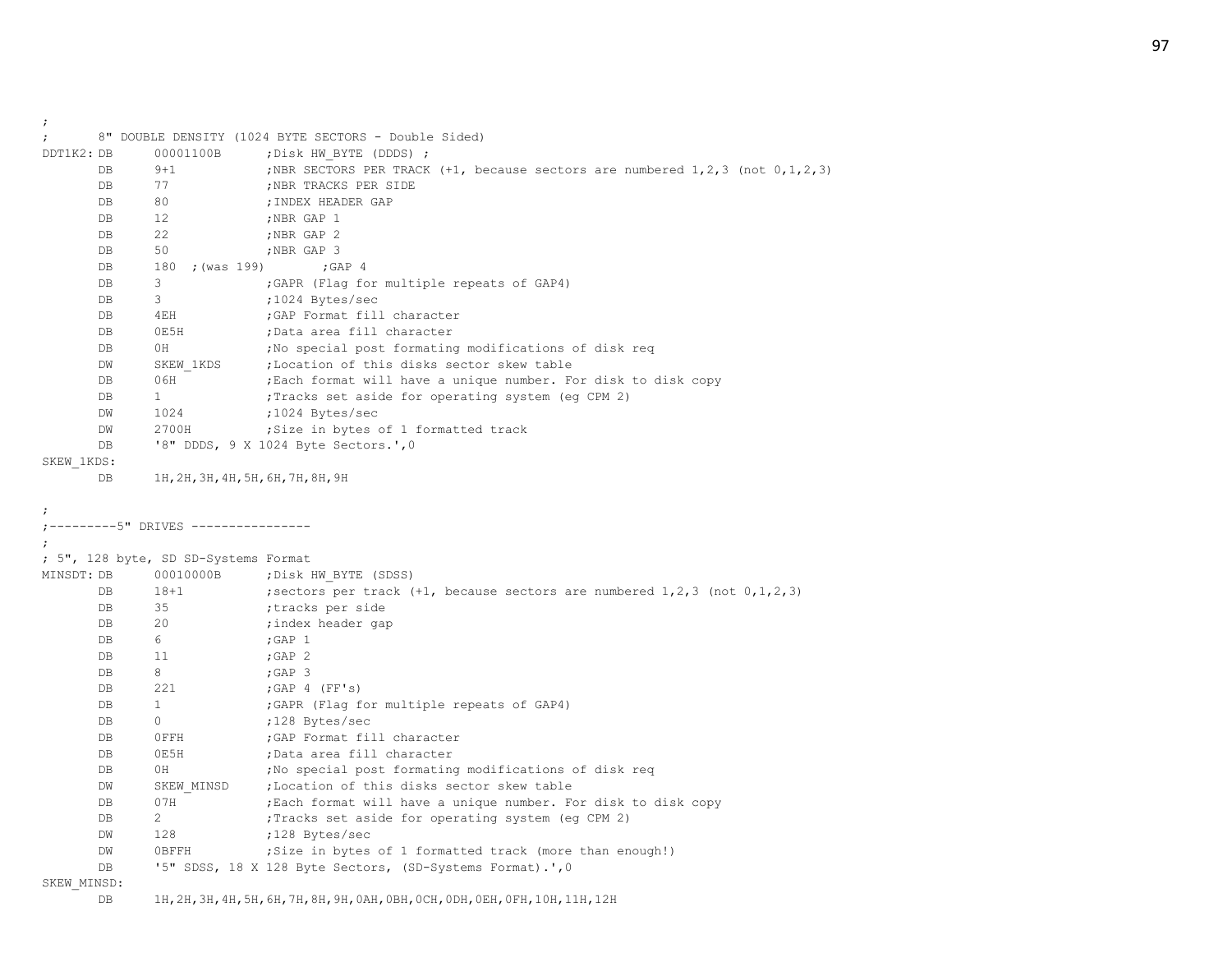| MINDDT: DB  | 00000000B    | ; Disk HW BYTE (DDSS)                                                              |
|-------------|--------------|------------------------------------------------------------------------------------|
| DB          | $28 + 1$     | ; sectors per track $(+1)$ , because sectors are numbered $1,2,3$ (not $0,1,2,3$ ) |
| DB          | 35           | ;tracks per side                                                                   |
| DB          | $100 - 16$   | ; index header gap                                                                 |
| DB          | 8            | ; GAP $1$                                                                          |
| DB          | 22           | ; GAP $2$                                                                          |
| DB          | 16           | $;$ GAP $3$                                                                        |
| DB          | 247          | ; GAP 4                                                                            |
| DB          | $\mathbf{1}$ | ; GAPR (Flag for multiple repeats of GAP4)                                         |
| DB          | $\circ$      | ;128 Bytes/sec                                                                     |
| DB          | 4EH          | ; GAP Format fill character                                                        |
| DB          | 0E5H         | ;Data area fill character                                                          |
| DB          | 0H           | ; No special post formating modifications of disk req                              |
| DW          | SKEW MINDD   | ;Location of this disks sector skew table                                          |
| DB          | 08H          | ; Each format will have a unique number. For disk to disk copy                     |
| DB          | 2            | Tracks set aside for operating system (eg CPM 2)                                   |
| DW          | 128          | ;128 Bytes/sec                                                                     |
| DW          | 17FFH        | ; Size in bytes of 1 formatted track (more than enough!)                           |
| DB          |              | '5" DDSS, 28 X 128 Byte Sectors, (SD-Systems Format).', 0                          |
| SKEW MINDD: |              |                                                                                    |
| DB          |              | 1н, 2н, 3н, 4н, 5н, 6н, 7н, 8н, 9н, 0ан, 0вн, 0сн, 0рн, 0ен, 0гн                   |
| db          |              | 10H, 11H, 12H, 13H, 14H, 15H, 16H, 17H, 18H, 19H, 1AH, 1BH, 1CH                    |
|             |              |                                                                                    |
| $\ddot{ }$  |              |                                                                                    |
|             |              | ; 5", 512 byte, DDDS, 8 sector IBM PC CPM-86 format                                |
| MINCPM: DB  | 00000100B    | ; Disk HW BYTE (DDDS)                                                              |
| DB          | $8 + 1$      | ; sectors per track $(+1)$ , because sectors are numbered $1,2,3$ (not $0,1,2,3$ ) |
| DB          | 40           | ;tracks per side X2                                                                |
| DB          | 80           | ; index header gap                                                                 |
| DB          | 12           |                                                                                    |
| DB          |              | ; GAP $1$                                                                          |
| DB          | 22           | ;GAP 2                                                                             |
|             | 80           | $;$ GAP $3$                                                                        |
| DB          | 207          | ; GAP $4$ (4E's) (1038)                                                            |
| DB          | 5            | ; GAPR (Flag for multiple repeats of GAP4)                                         |
| DB          | 2            | ;512 Bytes/sec                                                                     |
| DB          | 04EH         | ; GAP Format fill character                                                        |
| DB          | 0E5H         | ;Data area fill character (for CPM86)                                              |
| DB          | CPM86 FLAG   | ; Special post formating modifications of disk req                                 |
| DW          | SKEW CPM86   | ; Location of this disks sector skew table                                         |
| DB          | 09H          | ; Each format will have a unique number. For disk to disk copy                     |
| DB          | 2            | Tracks set aside for operating system (eg CPM 2);                                  |
| DW          | 512          | ;512 Bytes/sec                                                                     |
| DW          | 17FFH        | ; Size in bytes of 1 formatted track (more than enough!)                           |
| DB          |              | '5" DDDS, 8 X 512 Byte Sectors (IBM PC CPM-86 format).', 0                         |
| SKEW_CPM86: |              |                                                                                    |

;

; 5", 128 byte, DD SD-Systems Format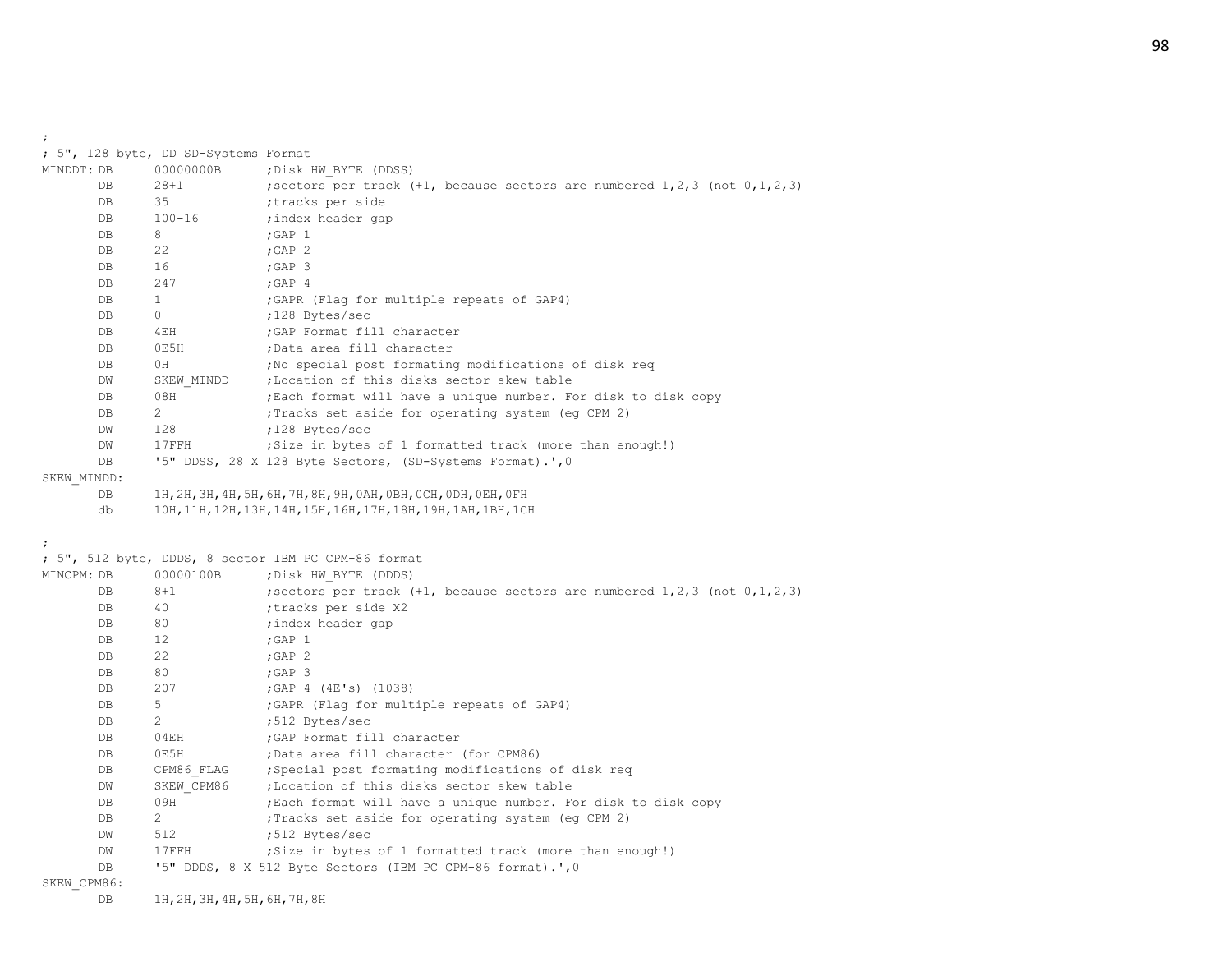;

|             |    |                                    | ; 5", 512 byte, DDDS, 9 sector DEC VT180 format                                         |
|-------------|----|------------------------------------|-----------------------------------------------------------------------------------------|
| DEC:        | DB | 00000100B                          | ; Disk HW BYTE (DDDS)                                                                   |
|             | DB | $9 + 1$                            | ; sectors per track $(+1)$ , because sectors are numbered $1,2,3$ (not $0,1,2,3$ )      |
|             | DB | 40                                 | ;tracks per side                                                                        |
|             | DB | 80                                 | ; index header gap                                                                      |
|             | DB | 12                                 | $;$ GAP $1$                                                                             |
|             | DB | 22                                 | ; GAP $2$                                                                               |
|             | DB | 26                                 | $;$ GAP $3$                                                                             |
|             | DB | 218                                | ; GAP $4$ (4E's) (872)                                                                  |
|             | DB | $\overline{4}$                     | ; GAPR (Flag for multiple repeats of GAP4)                                              |
|             | DB | 2                                  | ;512 Bytes/sec                                                                          |
|             | DB | 04EH                               | ; GAP Format fill character                                                             |
|             | DB | 0E5H                               | ;Data area fill character (for CPM)                                                     |
|             | DB | $\circ$                            | ; No special post formating modifications of disk reg                                   |
|             | DW | SKEW DEC                           | ; Location of this disks sector skew table                                              |
|             | DB | 0AH                                | ; Each format will have a unique number. For disk to disk copy                          |
|             | DB | 2                                  | ; Tracks set aside for operating system (eg CPM 2)                                      |
|             | DW | 512                                | ;512 Bytes/sec                                                                          |
|             | DW | $17$ $FFH$                         | ; Size in bytes of 1 formatted track (more than enough!)                                |
|             | DB |                                    | '5" DDDS, 9 X 512 Byte Sectors. (DEC VT180 format).', 0                                 |
| SKEW DEC:   |    |                                    |                                                                                         |
|             | DB | 1H, 2H, 3H, 4H, 5H, 6H, 7H, 8H, 9H |                                                                                         |
| $\ddot{ }$  |    |                                    |                                                                                         |
|             |    |                                    |                                                                                         |
|             |    |                                    | ; 5", 256 byte, DDDS, 16 sector TOSHIBA T-100 format                                    |
| TOSHIBA: DB |    | 00000100B                          | ; Disk HW BYTE (DDDS)                                                                   |
|             | DB | $16 + 1$                           | ; sectors per track $(+1)$ , because sectors are numbered $1, 2, 3$ (not $0, 1, 2, 3$ ) |
|             | DB | 35                                 |                                                                                         |
|             | DB |                                    | ;tracks per side                                                                        |
|             |    | 80                                 | ; index header gap                                                                      |
|             | DB | 12                                 | ; GAP $1$                                                                               |
|             | DB | 22                                 | ; GAP $2$                                                                               |
|             | DB | 50                                 | $;$ GAP $3$                                                                             |
|             | DB | 183                                | ; GAP $4$ (4E's) (366)                                                                  |
|             | DB | 2                                  | ; GAPR (Flag for multiple repeats of GAP4)                                              |
|             | DB | $\mathbf{1}$                       | ;256 Bytes/sec                                                                          |
|             | DB | 04EH                               | ; GAP Format fill character                                                             |
|             | DB | 0E5H                               | ;Data area fill character (for CPM)                                                     |
|             | DB | 0                                  | ; No special post formating modifications of disk req                                   |
|             | DW | SKEW TOSH                          | ;Location of this disks sector skew table                                               |
|             | DB | 0BH                                | ; Each format will have a unique number. For disk to disk copy                          |
|             | DB | 2                                  | ; Tracks set aside for operating system (eq CPM 2)                                      |
|             | DW | 256                                | ;512 Bytes/sec                                                                          |
|             | DW | 17FFH                              | ; Size in bytes of 1 formatted track (more than enough!)                                |
|             | DB |                                    | '5" DDDS, 16 X 256 Byte Sectors. (TOSHIBA T-100 format).', 0                            |

DB 1H,2H,3H,4H,5H,6H,7H,8H,9H,0AH,0BH,0CH,0DH,0EH,0FH,10H

;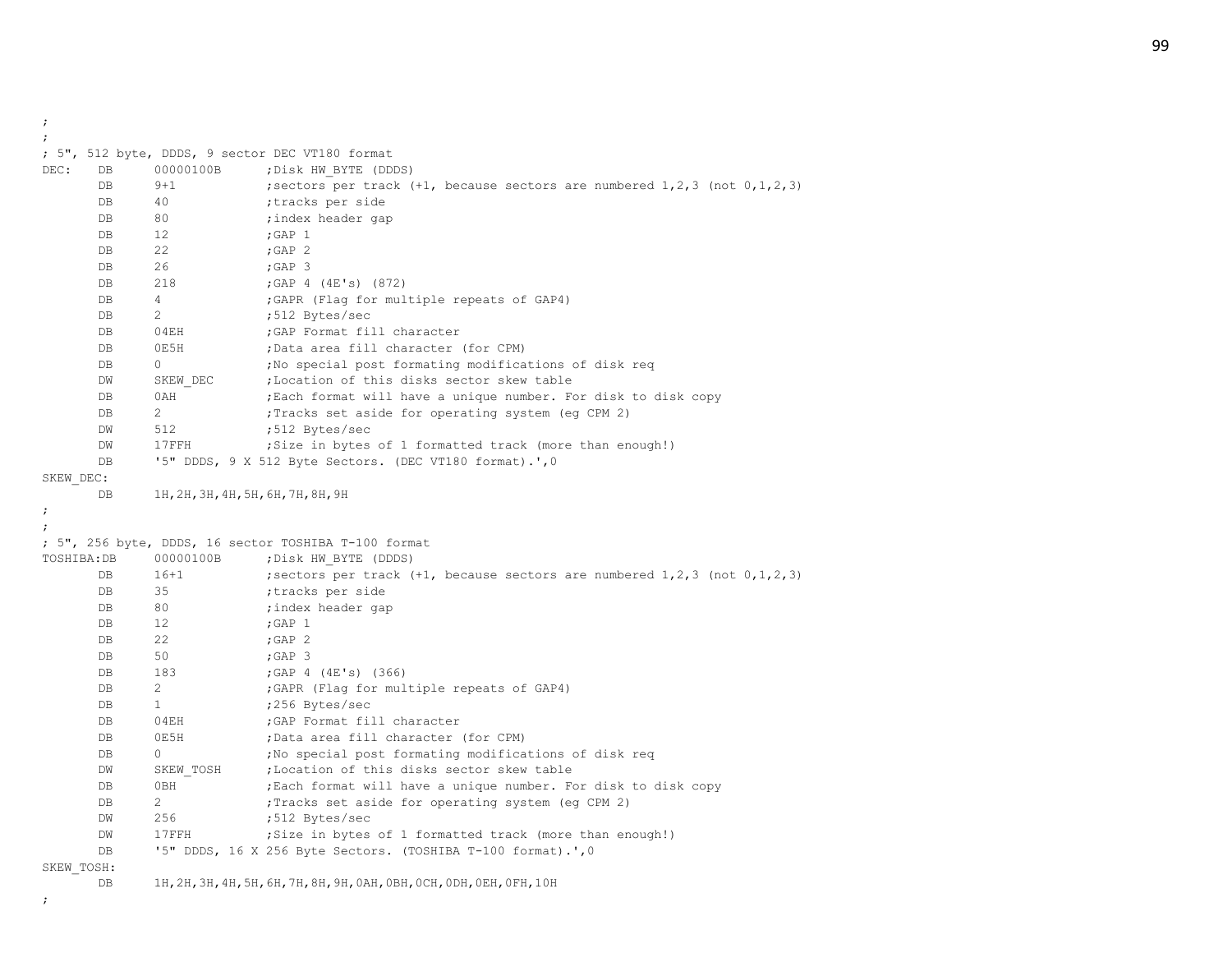|             |    |                       | ; 5", 128 byte, CROMEMCO CDOS (SINGLE density) Format                                                                                       |
|-------------|----|-----------------------|---------------------------------------------------------------------------------------------------------------------------------------------|
| CDOS:       | DB | 00010100B             | ; Disk HW BYTE (SDDS)                                                                                                                       |
|             | DB | $18 + 1$              | ; sectors per track $(+1)$ , because sectors are numbered $1, 2, 3$ (not $0, 1, 2, 3$ )                                                     |
|             | DB | 40                    | ;tracks per side                                                                                                                            |
|             | DB | $20 - 8$              | ; index header gap                                                                                                                          |
|             | DB | 6                     | ; GAP $1$                                                                                                                                   |
|             | DB | 11                    | ;GAP 2                                                                                                                                      |
|             | DB | 8                     | $;$ GAP 3                                                                                                                                   |
|             | DB | 185                   | ; GAP 4 (FF's)                                                                                                                              |
|             | DB | $\mathbf{1}$          | ; GAPR (Flag for multiple repeats of GAP4)                                                                                                  |
|             | DB | 0                     | ;128 Bytes/sec                                                                                                                              |
|             | DB | OFFH                  | ; GAP Format fill character                                                                                                                 |
|             | DB | 0E5H                  | ;Data area fill character                                                                                                                   |
|             | DB | 0H                    | ; No special post formating modifications of disk req                                                                                       |
|             | DW | SKEW CDOS             | ;Location of this disks sector skew table                                                                                                   |
|             | DB | 0CH                   | ; Each format will have a unique number. For disk to disk copy                                                                              |
|             | DB | $\mathbf{2}^{\prime}$ | ; Tracks set aside for operating system (eg CPM 2)                                                                                          |
|             | DW | 128                   | ;128 Bytes/sec                                                                                                                              |
|             | DW | 0BFFH                 | ; Size in bytes of 1 formatted track (more than enough!)                                                                                    |
|             | DB |                       | '5" SDDS, 18 X 128 Byte Sectors, (CROMEMCO CDOS Format).', 0                                                                                |
| SKEW CDOS:  |    |                       |                                                                                                                                             |
|             | DB |                       | 1Н, 2Н, 3Н, 4Н, 5Н, 6Н, 7Н, 8Н, 9Н, 0АН, 0ВН, 0СН, 0DН, 0ЕН, 0FН, 10Н, 11Н, 12Н                                                             |
|             |    |                       |                                                                                                                                             |
|             |    |                       | ; 5", 512 byte, CROMEMCO CDOS w/INTL TERM. CP/M Format                                                                                      |
| CDOSDD: DB  |    | 00000100B             | ; Disk HW BYTE (DDDS)                                                                                                                       |
|             | DB | $10+1$                | ; sectors per track (+1, because sectors are numbered $1, 2, 3$ (not $0, 1, 2, 3$ )                                                         |
|             | DB | 40                    | ;tracks per side                                                                                                                            |
|             | DB | 80                    | ; index header gap                                                                                                                          |
|             | DB | 12                    | $;$ GAP $1$                                                                                                                                 |
|             | DB | 22                    | ; GAP $2$                                                                                                                                   |
|             | DB | 30                    | $;$ GAP $3$                                                                                                                                 |
|             | DB | 214                   | ; GAP $4$ (FF's)                                                                                                                            |
|             | DB | $\mathbf{1}$          | ; GAPR (Flag for multiple repeats of GAP4)                                                                                                  |
|             | DB | 2                     | ;512 Bytes/sec                                                                                                                              |
|             | DB | OFFH                  | ; GAP Format fill character                                                                                                                 |
|             | DB | 0E5H                  | ;Data area fill character                                                                                                                   |
|             | DB | 0H                    | ; No special post formating modifications of disk req                                                                                       |
|             | DW | SKEW CDOS2            | ;Location of this disks sector skew table                                                                                                   |
|             | DB | 0DH                   | ; Each format will have a unique number. For disk to disk copy                                                                              |
|             | DB | $\mathbf{2}^{\prime}$ | ; Tracks set aside for operating system (eg CPM 2)                                                                                          |
|             | DW | 512                   | ;512 Bytes/sec                                                                                                                              |
|             | DW | 17FFH                 | ; Size in bytes of 1 formatted track (more than enough!)                                                                                    |
|             | DB |                       | '5" DDDS, 10 X 512 Byte Sectors, (CROMEMCO CDOS/CPM Format).', 0                                                                            |
| SKEW CDOS2: |    |                       |                                                                                                                                             |
|             |    |                       | $1 \text{ } \alpha$ and $1 \text{ } \alpha$ and $2 \text{ } \alpha$ and $2 \text{ } \alpha$ and $2 \text{ } \alpha$ and $2 \text{ } \alpha$ |

DB 1H,2H,3H,4H,5H,6H,7H,8H,9H,0AH

; 5", 512 byte, EPSON QX-10 Format

;

EPSON: DB 00010100B ; Disk HW\_BYTE (SDDS)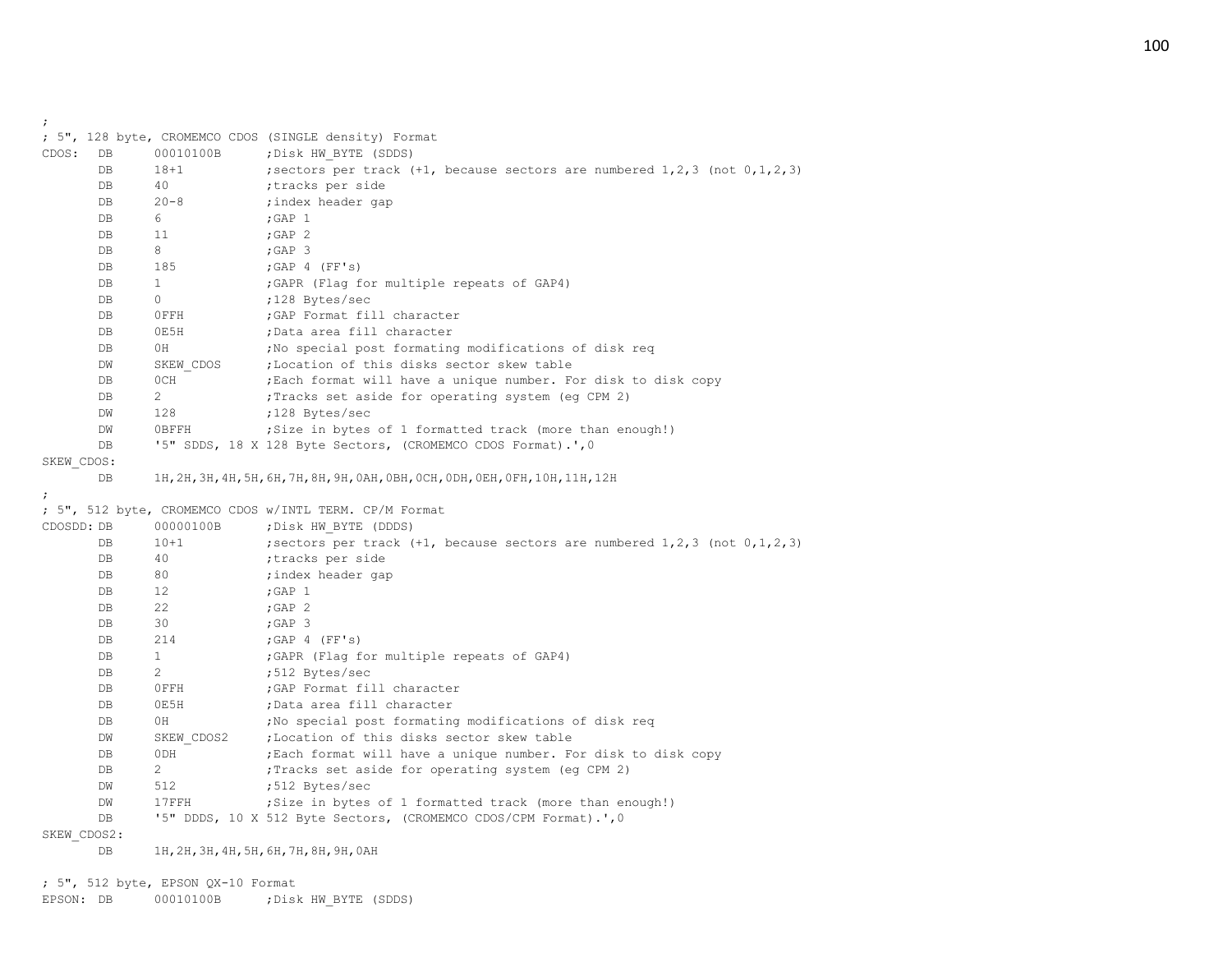| DB             | $10 + 1$           | ; sectors per track $(+1)$ , because sectors are numbered $1, 2, 3$ (not $0, 1, 2, 3$ ) |
|----------------|--------------------|-----------------------------------------------------------------------------------------|
| DB             | 40                 | ;tracks per side                                                                        |
| DB             | 80                 | ; index header gap                                                                      |
| DB             | 12                 | ; GAP $1$                                                                               |
| DB             | 22                 | ; GAP $2$                                                                               |
| DB             | 30                 | $;$ GAP 3                                                                               |
| DB             | 214                | ; GAP 4 (FF's)                                                                          |
| DB             | $\mathbf{1}$       | ; GAPR (Flag for multiple repeats of GAP4)                                              |
| DB             | $\overline{2}$     | ;512 Bytes/sec                                                                          |
| DB             | OFFH               | ; GAP Format fill character                                                             |
| DB             | 0E5H               | ;Data area fill character                                                               |
| DB             | 0H                 | ; No special post formating modifications of disk reg                                   |
| DW             | SKEW EPSON         | ;Location of this disks sector skew table                                               |
| DB             | 0EH                | ; Each format will have a unique number. For disk to disk copy                          |
| DB             | $\overline{2}$     | ; Tracks set aside for operating system (eg CPM 2)                                      |
| DW             | 512                | ;512 Bytes/sec                                                                          |
| DW             | <b>OCFFH</b>       | ; Size in bytes of 1 formatted track (more than enough!)                                |
| DB             |                    | '5" SDDS, 10 X 512 Byte Sectors. (EPSON QX-10 Format).', 0                              |
| SKEW EPSON:    |                    |                                                                                         |
| DB             |                    | 1Н, 3Н, 5Н, 7Н, 9Н, 2Н, 4Н, 6Н, 8Н, 0АН<br>; <-- note skew table                        |
| ;              |                    |                                                                                         |
| $\ddot{ }$     |                    |                                                                                         |
|                |                    | ; 5", 1K byte, DDDS, 5 sector MORROW MD3 format                                         |
| MORROW: DB     | 00000100B          | ; Disk HW BYTE (DDDS)                                                                   |
| DB             | $5 + 1$            | ; sectors per track $(+1)$ , because sectors are numbered $1, 2, 3$ (not $0, 1, 2, 3$ ) |
| DB             | 40                 | ;tracks per side                                                                        |
| DB             | 80                 | ; index header gap                                                                      |
| DB             | 12                 | ; GAP $1$                                                                               |
| DB             | 22                 | ; GAP $2$                                                                               |
| DB             | 50                 | ; GAP 3                                                                                 |
| DB             | 192                | ; GAP $4$ (4E's) (574)                                                                  |
| DB             | 3                  | ; GAPR (Flag for multiple repeats of GAP4)                                              |
| DB             | 3                  | ;1024 Bytes/sec                                                                         |
| DB             | 04EH               | ; GAP Format fill character                                                             |
| DB             | 0E5H               | ;Data area fill character (for CPM)                                                     |
| DB             | 0                  | ; No special post formating modifications of disk req                                   |
| DM             | SKEW MORROW        | ;Location of this disks sector skew table                                               |
| DB             | 0FH                | ; Each format will have a unique number. For disk to disk copy                          |
| DB             | $\overline{2}$     | Tracks set aside for operating system (eg CPM 2)                                        |
| DW             | 1024               | ;1024 Bytes/sec                                                                         |
| DW             | 17FFH              | ; Size in bytes of 1 formatted track (more than enough!)                                |
| DB             |                    | '5" DDDS, 5 X 1024 Byte Sectors. (MORROW MD3 format).', 0                               |
| SKEW MORROW:   |                    |                                                                                         |
| DB             | 1H, 2H, 3H, 4H, 5H |                                                                                         |
| ÷              |                    |                                                                                         |
|                |                    |                                                                                         |
|                |                    | ; 5", 512 byte, DDDS, 5 sector ZENITH Z-100 format                                      |
| ZENITH: DB     | 00000100B          | ; Disk HW BYTE (DDDS)                                                                   |
| D <sub>B</sub> | $8 + 1$            | ; sectors per track $(+1)$ , because sectors are numbered $1, 2, 3$ (not $0, 1, 2, 3$ ) |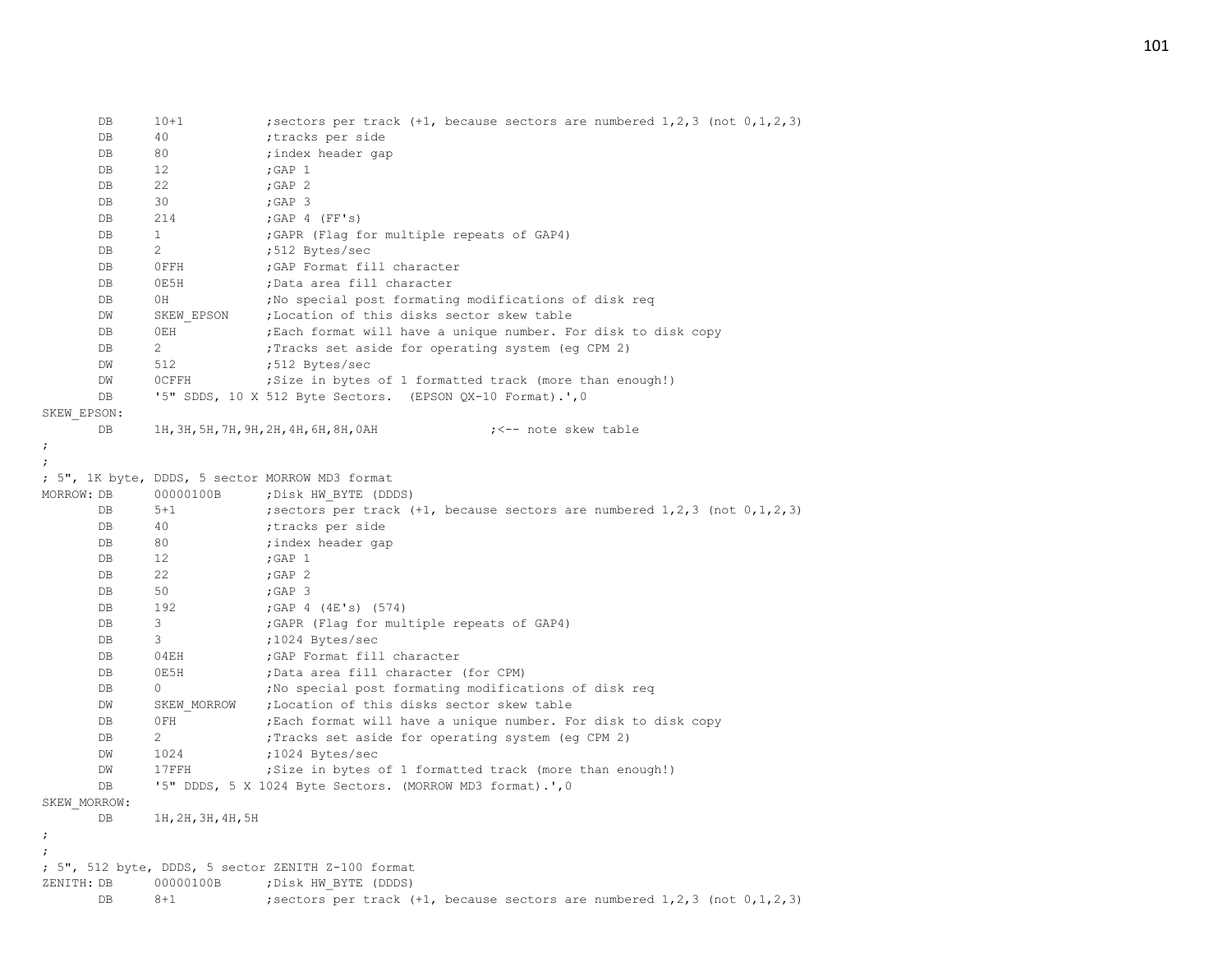| DB                   | 40                             | ;tracks per side                                                                        |
|----------------------|--------------------------------|-----------------------------------------------------------------------------------------|
| DB                   | 80                             | ; index header gap                                                                      |
| DB                   | $12 \,$                        | $;$ GAP $1$                                                                             |
| DB                   | 22                             | ; GAP $2$                                                                               |
| DB                   | 26                             | ;GAP 3                                                                                  |
| DB                   | 242                            | ; GAP 4 (4E's) (1454)                                                                   |
| DB                   | 6                              | ; GAPR (Flag for multiple repeats of GAP4)                                              |
| DB                   | $\overline{2}$                 | ;512 Bytes/sec                                                                          |
| DB                   | 04EH                           | ; GAP Format fill character                                                             |
| DB                   | 0E5H                           | ;Data area fill character (for CPM)                                                     |
| DB                   | 0                              | ; No special post formating modifications of disk reg                                   |
| DW                   | SKEW ZENITH                    | ;Location of this disks sector skew table                                               |
| DB                   | 10H                            | ; Each format will have a unique number. For disk to disk copy                          |
| DB                   | $\overline{2}$                 | ; Tracks set aside for operating system (eg CPM 2)                                      |
| DW                   | 512                            | ;512 Bytes/sec                                                                          |
| DW                   | 17FFH                          | ; Size in bytes of 1 formatted track (more than enough!)                                |
| DB                   |                                | '5" DDDS, 8 X 512 Byte Sectors. (ZENITH Z-100 format).', 0                              |
| SKEW ZENITH:         |                                |                                                                                         |
| DB                   | 1Н, 2Н, 3Н, 4Н, 5Н, 6Н, 7Н, 8Н |                                                                                         |
| $\ddot{ }$           |                                |                                                                                         |
|                      |                                |                                                                                         |
|                      |                                | ; 5", 512 byte, DDDS, 10 sector SUPERBRAIN QD format                                    |
| SUPER: DB            | 00000100B                      | ; Disk HW BYTE (DDDS)                                                                   |
| DB                   | $10 + 1$                       | ; sectors per track $(+1)$ , because sectors are numbered $1, 2, 3$ (not $0, 1, 2, 3$ ) |
| DB                   | 35                             | ;tracks per side                                                                        |
| DB                   | 80                             | ; index header gap                                                                      |
| DB                   | 12 <sup>°</sup>                | $;$ GAP $1$                                                                             |
| DB                   | 22                             | ; GAP $2$                                                                               |
| DB                   | 16                             | $;$ GAP 3                                                                               |
| DB                   | 177                            | ; GAP $4$ (4E's) (354)                                                                  |
| DB                   | $\overline{2}$                 | ; GAPR (Flag for multiple repeats of GAP4)                                              |
| DB                   | $\overline{2}$                 | ;512 Bytes/sec                                                                          |
| DB                   | 04EH                           | ; GAP Format fill character                                                             |
| DB                   | 0E5H                           | ;Data area fill character (for CPM)                                                     |
| DB                   | 0                              | ; No special post formating modifications of disk req                                   |
| DW                   | SKEW SUPER                     | ; Location of this disks sector skew table                                              |
| DB                   | 11H                            | ; Each format will have a unique number. For disk to disk copy                          |
| DB                   | $\overline{2}$                 | ; Tracks set aside for operating system (eq CPM 2)                                      |
| DW                   | 512                            | ;512 Bytes/sec                                                                          |
| DW                   | 17FFH                          | ; Size in bytes of 1 formatted track (more than enough!)                                |
| DB                   |                                | '5" DDDS, 10 X 512 Byte Sectors, (SUPERBRAIN QD format).', 0                            |
| SKEW SUPER:          |                                |                                                                                         |
| DB                   |                                | 1Н, 2Н, 3Н, 4Н, 5Н, 6Н, 7Н, 8Н, 9Н, 0АН                                                 |
| $\ddot{\phantom{0}}$ |                                |                                                                                         |
|                      |                                |                                                                                         |
|                      |                                | ; 5", IBM PC, MSDOS 1.1, 512 byte, DDDS, 8 sector format                                |
| MSDOS: DB            | 00000100B                      | ; Disk HW BYTE (DDDS)                                                                   |
| DB                   | $8 + 1$                        | ; sectors per track $(+1)$ , because sectors are numbered $1, 2, 3$ (not $0, 1, 2, 3$ ) |
| DB                   | 40                             | ;tracks per side                                                                        |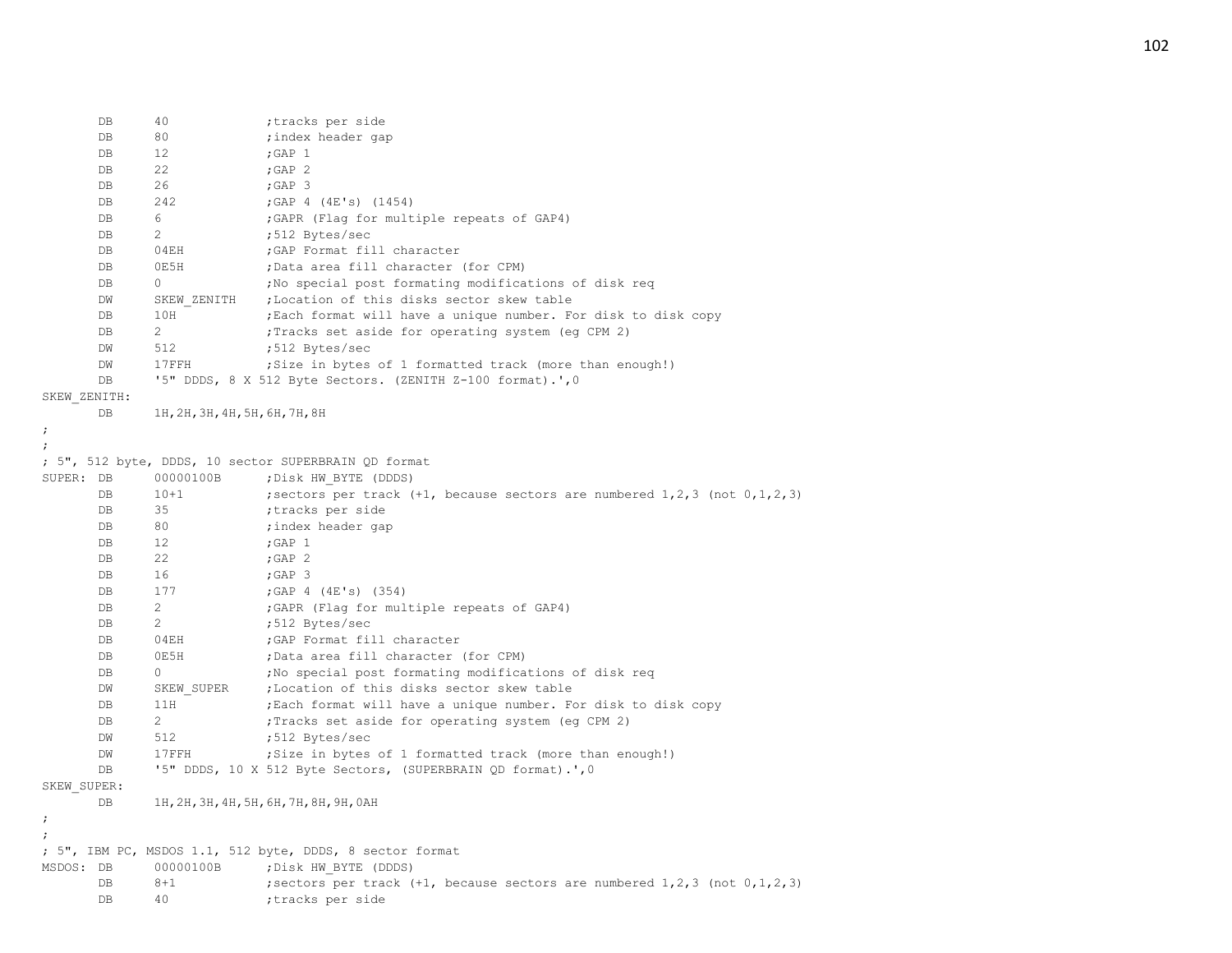|            | DB | 80                             | ;index header gap                                                                       |
|------------|----|--------------------------------|-----------------------------------------------------------------------------------------|
|            | DB | 12                             | ; GAP $1$                                                                               |
|            | DB | 22                             | $;$ GAP $2$                                                                             |
|            | DB | 80                             | $;$ GAP 3                                                                               |
|            | DB | 193                            | ; GAP $4$ (4E's)                                                                        |
|            | DB | 2                              | ; GAPR (Flag for multiple repeats of GAP4)                                              |
|            | DB | 2                              | ;512 Bytes/sec                                                                          |
|            | DB | 04EH                           | ; GAP Format fill character                                                             |
|            | DB | 0E5H                           | ; Data area fill character                                                              |
|            | DB | 0H                             | ; Special formating modifications of disk req (+++ NOT DONE YET)                        |
|            | DW | SKEW DOS1                      | ; Location of this disks sector skew table                                              |
|            | DB | 12H                            | ; Each format will have a unique number. For disk to disk copy                          |
|            | DB | $\mathbf{2}$                   | ; Tracks set aside for operating system (eq CPM 2)                                      |
|            | DW | 512                            | ;512 Bytes/sec                                                                          |
|            | DW | 17FFH                          | ; Size in bytes of 1 formatted track (more than enough!)                                |
|            | DB |                                | '5" DDDS, 8 X 512 Byte Sectors, (IBMPC MSDOS 1.1 format).', 0                           |
| SKEW DOS1: |    |                                |                                                                                         |
|            | DB | 1H, 2H, 3H, 4H, 5H, 6H, 7H, 8H |                                                                                         |
| ;          |    |                                |                                                                                         |
|            |    |                                |                                                                                         |
|            |    |                                | ; 5", IBM PC, MSDOS 2.x, 512 byte, DDDS, 9 sector format                                |
| MSDOS2: DB |    | 00000100B                      | ; Disk HW BYTE (DDDS)                                                                   |
|            | DB | $9 + 1$                        | ; sectors per track $(+1)$ , because sectors are numbered $1, 2, 3$ (not $0, 1, 2, 3$ ) |
|            | DB | 40                             | ;tracks per side                                                                        |
|            | DB | 80                             | ; index header gap                                                                      |
|            | DB | 12                             | $;$ GAP $1$                                                                             |
|            | DB | 22                             | $;$ GAP $2$                                                                             |
|            | DB | 80                             | $;$ GAP 3                                                                               |
|            | DB | 193                            | ; GAP $4$ $(4E's)$                                                                      |
|            | DB | 2                              | ; GAPR (Flag for multiple repeats of GAP4)                                              |
|            | DB | 2                              | ;512 Bytes/sec                                                                          |
|            | DB | 04EH                           | ; GAP Format fill character                                                             |
|            | DB | 0E5H                           | ;Data area fill character                                                               |
|            | DB | 0H                             | ; Special formating modifications of disk req (+++ NOT DONE YET)                        |
|            | DW | SKEW DOS2                      | ; Location of this disks sector skew table                                              |
|            | DB | 13H                            | ; Each format will have a unique number. For disk to disk copy                          |
|            | DB | 2                              | ; Tracks set aside for operating system (eg CPM 2)                                      |
|            | DW | 512                            | ;512 Bytes/sec                                                                          |
|            | DW | 17FFH                          | ; Size in bytes of 1 formatted track (more than enough!)                                |
|            | DB |                                | '5" DDDS, 9 X 512 Byte Sectors, (IBMPC MSDOS 2.x format).', 0                           |
| SKEW DOS2: |    |                                |                                                                                         |
|            | DB |                                | 1Н, 2Н, 3Н, 4Н, 5Н, 6Н, 7Н, 8Н, 9Н                                                      |
| $\ddot{ }$ |    |                                |                                                                                         |
|            |    |                                |                                                                                         |
|            |    |                                | ; 5", TRS-80 MOD-III, 512 byte, DDDS, 10 sector format                                  |
| TRS80: DB  |    | 00000000B                      | ; Disk HW BYTE (DDSS)                                                                   |
|            | DB | $10+1$                         | ; sectors per track $(+1)$ , because sectors are numbered $1, 2, 3$ (not $0, 1, 2, 3$ ) |
|            | DB | 40                             | ;tracks per side                                                                        |
|            | DB | 80                             | ;index header qap                                                                       |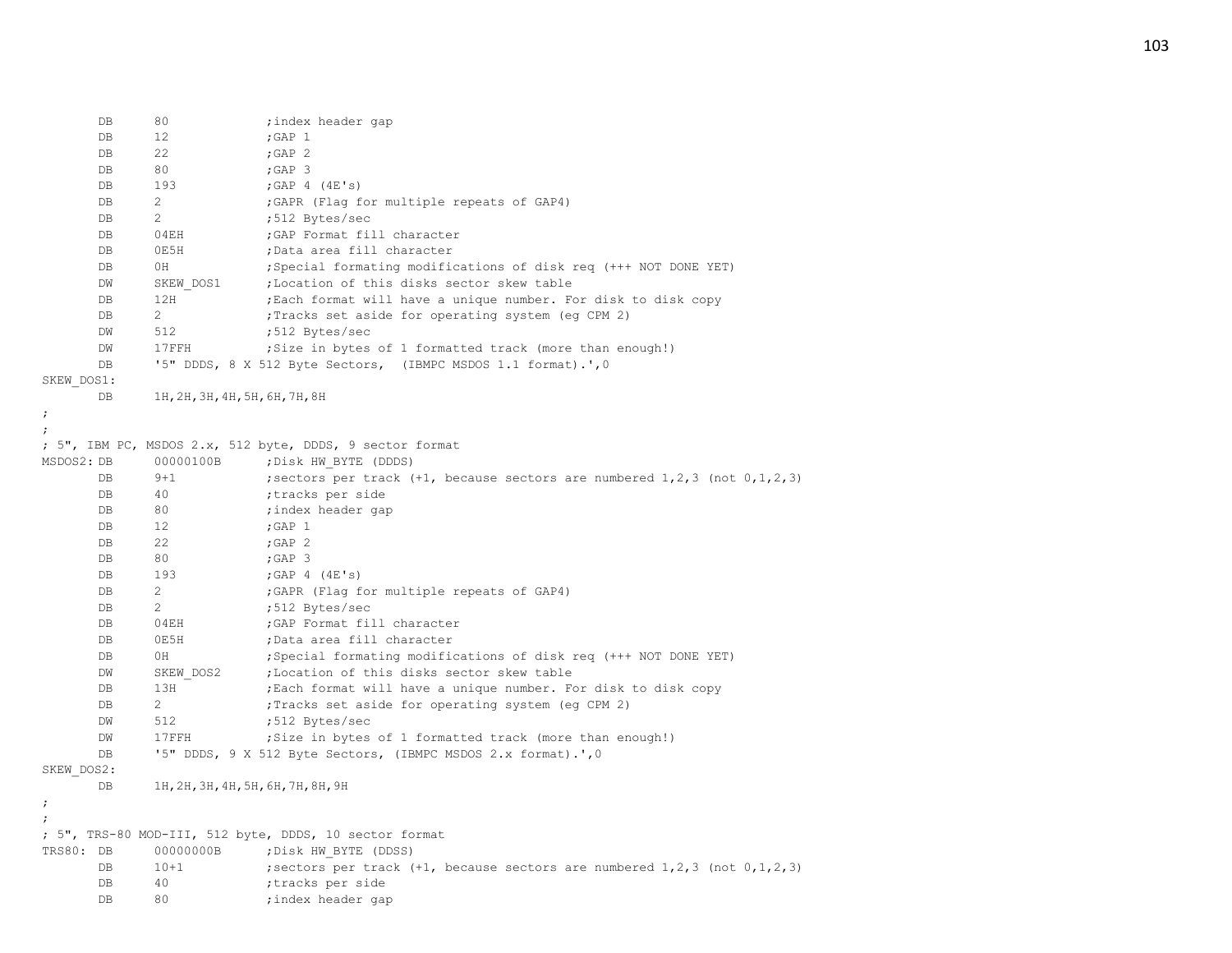| DB                   | 12                                                                     | ; GAP $1$                                                                                                          |  |  |  |
|----------------------|------------------------------------------------------------------------|--------------------------------------------------------------------------------------------------------------------|--|--|--|
| <b>DB</b>            | 22                                                                     | ;GAP 2                                                                                                             |  |  |  |
| DB                   | 26                                                                     | $;$ GAP 3                                                                                                          |  |  |  |
| <b>DB</b>            | 137                                                                    | ; GAP $4$ (4E's)                                                                                                   |  |  |  |
| DB                   | 2                                                                      | ; GAPR (Flag for multiple repeats of GAP4)                                                                         |  |  |  |
| DB                   | 2                                                                      | ;512 Bytes/sec                                                                                                     |  |  |  |
| DB                   | 04EH                                                                   | ; GAP Format fill character                                                                                        |  |  |  |
| DB                   | ;Data area fill character<br>0E5H                                      |                                                                                                                    |  |  |  |
| DB                   | 0H<br>; Special formating modifications of disk req (+++ NOT DONE YET) |                                                                                                                    |  |  |  |
| DW                   | SKEW TRS                                                               | ; Location of this disks sector skew table                                                                         |  |  |  |
| DB                   | 14H                                                                    | ; Each format will have a unique number. For disk to disk copy                                                     |  |  |  |
| DB                   | 2                                                                      | ; Tracks set aside for operating system (eg CPM 2)                                                                 |  |  |  |
| DW                   | 512                                                                    | ;512 Bytes/sec                                                                                                     |  |  |  |
| DW                   | 17FFH                                                                  | ; Size in bytes of 1 formatted track (more than enough!)                                                           |  |  |  |
| DB                   |                                                                        | '5", DDSS, 10 X 512 Byte Sectors, (TRS-80 MOD-III format).', 0                                                     |  |  |  |
| SKEW TRS:            |                                                                        |                                                                                                                    |  |  |  |
| DB                   |                                                                        | 1Н, 2Н, 3Н, 4Н, 5Н, 6Н, 7Н, 8Н, 9Н, 0АН                                                                            |  |  |  |
| $\ddot{\phantom{0}}$ |                                                                        |                                                                                                                    |  |  |  |
|                      |                                                                        |                                                                                                                    |  |  |  |
|                      |                                                                        | ---- SPECIAL CASES FOR 3.5" DISKS and 1.2M 5" DISKS ------------                                                   |  |  |  |
|                      |                                                                        | 3.5" DOUBLE DENSITY (1.4M IBM-PC Format, this is my best quess so far)                                             |  |  |  |
|                      |                                                                        |                                                                                                                    |  |  |  |
| IBM144: DB           | 00001100B                                                              | ; Disk HW BYTE (DDDS)                                                                                              |  |  |  |
| DB                   | $18 + 1$                                                               | ; NBR SECTORS PER TRACK $(+1,$ because sectors are numbered $1, 2, 3$ (not $0, 1, 2, 3$ )                          |  |  |  |
| DB                   | 80                                                                     | ; NBR TRACKS PER SIDE                                                                                              |  |  |  |
| DB                   | 80                                                                     | ; HEADER GAP (SD-Systems has 100-54, IBM is 80!)                                                                   |  |  |  |
| DB                   | 12                                                                     | $;$ GAP $1$                                                                                                        |  |  |  |
| DB                   | 22                                                                     | ; GAP $2$                                                                                                          |  |  |  |
| <b>DB</b>            | 84                                                                     | $;$ GAP 3                                                                                                          |  |  |  |
| DB                   | 200                                                                    | ; GAP 4 $(4E's)$ $(X3 = 597)$                                                                                      |  |  |  |
| <b>DB</b>            | $\mathbf{1}$                                                           | ; GAPR (Flag for multiple repeats of GAP4)                                                                         |  |  |  |
| DB                   | 2                                                                      | ;512 Bytes/sec                                                                                                     |  |  |  |
| DB                   | 4EH                                                                    | ; GAP Format fill character                                                                                        |  |  |  |
| DB                   | 00H                                                                    | ; <--- Data area fill character                                                                                    |  |  |  |
| DB                   | 01H                                                                    | ; <----Note special post formating modifications of disk req                                                       |  |  |  |
| DW                   | SKEW 144                                                               | ; Location of this disks sector skew table                                                                         |  |  |  |
| DB                   | 15H                                                                    | ; Each format will have a unique number. For disk to disk copy                                                     |  |  |  |
| DB                   | 2                                                                      | ; Tracks set aside for operating system (eg CPM 2)                                                                 |  |  |  |
| DW                   | 512                                                                    | ;512 Bytes/sec                                                                                                     |  |  |  |
| DW                   | 2E90H                                                                  | ; Size in bytes of 1 formatted track                                                                               |  |  |  |
| DB                   |                                                                        | '1.4M (For MSDOS) DDDS, 18 X 512 Byte Sectors, 80 Tracks.', 0                                                      |  |  |  |
| SKEW 144:            |                                                                        |                                                                                                                    |  |  |  |
| DB                   |                                                                        | 1Н, 2Н, 3Н, 4Н, 5Н, 6Н, 7Н, 8Н, 9Н, 0АН, 0ВН, 0СН, 0DН, 0ЕН, 0FН                                                   |  |  |  |
| <b>DB</b>            | 10H, 11H, 12H                                                          |                                                                                                                    |  |  |  |
|                      |                                                                        |                                                                                                                    |  |  |  |
| CPM144:DB<br>DB      | 00001100B<br>$18 + 1$                                                  | ; Disk HW BYTE (DDDS)<br>; NBR SECTORS PER TRACK $(+1,$ because sectors are numbered $1, 2, 3$ (not $0, 1, 2, 3$ ) |  |  |  |
| DB                   | 80                                                                     |                                                                                                                    |  |  |  |
| DB                   | 80                                                                     | ; NBR TRACKS PER SIDE                                                                                              |  |  |  |
|                      |                                                                        | ; HEADER GAP (SD-Systems has 100-54, IBM is 80!)                                                                   |  |  |  |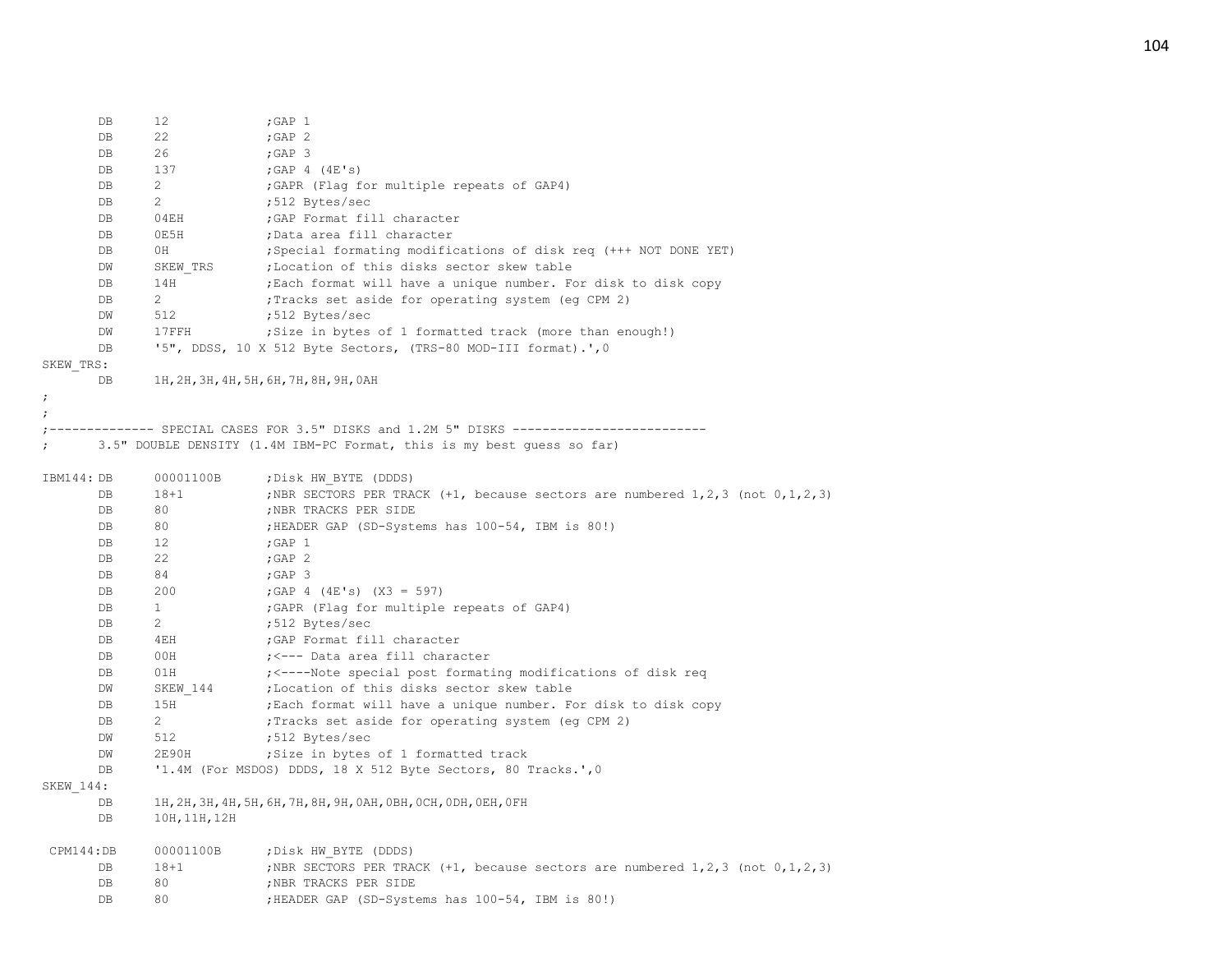| DB           | 12             | $;$ GAP $\,1$                                                 |
|--------------|----------------|---------------------------------------------------------------|
| DB.          | 22             | $;$ GAP $2$                                                   |
| DB           | 84             | $;$ GAP $\,$ 3                                                |
| DB           | 200            | ; GAP 4 (4E's) $(X3 = 597)$                                   |
| DB           | $\mathbf{1}$   | ; GAPR (Flag for multiple repeats of GAP4)                    |
| DB           | 2              | :512 Bytes/sec                                                |
| DB           | 4EH            | : GAP Format fill character                                   |
| DB.          | 0E5H           | ; <--- Data area fill character                               |
| DB           | 0H             | No special post formating modifications of disk reg           |
| DW           | SKEW CPM144    | ;Location of this disks sector skew table                     |
| DB           | 16H            | Each format will have a unique number. For disk to disk copy, |
| DB           | $\overline{2}$ | Tracks set aside for operating system (eg CPM 2);             |
| DW           | 512            | :512 Bytes/sec                                                |
| DW           | 2E90H          | Size in bytes of 1 formatted track                            |
| DB           |                | '1.4M (For CPM) DDDS, 18 X 512 Byte Sectors, 80 Tracks.', 0   |
| SKEW CPM144: |                |                                                               |
|              |                |                                                               |

DB 1H,2H,3H,4H,5H,6H,7H,8H,9H,0AH,0BH,0CH,0DH,0EH,0FH

DB 10H,11H,12H

; 5" HIGH DENSITY (1.2M IBM-PC Format, this is my best guess so far)

| IBM120: DB     | 00001100B                      | ; Disk HW BYTE (DDDS)                                                                     |
|----------------|--------------------------------|-------------------------------------------------------------------------------------------|
| DB             | $15 + 1$                       | ; NBR SECTORS PER TRACK $(+1,$ because sectors are numbered $1, 2, 3$ (not $0, 1, 2, 3$ ) |
| DB             | 80                             | ; NBR TRACKS PER SIDE                                                                     |
| DB             | 80                             | ; HEADER GAP (SD-Systems has 100-54, IBM is 80!)                                          |
| DB             | 12                             | $;$ GAP $1$                                                                               |
| DB             | 22                             | $;$ GAP $2$                                                                               |
| DB             | 84                             | $;$ GAP 3                                                                                 |
| DB             | 200                            | ; GAP 4 (4E's) $(X3 = 597)$                                                               |
| DB             | $\mathbf{1}$                   | ; GAPR (Flag for multiple repeats of GAP4)                                                |
| DB             | $2^{\circ}$                    | ;512 Bytes/sec                                                                            |
| DB             | 4EH                            | ; GAP Format fill character                                                               |
| DB             | 00H                            | ; <---Data area fill character                                                            |
| DB             | 02H                            | ; <--- Special post formating modifications of disk req                                   |
| DW             | SKEW 120                       | Location of this disks sector skew table,                                                 |
| DB             | 17H                            | Each format will have a unique number. For disk to disk copy,                             |
| D <sub>B</sub> | $2 \left( \frac{1}{2} \right)$ | : Tracks set aside for operating system (eq CPM 2)                                        |
| DW             | 512                            | ;512 Bytes/sec                                                                            |
| DW             | 2780H                          | ; Size in bytes of 1 formatted track                                                      |
| DB             |                                | '1.2M (For MSDOS) DDDS, 5", 15 X 512 Byte Sectors, 80 Tracks.', 0                         |
| SKEW 120:      |                                |                                                                                           |
| DB             |                                | 1H, 2H, 3H, 4H, 5H, 6H, 7H, 8H, 9H, 0AH, 0BH, 0CH, 0DH, 0EH, 0FH                          |
|                |                                |                                                                                           |
|                |                                |                                                                                           |
|                |                                | 5" HIGH DENSITY (1.2M IBM-PC Format, this is my best quess so far)                        |
| CPM120: DB     | 00001100B                      | ; Disk HW BYTE (DDDS)                                                                     |
| DB             | $15 + 1$                       | ; NBR SECTORS PER TRACK $(+1,$ because sectors are numbered $1, 2, 3$ (not $0, 1, 2, 3$ ) |

| :NBR TRACKS PER SIDE<br><b>DB</b> |  |
|-----------------------------------|--|
|-----------------------------------|--|

DB 80 ;HEADER GAP (SD-Systems has 100-54, IBM is 80!)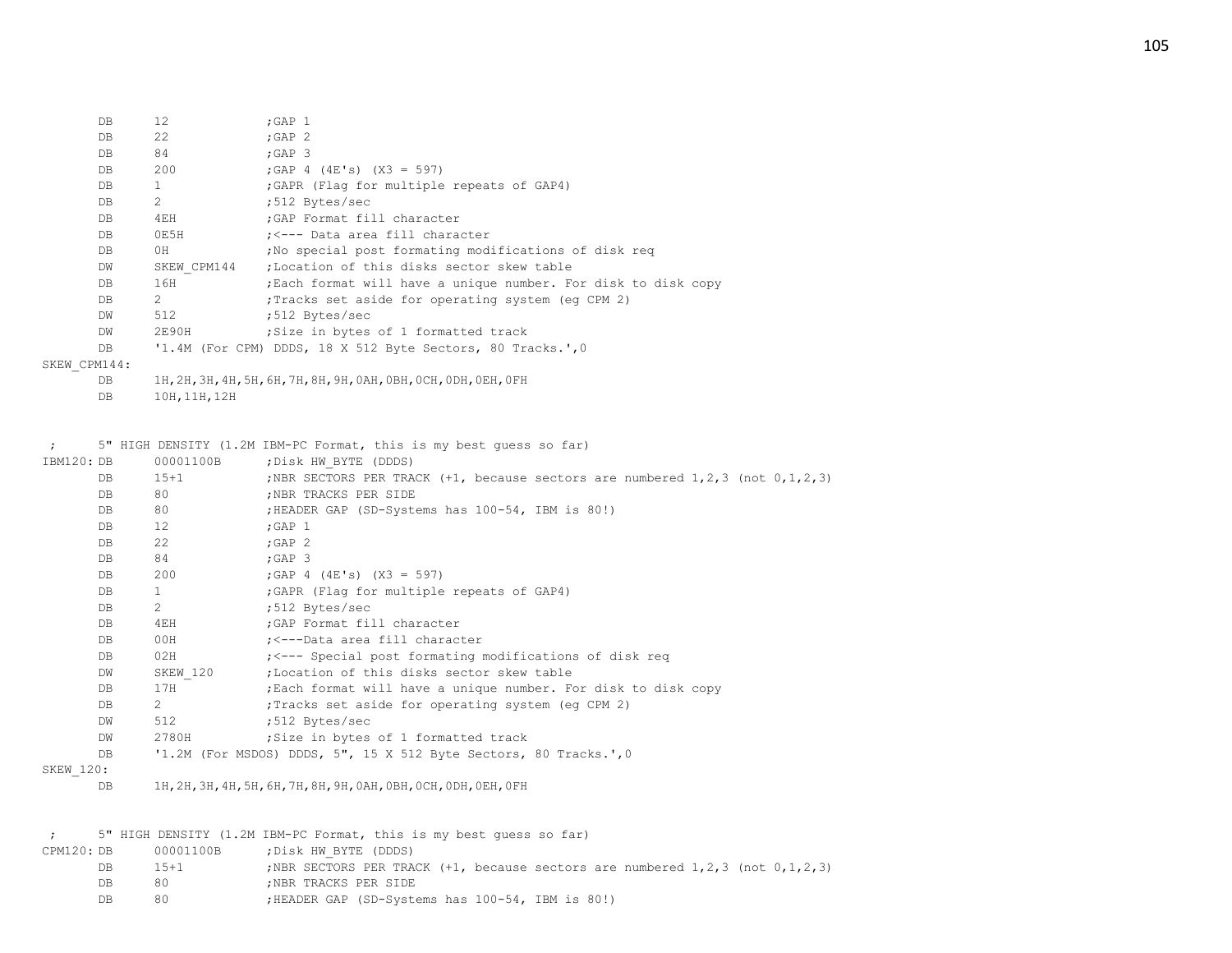| DB.     | 12             | $;$ GAP $1$                                                     |
|---------|----------------|-----------------------------------------------------------------|
| DB.     | 22             | $;GAP$ 2                                                        |
| DB.     | 84             | $;$ GAP $\,$ 3                                                  |
| DB.     | 200            | ;GAP 4 (4E's) $(X3 = 597)$                                      |
| DB      | $\mathbf{1}$   | GAPR (Flag for multiple repeats of GAP4)                        |
| DB.     | $\overline{2}$ | :512 Bytes/sec                                                  |
| DB.     | 4EH            | GAP Format fill character.                                      |
| DB      | OE5H           | : <---Data area fill character                                  |
| DB.     | 0H             | No special post formating modifications of disk reg             |
| DW      | SKEW CPM120    | ;Location of this disks sector skew table                       |
| DB      | 18H            | ; Each format will have a unique number. For disk to disk copy  |
| DB.     | $\overline{2}$ | Tracks set aside for operating system (eg CPM 2);               |
| DW      | 512            | :512 Bytes/sec                                                  |
| DW      | 2780H          | Size in bytes of 1 formatted track                              |
| DB.     |                | '1.2M (For CPM) DDDS, 5", 15 X 512 Byte Sectors, 80 Tracks.', 0 |
| CPM120: |                |                                                                 |

 ${\tt SKEW}$ 

DB 1H,2H,3H,4H,5H,6H,7H,8H,9H,0AH,0BH,0CH,0DH,0EH,0FH

;------------------------------------------

| MSG0:     | DB SCROLL, QUIT, NO ENHANCEMENT, FAST, BELL, CR, LF, LF               |  |  |  |  |
|-----------|-----------------------------------------------------------------------|--|--|--|--|
|           | DB 'ZFDC ROM MONITOR V3.5 (John Monahan, 08/20/2011) \$'              |  |  |  |  |
| BACK MSG: | DB 'Returning control back to WD2793 Chip', CR, LF, '\$'              |  |  |  |  |
| MSG6:     | DB CR, LF                                                             |  |  |  |  |
|           | DB 'SUM = $$'$                                                        |  |  |  |  |
| MSG7:     | DB ' DIFF = $$'$                                                      |  |  |  |  |
| MSG8:     | DB '\$'                                                               |  |  |  |  |
| MSG9:     | DB CR, LF                                                             |  |  |  |  |
|           | DB 'HEX MATH, ENTER:- \$'                                             |  |  |  |  |
| MSG12     | DB ' \$'                                                              |  |  |  |  |
|           |                                                                       |  |  |  |  |
|           | WD STATUS: DB 'WD2793 Status Register = \$'                           |  |  |  |  |
|           | WD TRACK: DB 'WD2793 Track Register = \$'                             |  |  |  |  |
|           | WD SECTOR: DB 'WD2793 Sector Register = \$'                           |  |  |  |  |
| WD DATA:  | DB 'WD2793 Data Register = $$'$                                       |  |  |  |  |
|           |                                                                       |  |  |  |  |
|           | A REG: DB CR, LF, '[A] = \$'                                          |  |  |  |  |
|           | BC REG: DB CR, LF, '[BC] = $\hat{S}$ '                                |  |  |  |  |
| DE REG:   | $DB$ CR, LF, '[DE] = $$'$                                             |  |  |  |  |
|           | HL REG: DB CR, LF, '[HL] = \$'                                        |  |  |  |  |
|           | IX REG: DB CR, LF, '[IX] = $\hat{S}$ '                                |  |  |  |  |
|           | IY REG: DB CR, LF, '[IY] = $$'$                                       |  |  |  |  |
| SP REG:   | DB $CR, LF, 'SPI = $'$                                                |  |  |  |  |
|           |                                                                       |  |  |  |  |
| MENUMSG:  | DB CR, LF                                                             |  |  |  |  |
|           | DB 'A=Memmap D=Disp Memory E=Echo Keyboard F=Fill Memory', CR, LF     |  |  |  |  |
|           | DB 'G=GoTo RAM M=Hex Math J=Test RAM<br>K=Display Menu', CR, LF       |  |  |  |  |
|           | DB 'M=Move Memory Q=Query Port R=WD2793 Regs<br>S=Substitute', CR, LF |  |  |  |  |
|           | DB 'T=Type ASCII V=Verify Memory X=Z80 Regs<br>Y=Find Bytes', CR, LF  |  |  |  |  |
|           | DB 'Z=Top of RAM ESC=Back to WD2793 Chip', CR, LF, '\$'               |  |  |  |  |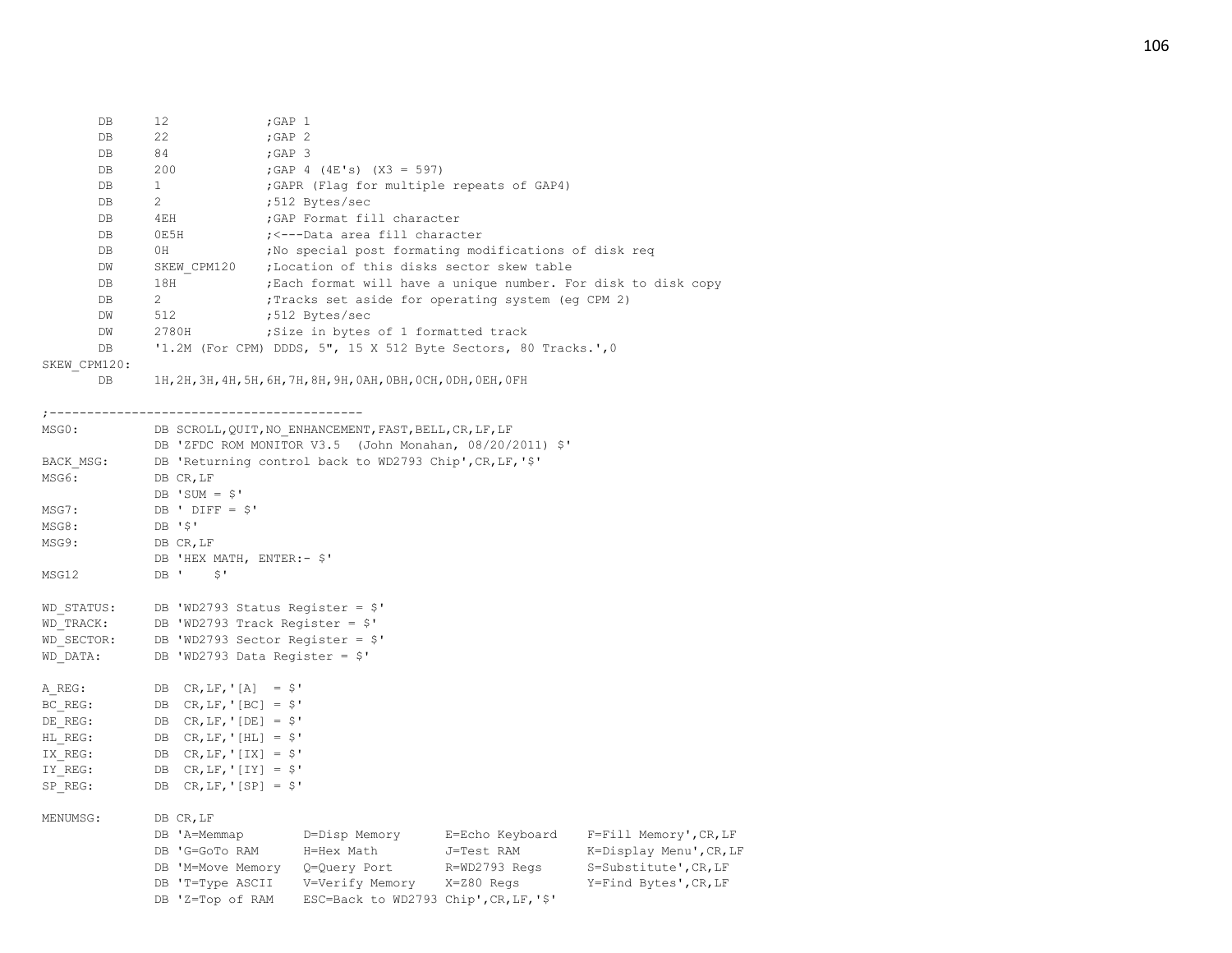;

```
; NOTE TABLE MUST BE WITHIN 0-FFH BOUNDRY
```

```
ERROR TBL EQU ($ & 0FF00H) + 100H
      ORG ERROR_TBL
      DW PT_NES_FLAG : 00H, No Errors flag for previous cmd, sent back to S-100 BIOS
      DW PT_BUSY_ERR : 01H, WD2793 Timeout Error Before CMD was started
      DW PT_HUNG_ERR : 02H, General WD2793 Timeout Error After CMD was sent
      DW PT_TABLE_ERR ;03H, Disk parameter table error
      DW PT_DRIVE_ERR ;04H, Drive not 0-3
      DW PT_TRACK_RANGE_ERR : 05H, Drive track not valid for this disk
      DW PT_SECTOR_RANGE_ERR : 06H, Drive sector not valid for this disk
      DW PT_SIDE_ERR ;07H, No B side on this disk
      DW PT_SIDE_ERR1 ;08H, Invalid Side Paramater
      DW PT_SECTOR_SIZE_ERR ;09H, Size of sector > 1024 Bytes
      DW PT_RESTORE_HUNG : 0AH, WD2793 Timeout Error after RESTORE Command
      DW PT_RESTORE_ERR ;0BH, Restore to track 0 Error
      DW PT_STEPIN_HUNG : 0CH, WD2793 Timeout Error after STEP-IN Command
      DW PT_STEPIN_ERR \cdot ;0DH, Head Step In Error, DRIVE NOT READY ERROR
      DW PT_STEPOUT_HUNG ;0EH, WD2793 Timeout Error after STEP-OUT Command
      DW PT_STEPOUT_ERR \qquad ;0FH, Head Step Out Error, NOT READY ERROR
      DW PT_SEEK_NV_HUNG ;10H, WD2793 Timeout Error after SEEK-NV Command
      DW PT_SEEK_NV_ERR1 :11H, Seek with No Verify Error, NOT READY ERROR
      DW PT_SEEK_NV_ERR2 ;12H, Seek with No Verify with SEEK error bit set
      DW PT_SEEK_TRK_HUNG ;13H, WD2793 Timeout Error after SEEK with Verify Command
      DW PT_SEEK_TRK_ERR1 ;14H, Seek to track in [B'] with Verify error, DRIVE NOT READY ERROR bit set
      DW PT_SEEK_TRK_ERR2 ;15H, Seek to track in [B'] with Verify error with SEEK ERROR bit set
      DW PT_SEEK_REST_HUNG ;16H, WD2793 Timeout Error after RESTORE within SEEK with Verify Command
      DW PT_SEEK_REST_ERR ;17H, Restore to track 0, DRIVE NOT READY ERROR within SEEK with Verify Command
      DW PT_ID_ERR_HUNG :18H, WD2793 Timeout Error after READ TRACK ID Command
      DW PT_ID_ERR1 \qquad j19H, Track ID Error, DRIVE NOT READY ERROR
      DW PT_ID_ERR2 ,1AH, Track ID Error, RNF ERROR
      DW PT_ID_ERR3 ;1BH, Track ID_Error, LOST DATA ERROR
      DW PT_ID_ERR4 ;1CH, Track ID_Error, CRC ERROR
      DW PT_RS_HUNG ;1DH, WD2793 Timeout Error after Read Sector Command was sent
      DW PT_RS_ERR1 \qquad ;1EH, Sector read error, DRIVE NOT READY ERROR
      DW PT_RS_ERR2 ;1FH, Sector read error, RNF ERROR
      DW PT_RS_ERR3 :20H, Sector read error, LOST DATA ERROR
      DW PT_RS_ERR4 j21H, Sector read error, CRC ERROR
      DW PT_RS_SK_TRK_HUNG ;22H, WD2793 Timeout Error after SEEK within READ SECTOR Command
      DW PT_RS_RES_HUNG :23H, WD2793 Timeout Error after RESTORE command within READ SECTOR Command
```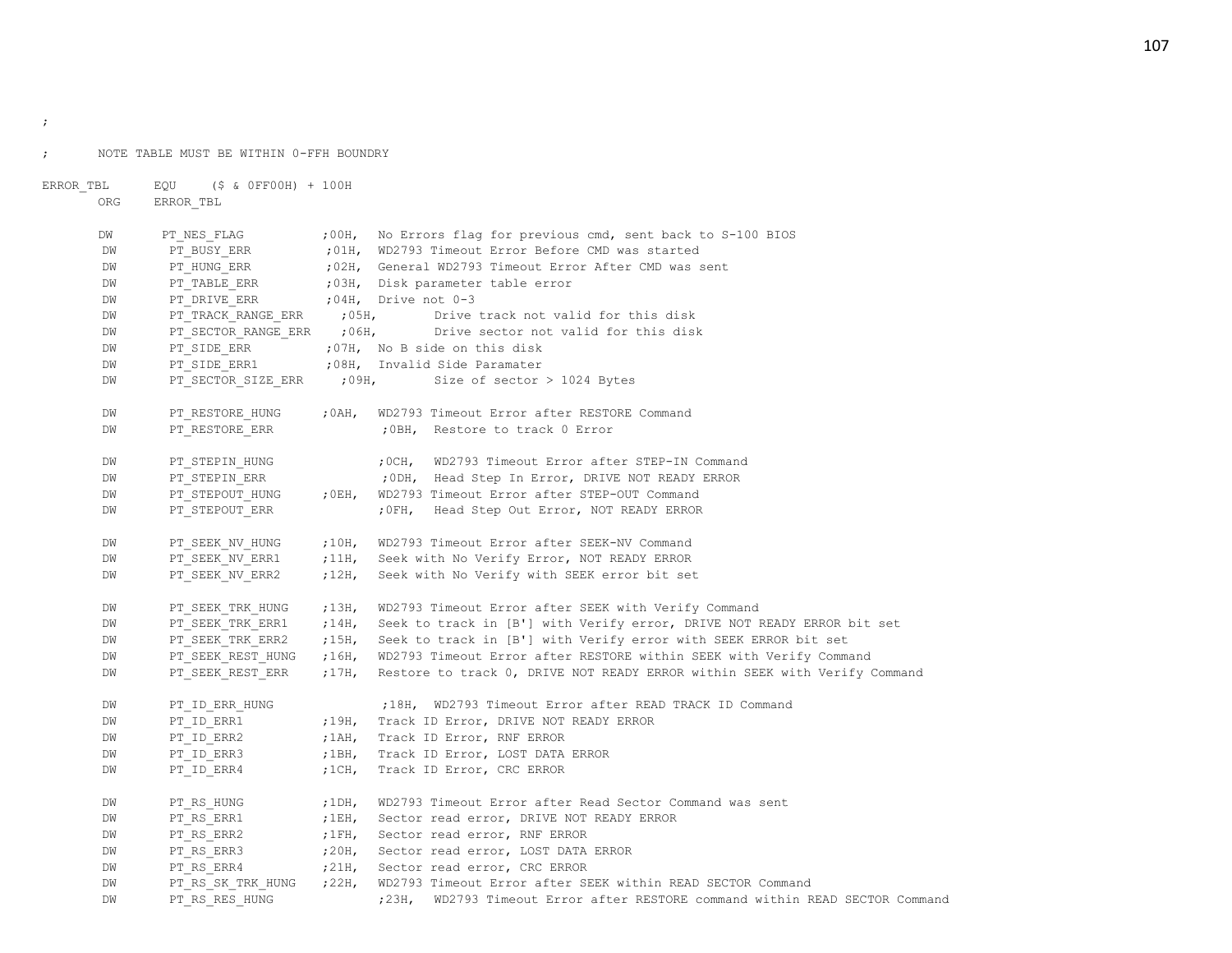| DW<br>DM<br>DW      | PT RS RES ERR<br>PT RS SKTRK ERR1<br>PT RS SKTRK ERR2 |         | ;25H,<br>;26H, | ;24H, Restore to track 0, DRIVE NOT READY ERROR within READ SECTOR Command<br>Seek to track error, DRIVE NOT READY ERROR bit set within READ SECTOR Command<br>Seek to track error with SEEK ERROR bit set within READ SECTOR Command |
|---------------------|-------------------------------------------------------|---------|----------------|---------------------------------------------------------------------------------------------------------------------------------------------------------------------------------------------------------------------------------------|
|                     |                                                       |         |                |                                                                                                                                                                                                                                       |
| DM                  | PT WS HUNG                                            |         | 727H           | WD2793 Timeout Error after Read Sector Command was sent                                                                                                                                                                               |
| DM                  | PT WS ERR1                                            |         | ;28H,          | Sector write error, DRIVE NOT READY ERROR                                                                                                                                                                                             |
| DW                  | PT WS ERR2                                            |         | ;29H,          | Sector write error, RNF ERROR                                                                                                                                                                                                         |
| DM                  | PT WS ERR3                                            |         | ; $2AH$ ,      | Sector write error, LOST DATA ERROR                                                                                                                                                                                                   |
| DM                  | PT WS ERR4                                            |         | ,2BH,          | Sector write error, CRC ERROR                                                                                                                                                                                                         |
| DW                  | PT WS SK TRK HUNG                                     |         | $,2$ CH,       | WD2793 Timeout Error after SEEK within WRITE SECTOR Command                                                                                                                                                                           |
| DW                  | PT WS RES HUNG                                        |         |                | ; 2DH, WD2793 Timeout Error after RESTORE command within WRITE SECTOR Command                                                                                                                                                         |
| DM                  | PT WS RES ERR                                         |         |                | ; 2EH, Restore to track 0, DRIVE NOT READY ERROR within WRITE SECTOR Command                                                                                                                                                          |
| DM                  | PT WS SKTRK ERR1                                      |         | ;2FH           | Seek to track error, DRIVE NOT READY ERROR bit set within WRITE SECTOR Command                                                                                                                                                        |
| DW                  | PT WS SKTRK ERR2                                      |         | ;30H,          | Seek to track error with SEEK ERROR bit set within WRITE SECTOR Command                                                                                                                                                               |
| DM                  | PT DISK WP ERR                                        |         |                | ;31H, Sector write error, Disk is write protected                                                                                                                                                                                     |
| DW                  | PT CONFIRM FORMAT                                     |         | ;32H,          | Confirm disk format cmd request                                                                                                                                                                                                       |
| DM                  | PT FORMAT HUNG                                        |         |                | ;33H, WD2793 Timeout Error after Track Format Command was sent                                                                                                                                                                        |
| DM                  | PT FORMAT1 ERR                                        |         |                | ;34H, Disk format request error                                                                                                                                                                                                       |
| DW                  | PT FORMAT2_ERR                                        |         |                | ;35H, Track format error (Side A)                                                                                                                                                                                                     |
| DW                  | PT FORMAT3 ERR                                        |         |                | ;36H, Track format error (Side B)                                                                                                                                                                                                     |
| DM                  | PT FORMAT4 ERR                                        |         |                | ;37H, Restore error after formatting disk                                                                                                                                                                                             |
| DM                  | PT RT ERR HUNG                                        |         |                | ;38H, Disk Read Track hung error                                                                                                                                                                                                      |
| DW                  | PT RT ERR                                             |         |                | ;39H Disk Read track error                                                                                                                                                                                                            |
| DW                  | PT DRIVE INACTIVE                                     |         | $, 3$ AH       | Drive is inactive                                                                                                                                                                                                                     |
| DW                  | PT DRIVE DOOR                                         |         | ;3BH           | Drive door open                                                                                                                                                                                                                       |
| DW                  | PT BUFFER OVERFLOW                                    |         | ;3CH           | Too many sectors were requested in a multi sector R/W                                                                                                                                                                                 |
| DW                  | PT ABORT FLAG                                         |         | ;3DH           | Special error flag to signify the user aborted a command                                                                                                                                                                              |
| DW                  | PT CMD RANGE ERR                                      |         | ; 3EH,         | CMD out or range                                                                                                                                                                                                                      |
|                     |                                                       |         |                |                                                                                                                                                                                                                                       |
| PT NES FLAG         | DB                                                    | CR, LF, |                | 'Error = 00H', CR, LF, 'No Errors flag sent back to S-100 BIOS.', 0                                                                                                                                                                   |
| PT BUSY ERR         | DB                                                    |         |                | CR, LF, BELL, 'Error = 01H', CR, LF, 'WD2793 Timeout Error.', 0                                                                                                                                                                       |
| PT HUNG ERR         | DB                                                    |         |                | $CR, LF, BELL, 'Error = 02H', CR, LF, 'General WD2793 Timeout Error.'$ , 0                                                                                                                                                            |
| PT TABLE ERR        | DB                                                    |         |                | $CR, LF, BELL, 'CMD=04H, Error = 03H', CR, LF, 'Disk parameter table error.'$ , 0                                                                                                                                                     |
| PT DRIVE_ERR        | DB                                                    |         |                | CR, LF, BELL, 'CMD=05H, Error = 04H', CR, LF, 'Invalid Drive. (Must be $0, 1, 2,$ or 3)', 0                                                                                                                                           |
| PT TRACK RANGE ERR  | DB                                                    |         |                | CR, LF, BELL, 'CMD=07H, Error = 05H', CR, LF, 'Drive track not valid for this disk.', 0                                                                                                                                               |
| PT SECTOR RANGE ERR | DB                                                    |         |                | CR, LF, BELL, 'CMD=06H, Error = 06H', CR, LF, 'Drive sector not valid for this disk.', 0                                                                                                                                              |
| PT SIDE ERR         | DB                                                    |         |                | CR, LF, BELL, 'CMD=08H, Error = 07H', CR, LF, 'No B side on this disk.', 0                                                                                                                                                            |
| PT SIDE ERR1        | DB                                                    |         |                | CR, LF, BELL, 'CMD=08H, Error = 08H', CR, LF, 'Invalid Side Parameter.', 0                                                                                                                                                            |
| PT SECTOR_SIZE_ERR  | DB                                                    |         |                | $CR, LF, BELL, 'CMD=09H, Error = 09H', CR, LF, 'Size of sector > 1024Bytes.'$ , 0                                                                                                                                                     |
| PT RESTORE HUNG     |                                                       | DB      |                | CR, LF, BELL, 'CMD=0AH, Error = 0AH', CR, LF, 'WD2793 Timeout Error after RESTORE Command.', 0                                                                                                                                        |
| PT RESTORE ERR      | DB                                                    |         |                | $CR, LF, BELL, 'CMD=0AH, Error = OBH', CR, LF, 'Restore to track 0 Error.'$ , 0                                                                                                                                                       |
| PT STEPIN HUNG      | DB                                                    |         |                | CR, LF, BELL, 'CMD=0BH, Error = 0CH', CR, LF, 'WD2793 Timeout Error after STEP-IN Command.', 0                                                                                                                                        |
|                     |                                                       |         |                |                                                                                                                                                                                                                                       |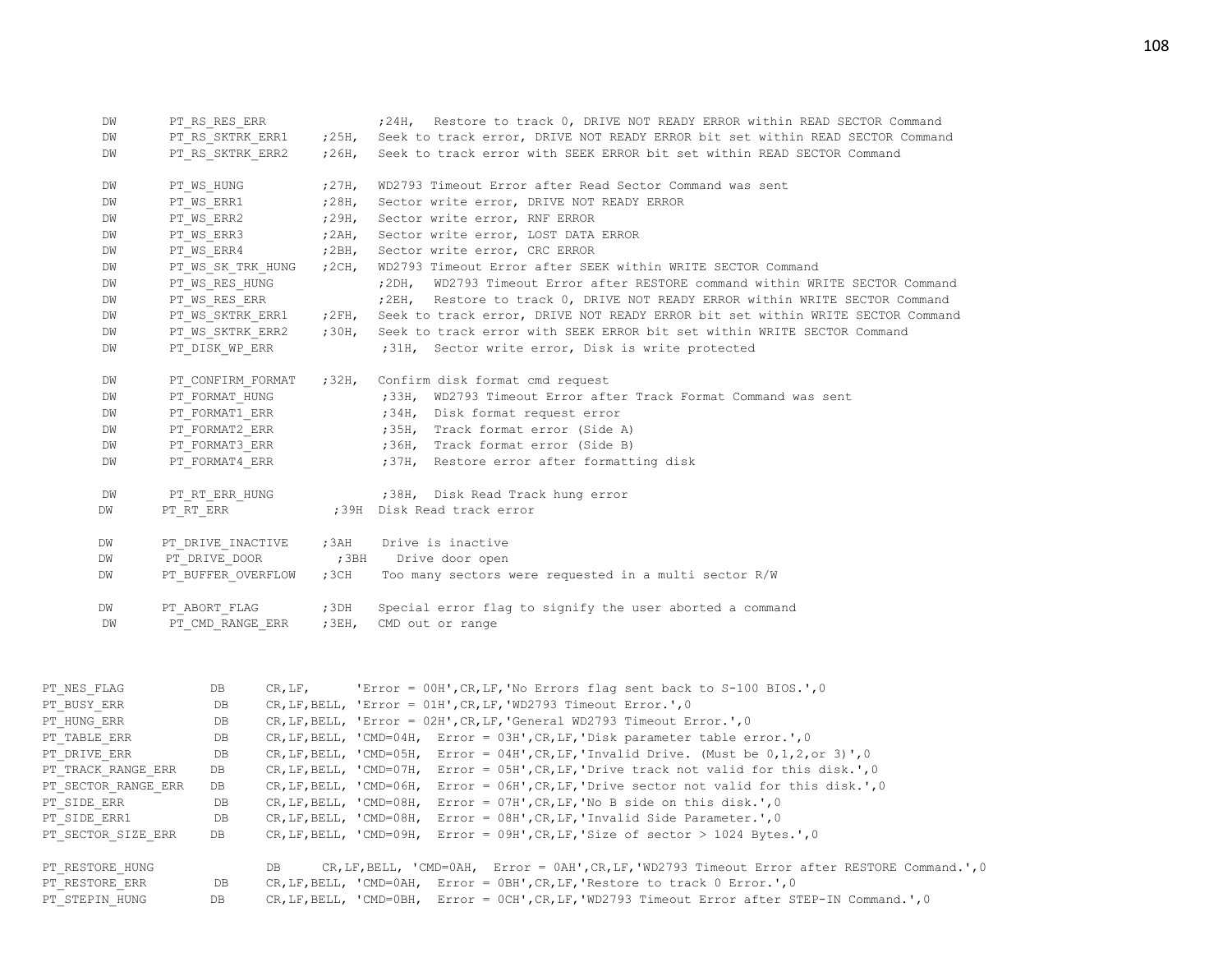PT\_STEPIN\_ERR DB CR,LF,BELL, 'CMD=0BH Error = 0DH',CR,LF,'Head Step-In Error, DRIVE NOT READY. ',0 PT\_STEPOUT\_HUNG  $DB$  DB CR, LF, BELL, 'CMD=0CH, Error = 0EH',CR, LF,'WD2793 Timeout Error after STEP-OUT Command.',0 PT\_STEPOUT\_ERR DB CR,LF,BELL, 'CMD=0CH, Error = 0FH',CR,LF,'Head Step Out Error, NOT READY ERROR.',0 PT\_SEEK\_NV\_HUNG \_\_\_\_\_\_\_\_\_\_\_\_\_DB CR,LF,BELL, 'CMD=0DH, Error = 10H',CR,LF,'WD2793 Timeout Error after SEEK-NV Command.',0 PT\_SEEK\_NV\_ERR1 DB DB CR,LF,BELL, 'CMD=0DH, Error = 11H',CR,LF,'Seek (with No Verify) Error, ' DB 'DRIVE NOT READY ERROR.', 0 PT\_SEEK\_NV\_ERR2 DB CR,LF,BELL, 'CMD=0DH, Error = 12H',CR,LF,'Seek (with No Verify), SEEK error bit set.',0 PT\_SEEK\_TRK\_HUNG DB CR, LF, BELL, 'CMD=0EH, Error = 13H',CR, LF, 'WD2793 Timeout Error after SEEK ' DB 'with Verify Command.', 0 PT\_SEEK\_TRK\_ERR1 DB CR,LF,BELL, 'CMD=0EH, Error = 14H',CR,LF,'Seek to track (with Verify) error, ' DB 'NOT READY bit set.', 0 PT\_SEEK\_TRK\_ERR2 DB CR, LF, BELL, 'CMD=0EH, Error = 15H', CR, LF, 'Seek to track (with Verify) error ' DB 'with SEEK ERROR bit set.', 0 PT\_SEEK\_REST\_HUNG DB CR, LF, BELL, 'CMD=0EH, Error = 16H', CR, LF, 'WD2793 Timeout Error after RESTORE' DB 'within a SEEK (With Verify) Command.', 0 PT\_SEEK\_REST\_ERR DB CR, LF, BELL, 'CMD=0EH, Error = 17H', CR, LF, 'Restore to track 0, DRIVE NOT ' DB 'READY ERROR within a SEEK (With Verify) Command.',0 PT\_ID\_ERR\_HUNG DB CR,LF,BELL, 'CMD=0FH, Error = 18H',CR,LF,'WD2793 Timeout Error after ' DB 'READ TRACK ID Command.', 0 PT\_ID\_ERR1 DB CR,LF,BELL, 'CMD=0FH, Error = 19H',CR,LF,'Track ID\_Error, DRIVE NOT READY\_ERROR.',0 PT\_ID\_ERR2 DB CR,LF,BELL, 'CMD=0FH, Error = 1AH',CR,LF,'Track ID\_Error, RNF ERROR.',0 PT\_ID\_ERR3 DB CR,LF,BELL, 'CMD=0FH, Error = 1BH',CR,LF,'Track ID\_Error, LOST DATA ERROR.',0 PT\_ID\_ERR4 DB CR,LF,BELL, 'CMD=0FH, Error = 1CH',CR,LF,'Track ID\_Error, CRC ERROR.',0 PT\_RS\_HUNG DB CR, LF, BELL, 'CMD=10H, Error = 1DH', CR, LF, 'WD2793 Timeout Error after ' DB 'READ SECTOR Command.', 0 PT\_RS\_ERR1 DB CR,LF,BELL, 'CMD=10H, Error = 1EH',CR,LF,'READ SECTOR error, DRIVE NOT READY ERROR.',0 PT\_RS\_ERR2 DB CR,LF,BELL, 'CMD=10H, Error = 1FH',CR,LF,'READ SECTOR error, RNF ERROR.',0 PT\_RS\_ERR3 DB CR, LF, BELL, 'CMD=10H, Error = 20H',CR, LF, 'READ SECTOR error, LOST DATA ERROR.', 0 PT\_RS\_ERR4 DB CR,LF,BELL, 'CMD=10H, Error = 21H',CR,LF,'READ SECTOR error, CRC ERROR.',0 PT\_RS\_SK\_TRK\_HUNG DB CR,LF,BELL, 'CMD=10H, Error = 22H',CR,LF,'WD2793 Timeout Error after SEEK ',0 DB 'within a READ SECTOR Command.'.0 PT\_RS\_RES\_HUNG DB CR,LF,BELL, 'CMD=10H, Error = 23H',CR,LF,'WD2793 Timeout Error after a RESTORE command ' DB 'within a READ SECTOR Command.', 0 PT\_RS\_RES\_ERR DB CR,LF,BELL, 'CMD=10H, Error = 24H',CR,LF, 'Restore to Track 0, DRIVE NOT ' DB 'READY ERROR within a READ SECTOR Command.', 0 PT\_RS\_SKTRK\_ERR1 DB CR,LF,BELL, 'CMD=10H, Error = 25H',CR,LF,'Seek to Track error, DRIVE NOT ' DB 'READY ERROR bit set within a READ SECTOR Command.', 0 PT\_RS\_SKTRK\_ERR2 DB CR,LF,BELL, 'CMD=10H, Error = 26H',CR,LF,'Seek to Track error with SEEK ERROR ' DB 'bit set within a READ SECTOR Command.', 0 PT\_WS\_HUNG DB CR,LF,BELL, 'CMD=11H, Error = 27H',CR,LF,'WD2793 Timeout Error ' DB 'after WRITE SECTOR Command.', 0 PT\_WS\_ERR1 DB CR,LF,BELL, 'CMD=11H, Error = 28H',CR,LF,'WRITE SECTOR error, DRIVE NOT READY ERROR.', 0